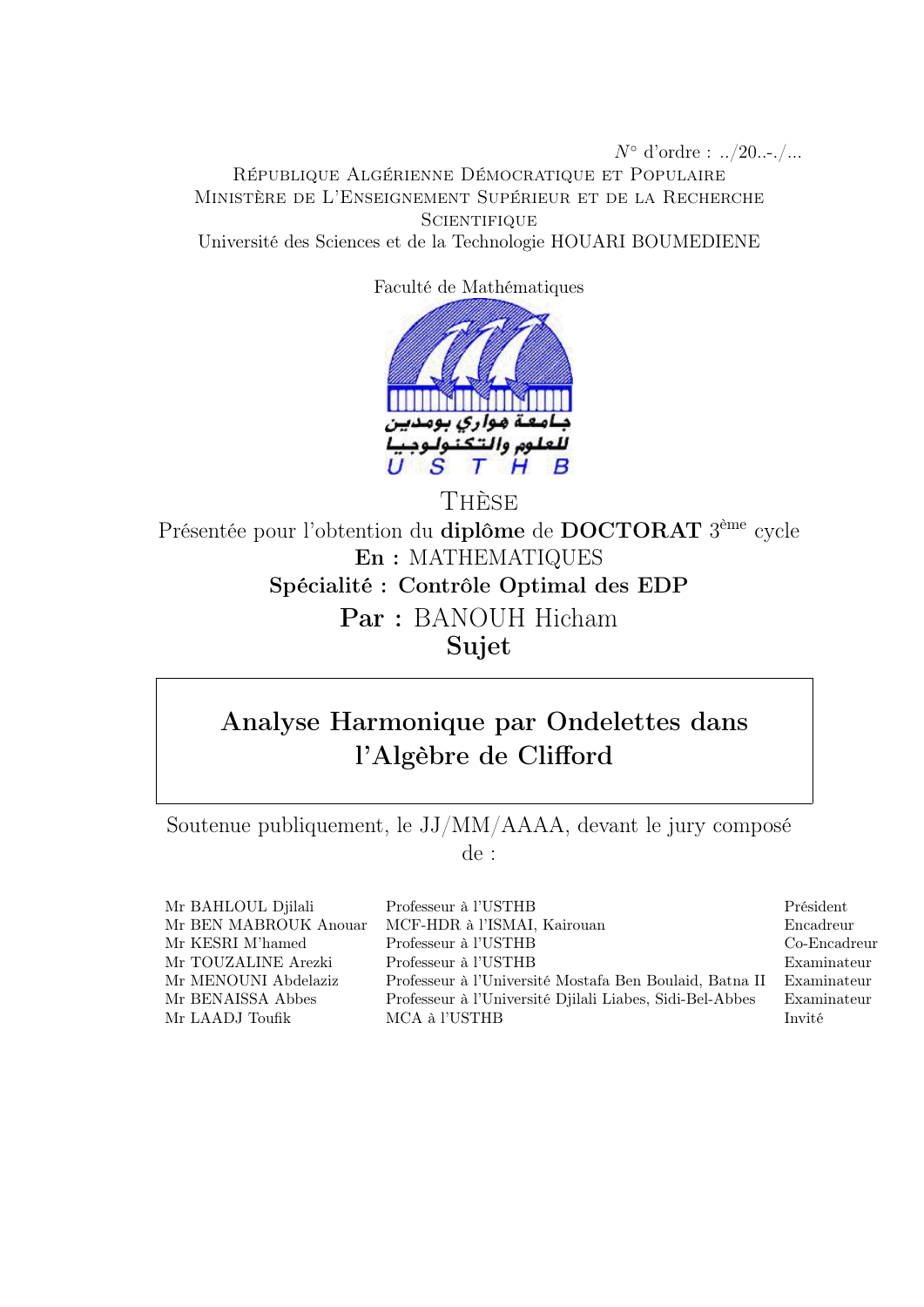People's Democratic Republic of Algeria Ministry of Higher Education and Scientific Research University of Science and Technology HOUARI BOUMEDIENE Faculty of Mathematics



# **THESIS** Presented to obtain a  $3^{rd}$  cycle **DOCTORATE** degree In : MATHEMATICS SPECIALTY : Optimal Control of PDE By : BANOUH Hicham Subject

# Harmonic Analysis by Wavelets on Clifford Algebras

Publicly defended, on DD/MM/YYYY, before a jury composed of:

Mr BAHLOUL Djilali Professor at USTHB President Mr BEN MABROUK Anouar Associate Pr. at ISMAI, Kairouan Thesis supervisor Mr KESRI M'hamed Professor at USTHB Thesis co-supervisor Mr TOUZALINE Arezki Professor at USTHB Examiner Mr MENOUNI Abdelaziz Professor at Uni. Mostafa Ben Boulaid, Batna II Examiner Mr BENAISSA Abbes Professor at Uni. Djilali Liabes, Sidi-Bel-Abbes Examiner Mr LAADJ Toufik Associate Pr. at USTHB Invited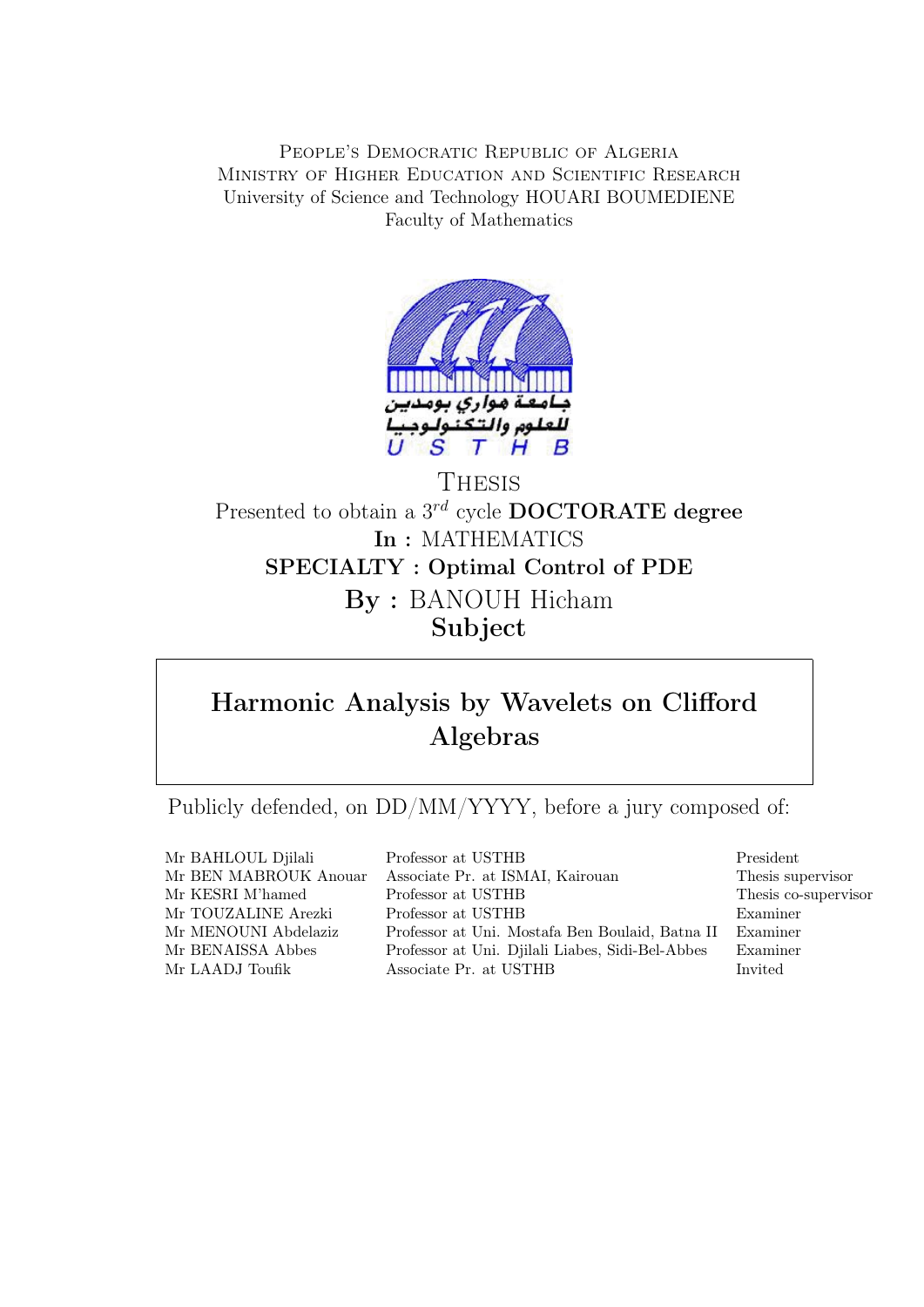# **University of Sciences and Technology Houari Boumediene Faculty of Mathematics**

**Dissertation**

# **Analyse Harmonique par Ondelettes dans l'Algèbre de Clifford**

**by**

**Hicham BANOUH**

**Thesis** 

**Submitted in partial fulfilment of the**

**requirements for the degree of**

**Doctor of Mathematics**

**2020**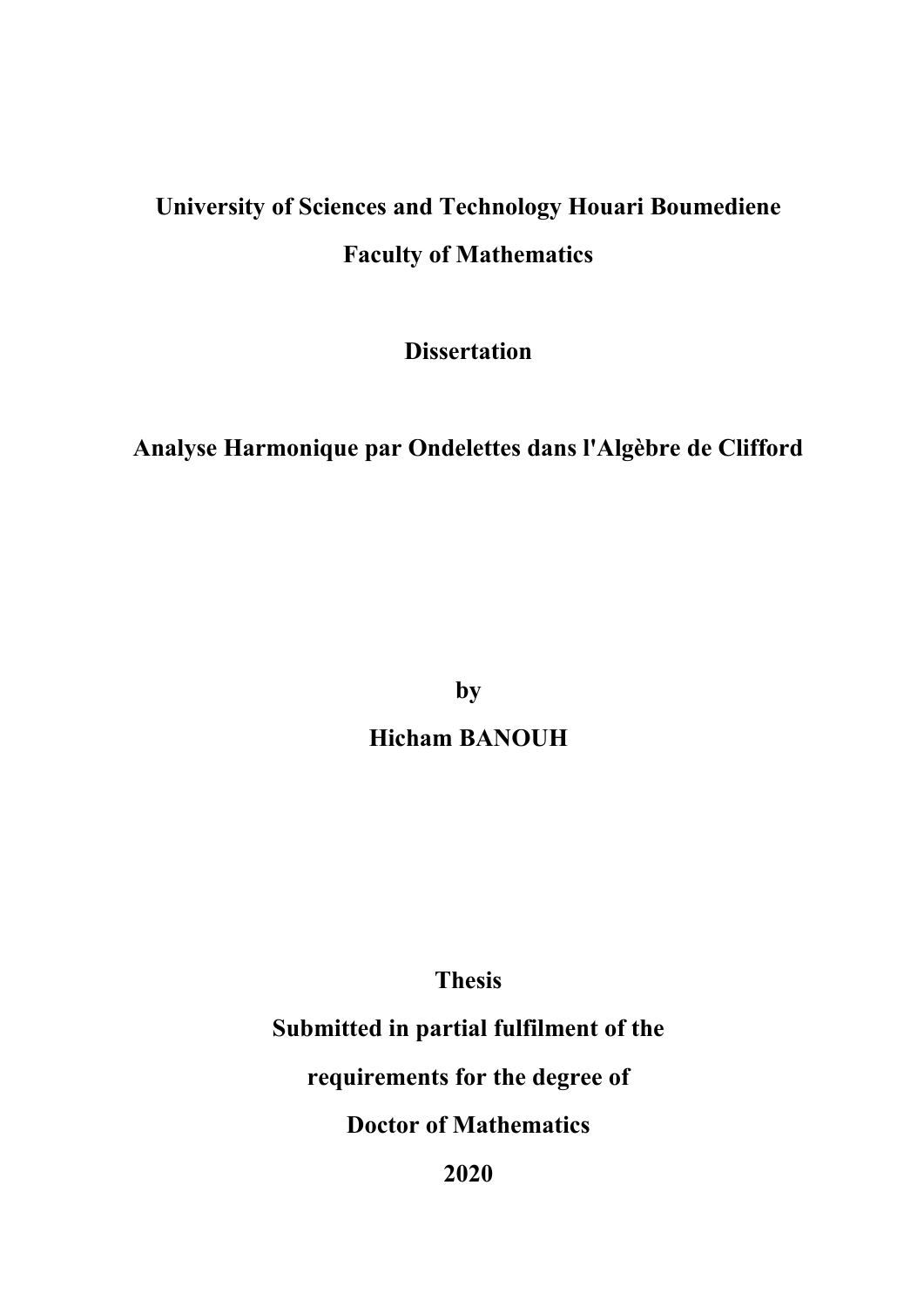

Hicham BANOUH

2020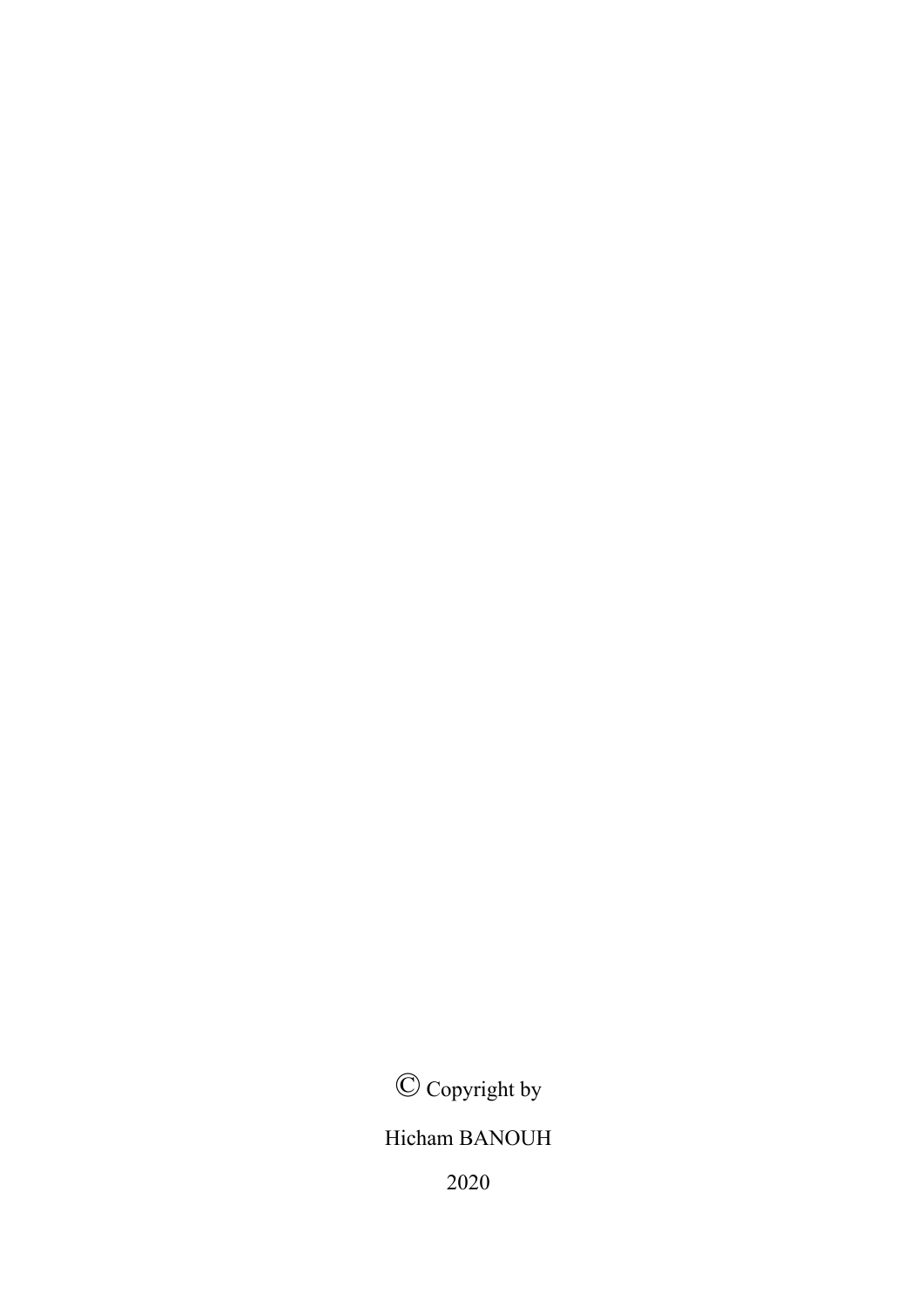## **Approved by**

**First Reader: BEN MABROUK Anouar, Advisor**

Associate-Professor, Higher institute of Applied Mathematics and Computer Sciences, University of Kairaouan, Tunisia,

**-------------------------------------**

**Second Reader: KESRI M'hamed, Co-Advisor** 

**-------------------------------------**

**-------------------------------------**

Professor, University of Sciences and Technology H. Boumediene,

**-------------------------------------**

**Third Reader: BAHLOUL Djilali, Chairman** Professor, University of Sciences and Technology H. Boumediene,

**Fourth Reader: TOUZALINE Arezki, Examiner** Professor, University of Sciences and Technology H. Boumediene,

**Fifth Reader:** MEMMOUNI Abdelaziz**, Examiner** Professor, University Mostafa Ben Boulaid, Batna II

**Sixth Reader: BENAISSA Abbes, Examiner**

 **-------------------------------------**

Professor, University Djilali Liabes, Sidi-Bel-Abbes

**-------------------------------------**

**Seventh Reader: LAADJ Toufik, Invited**

Associate-Professor, University of Sciences and Technology H. Boumediene,

**-------------------------------------**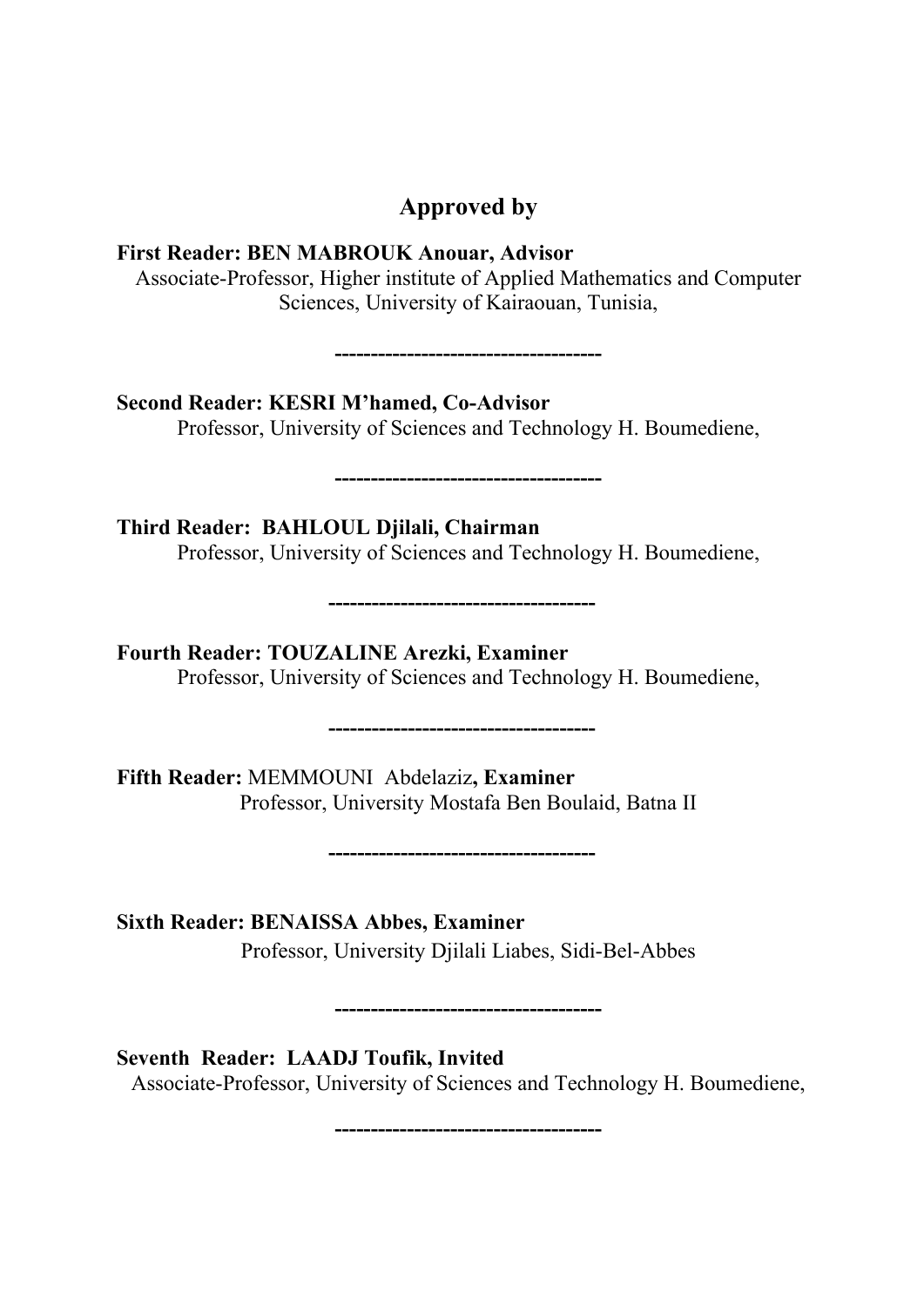## **Acknowledgments**

Firstly, I would like to thank my advisor, Dr. Anouar Ben Mabrouk, for his unlimited patience, knowledge, guidance, support, and encouragement. You have inspired me and helped me to grow as a mathematician. I cannot thank you enough.

I thank my co-advisor Professor M'hamed Kesri for his great help during those three last years and for the very usefull conversations we had.

I am very thankful to the chairman and the the members of the Thesis committee for thier reports and thier presence.

To Mom and my late Dad, thank you for instilling in me a love of learning and discovery. It has taken me far and served me well. Thank you for your unconditional love, encouragement, and for putting up with my complaints.

Finally to Mina, Mazigh and Mayas : thank you for your constant love, support and patience. Your unwavering belief in me kept me going when things were toughest. I could not have done this without you.

# **Analyse Harmonique par Ondelettes dans l'Algèbre de Clifford**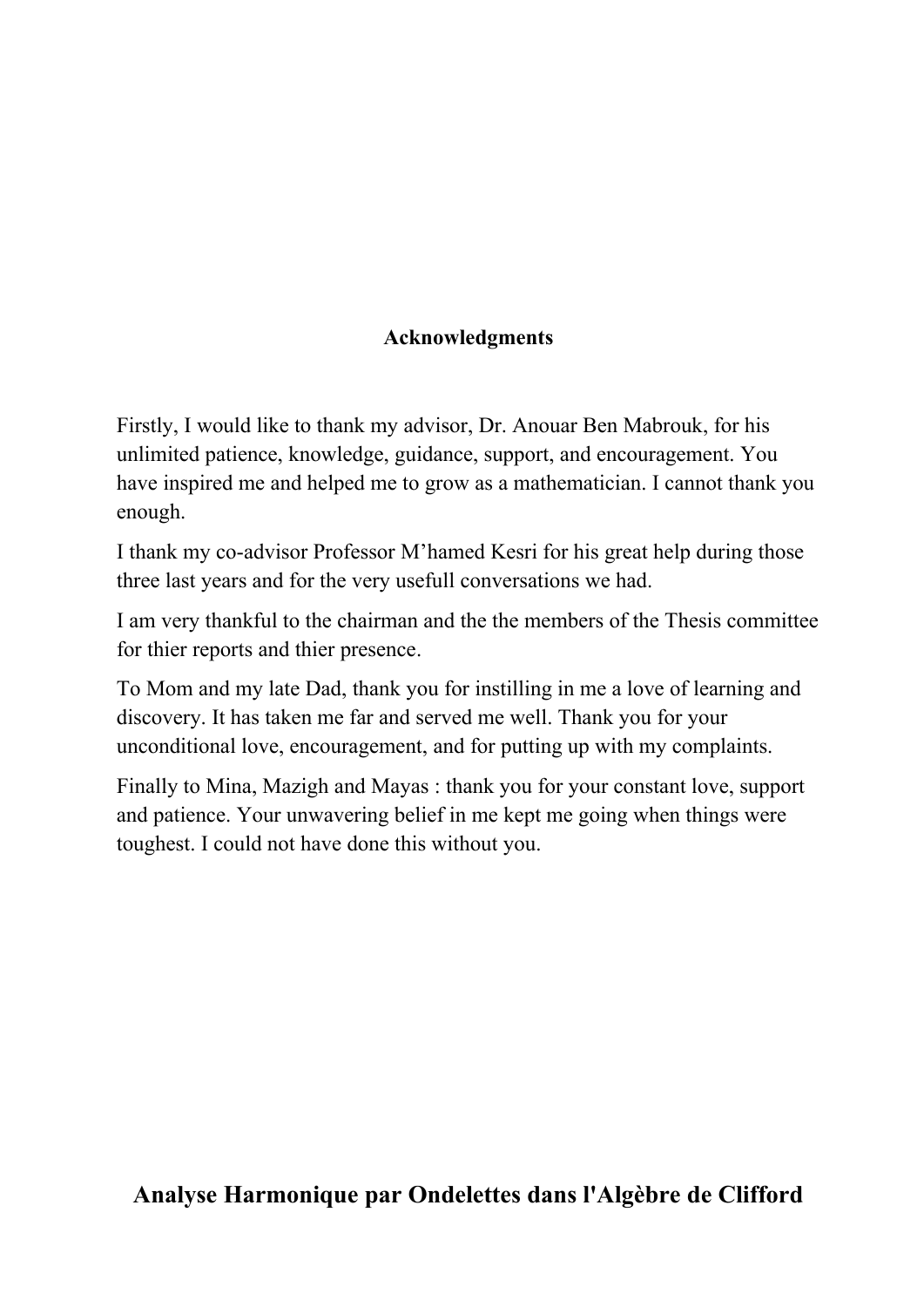#### (Order No. )

#### **Hicham BANOUH**

#### **University of Sciences and Technology Houari Boumediene,**

#### **Faculty of Mathematics, 2020**

#### **Supervisors: BEN MABROUK Anouar,**

Associate-Professor, Higher institute of Applied Mathematics and Computer Sciences, University of Kairaouan, Tunisia,

#### **KESRI M'hamed,**

Professor, University of Sciences and Technology H. Boumediene,

#### **ABSTRACT**

The project falls within the general framework of harmonic analysis on Clifford algebras. We propose more precisely to extend the famous Heisenberg uncertainty principle to the context of Clifford algebras by applying the so-called Clifford wavelets.

In mathematical physics, Clifford analysis has been developed as an extension of the classical harmonic analysis where concepts such as Fourier transforms and wavelets have been extended for the case of Clifford algebras.

In the present work, our aim is to study and establish a new Heisenberg uncertainty principle based on Clifford wavelet transform. We recall that the majority of uncertainty principles in their different forms are based essentially on Fourier transform and the wavelet uncertainty principles already established in the literature did not been extended to general Clifford algebra framework.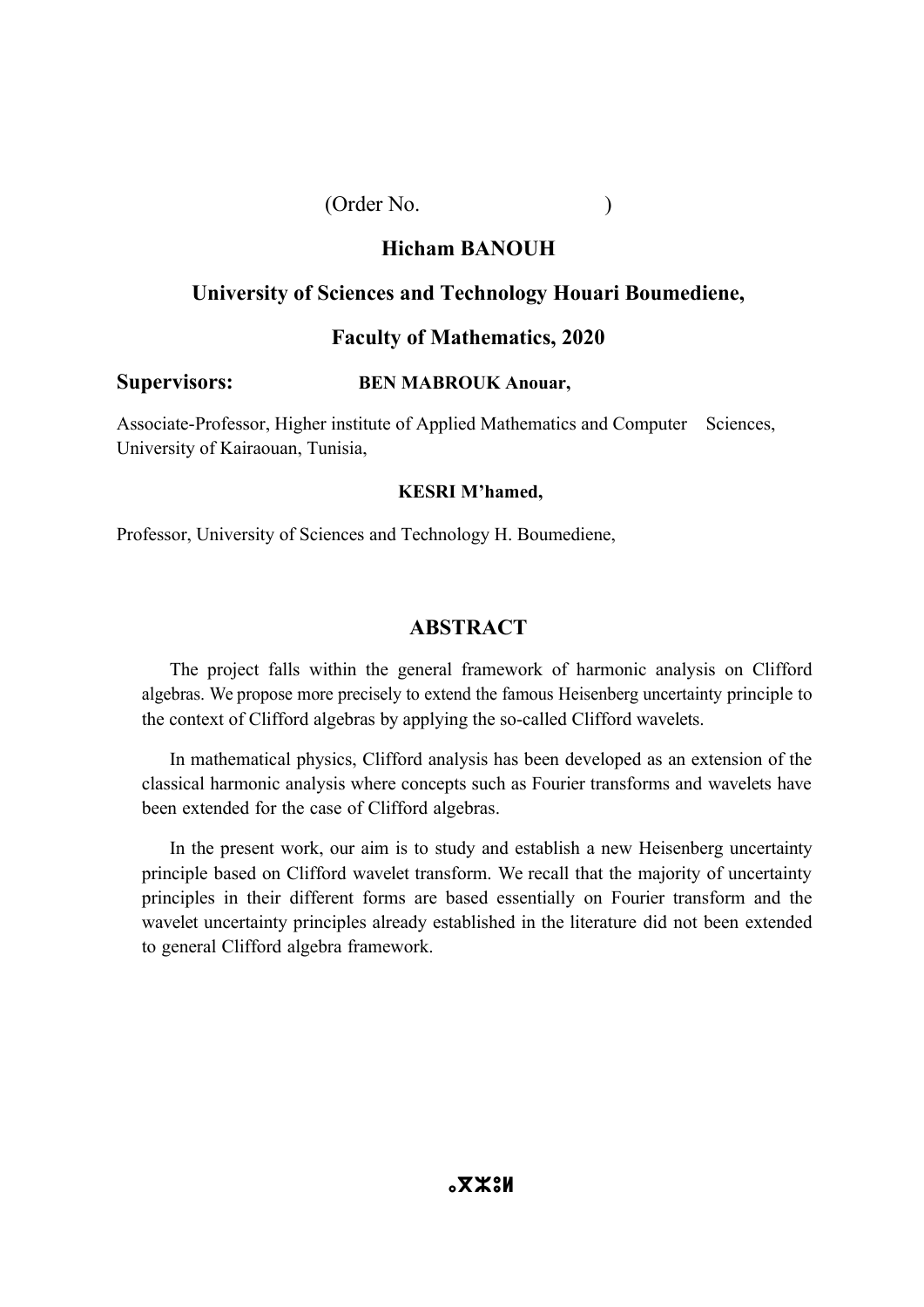ⴰⵙⴻⵏⴼⴰⵔ ⴰⴳⵉ ⵢⴻⵜⵜⵉⵍⵉ ⴷⴻⴳ ⵙⵙⴻⴳⵔⴻⵔ ⴰⵎⴰⵜⵓ ⵏ ⵜⴰⵙⵍⴻⴹⵜ ⵜⴰⵎⵜⴰⵡⴰⵏⵜ ⴷⴻⴳ ⵓⵊⴱⴰⵔⴻⵏ ⵏ Clifford. ⵏⵙⵙⵓⵎⴻⵔ ⴷⴻⴳ ⵓⵇⴷⵉⵛ ⴰⴳⵉ ⴰⵏⵙⵎⴻⵖⵔⴻⴷ ⴰⵣⵡⵉⵔ ⵏ ⵜⴻⴳⵍⴰⴳⵉⵍⵜ ⵏ Heisenberg ⴰⵎⵓⵍⴰⵏ ⴷⴻⴳ ⵓⵙⵙⴻⴳⵔⴻⵔ ⵏ ⵓⵊⴱⴰⵔⴻⵏ ⵏ Clifford ⵙ ⵓⵙⵏⴻⵙⵏ ⵏ ⵜⵉⵎⴷⴻⵙⵡⴰⵍ ⵜⵉⵎⴻⵥⵢⴰⵏⵉⵏ ⵏ Clifford.

ⴷⵉ ⵜⵓⵙⵏⴰⴽⵜ ⵜⴰⵙⴻⵏⴳⴰⵎⴰⵜⵜ, ⵜⴰⵙⵍⴻⴹⵜ ⵏ Clifford ⵜⴻⵜⵜⴻⵡⵙⵏⴻⴼⵍⴻⴷ ⴰⵎ ⵓⵙⴻⵎⵖⴻⵔ ⵏ ⵜⴰⵙⵍⴻⴹⵜ ⵜⴰⵎⵜⴰⵡⴰⵏⵜ ⴰⵏⵉⴷⴰ ⵉⵏⴻⴳⵎⴰⵏ ⴰⵎ ⵜⴱⴻⴷⴷⵉⵍⵜ ⵏ Fourier ⴰⴽⴻⴷ ⵜⵉⵎⴻⵥⵢⴰⵏⵉⵏ ⵜⵜⵡⵙⵎⴻⵖⵔⴻⵏⵜ ⵖⴻⵔ ⵜⴰⵙⵍⴻⴹⵜ ⵏ Clifford.

ⴷⴻⴳ ⵜⵙⴻⵔⵙⵉⵜ ⴰⴳⵉ ⵏⴻⵜⵜⵏⴰⴷⵉ ⴰ ⵏⴻⵍⵎⴻⴷ ⴰⴽⴻⴷ ⴰⴷⵏⴰⴼ ⴰⵣⵡⵉⵔ ⵏ ⵜⴻⴳⵍⴰⴳⵉⵍⵜ ⵏ Heisenberg ⴰⵎⴰⵢⵏⵓⵜ ⵢⴻⵜⵜⵡⴰⴱⵏⴰⵏ ⵖⴻⴼ ⵜⴰⴱⴻⴷⴷⵉⵍⵜ ⵏ ⵜⵉⵎⴻⵥⵢⴰⵏⵉⵏ ⵏ Clifford. ⴰⴷ ⵏⴻⵙⵎⴻⴽⵜⵉ ⴱⴻⵍⵍⵉ ⵜⵉⴳⴷⵉ ⵏ ⵉⵣⵡⵉⵔⴻⵏ ⵏ ⵜⴻⴳⵍⴰⴳⵉⵍⵜ ⴷⵉ ⵜⴰⵍⵖⵉⵡⵉⵏ ⵏⵙⴻⵏ ⵉⵎⴳⴰⵔⴰⴷⴻⵏ ⵜⵜⵡⴰⴱⵏⴰⵏⵜ ⵖⴻⴼ ⵜⴱⴻⴷⵉⵍⵜ ⵏ Fourier ⴻⵔⵏⵓ ⵉⵣⵡⴰⵔⴻⵏ ⵏ ⵜⴻⴳⵍⴰⴳⵉⵍⵜ ⵢⴻⵜⵜⵡⴰⴼⴻⵏ ⴷⵉ ⵜⵙⴻⴽⵍⴰ ⵓⵔ ⵜⵜⵡⵙⵎⴻⵖⵔⴻⵏ ⴰⵔⴰ ⵖⴻⵔ ⵙⴰⵙⵙⴻⴳⵔⴻⵔ ⵏ ⵓⵊⴱⴰⵔⴻⵏ ⵏ Clifford ⴰⵎⴰⵜⵓ.

#### **ملخص**

يندرج المشروع في اإلطار العام للتحليل التوافقي في جبر كليفورد. نقترح على نحو أكثر دقة توسيع مبدأ عدم اليقين الشهير لهايزنبيرغ في سياق جبر كليفورد من خالل تطبيق ما يسمى .بمويجات كليفورد

في الفيزياء الرياضية، تم تطوير تحليل كليفورد كامتداد للتحليل التوافقي الكالسيكي حيث تم تمديد مفاهيم مثل تحويالت فورييه و المويجات في حالة جبر كليفورد

في العمل الحالي, هدفنا هو دراسة وإنشاء مبدأ جديد لهايزنبيرغ لعدم اليقين يستند إلى تحويل مويجات كليفورد. ونذكر أن معظم مبادئ عدم اليقين في أشكالها المختلفة تقوم أساسا على تحويل فورييه، وأن مبادئ .عدم اليقين التي وضعت بالفعل في المؤلفات لم تمتد إلى إطار الجبر العام لكليفورد

#### **RESUME**

 Le projet s'inscrit dans le cadre général de l'analyse harmonique sur les algèbres de Clifford. Nous proposons plus précisément d'étendre le fameux principe d'incertitude d'Heisenberg au contexte des algèbres de Clifford en appliquant les ondelettes de Clifford.

 En physique mathématique, l'analyse de Clifford a été développée comme une extension de l'analyse harmonique classique où des concepts tels que les transformations de Fourier et en ondelettes ont été étendus pour le cas de Clifford algèbres.

 Dans ce travail, notre objectif est d'étudier et d'établir un nouveau principe d'incertitude d'Heisenberg basé sur la transformation en ondelettes de Clifford. Nous rappelons que la majorité des principes d'incertitude sous leurs différentes formes sont basés essentiellement sur la transformation de Fourier et que les principes d'incertitudes relatifs aux ondelettes n'ont pas été etendus aux algèbres de Clifford générales.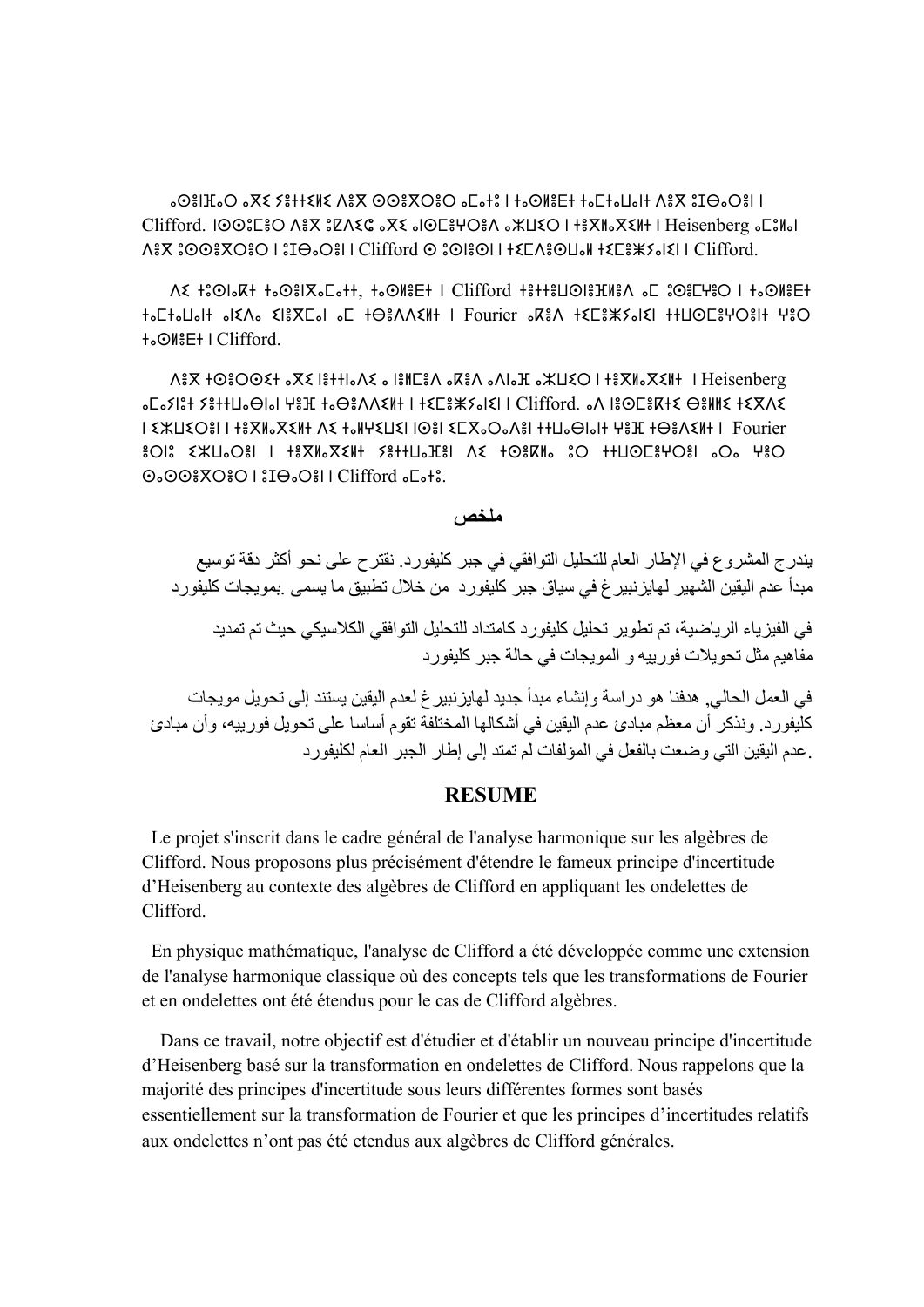# **Contents**

| 1              | <b>Introduction and Main Results</b><br>$\mathbf{1}$ |                                                                              |              |  |  |  |  |
|----------------|------------------------------------------------------|------------------------------------------------------------------------------|--------------|--|--|--|--|
|                | 1.1                                                  |                                                                              | $\mathbf{1}$ |  |  |  |  |
|                | 1.2                                                  |                                                                              | 8            |  |  |  |  |
|                | 1.3                                                  |                                                                              | 9            |  |  |  |  |
| $\overline{2}$ | 12<br><b>Wavelet Theory Revisited</b>                |                                                                              |              |  |  |  |  |
|                | 2.1                                                  |                                                                              | 12           |  |  |  |  |
|                | 2.2                                                  |                                                                              | 13           |  |  |  |  |
|                |                                                      | 2.2.1                                                                        | 14           |  |  |  |  |
|                |                                                      | 2.2.2                                                                        | 15           |  |  |  |  |
|                |                                                      | The Continuous Wavelet Transform<br>2.2.3                                    | 16           |  |  |  |  |
|                | 2.3                                                  |                                                                              | 21           |  |  |  |  |
| 3              |                                                      | Clifford Algebra/Analysis Toolkit                                            | 22           |  |  |  |  |
|                | 3.1                                                  |                                                                              | 22           |  |  |  |  |
|                | 3.2                                                  |                                                                              | 24           |  |  |  |  |
|                |                                                      | The original definition made by Clifford<br>3.2.1                            | 24           |  |  |  |  |
|                |                                                      | 3.2.2                                                                        | 25           |  |  |  |  |
|                |                                                      | Rapid Examples in low dimensions<br>3.2.3                                    | 25           |  |  |  |  |
|                | 3.3                                                  |                                                                              | 26           |  |  |  |  |
|                |                                                      | 3.3.1 Pin and Spin Groups $\ldots \ldots \ldots \ldots \ldots \ldots \ldots$ | 31           |  |  |  |  |
|                | 3.4                                                  |                                                                              | 32           |  |  |  |  |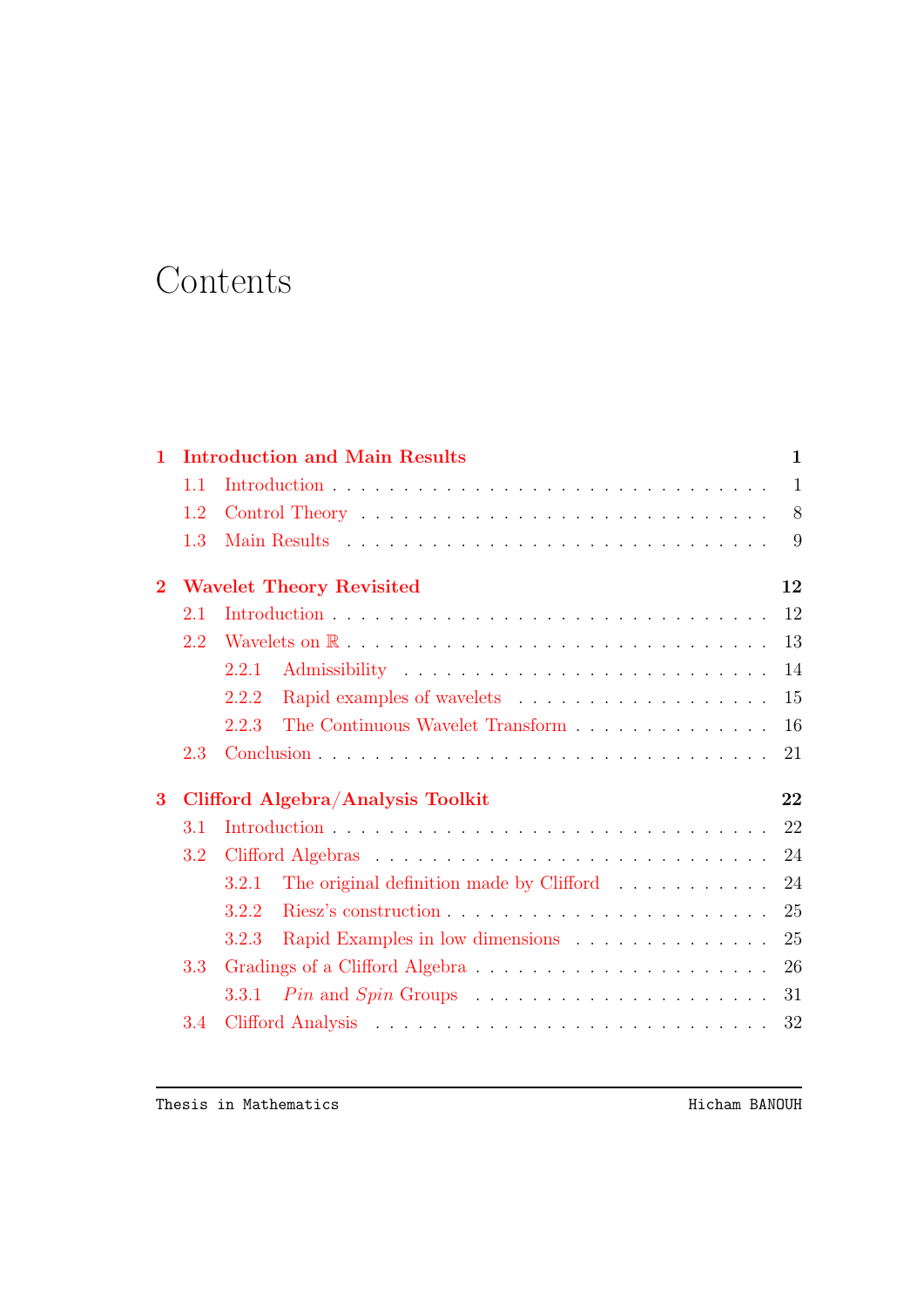|                         |     | 3.4.1                                                                                          | Clifford Algebra Valued Functions                             | 33 |  |  |  |
|-------------------------|-----|------------------------------------------------------------------------------------------------|---------------------------------------------------------------|----|--|--|--|
|                         |     |                                                                                                | Differential and derivative of a Clifford algebra-<br>3.4.1.1 |    |  |  |  |
|                         |     |                                                                                                |                                                               | 35 |  |  |  |
|                         |     |                                                                                                | Dirac Operator and Monogenic Functions<br>3.4.1.2             | 36 |  |  |  |
|                         |     | 3.4.2                                                                                          | Generating Monogenic Functions                                | 41 |  |  |  |
|                         |     | 3.4.3                                                                                          | Cauchy-Clifford Integral Formula                              | 44 |  |  |  |
|                         | 3.5 |                                                                                                |                                                               | 47 |  |  |  |
|                         | 3.6 |                                                                                                |                                                               |    |  |  |  |
|                         |     | 3.6.1                                                                                          | Proprieties of the Clifford Wavelet Transform                 | 61 |  |  |  |
|                         | 3.7 |                                                                                                |                                                               | 67 |  |  |  |
| $\overline{\mathbf{4}}$ |     | 68<br><b>Clifford Wavelet Uncertainty Principle</b>                                            |                                                               |    |  |  |  |
|                         | 4.1 |                                                                                                |                                                               | 68 |  |  |  |
|                         | 4.2 | 68                                                                                             |                                                               |    |  |  |  |
|                         | 4.3 | 73<br>Clifford wavelet uncertainty principle                                                   |                                                               |    |  |  |  |
|                         | 4.4 | A sharper Clifford wavelet uncertainty principle $\;\ldots\; \ldots\; \ldots\; \ldots\;$<br>76 |                                                               |    |  |  |  |
|                         | 4.5 |                                                                                                |                                                               | 80 |  |  |  |
| $\overline{5}$          |     | <b>Conclusion and perspectives</b><br>81                                                       |                                                               |    |  |  |  |
|                         | 5.1 |                                                                                                |                                                               | 81 |  |  |  |
|                         | 5.2 |                                                                                                |                                                               |    |  |  |  |
|                         |     | 5.2.1                                                                                          |                                                               | 82 |  |  |  |
|                         |     | 5.2.2                                                                                          | Donoho-Stark uncertainty principle for the Clifford wavelet   |    |  |  |  |
|                         |     |                                                                                                |                                                               | 82 |  |  |  |
|                         |     | 5.2.3                                                                                          | Continuous shearlet transform in Clifford algebra             | 83 |  |  |  |
|                         |     | 5.2.4                                                                                          | New uncertainty principles for the Clifford wavelet transform | 83 |  |  |  |
|                         |     | 5.2.5                                                                                          | Controllability of Clifford algebra valued Systems            | 84 |  |  |  |
|                         |     |                                                                                                |                                                               |    |  |  |  |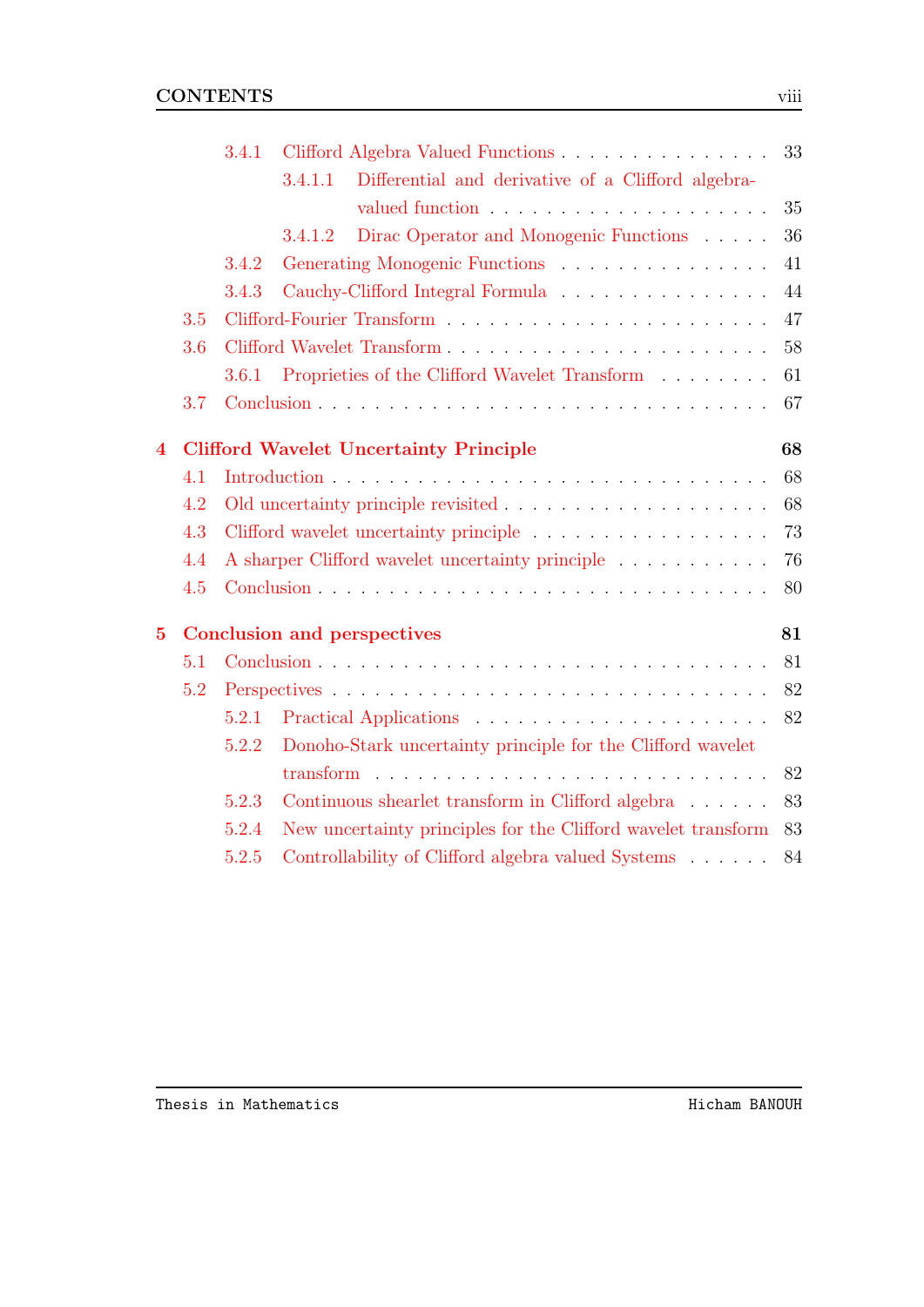# <span id="page-10-0"></span>Chapter 1

# Introduction and Main Results

# <span id="page-10-1"></span>1.1 Introduction

In the present thesis, we seek to establish a new uncertainty Heisenberg principle applied to continuous Clifford wavelet transform in the settings of the noncommutative Clifford algebras (named after the British mathematician and philosopher William Kingdon Clifford (1845-1879). Those Clifford algebras [\[53,](#page-100-0) [54\]](#page-100-1) are a generalization of the real and complex numbers and also of Sir William Rowan Hamilton's (1805-1865) quaternions [\[100,](#page-105-0) [99\]](#page-104-0) and Hermann Günther Grassmann's (1809-1877) exterior algebra [\[53,](#page-100-0) [91\]](#page-104-1). These algebras incorporate inside one single structure the geometrical and algebraic properties of Euclidean space, that Clifford called them geometrical algebras. They were rediscovered when Paul Adrian Maurice Dirac (1902-1984) used what he called  $\gamma$ -matrices to find a linearisation of the Klein-Gordon equation [\[73,](#page-102-0) [72\]](#page-101-0) (those  $\gamma$ -matrices are just generators of a particular Clifford algebra).

The calculus on Clifford algebra treats geometric entities depending on their dimension such as scalars, vectors, bivectors and volume elements, etc. and also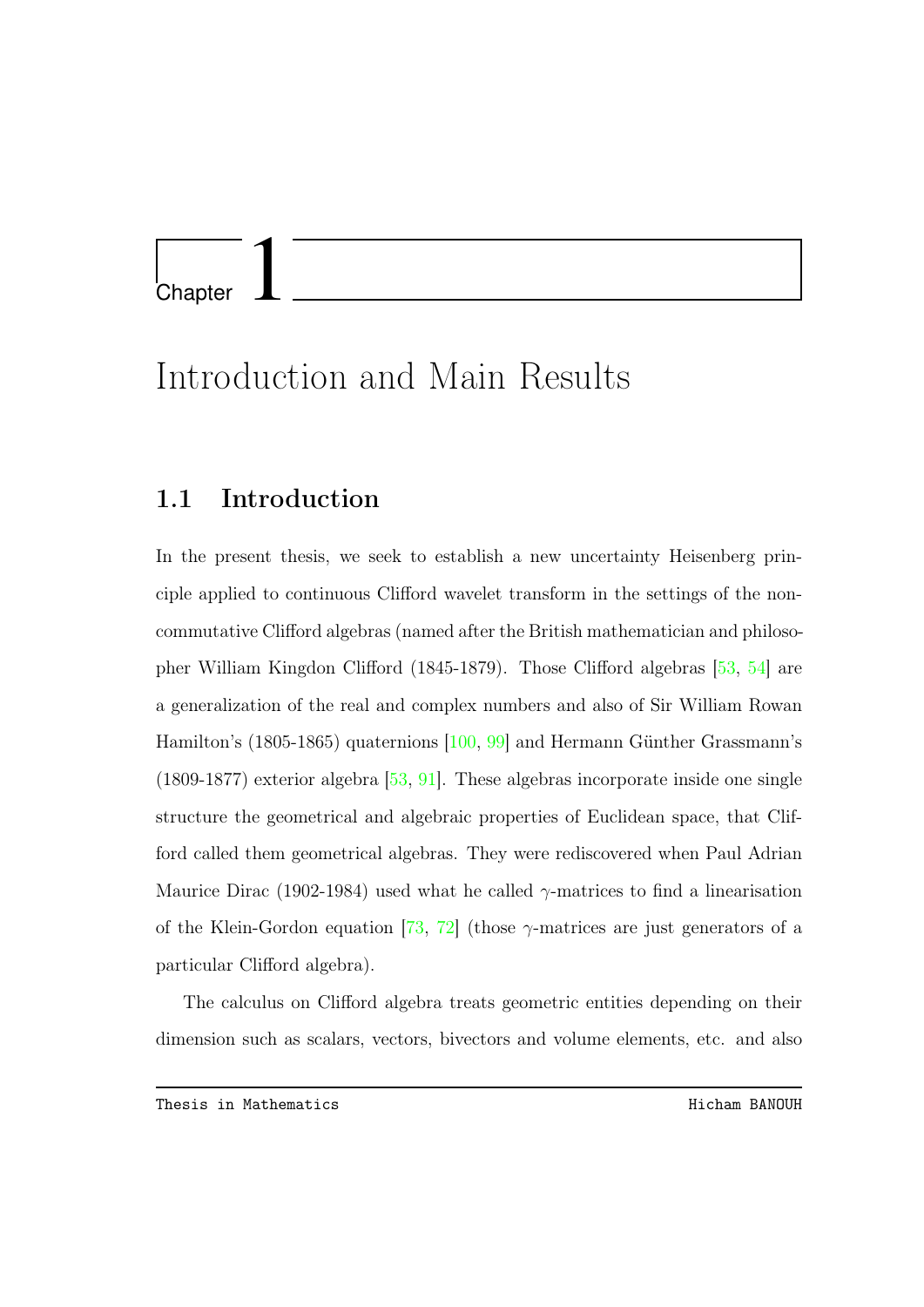that it encompasses all dimensions at once, as opposed to a multi-dimensional tensorial approach with tensor products of one-dimension. The use of Clifford algebras in harmonic analysis uses the fact that holomorphic functions in the complex plane are in the kernel Cauchy-Riemann operator which factorizes the Laplacian. Clifford analysis (study of Clifford algebras valued functions of vector variable) (see for instance [\[37\]](#page-98-0)) are generalization to higher dimension of the theory of holomorphic functions in the complex plane, their counterpart being monogenic functions (null solutions of a first order differential operator factorizing the multidimensional Laplacian). This also means that monogenic functions are harmonic ones. More on functional analysis of Clifford algebra valued functions can be found in [\[15,](#page-96-0) [23,](#page-96-1) [27,](#page-97-0) [37,](#page-98-0) [41,](#page-98-1) [70,](#page-101-1) [74,](#page-102-1) [89,](#page-103-0) [96,](#page-104-2) [115,](#page-106-0) [119,](#page-106-1) [120,](#page-107-0) [136,](#page-108-0) [137,](#page-108-1) [138,](#page-108-2) [139,](#page-108-3) [141,](#page-108-4) [145,](#page-109-0) [168,](#page-111-0) [169,](#page-112-0) [181,](#page-113-0) [183,](#page-113-1) [186,](#page-113-2) [184,](#page-113-3) [185,](#page-113-4) [187,](#page-113-5) [193,](#page-114-0) [196,](#page-114-1) [198,](#page-114-2) [197,](#page-114-3) [199,](#page-114-4) [200,](#page-115-0) [205,](#page-115-1) [209,](#page-115-2) [210\]](#page-115-3).

Mathematically and quantitatively speaking wavelet analysis of functions starts by computing a type of transform known as wavelet transform similar to Fourier one and which consists in a convolution product of the function with special copies of one source analysing function called mother wavelet and which plays the role of the exponential in Fourier analysis .

The original work on wavelet analysis has been done by Morlet in [\[161\]](#page-111-1) to study seismic waves. He also, with Grossman, gave a mathematical study of continuous wavelet transform (see [\[93\]](#page-104-3)). In [\[158\]](#page-111-2), Meyer recognized the link between harmonic analysis and Morlet's theory and gave a mathematical foundation to the continuous wavelet theory. The continuous-wavelet analysis of a square integrable function f begins by a convolution with copies of a given mother wavelet  $\psi$  translated and dilated respectively by  $b \in \mathbb{R}$  and  $a > 0$ . Such a function  $\psi$  has to fulfil an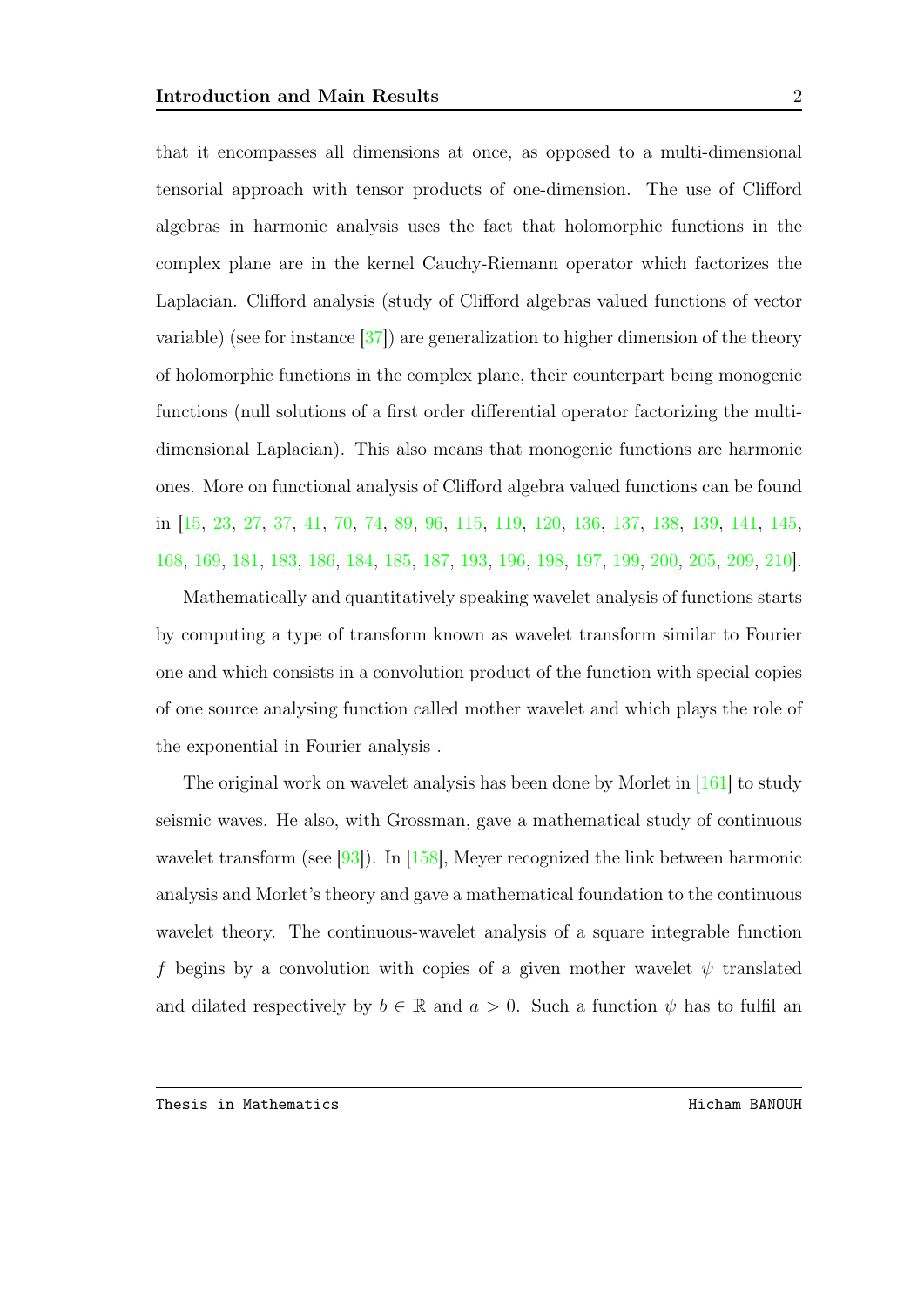admissibility condition which states that

$$
\mathcal{A}_{\psi} = \int_{\mathbb{R}} \frac{\left|\widehat{\psi}(\xi)\right|^{2}}{|\xi|} d\xi < +\infty,
$$

where  $\widehat{\psi}$  is the classical Fourier transform of  $\psi$ . More information on real wavelets can be found in [\[67\]](#page-101-2) and [\[95\]](#page-104-4).

The connection between the wavelet transform and Clifford analysis was considered in [\[55,](#page-100-2) [130,](#page-107-1) [160\]](#page-111-3). Clifford analysis/algebra has started to take place especially in signal and image processing (See for instance [\[43\]](#page-99-0), [\[54\]](#page-100-1), [\[66\]](#page-101-3), [\[73\]](#page-102-0), [\[99\]](#page-104-0), [\[100\]](#page-105-0), [\[199\]](#page-114-4)). In [\[180\]](#page-113-6) a wavelet based method has been developed in the quaternion algebra leading to quaternionic representations of face image. See also [\[117\]](#page-106-2), [\[194\]](#page-114-5), [\[213\]](#page-116-0). In [\[109\]](#page-105-1) real and complex Fourier transforms are extended to quaternions and Clifford algebras, motivated by applications in nuclear magnetic resonance, electric engineering, colour image and signal processing. In  $[146]$ , the authors introduced quaternion-valued wavelets.

The uncertainty principle also known as Heisenberg's uncertainty principle discovered in 1927 by Heisenberg in [\[102\]](#page-105-2) and revisited next in [\[104\]](#page-105-3) is certainly one of the most famous and important concepts of quantum mechanics. It plays an important role in the development and understanding of quantum physics. The physical origin of uncertainty principle is related to quantum systems and states that: the determination of positions by performing measurement on the system disturbs it sufficiently to make the determination of momentum imprecise and vice-versa. It has been described by Heisenberg as [\[103,](#page-105-4) Page 30]:

One can never know with perfect accuracy both of those two important factors which determine the movement of one of the smallest particles  $-$  its position and its velocity. It is impossible to determine accurately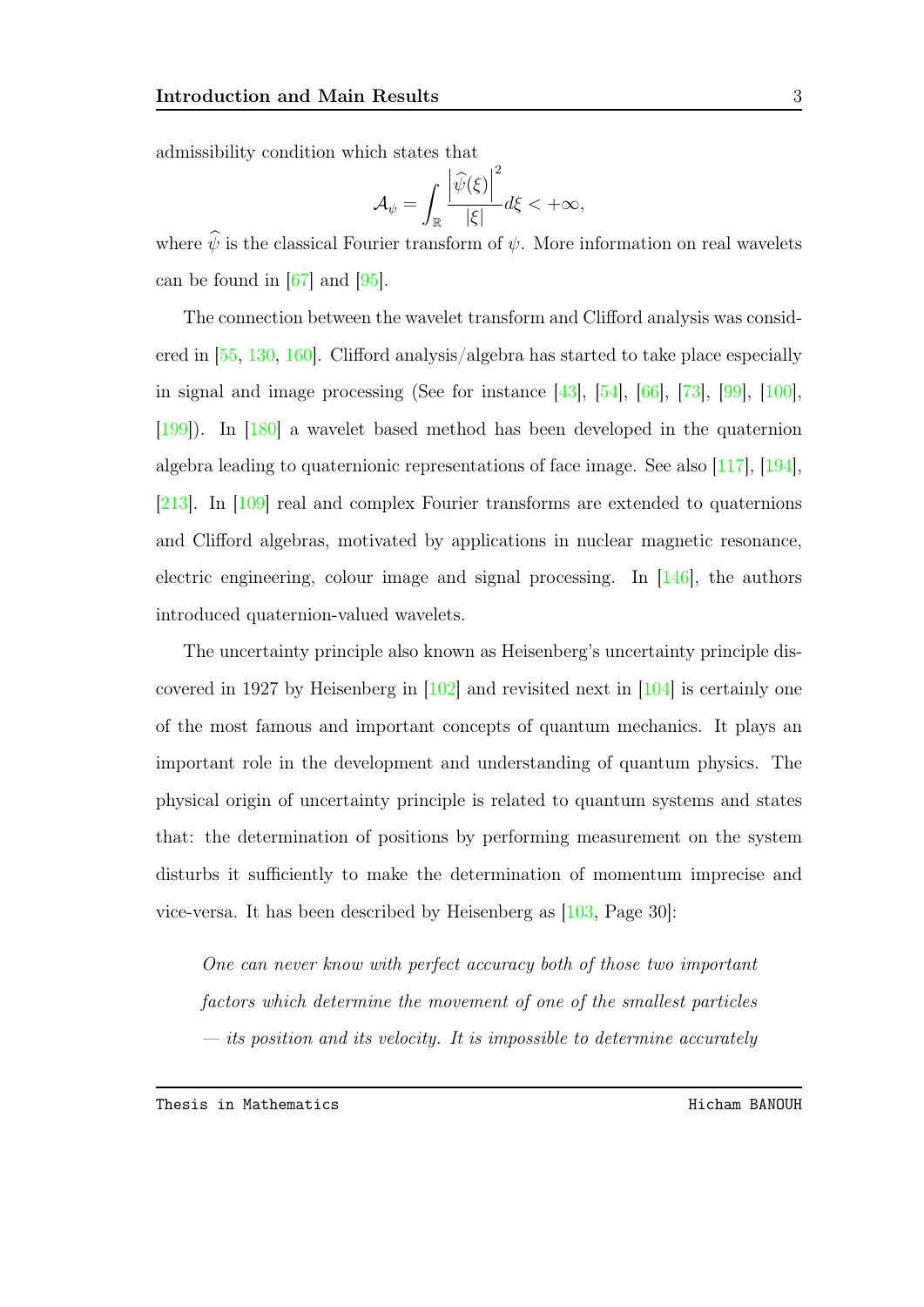both the position and the direction and speed of a particle at the same instant.

The uncertainty principle has been extended to various transformations in different settings. Using Fourier transform, the authors in [\[6\]](#page-94-0) established a Stein-Weiss type inequality for the Riesz type potential generated by a Riemann-Liouville operator. Pitt's and Beckner logarithmic uncertainty inequalities have been also proved. The same authors investigated in [\[7\]](#page-95-0) a Hausdorff-Young inequality for the Fourier transform connected with Riemann-Liouville operator. Such inequality has been applied next to prove an entropy based uncertainty principle and a Heisenberg-Pauli-Weyl inequality (See also [\[114\]](#page-106-3)). In [\[165\]](#page-111-4), [\[164\]](#page-111-5), two types of uncertainty principle such as Heisenberg-Pauli-Weyl and Beurling-Hörmander have been established for the Fourier transform associated with the spherical mean operator in some local framework.

Using real wavelet transform in [\[176\]](#page-112-1), continuous wavelet transform associated with the spherical mean operator has been introduced yielding a Plancherel formula as well as its inversion. Such findings have been applied next to prove an analogue of Heisenberg's inequality for the introduced wavelet transform (See also [\[174\]](#page-112-2),  $[175]$ .

In [\[59\]](#page-100-3) the continuous shearlet transform has been investigated to construct mother Shearlet function applied next for an associated general uncertainty principle. Minimizers of such uncertainty have been also developed by means of the new wavelets.

El-Haoui et al in [\[79\]](#page-102-2) introduced the quaternionic offset linear canonical transform and derived a relationship with the quaternion Fourier transform to establish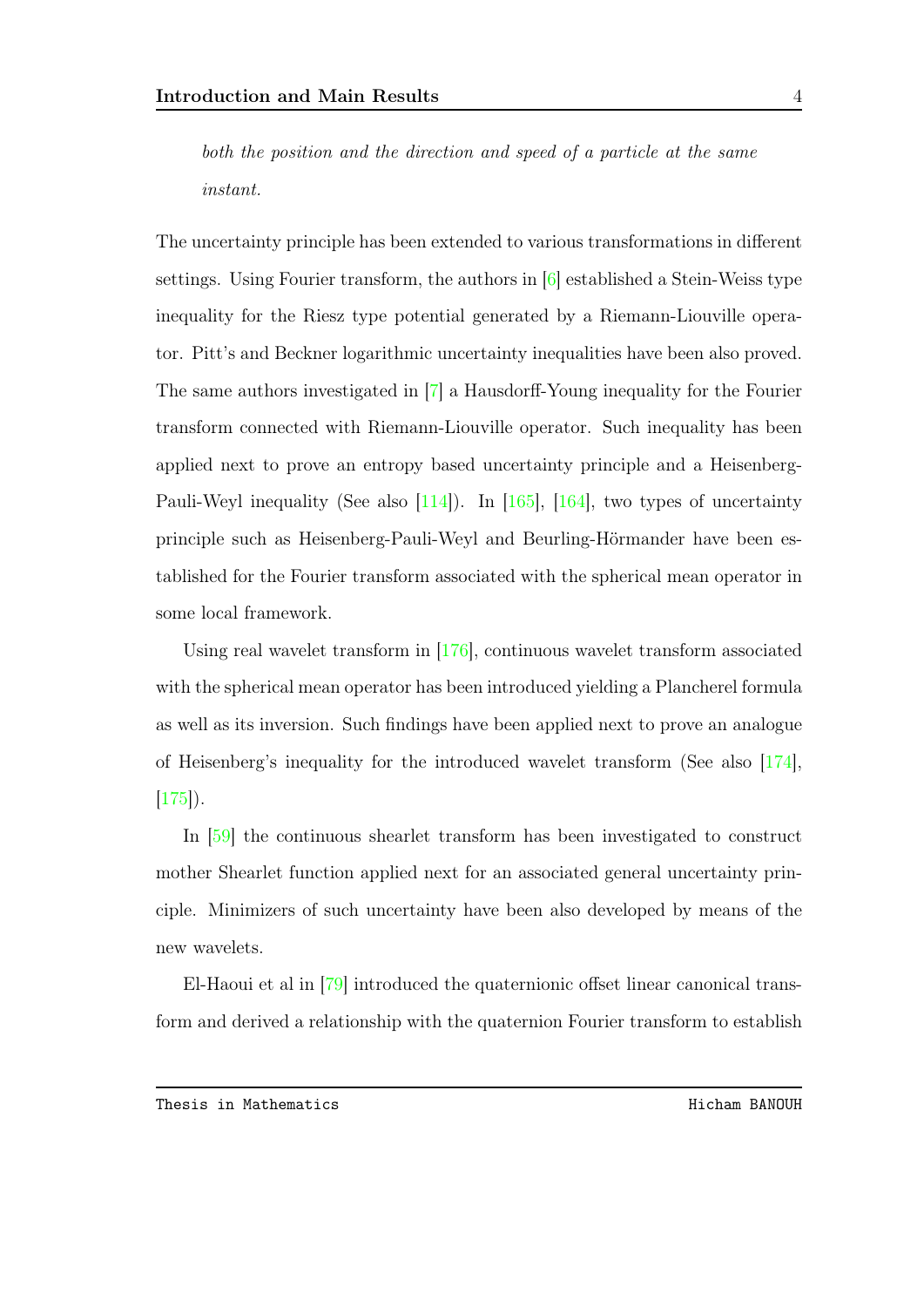next Plancherel like rules. These findings have been applied next to prove different uncertainty principles including Heisenberg-Weyl's, Hardy's, Beurling's and logarithmic ones in the case of the new quaternionic offset linear canonical transform. Recently El-Haoui and Fahlaoui established in [\[78\]](#page-102-3) several uncertainty inequalities in the real Clifford algebra  $\mathbb{R}_{p,q}$  such as Hausdorf-Young inequality and qualitative uncertainty principles of Donoho-Stark.

In [\[81\]](#page-102-4) expansions of signals with respect to Gabor wavelets and short time Fourier transform have been investigated. Using Heisenberg group techniques stable iterative algorithms for signal analysis and synthesis have been developed. These algorithms have been shown to be convergent for a variety of norms and compatibility with the time-frequency localization of signals has been proved.

While the Clifford geometric algebra Fourier Transform is global, the author in [\[107\]](#page-105-5) introduced the local Clifford geometric algebra wavelet concept using the similitude group  $SIM(n)$ . As an explicit example, the author introduced Clifford Gabor wavelets. In [\[108\]](#page-105-6) the same author derived a new directional uncertainty principle for quaternion valued functions by means of quaternion Fourier transformation generalized to the case of Clifford geometric algebras.

In [\[106\]](#page-105-7) basic concept multivector functions and their vector derivative in geometric algebra have been introduced. Concepts of Fourier transform and Clifford and some useful properties have been also investigated in the same framework of geometric algebras. An uncertainty principle has been next developed for many cases of Clifford wavelets and shown to be useful for signal processing.

In [\[111\]](#page-106-4) a generalization of the Fourier transform in some Clifford geometric algebras has been extended and adopted for real Clifford geometric algebra Fourier transform. This has been applied next to to define and prove the uncertainty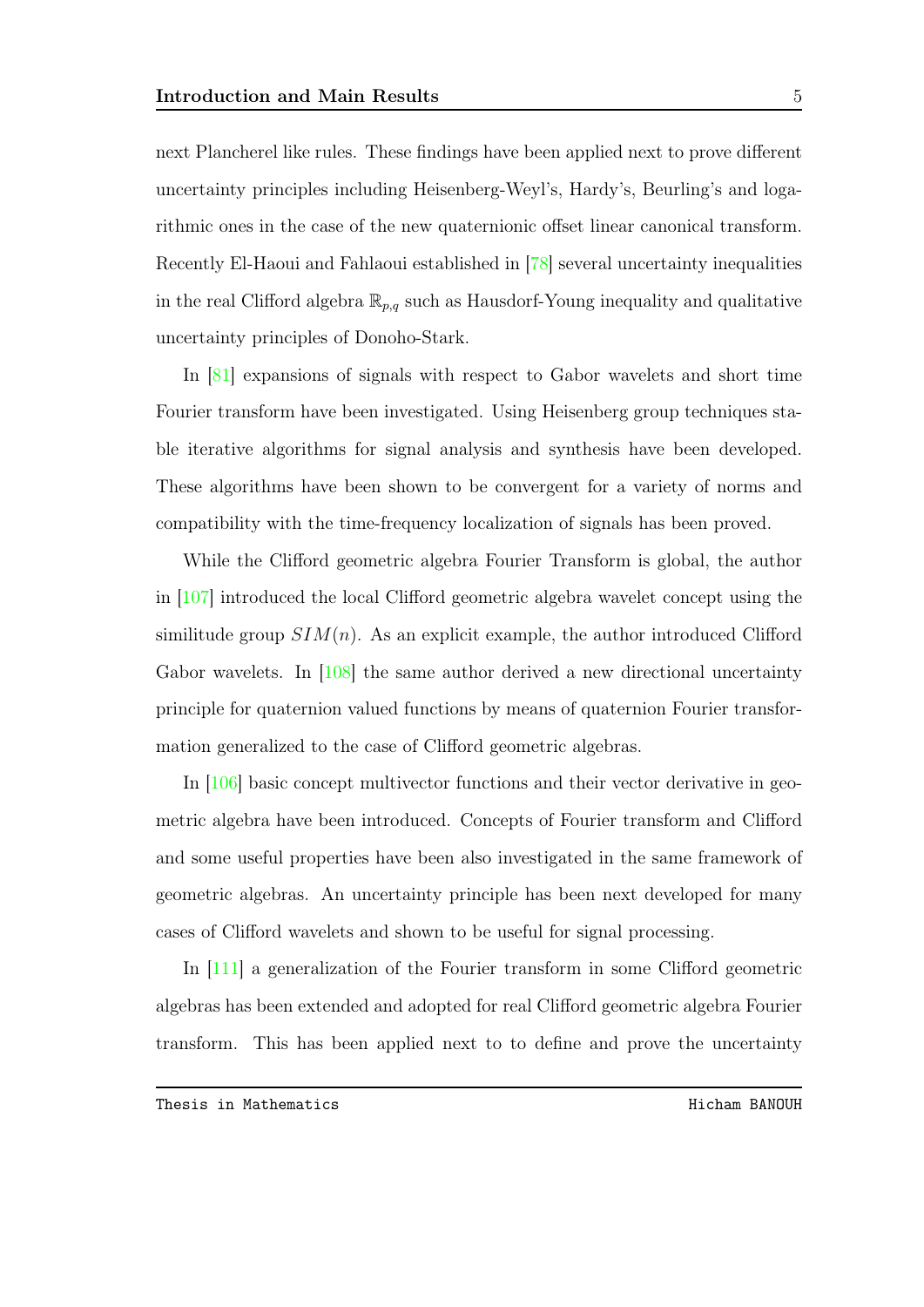principle for multivector functions in the new Clifford geometric algebras.

In [\[142\]](#page-109-2) the quaternion ridgelet transform and curvelet transform associated to the quaternion Fourier transform have been investigated and applied to derive an associated reconstruction formulas, reproducing kernels and uncertainty principles.

In [\[153\]](#page-110-0) an uncertainty principle associated with the quaternion linear canonical transform has been proved by considering the fundamental relationship between such transform and the quaternion Fourier transform. The new principle has been applied to derive an inverse transform and Parseval and Plancherel formulas associated with the quaternion linear canonical transform. (See also  $[147]$ ,  $[154]$ for the same authors and similar subject).

Mawardi and Hitzer proposed in [\[149\]](#page-109-4), [\[151\]](#page-110-2) and [\[150\]](#page-109-5) a construction of some Clifford algebra valued wavelets using the similitude groups in a special case. The new framework includes complex Gabor wavelets and extends them to multivectors Clifford Gabor wavelets. A new uncertainty principle for the Clifford Gabor wavelet transform has been proved in the new framework. Generalizations of these results have been conducted by the same authors in [\[110\]](#page-105-8).

In [\[152\]](#page-110-3) the quaternionic Fourier transform has been applied to establish an uncertainty principle for its right-sided. Such uncertainty principle has been shown to prescribe a lower bound on the product of the effective widths of quaternion-valued signals in the spatial and frequency domains. Furthermore, Gaussian quaternion signals have been shown to be the only ones minimizing the uncertainty. In the same direction in [\[131\]](#page-108-5) the linear canonical transform has been revisited and next generalized to quaternion-valued signals.

In [\[148\]](#page-109-6) the continuous quaternion wavelet transform has been introduced with admissibility condition expressed by means of the right-sided quaternion Fourier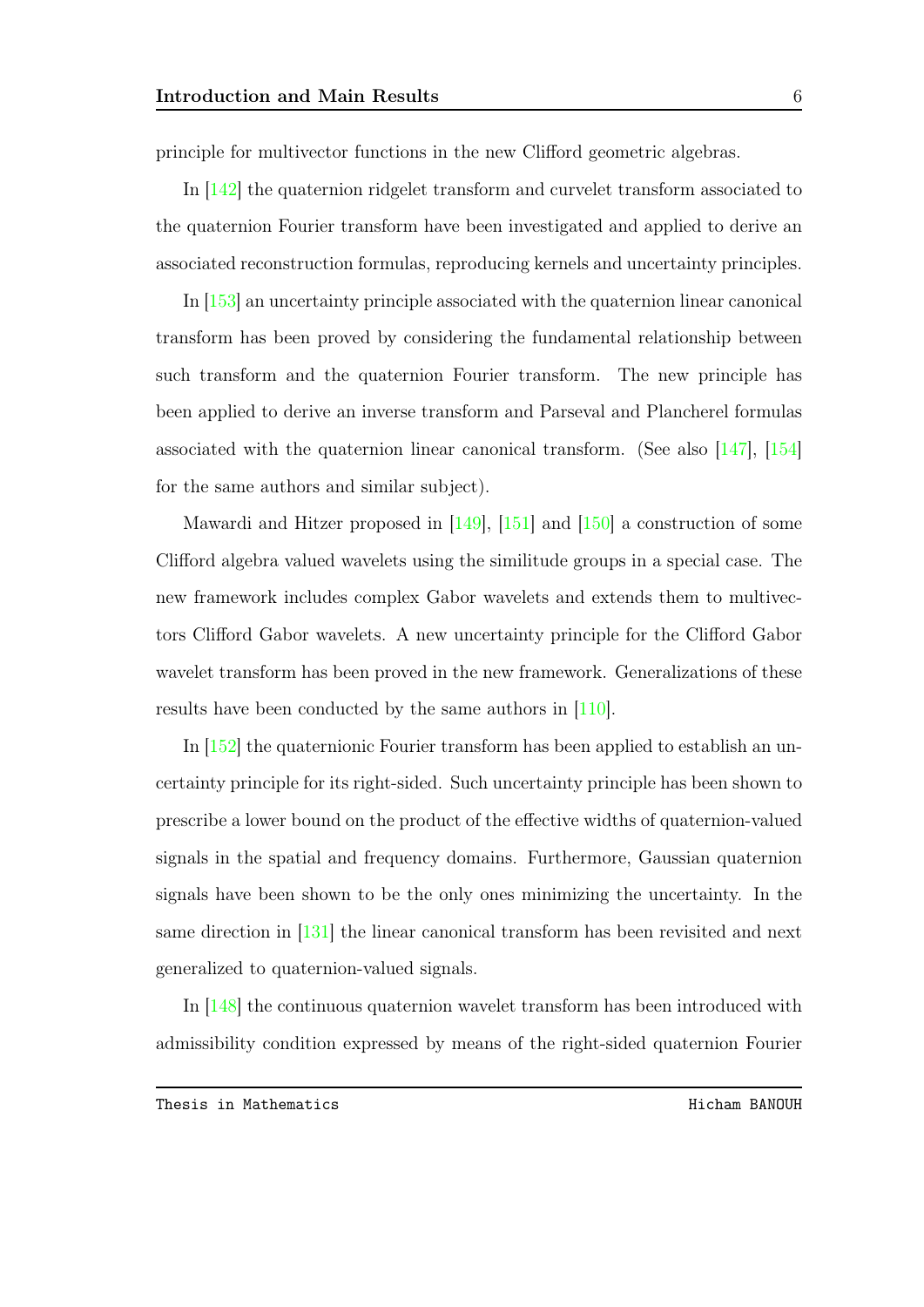transform. An application has been derived to establish a Heisenberg type uncertainty principle for the new extended wavelets.

Recently, Mejjaoli et al considered in [\[157\]](#page-110-4) a continuous wavelet transform associated with the spherical mean operator relatively to some parameter h. Donoho-Stark and Benedick-type uncertainty principles have been developed.

Yang et al [\[218\]](#page-116-1) the authors investigated a stronger uncertainty principles in terms of covariance and absolute covariance based on Fourier transform in both directional and the spatial cases for real para-vector-valued signals. Conditions of equality of the studied uncertainty principles have been discussed.

Finally, Yang and Kou in [\[219\]](#page-116-2) applied the so-called linear canonical transforms to extend the uncertainty principle for hypercomplex signals in the linear canonical transform domains. Minimizers have been shown to be Gaussian signals, which joins several works mentioned above.

# Outline

This thesis is organized as follows :

- In chapter 2 we give a detailed review of the notion of continuous wavelet transform, the definition of an admissible mother wavelet, its proprieties and an inversion formula and a Plancherel-Parseval theorems.
- In the third chapter we give an introduction to Clifford algebras and Analysis including the different definitions of a Clifford algebra, its  $\mathbb{Z}_2$ -grading, the  $Pin$  and  $Spin$  groups, monogenic functions and a Stokes formula and a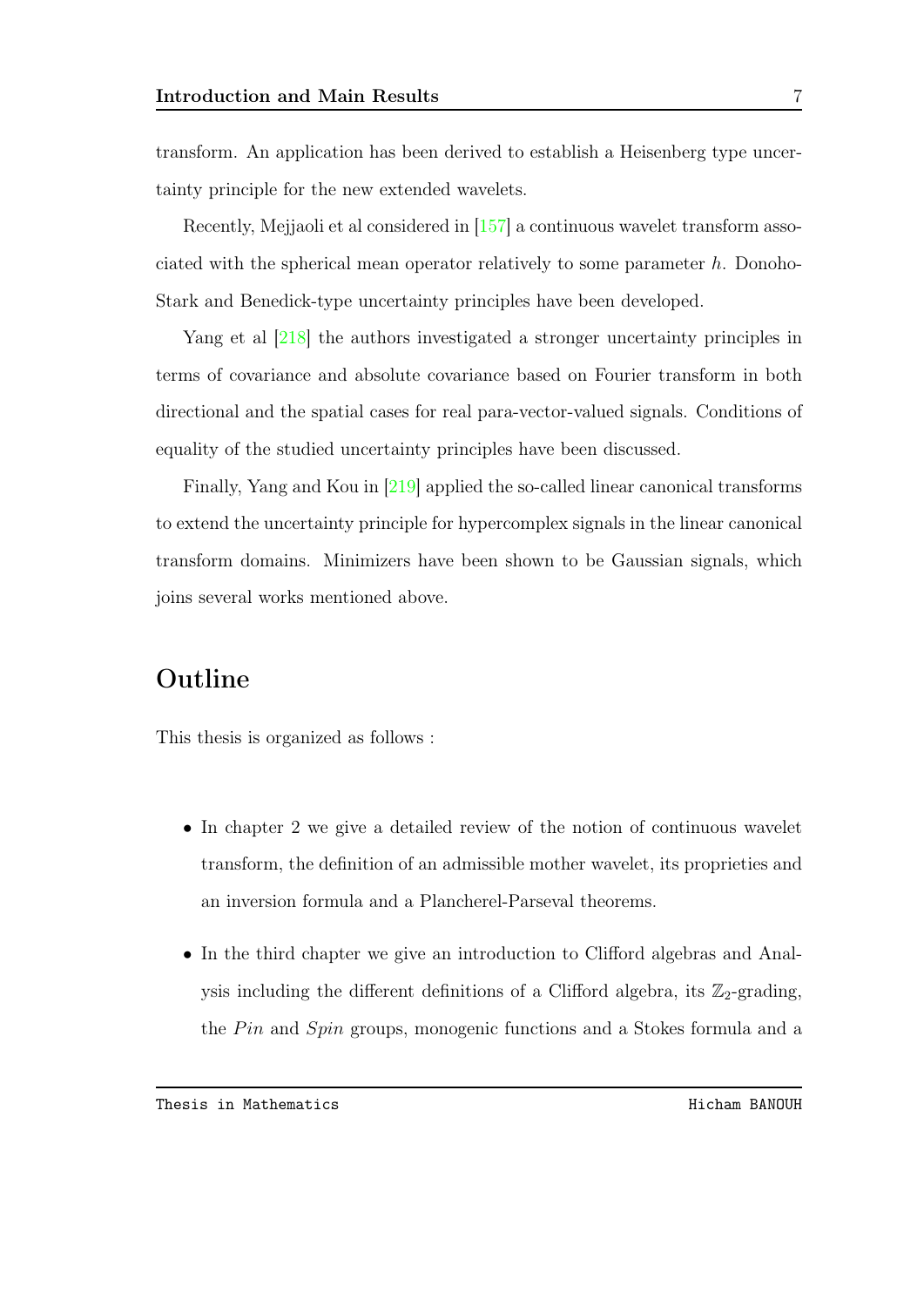Cauchy representation formula and some important results and properties of the Clifford-Fourier transform (links with the classical  $n$ -dimensional Fourier transform) and the so called Clifford-wavelet are constructed by translation, dilation and Spin-rotations. have been investigated.

• In the last chapter, we present a review of the uncertainty principle in different settings as for the Clifford-Fourier transform and we formulate and prove the main results given in this thesis.

## <span id="page-17-0"></span>1.2 Control Theory

Optimal control theory is a branch of mathematical optimization that deals with finding a control for a dynamical system over a period of time such that an objective function is optimized. It has numerous applications in both science and engineering. For example, the dynamical system might be a spacecraft with controls corresponding to rocket thrusters, and the objective might be to reach the moon with minimum fuel expenditure. Or the dynamical system could be a nation's economy, with the objective to minimize unemployment; the controls in this case could be fiscal and monetary policy. (For a review on the theory of controllability and observability see for instance [\[127,](#page-107-2) [126,](#page-107-3) [124,](#page-107-4) [125\]](#page-107-5)).

In [\[207\]](#page-115-4), the authors proposed an alternative feedback control in order to solve affine control system, with quadratic cost functional based on the combination of Haar wavelet and Generalized Hamilton-Jacobi-Bellman equation.

In [\[128\]](#page-107-6), the authors derived the operational matrices of integration, derivative and production of Hermite wavelets and used a direct numerical method based on Hermite wavelet, for solving optimal control problems.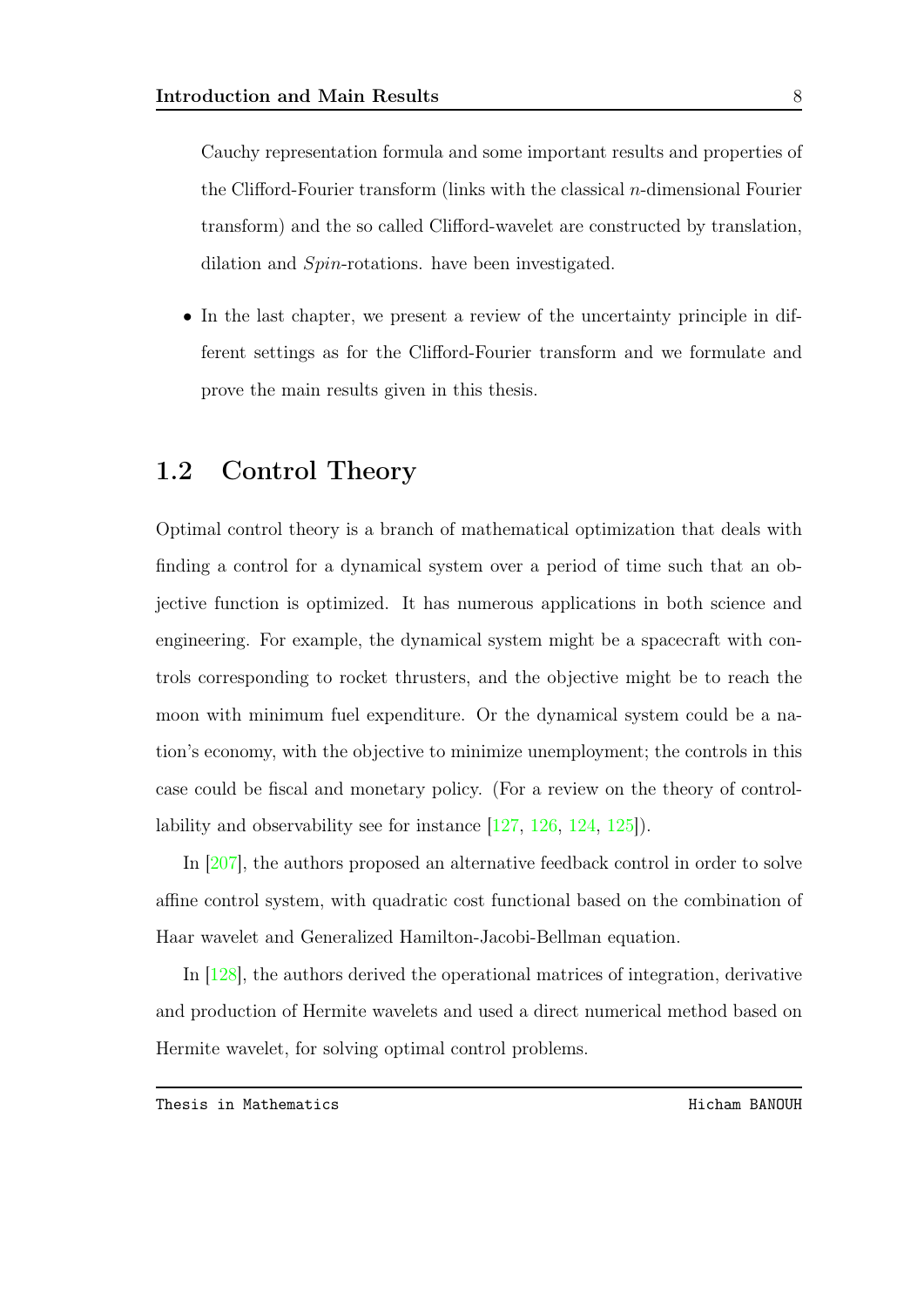In [\[177\]](#page-113-7), the authors gave a numerical method for solving non-linear optimal control problems with inequality constraints by Legendre wavelet approximations.

In his PhD thesis, the author in [\[92\]](#page-104-5) studied the interaction between problems in control theory for partial differential equations and inequalities of the uncertainty principle type. He also investigated the connection between compactness of localization operators and uncertainty principles from an abstract harmonic analysis perspective and gave results applied to the wavelet transform.

In [\[129\]](#page-107-7), the authors investigated performance limitations and trade-offs in the control design for linear time-invariant systems and showed that control specifications in time domain and in frequency domain are always mutually exclusive determined by uncertainty relations.

For the moment, a theory of controllability and observability of Clifford algebra valued differential systems is mainly studied and applied for the special case of the algebra of quaternions  $\mathbb{H}$ . For example in [\[216,](#page-116-3) [217\]](#page-116-4) and [\[215\]](#page-116-5) the authors used quaternion valued equations to determine the best attitude for atmospheric entry (see also [\[1,](#page-94-1) [121\]](#page-107-8)).

## <span id="page-18-0"></span>1.3 Main Results

In this work we obtain anew results stating that the product of variances between Clifford-Fourier transform denoted by  $\hat{f}$  and the Clifford wavelet transform  $T_{\psi}[f]$  (w.r.t an admissible Clifford algebra-valued mother wavelet  $\psi$ ) of a square integrable function  $f$  is lower bounded.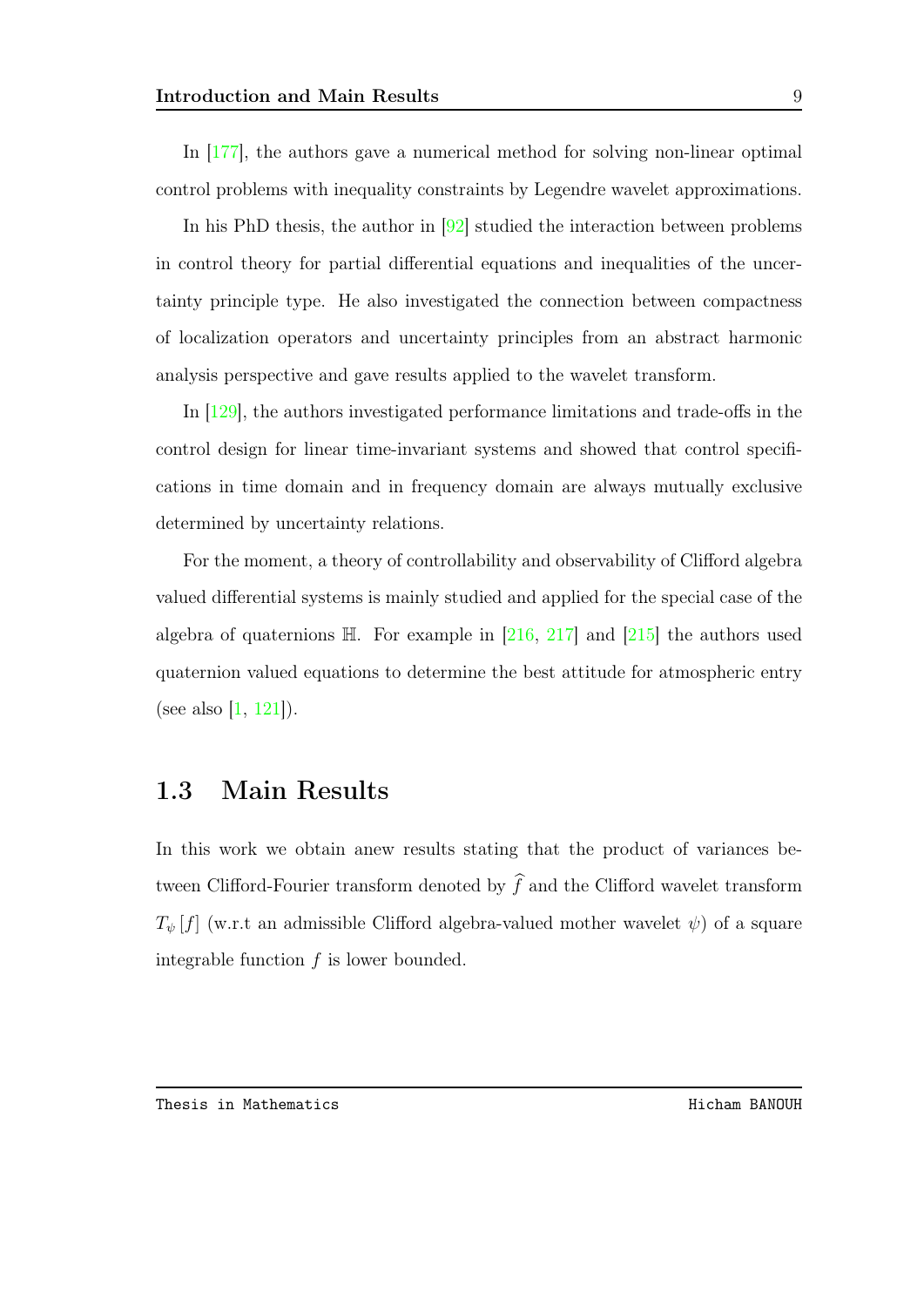<span id="page-19-0"></span>**Theorem 1.3.1.** Let  $\psi \in L^2(\mathbb{R}^n, \mathbb{R}_n, dV(\underline{x}))$  be an admissible Clifford mother wavelet. Then for  $f \in L^2(\mathbb{R}^n, \mathbb{R}_n, dV(\underline{x}))$  the following inequality holds  $\left($  $Spin(n)$ Z  $\int_{\mathbb{R}^{+}}\left\Vert b_{k}T_{\psi}\left[ f\right] \left( a,\bullet,s\right) \right\Vert _{2}^{2}$ 2 da  $\left. \frac{da}{a^{n+1}}ds\right) \frac{1}{2}\left\Vert \xi_{k}\widehat{f}\right\Vert _{2}\geq\frac{(2\pi)^{\frac{n}{2}}}{2}$ 2  $\sqrt{A_{\psi}} \|f\|_2^2$ 2  $(1.1)$ where  $k = 1, 2, \cdots, n$ .

We even found an sharper result as given by the next theorem

**Theorem 1.3.2.** With the same hypothesis as in Theorem  $1.3.1$  we have

$$
\left(\int_{Spin(n)} \int_{\mathbb{R}^+} \|b_k T_{\psi}\left[f\right](a,\cdot,s)\|_2^2 \frac{da}{a^{n+1}} ds\right)^{\frac{1}{2}} \left\|\xi_k \widehat{f}\right\|_2 \ge \sqrt{2^{n+1} \pi^n A_{\psi}} \left\{\|f\|_2^2 + 2 |\langle f_1, f_2 \rangle| \right\}
$$

where

$$
\begin{cases}\nf_1(\underline{x}) = \frac{1}{A_{\psi}} \int_{Spin(n)} \int_{\mathbb{R}^n} \int_{\mathbb{R}^+} \psi^{a,\underline{b},s}(\underline{x}) \partial_{b_k} T_{\psi} [f] (a, \underline{b}, s) \frac{da}{a^{n+1}} dV(\underline{b}) ds \\
f_2(\underline{x}) = \frac{1}{A_{\psi}} \int_{Spin(n)} \int_{\mathbb{R}^n} \int_{\mathbb{R}^+} \psi^{a,\underline{b},s}(\underline{x}) b_k T_{\psi} [f] (a, \underline{b}, s) \frac{da}{a^{n+1}} dV(\underline{b}) ds\n\end{cases}
$$

These results will be detailed in Chapter 4. Moreover, we recall that they have been partially published in the following papers [\[19,](#page-96-2) [18\]](#page-96-3):

- Banouh, H., Ben Mabrouk, A. and Kesri, M. Clifford-Wavelet Transform and the Uncertainty Principle, Advances in Applied Clifford Algebras, 2019, Vol. 29, pp. 1-23. DOI:10.1007/s00006-019-1026-4.
- Banouh, H., Ben Mabrouk. A. A Sharp Clifford-Wavelet Heisenberg-type Uncertainty Principle, J. Math. Phys., 2020, Vol. 62, Issue 9. DOI:10.1063/5.0015989.

and presented as a talk [\[16\]](#page-96-4) in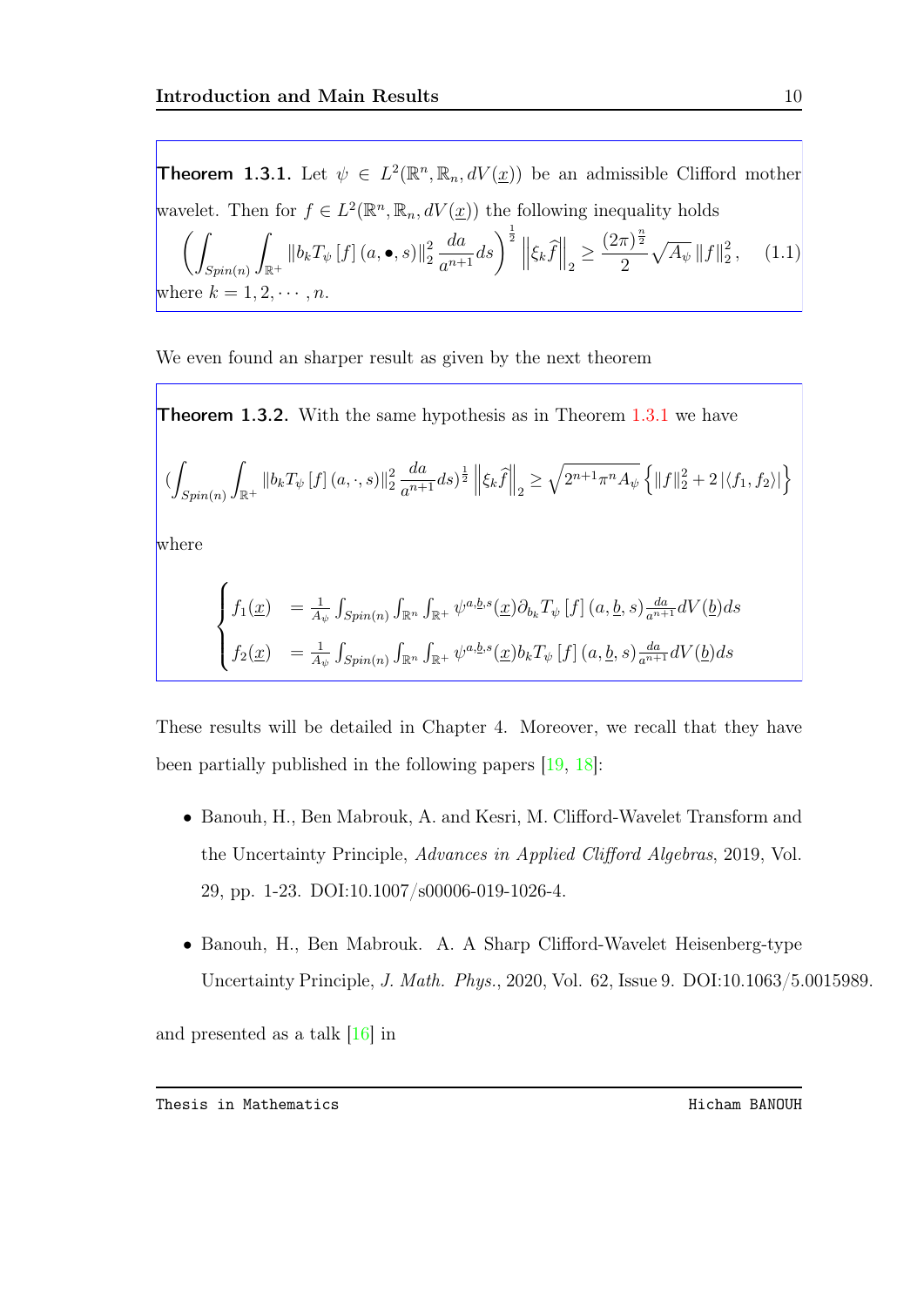• Banouh, H. Uncertainty Principle Associated with the Clifford Continuous Wavelet Transform, 12th International Conference on Clifford Algebras and Their Applications in Mathematical Physics, University of Science and Technology of China, Hefei, China, 3-7 August 2020.

We intend that this result will be extended to stronger inequalities. Some future directions are exposed in the last chapter.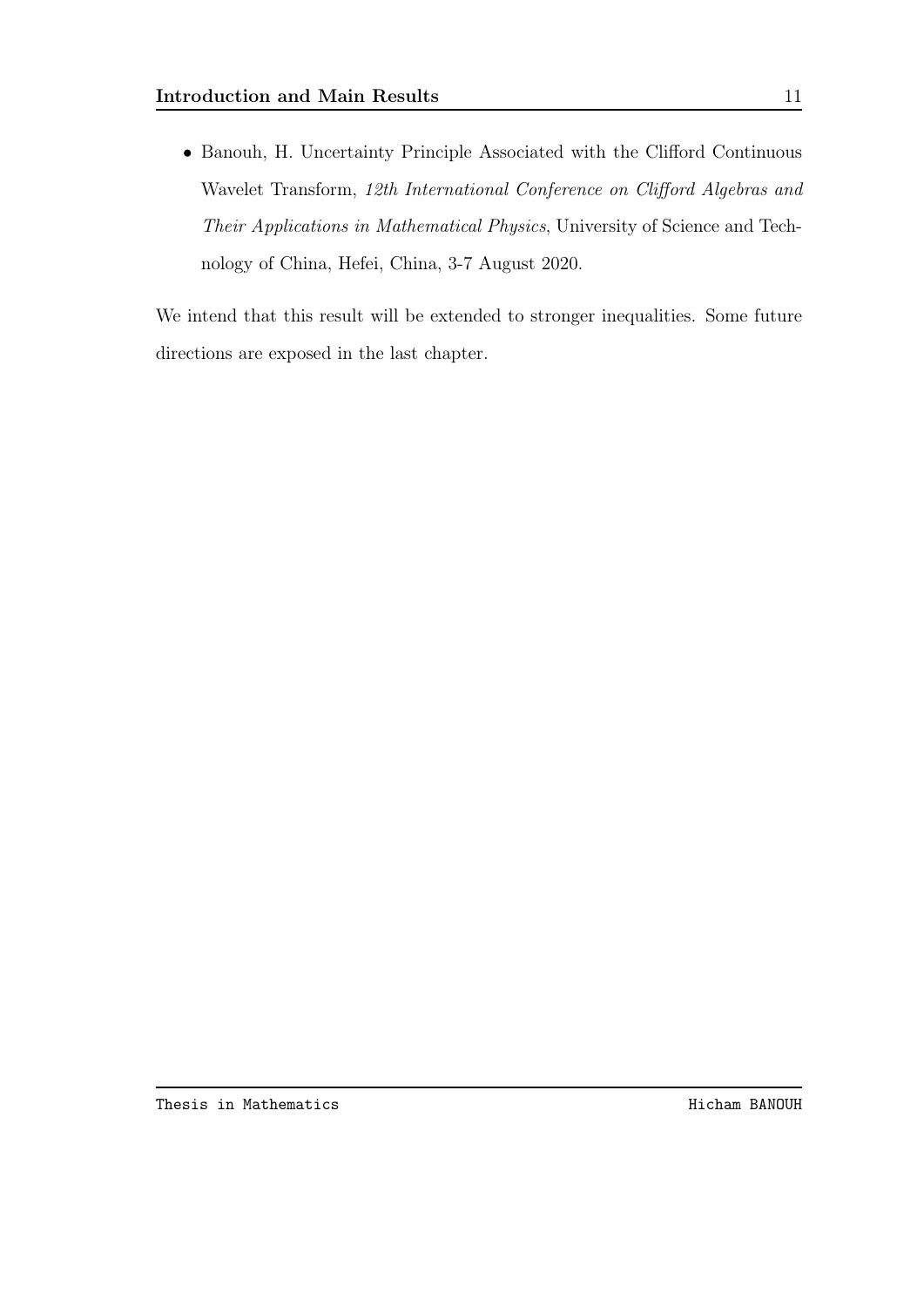# <span id="page-21-0"></span>l<br>Chapter

# Wavelet Theory Revisited

## <span id="page-21-1"></span>2.1 Introduction

Wavelet analysis is a time-scale representation of signals used in physics, mathematics, and engineering in the last few decades [\[57,](#page-100-4) [101,](#page-105-9) [143,](#page-109-7) [123,](#page-107-9) [214,](#page-116-6) [63,](#page-101-4) [68\]](#page-101-5). It began with the works of Jean Morlet (a French oil engineer who was analysing geophysical data in the context of oil exploration [\[90\]](#page-103-1)). Grossmann, Morlet, and Paul [\[93,](#page-104-3) [94,](#page-104-6) [95\]](#page-104-4) proved next that wavelets are simply coherent states associated to the affine group of the real line (action of dilations and translations).

In [\[143\]](#page-109-7), the discovery of orthonormal bases of regular wavelets has been pointed out, and even with compact supports, as shown in  $[62]$ , by changing the perspective (of course, the orthonormal basis of the Haar wavelets was known since the beginning of the century, but these are piecewise constant, discontinuous functions). Group theory was replaced by the multiresolution analysis  $[144]$ .

Most practical signals are non stationary and cover a wide range of frequencies. In addition a direct correlation exists between the frequency of a given segment of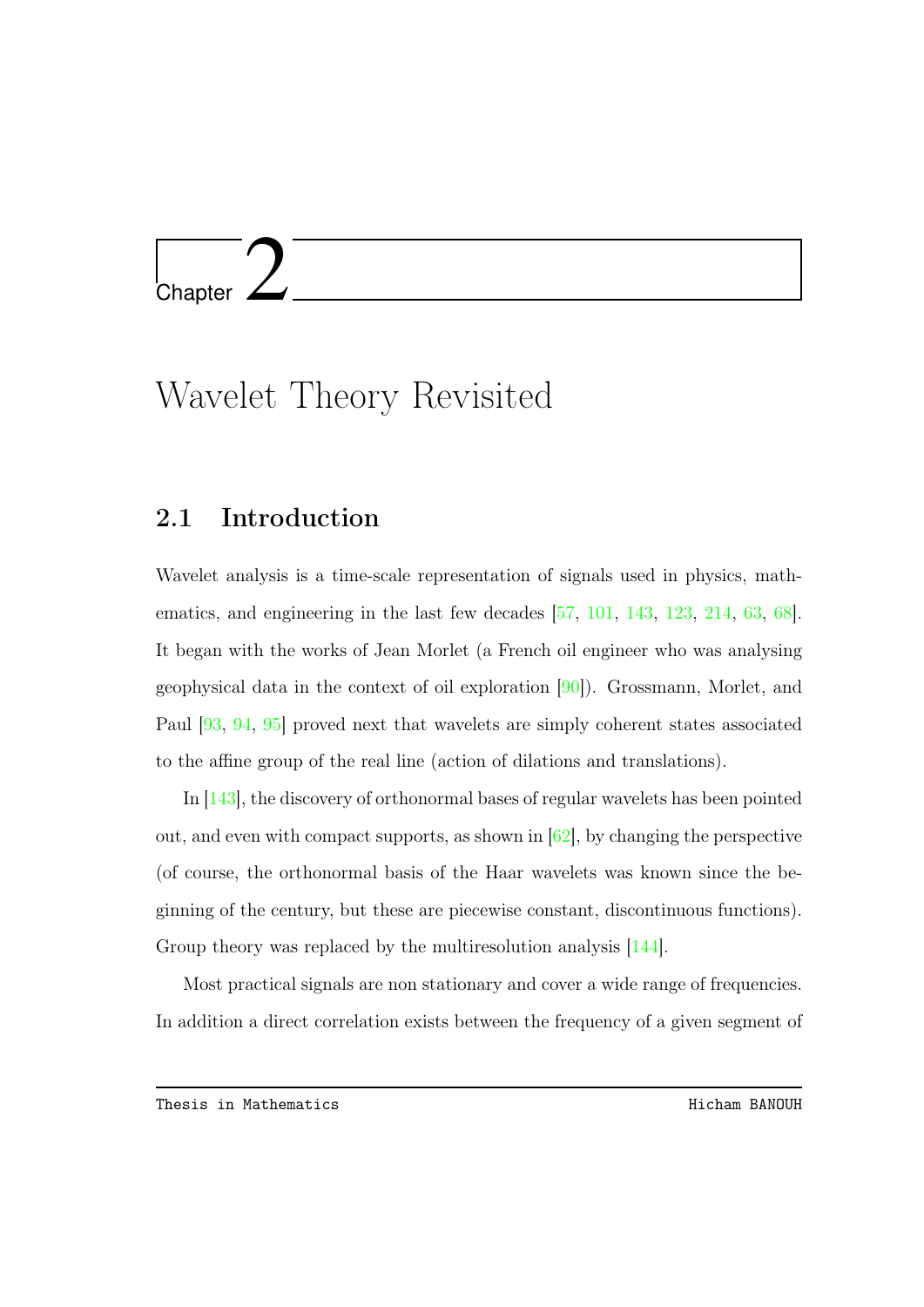the signal and the time duration of that segment. Low-frequency pieces tend to last a long time, whereas high frequencies occur in general for a short moment only. For example, vowels have low frequency and last for a long period of time, whereas consonants short bursts of high frequency. Fourier transform (Fourier 1878) gives us only informations about the frequency domain (symbolized by the variable  $\xi$ ) but no information on time localization (the variable  $x$ ). For this reason, we need a time-frequency representations : transform the signal from a one variable function to a function of two variables : time and frequency as the Short Fourier Transform or Gabor Transform (Denis Gabor in [\[86\]](#page-103-2)) and the wavelet transform.

We obtain wavelets by starting with a function  $\psi$  of the real variable x. This function is called a mother wavelet if it is well localized and oscillating. (It resembles to a wave because it oscillates, and it is a wavelet because it is localized). The localization condition is expressed in the usual way by saying that the function decreases rapidly to zero as  $|x| \rightarrow \infty$ . The second condition suggests that  $\psi$ vibrates like a wave. Mathematically, we require that the integral of  $\psi$  be zero and that preferably the other first N-moments of  $\psi$  also vanish.

#### <span id="page-22-0"></span>2.2 Wavelets on R

To deal with and/or to conduct wavelet analysis of functions we usually need and start with one source function which will be called next the mother wavelet and which plays the role of the analysing source. Such function should satisfy several assumptions to be able to analyse functions next.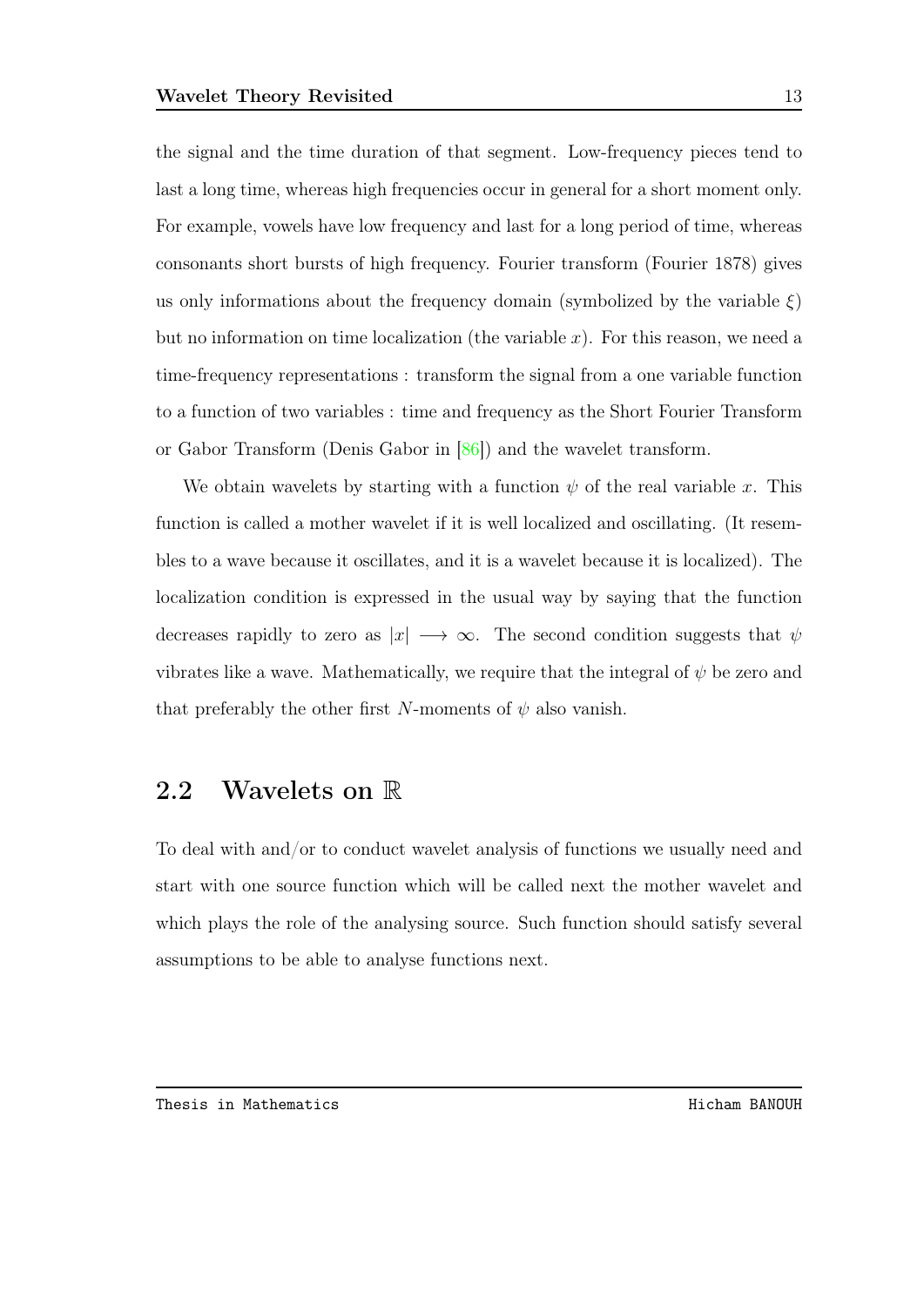#### <span id="page-23-0"></span>2.2.1 Admissibility

The analysing function must be square integrable But to have the CWT well defined we add a condition on that analysis wavelet. This condition (admissibility property) assures that the CWT can be inverted and so we can reconstruct the signal again.

**Definition 2.1.** A function  $\psi \in L^2(\mathbb{R}, \mathbb{C}, dx)$  is called an admissible wavelet or mother wavelet if it satisfy the *admissibility condition*  $([52])$  $([52])$  $([52])$ :

<span id="page-23-1"></span>
$$
\mathcal{A}_{\psi} = 2\pi \int_{\mathbb{R}} \frac{|\widehat{\psi}(\xi)|^2}{|\xi|} d\xi < \infty,\tag{2.1}
$$

where  $\widehat{\psi}(\xi) = \frac{1}{\sqrt{2}}$  $2\pi$ Z R  $e^{-ix\xi}\psi(x)dx$  stands for the classical Fourier transform of  $\psi$ .

The admissibility condition on  $\psi$  [\(2.1\)](#page-23-1) can be reformulated as

$$
\int_0^\infty \frac{\left|\widehat{\psi}(t\xi)\right|^2}{t} dt < \infty, \ \forall \xi \in \mathbb{R}^*. \tag{2.2}
$$

Also, [\(2.1\)](#page-23-1) means that therefore

$$
\widehat{\psi}(0) = \int_{\mathbb{R}} \psi(x) dx = 0.
$$

This can be interpreted by the fact that the mother wavelet  $\psi$  is an oscillating function. This oscillating behaviour legitimises the use of the denomination wavelet which has been used for decades in digital signal processing and exploration geophysics (one of the first occurrences of the word can be found in [\[178\]](#page-113-8)). The equivalent French word "ondelette" (little wave) was used by Morlet and Grossmann in the early 1980s in their works on oil prospecting.

In practice, we need more conditions on  $\psi$  such as a finite number N of vanishing moments, that is, for  $k = 0, 1, \dots, N \in \mathbb{N}$ , we have

$$
\int_{\mathbb{R}} x^{k} \psi(x) dx = 0 \iff \left[ \frac{d^{k} \hat{\psi}(\xi)}{d\xi^{k}} \right]_{\xi=0} = 0.
$$
\n(2.3)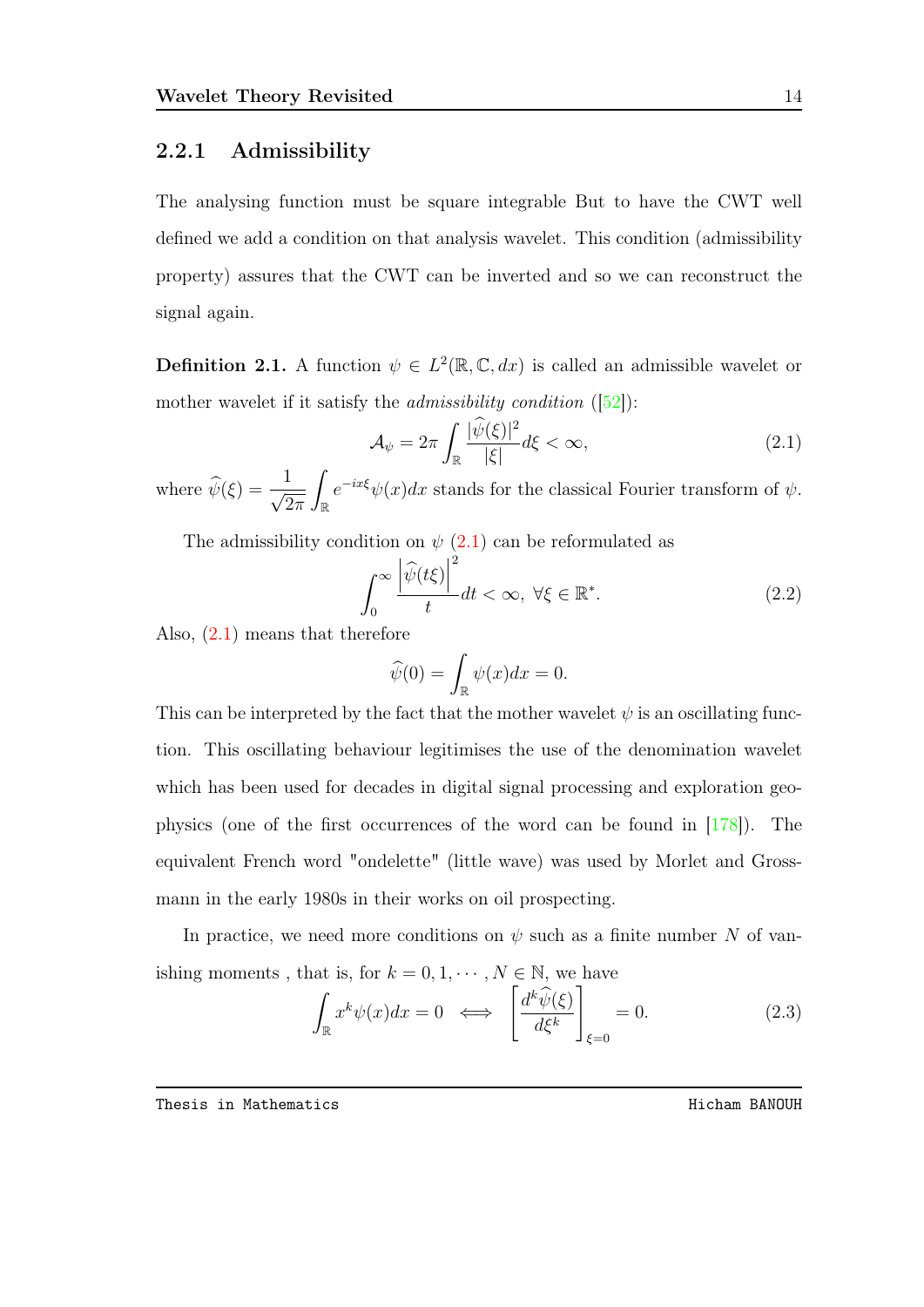This will filter the polynomial components (at least of order  $\leq N$ ) which is usually the smoothest part of the signal and will show only the singularities and the sharp parts. For example, if the analysing wavelet has vanishing moment of first order, then the linear aspects of the signal will be ignored.

#### <span id="page-24-0"></span>2.2.2 Rapid examples of wavelets

On R, we fortunately have many examples of explicit wavelets whom construction as well as the proofs of their admissibility is not complicated. The simplest example is known as the Haar wavelets  $[98, 97]$  $[98, 97]$  $[98, 97]$  where the mother wavelet is explicitly given by

$$
\psi_H(x) = \begin{cases} 1, & 0 \le x < \frac{1}{2} \\ -1, & \frac{1}{2} \le x < 1 \\ 0, & \text{otherwise.} \end{cases}
$$

A next example is the Mexican Hat wavelet or Marr wavelet [\[144\]](#page-109-8) obtained as the  $2^{nd}$  derivative of a Gaussian function

$$
\psi_{MH}(x) = -\frac{d^2}{dx^2}(e^{-\frac{x^2}{2}}) = (1-x^2)e^{-\frac{x^2}{2}}.
$$

An important example is also due to Morlet [\[208,](#page-115-5) [93\]](#page-104-3) and is based on the mother wavelet

$$
\psi_M(x) = e^{ic_0x - \frac{x^2}{2}}.
$$

This wavelet is closely related to human perception, both in the processes of audition and vision.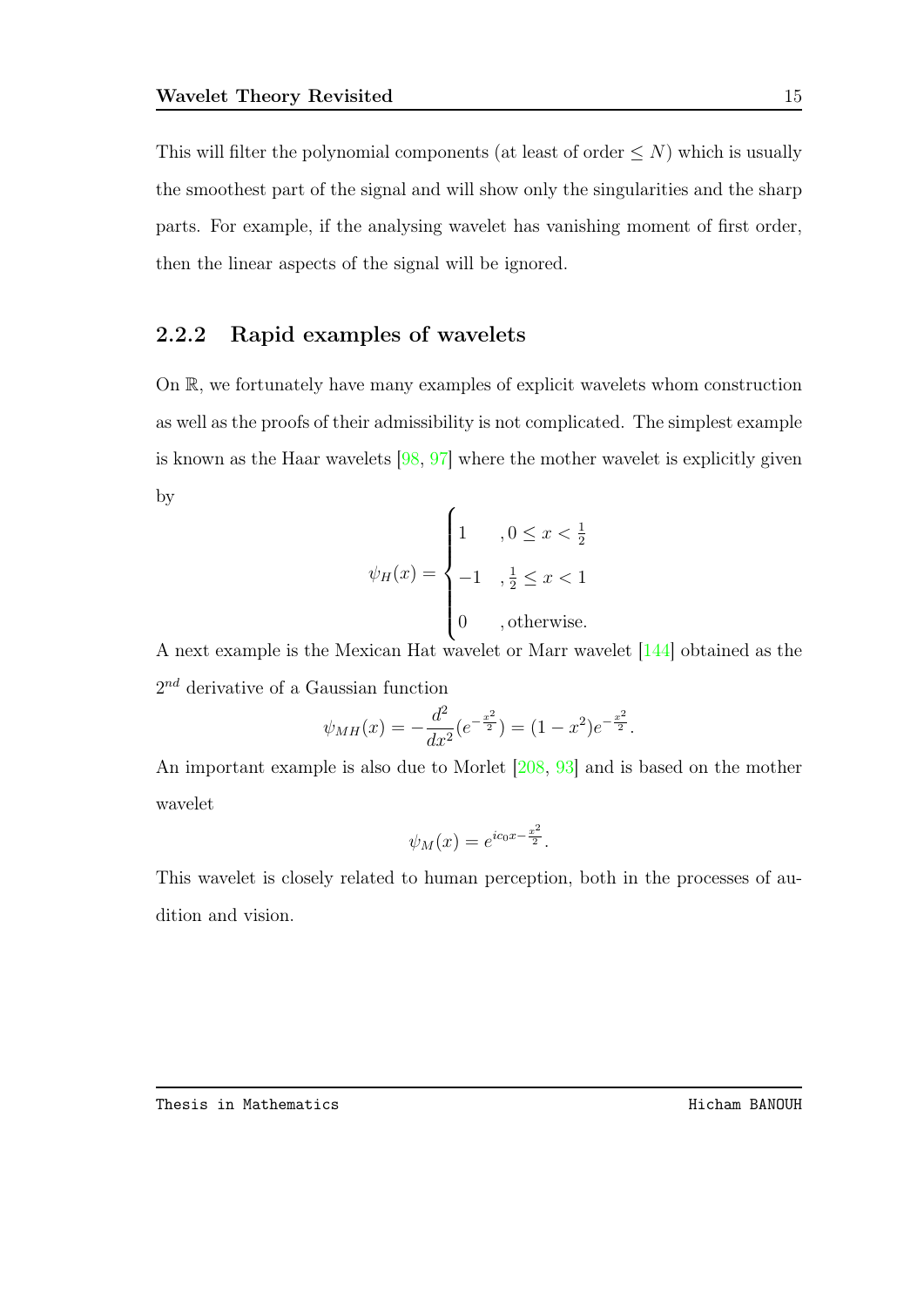#### <span id="page-25-0"></span>2.2.3 The Continuous Wavelet Transform

To analyse a function with wavelets and relatively to an analysing mother wavelet we pass through the so-called Wavelet Transform of such a function. In wavelet theory and similarly to Fourier one there is two different kinds of wavelet transform : the continuous wavelet transform CWT (see for example [\[67\]](#page-101-2) and [\[8\]](#page-95-1)) and the discrete one denoted DWT. In the present section we will introduce the CWT which is the main topic of our work. In fact CWT is more adapted to the continuous or time-wise signals and the DWT is used for discrete cases such as statistical series, images, ... etc. The CWT is used in an analysis and detection and the DWT is used for compression and signal reconstruction. The CWT is based on the projection of a square integrable function (a physicist would say the it is a finite energy signal) on a set of images of a chosen function by a group of symmetries. The CWT is based on the action of two operators : The translation operator  $\mathcal{T}^b$ defined for  $b \in \mathbb{R}$  by

$$
\mathcal{T}^b \psi(x) = \psi(x - b)
$$

and the dilation operator  $\mathcal{D}^a$  defined for  $a > 0$  by

$$
\mathcal{D}^a \psi(x) = \frac{1}{\sqrt{a}} \psi(\frac{x}{a})
$$

We create a whole family of admissible wavelets, known sometimes as the daughter wavelets by translating and dilating a mother wavelet  $\psi$ 

$$
\psi^{a,b}(x)=\mathcal{T}^b\mathcal{D}^a\psi(x)=\frac{1}{\sqrt{a}}\psi(\frac{x-b}{a})
$$

which may be also seen as the action of the affine group  $ax + b$  on  $\psi$ .

The parameter  $\alpha$  measures the compression or the scale and  $\delta$  is the translation or the position parameter. If  $a < 1$ , the support of  $\psi^{a,b}$  will be smaller than that of the mother wavelet  $\psi$  and correspond to high frequencies. By the same way, if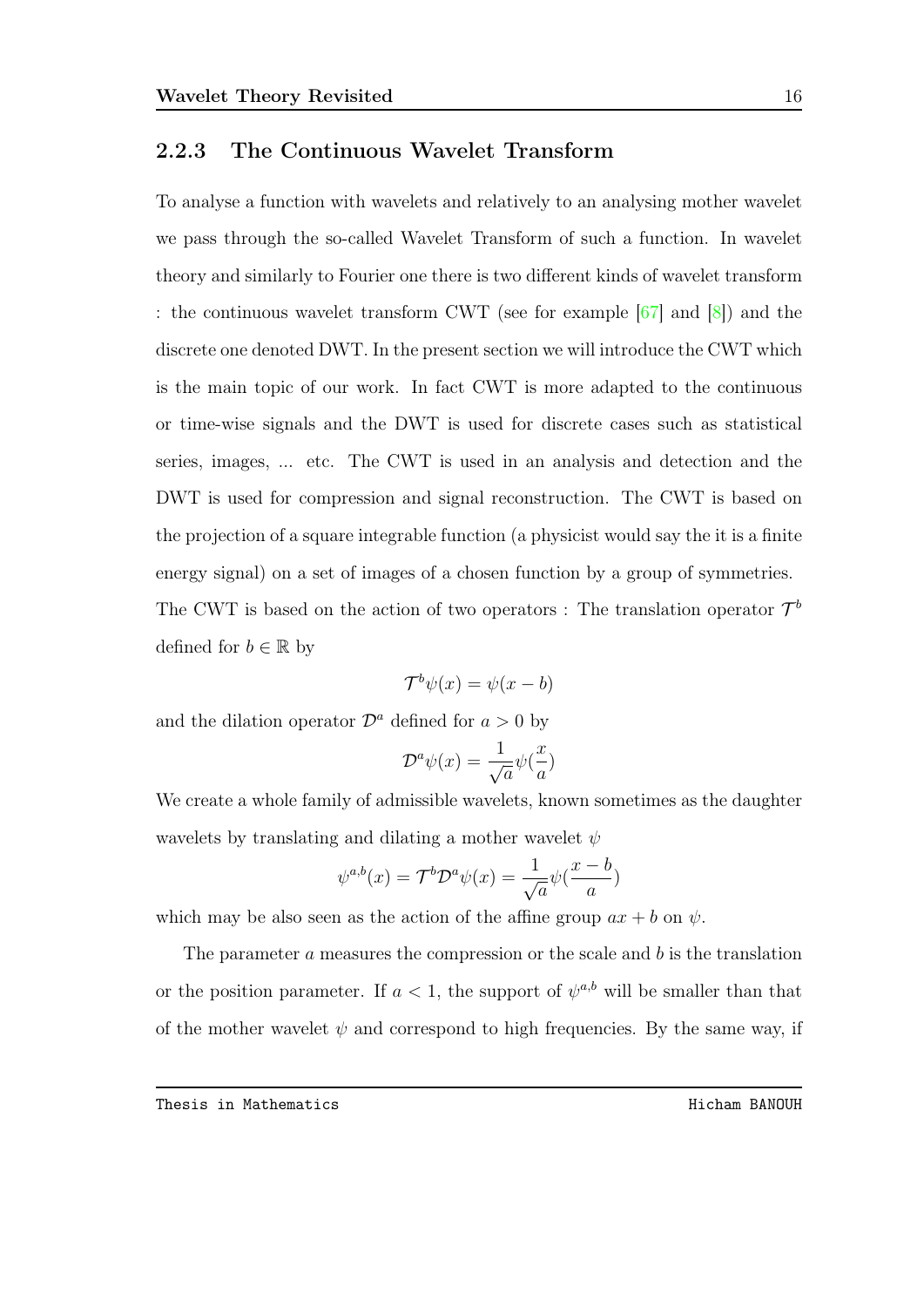$a > 1$ , the support of  $\psi^{a,b}$  will be wider than that of  $\psi$  and will correspond to the lower frequencial part of the signal. The factor 1/ √  $\overline{a}$  ensures the conservation of the  $L^2$ -norm of both  $\psi$  and  $\psi^{a,b}$  and plays the role of a normalization constant. All these copies  $\psi^{a,b}$  have the same  $L^2$ -norm as the mother wavelet  $\psi$ . Indeed,

$$
\left\|\psi^{a,b}\right\|_{L^2(\mathbb{R},\mathbb{C},dx)} = \|\psi\|_{L^2(\mathbb{R},\mathbb{C},dx)}.
$$

Furthermore, the frequency representation of a daughter wavelet  $\psi^{a,b}$  satisfies

$$
\widehat{\psi^{a,b}}(\xi) = \sqrt{a}e^{-ib\xi}\widehat{\psi}(a\xi)
$$

which yields that all these daughter wavelets are admissible also.

**Definition 2.2.** Continuous Wavelet Transform (CWT) Let  $\psi \in L^2(\mathbb{R}, \mathbb{C}, dx)$  be an admissible wavelet and  $f \in L^2(\mathbb{R}, \mathbb{C}, dx)$ . The CWT of f at the scale a and the position b relatively to the analysing wavelet  $\psi$  is defined by the integral transform

$$
T_{\psi}\left[f\right](a,b) = \left\langle f, \psi^{a,b}\right\rangle = \int_{\mathbb{R}} f(x) \left[\psi^{a,b}(x)\right]^c dx.
$$

where  $c$  stands for the complex conjugation.

Compared to the Fourier transform we notice that the CWT is a function of two variables: time and frequency or position and scale. The kernel  $\psi^{a,b}$  plays the same role as the Fourier mode  $e^{ix\xi}$ : we project a finite-energy signal f on the space of wavelets and we calculate the correspondence between them. But on the contrary of the Fourier analysis, the analysing function is not a single function but a whole family generated from an admissible function called wavelet. Also, the generated functions in addition to dilation are also translated, so the analysis is performed on all the domain of definition of the signal. In terms of the convolution product we have

$$
T_{\psi}\left[f\right](a,b)=(f\ast\widetilde{\psi_{a}})(b)
$$

where  $\psi_a(x) = \frac{1}{\sqrt{2}}$  $\frac{1}{a}\psi\left(\frac{-x}{a}\right)$  $\frac{-x}{a}$ ). It is interpreted as a filter with a function of zero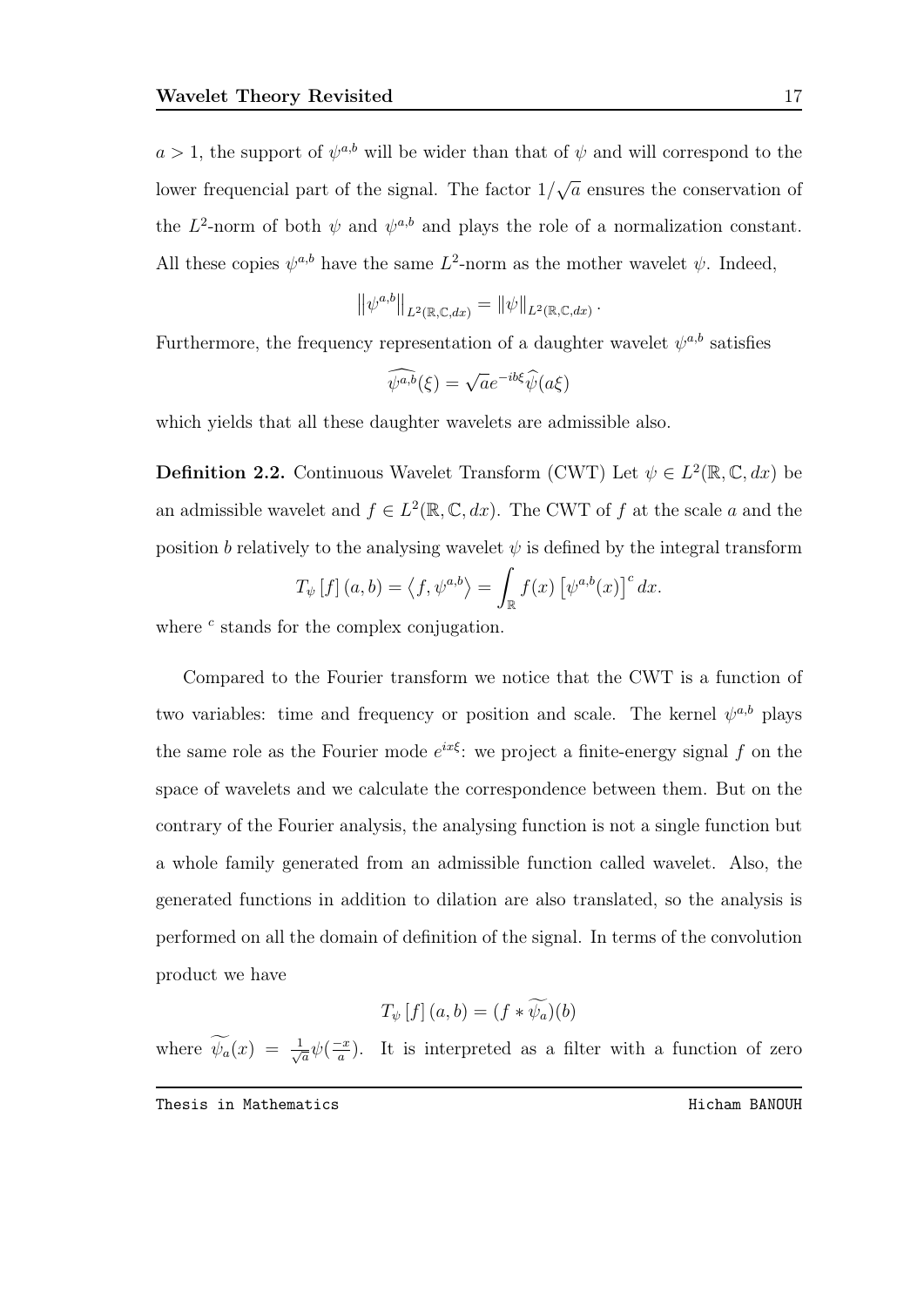momentum.

We may remark that if the wavelet  $\psi$  has N-vanishing moments, the CWT  $T_{\psi}[f](a, b)$  of f will have the same order of magnitude as  $a^{N+1+1/2}$  (See [\[68,](#page-101-5) Page 102]). Indeed,

$$
T_{\psi}[f](a,b) = \int_{\mathbb{R}} f(x)[\psi^{a,b}(x)]^{c} dx
$$
  
\n
$$
= \frac{1}{\sqrt{a}} \{ \int_{\mathbb{R}} f(b)[\psi(\frac{x-b}{a})]^{c} dx + \int_{\mathbb{R}} f'(b)(x-b)[\psi(\frac{x-b}{a})]^{c} dx
$$
  
\n
$$
+ \int_{\mathbb{R}} \frac{f''(b)}{2} [\psi(\frac{x-b}{a})]^{c} dx + \dots + \int_{\mathbb{R}} \frac{f^{(N)}(b)}{N!} (x-b)^{N} [\psi(\frac{x-b}{a})]^{c} dx + \dots \}
$$

We see that the N first terms are zero. Consequently, putting  $x = at + b$  in the  $(N + 1)$ -integral we get an approximation

$$
|T_{\psi}[f]| \sim a^{N+1+1/2}.
$$

From the definition of the CWT we may easily notice the following properties. Let  $\psi$  and  $\phi$  be two admissible wavelets,  $f, g \in L^2(\mathbb{R}, \mathbb{C}, dx)$  and  $\alpha, \beta \in \mathbb{C}$ .

• Linearity rule

$$
T_{\psi} [\alpha f + \beta g] (a, b) = \alpha T_{\psi} [f] (a, b) + \beta T_{\psi} [g] (a, b)
$$

• The CWT is translation-invariant in the sense that

$$
T_{\psi}\left[\mathcal{T}_{b_0}f\right](a,b)=T_{\psi}\left[f\right](a,b-b_0)
$$

• The CWT is dilation-invariant in the sense that

$$
T_{\psi}\left[\mathcal{D}_{a_0}f\right](a,b) = \frac{1}{\sqrt{a_0}}T_{\psi}\left[f\right](\frac{a}{a_0},\frac{b}{a_0})
$$

• Introducing the parity operator  $\mathcal{P}f(x) = f(-x)$ . We have

$$
T_{\psi}[\mathcal{P}f](a,b) = T_{\psi}[f](a,-b)
$$

• Anti-linearity

$$
T_{\alpha\psi+\beta\phi}[f](a,b) = \alpha^c T_{\psi}[f](a,b) + \beta^c T_{\phi}[f](a,b)
$$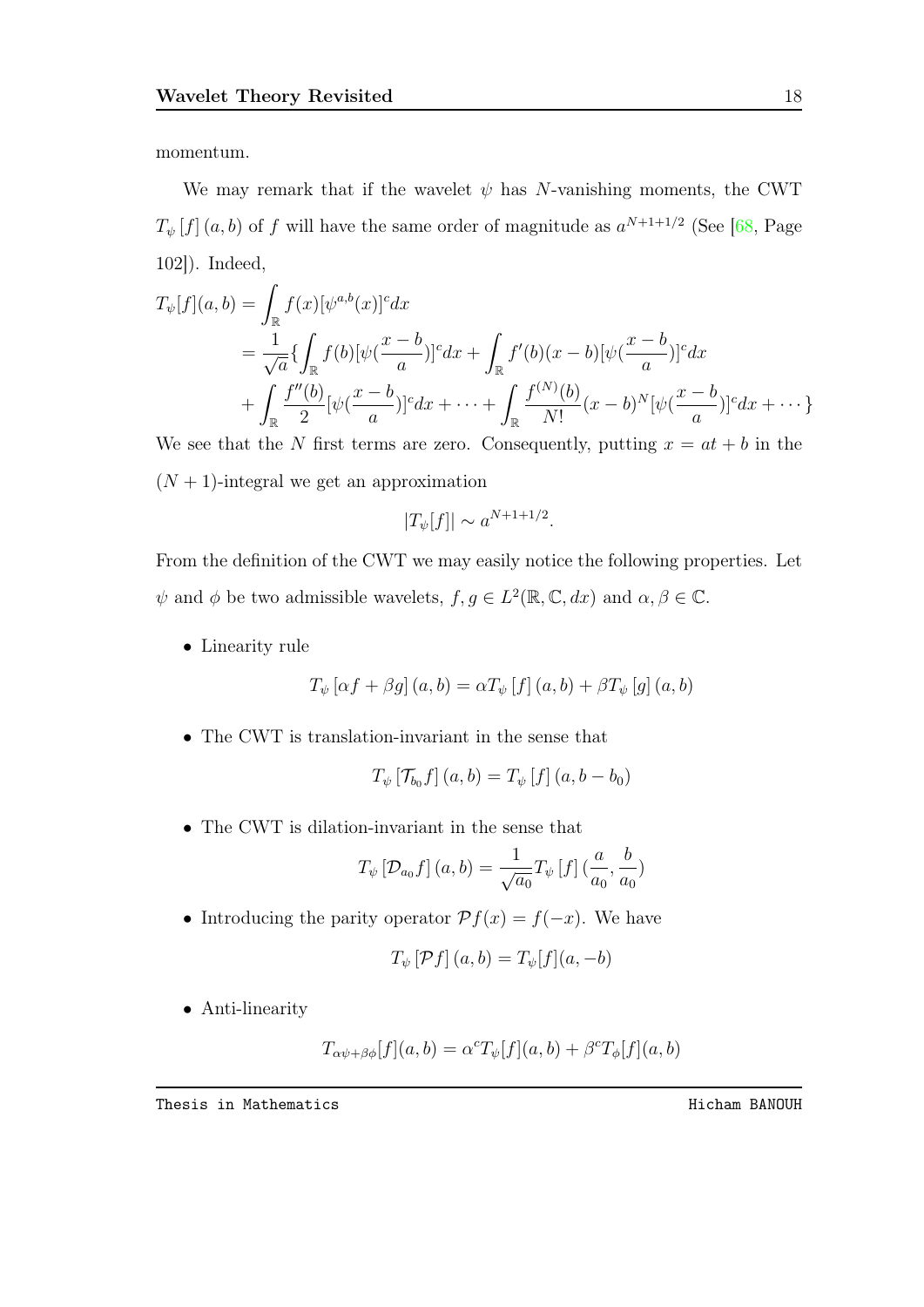We may also prove that

- $T_{\psi}\left[f\right](a,b)=\left[T_{\psi}\left[f\right](\frac{1}{a},\frac{-b}{a}\right]$  $\left[\frac{-b}{a}\right]^c$ .
- $T_{\mathcal{T}_{b_0}\psi}[f](a,b) = T_{\psi}[f](a,ab_0 + b).$
- $T_{\mathcal{D}_{a_0\psi}}[f](a,b) = \frac{1}{\sqrt{a_0}}T_{\psi}[f](a_0a,b).$

Besides as in Fourier analysis, we have also the possibility to reconstruct the analysed functions even non periodic one with analogues of Dirichlet, Parseval and Plancherel rules by using the CWT.

**Theorem 2.2.1.** Let 
$$
\psi
$$
 be an admissible wavelet and  $f, g \in L^2(\mathbb{R}, \mathbb{C}, dx)$ , then  
\n
$$
\int_{\mathbb{R}} \int_0^{+\infty} T_{\psi}[f](a, b)[T_{\psi}[g](a, b)]^c \frac{da}{a^2} db = \mathcal{A}_{\psi} \langle f, g \rangle_{L^2(\mathbb{R}, \mathbb{C}, dx)}.
$$
\n(2.4)

Proof. In the frequency domain we have

$$
T_{\psi}[f](a,b) = \langle f, \psi^{a,b} \rangle
$$
  
=  $\langle \hat{f}, \hat{\psi}^{a,b} \rangle$ , by Parseval formula for Fourier transform.  
=  $\int_{\mathbb{R}} \hat{f}(\xi) [\sqrt{a}e^{-i\xi b} \hat{\psi}(a\xi)]^c d\xi$   
=  $\int_{\mathbb{R}} \sqrt{a}e^{i\xi b} \hat{f}(\xi) [\hat{\psi}(a\xi)]^c d\xi$ 

and so

$$
[T_{\psi}[g](a,b)]^{c} = \int_{\mathbb{R}} \sqrt{a}e^{-i\xi b}[\widehat{g}(\xi)]^{c}\widehat{\psi}(a\xi)d\xi.
$$

This yields that

$$
\int_{\mathbb{R}} \int_{0}^{+\infty} T_{\psi}[f](a, b)[T_{\psi}[g](a, b)]^{c} \frac{da}{a^{2}} db = \int_{\mathbb{R}} \int_{0}^{+\infty} \{ \int_{\mathbb{R}} \sqrt{a} e^{i\xi b} \hat{f}(\xi) [\hat{\psi}(a\xi)]^{c} d\xi \} \times \{ \int_{\mathbb{R}} \sqrt{a} e^{-i\xi b} [\hat{g}(\xi)]^{c} \hat{\psi}(a\xi) d\xi \} \frac{da}{a^{2}} db \quad (2.5)
$$

$$
= \int_{\mathbb{R}} \int_{0}^{+\infty} \{ \int_{\mathbb{R}} \hat{f}(\xi) [\hat{g}(\xi)]^{c} [\hat{\psi}(a\xi)]^{c} \hat{\psi}(a\xi) d\xi d\xi \} \frac{da}{a} db.
$$

<span id="page-28-0"></span>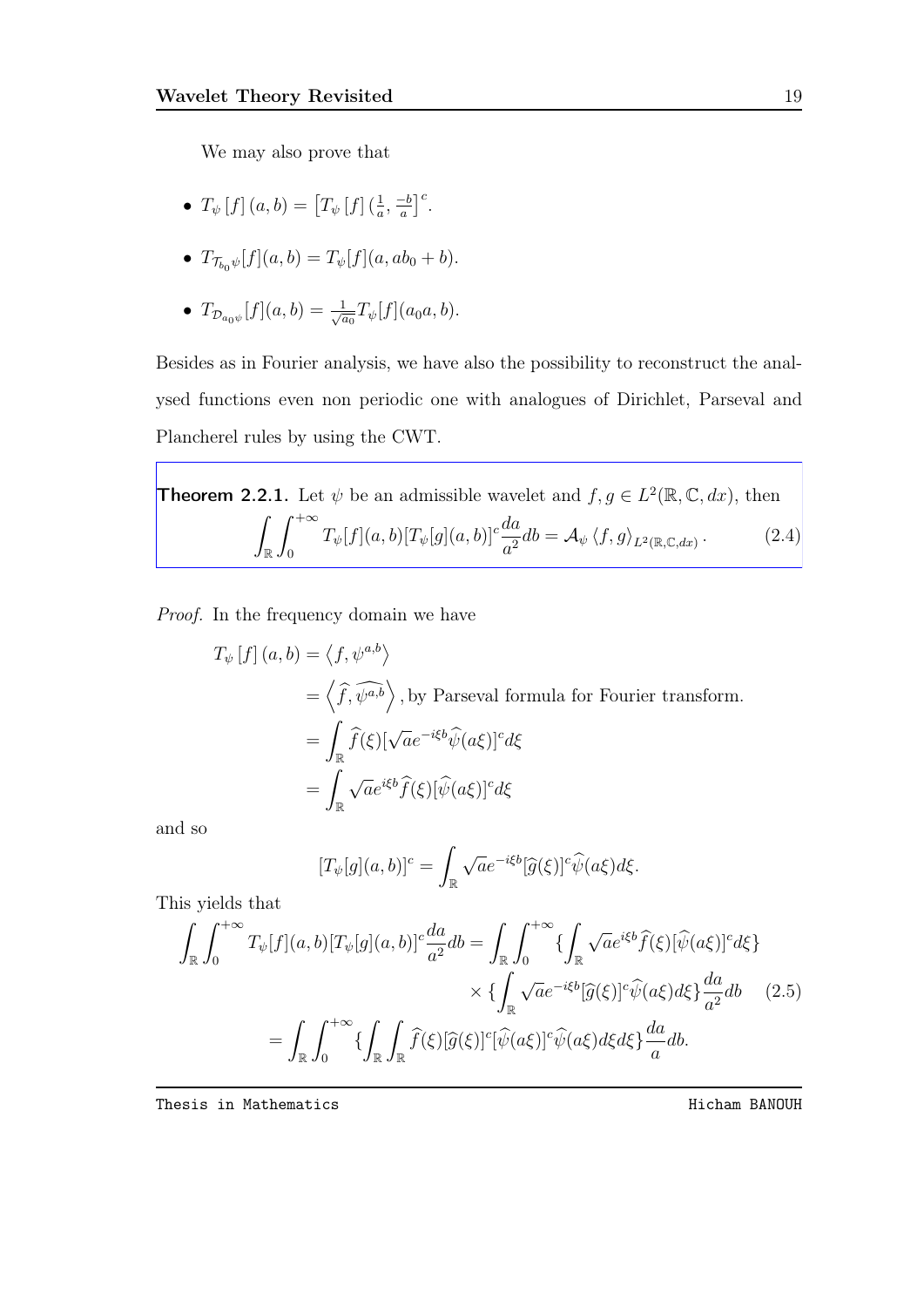By interchanging the order of integration and putting  $a\xi = z$  then [\(2.5\)](#page-28-0) is equal to

$$
\int_{\mathbb{R}} \int_{0}^{+\infty} \{ \int_{\mathbb{R}} \int_{\mathbb{R}} \widehat{f}(\xi) [\widehat{g}(\xi)]^{c} \frac{[\widehat{\psi}(a\xi)]^{c} \widehat{\psi}(a\xi)}{a} d\xi d\xi \} da db \n= \int_{\mathbb{R}} \int_{0}^{+\infty} \{ \int_{\mathbb{R}} \int_{\mathbb{R}} \widehat{f}(\xi) [\widehat{g}(\xi)]^{c} \frac{[\widehat{\psi}(a\xi)]^{c} \widehat{\psi}(a\xi)}{a} d\xi d\xi \} da db \n= \int_{\mathbb{R}} \widehat{f}(\xi) [\widehat{g}(\xi)]^{c} \times \int_{\mathbb{R}} \frac{|\widehat{\psi}(z)|^{2}}{|z|} d\xi \n= A_{\psi} \langle f, g \rangle.
$$

 $\Box$ 

As a consequence of the latter result we have a Plancherel formula

**Corollary 2.3.** Let  $\psi$  be an admissible wavelet and  $f \in L^2(\mathbb{R}, \mathbb{C}, dx)$ , then Z R  $\int^{\infty}$  $\boldsymbol{0}$  $|T_{\psi}[f](a, b)|^2 \frac{da}{a^2}$  $\frac{d\overline{a}}{a^2}db = \mathcal{A}_{\psi}\left\Vert f \right\Vert^2_{L^2(\mathbb{R},\mathbb{C},dx)}.$ 

Also, we have an inversion formula making it possible to retrieve the analysed function from its CWT.

**Theorem 2.2.2.** Let 
$$
\psi
$$
 be an admissible wavelet and  $f, g \in L^2(\mathbb{R}, \mathbb{C}, dx)$ , then  
\n
$$
f(x) = \frac{1}{\mathcal{A}_{\psi}} \int_{\mathbb{R}} \int_0^{\infty} T_{\psi}[f](a, b) \psi^{a, b}(x) \frac{da}{a^2} db
$$

almost everywhere.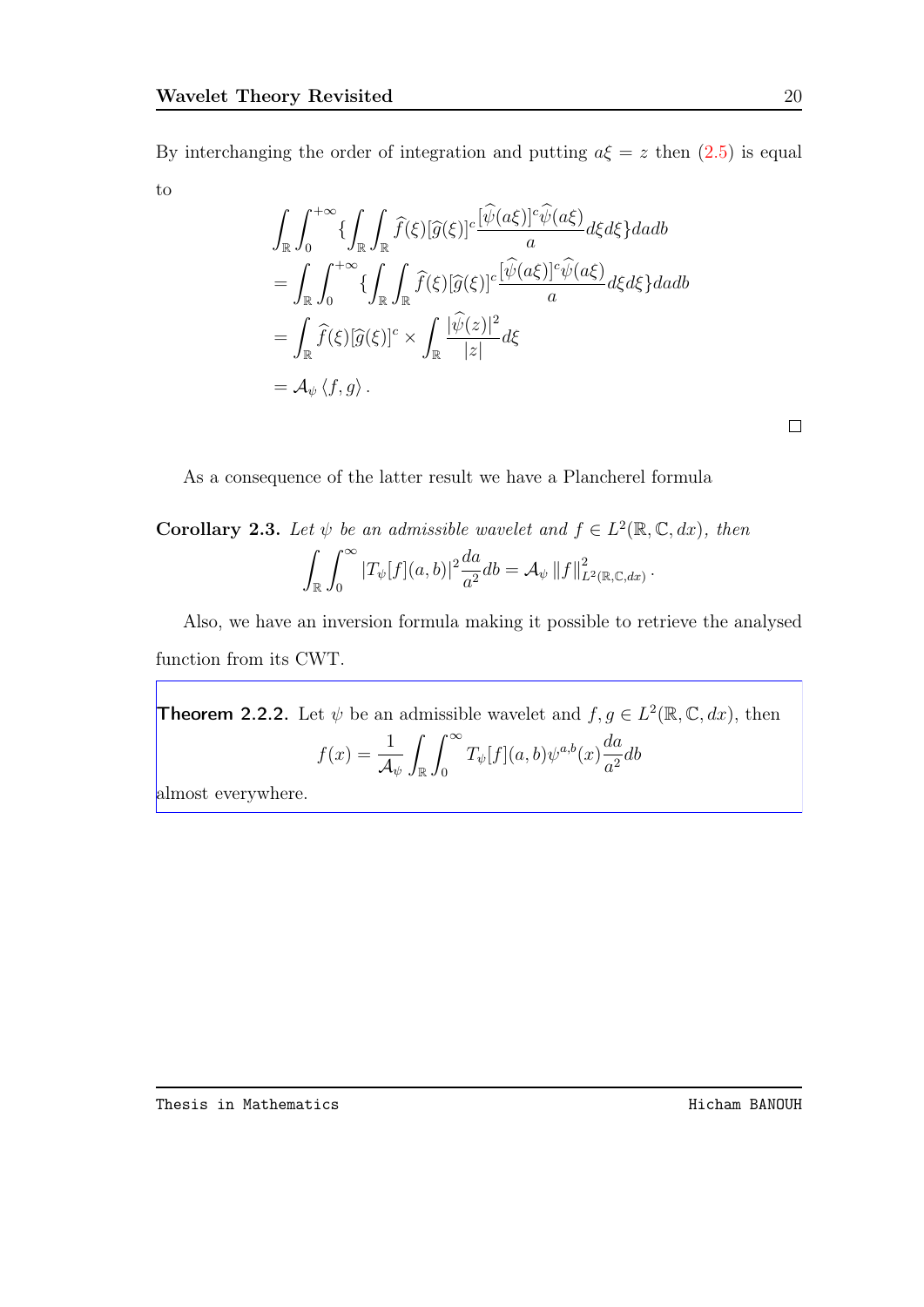Proof. From above we have

$$
\langle f, g \rangle = \frac{1}{\mathcal{A}_{\psi}} \int_{\mathbb{R}} \int_{0}^{+\infty} T_{\psi}[f](a, b)[T_{\psi}[g](a, b)]^{c} \frac{da}{a^{2}} db
$$
  
\n
$$
= \frac{1}{\mathcal{A}_{\psi}} \int_{\mathbb{R}} \int_{0}^{+\infty} T_{\psi}[f](a, b)[\int_{\mathbb{R}} g(x)[\psi^{a, b}(x)]^{c} dx]^{c} \frac{da}{a^{2}} db
$$
  
\n
$$
= \frac{1}{\mathcal{A}_{\psi}} \int_{\mathbb{R}} \int_{0}^{+\infty} T_{\psi}[f](a, b) \int_{\mathbb{R}} [g(x)]^{c} \psi^{a, b}(x) dx \frac{da}{a^{2}} db
$$
  
\n
$$
= \frac{1}{\mathcal{A}_{\psi}} \int_{\mathbb{R}} (\int_{0}^{+\infty} \int_{\mathbb{R}} T_{\psi}[f](a, b) \psi^{a, b}(x) \frac{da}{a^{2}} db) [g(x)]^{c} dx
$$
  
\n
$$
= \frac{1}{\mathcal{A}_{\psi}} \langle \int_{0}^{+\infty} \int_{\mathbb{R}} T_{\psi}[f](a, b) \psi^{a, b}(\bullet) \frac{da}{a^{2}} db, g \rangle
$$

Now, we characterize the image of  $L^2(\mathbb{R}, \mathbb{C}, dx)$  by a given CWT and introduce thus some reproducing kernels associated to the CWT. Let  $\mathcal{H}_{\psi} = L^2(\mathbb{R}_*^+ \times \mathbb{R}, \frac{d^{add}}{\mathcal{A}_{ab}a^2})$  $rac{dadb}{\mathcal{A}_{\psi}a^2}$ . It is a reproducing kernel Hilbert space with kernel

$$
K_{\psi}(a, b; a', b') = \frac{1}{\mathcal{A}_{\psi}} \left\langle \psi^{a, b}, \psi^{a', b'} \right\rangle
$$

It is the solution of the integral equation

$$
F(a',b') = \int_{\mathbb{R}} \int_0^{\infty} K_{\psi}(a,b;a',b')F(a,b)\frac{da}{a^2}db.
$$
  
A function  $F \in L^2(\mathbb{R}^+_* \times \mathbb{R}, C_{\psi}^{-1}a^{-2}dadb)$  is the CWT of a signal *if*)  

$$
F(a,b) = \int_{\mathbb{R}} \int_0^{\infty} \left[K_{\psi}(a,b;a',b')\right]^c F(a',b')\frac{da}{a^2}db
$$

### <span id="page-30-0"></span>2.3 Conclusion

In this chapter, we presented the wavelets tool used for analysing functions. We saw some proprieties of those wavelets and proved that under certain conditions, the continuous wavelet transform is a an invertible operator. We will use similar characteristics in the Clifford algebra framework which will be the subject of the next chapter.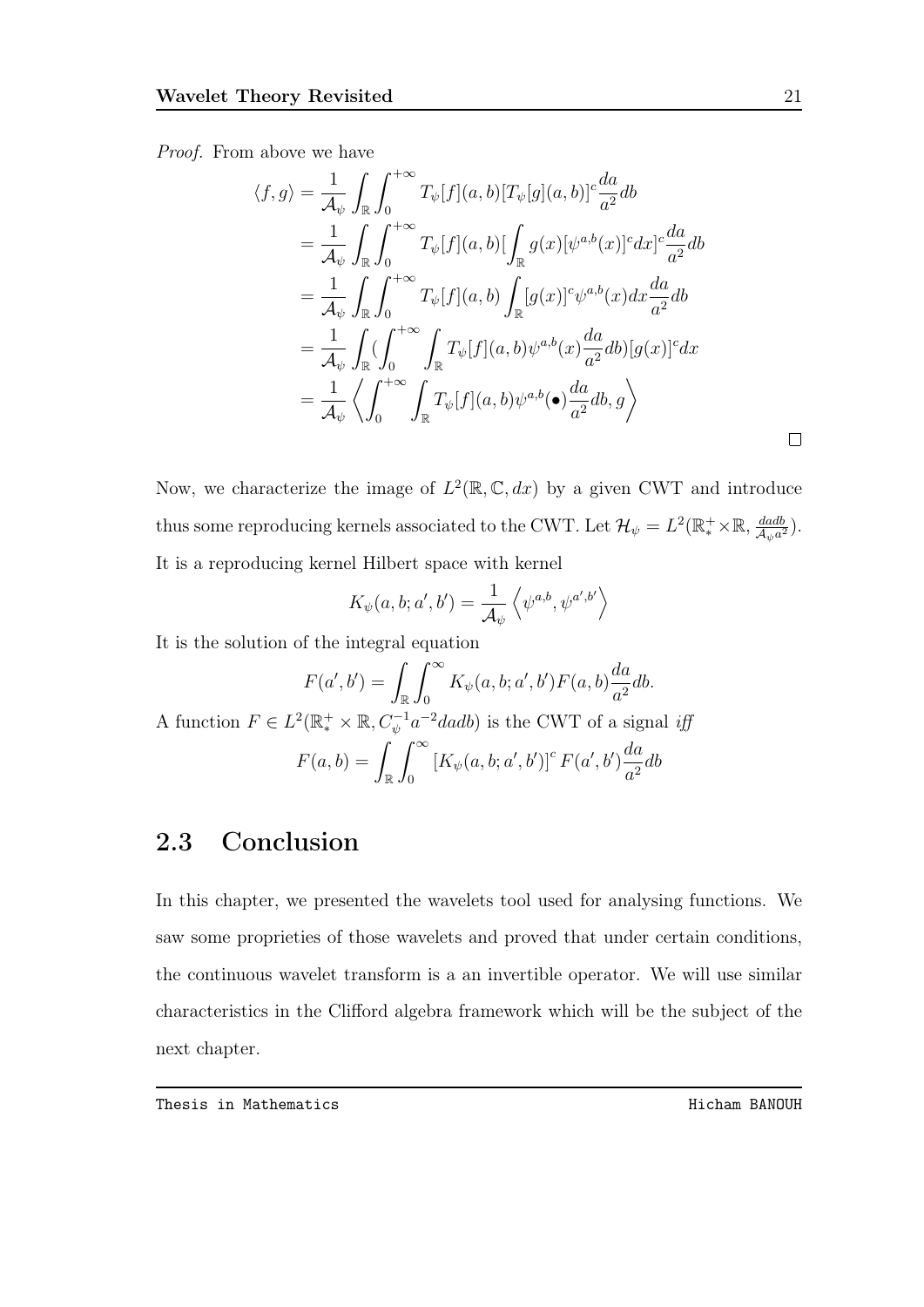# <span id="page-31-0"></span>l<br>Chapter

# Clifford Algebra/Analysis Toolkit

## <span id="page-31-1"></span>3.1 Introduction

Clifford analysis may be seen as a generalization of Fourier one in signal processing as it applies real, complex and quaternion numbers. It may be also described with the algebra of Pauli and Dirac matrices for physical space and Minkowski spacetime and thus a unifying language for mathematics and physics (See [\[34\]](#page-98-2), [\[31\]](#page-97-1)).

In [\[116\]](#page-106-5) a Clifford algebra based algorithm has been developed for segmentation of blood vessels. In [\[50\]](#page-99-1) some contributions for Clifford algebra based colour image processing have been reviewed and applied to define colour alterations. Clifford algebras has been proved to be an efficient mathematical tool to investigate the geometry of images. See also [\[188\]](#page-113-9). Recently, in [\[21\]](#page-96-5) a new model for the generation of orientation preference maps in the primary visual cortex has been developed on retina and based on Clifford algebra considering both orientation and scale features.

In [\[47\]](#page-99-2) two convolution products for Hypercomplex Fourier transforms are stud-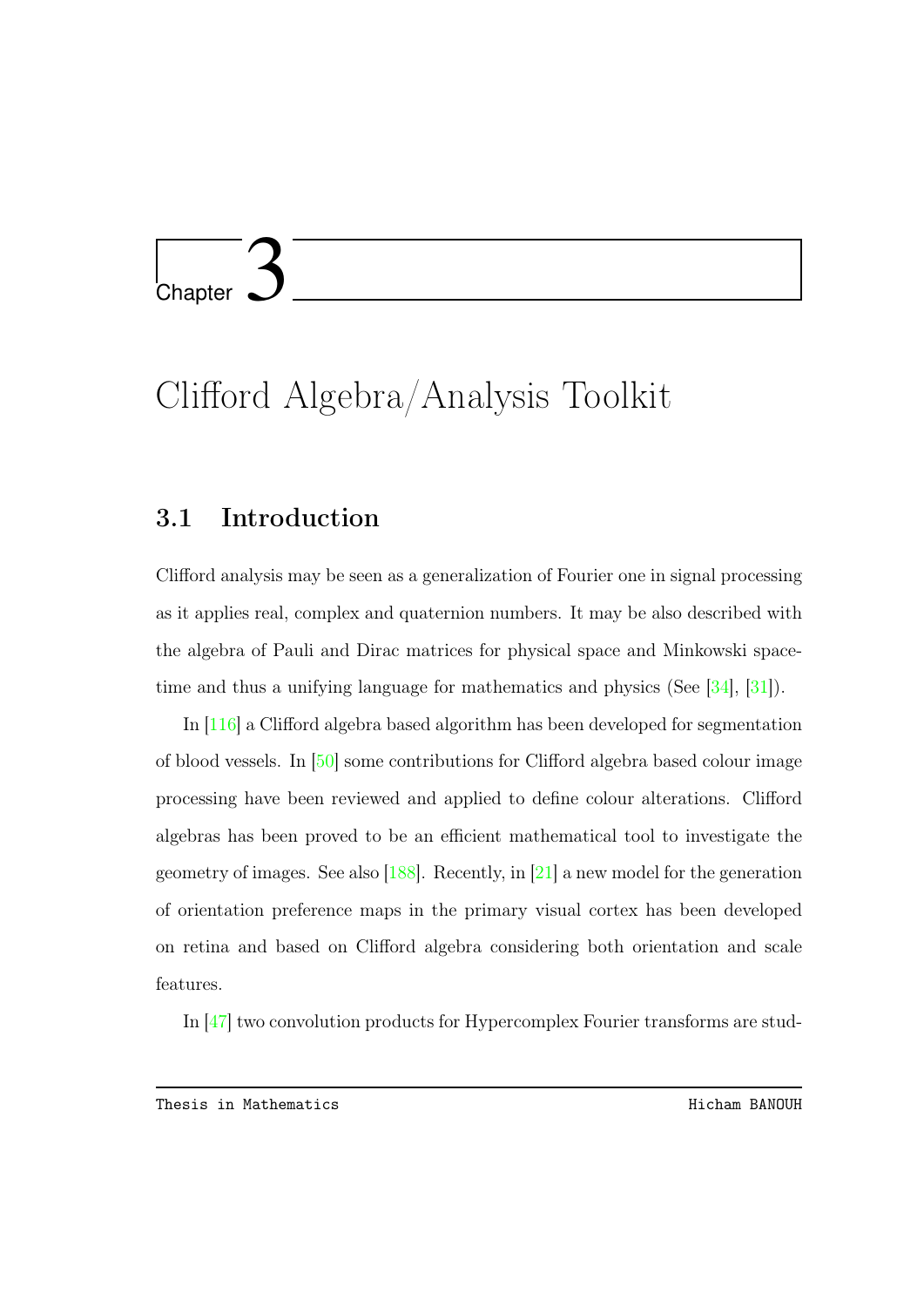ied for the analysis of higher dimensional signals such as colour images based on Clifford Hermite wavelets. In [\[88\]](#page-103-3) a sophisticated model based on Marr wavelet kernel has been developed and applied on samples of intensity values for each pixel in an image to estimate the probability density function of the pixel intensity. Marr wavelet has been also applied in [\[211\]](#page-116-7) to detect and characterize two-dimensional vortex for a synthetic flow and propeller wake. See also [\[87\]](#page-103-4), [\[202\]](#page-115-6).

In [\[39\]](#page-98-3), the authors studied the historical development of quaternion and Clifford Fourier transforms and wavelets. Basic concepts have been revisited and mathematical formulations has been enlightened. Hypercomplex Fourier transforms and wavelets has been revisited with overviews on quaternion Fourier transforms, Clifford Fourier transforms, quaternion and Clifford wavelets.

In [\[48\]](#page-99-3), [\[49\]](#page-99-4), the authors introduced new definition for general geometric Fourier transform covering some Clifford cases. They showed necessary constraints to obtain linearity, scaling and shift theorem. Applications in image/signal processing and mathematical imaging vision in general have been discussed.

In this chapter we propose to state the most relevant results on Clifford algebras and the theory of functions taking value in them. In the first section, we give some preliminary concepts on Clifford algebra as their definitions, the matrix representation of Clifford algebras and the Spin group (which will be used to describe rotations in  $\mathbb{R}^n$ ). In the forth section, we give a review on monogenic functions which are counterparts of the holomorphic functions on the complex plan. In the two final sections, we present the generalizations of the classical Fourier transform and the wavelet transform in the Clifford algebras framework.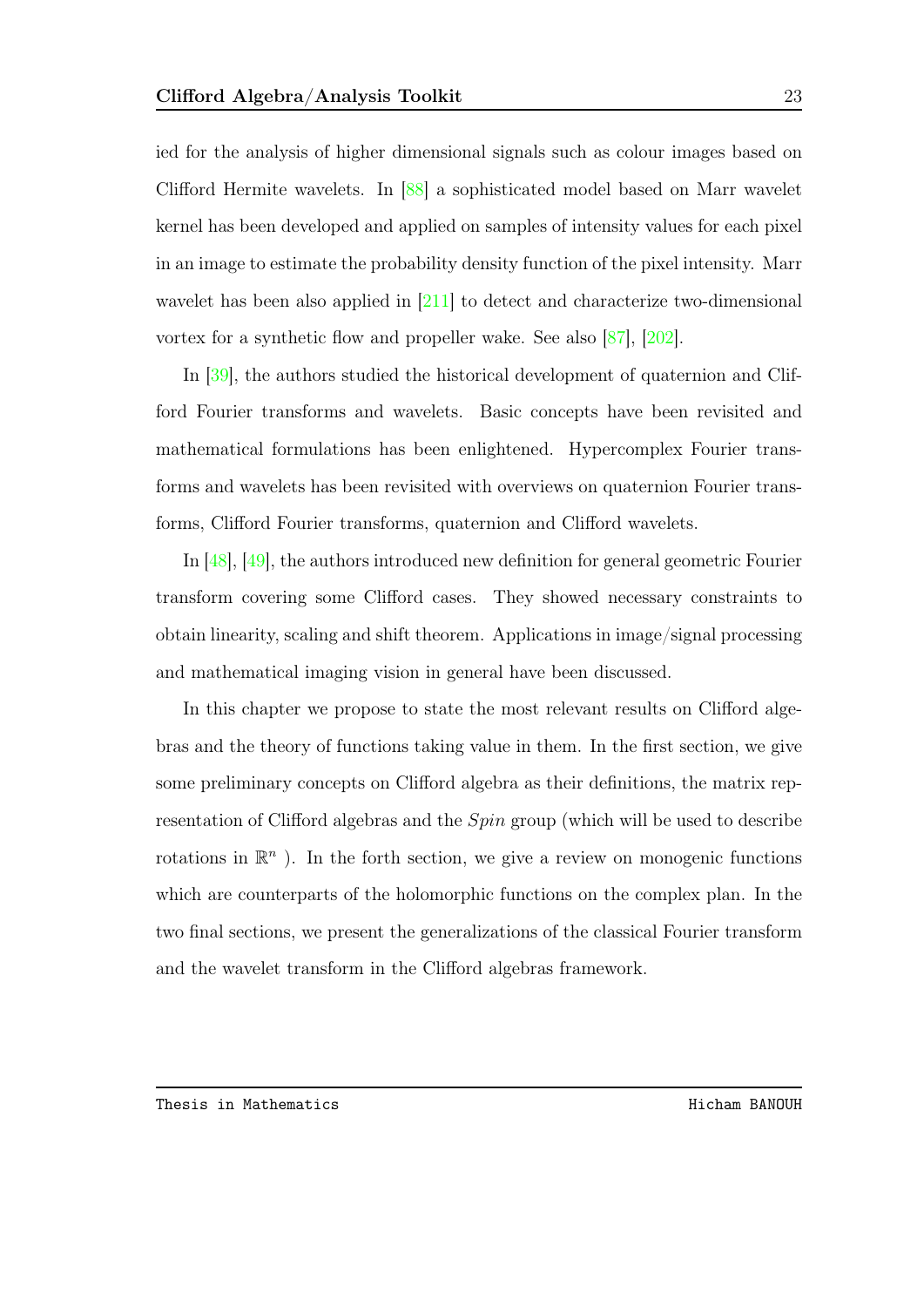### <span id="page-33-0"></span>3.2 Clifford Algebras

In the literature, there are different ways to introduce Clifford algebras. We will present in this part some of them. The readers may be referred to the list of references provided in this document for more details and other constructions.

#### <span id="page-33-1"></span>3.2.1 The original definition made by Clifford

It starts from the Grassmann exterior algebra [\[91\]](#page-104-1)  $\bigwedge \mathbb{R}^n$  of the linear space  $\mathbb{R}^n$ , which is an associative algebra of dimension  $2<sup>n</sup>$ . A basis for such an algebra may be defined from an orthonormal basis  $\{e_1, e_2, \dots, e_n\}$  of  $\mathbb{R}^n$  by considering the tensor products for  $k = 1, 2, ..., n$  and  $(i_1, i_2, ..., i_k) \in \{1, 2, ..., n\}^k$  a multi-index of length  $k \geq 1$ ,

$$
e_{i_1i_2\ldots i_k}=e_{i_1}\wedge e_{i_2}\wedge\cdots\wedge e_{i_k}.
$$

and  $e_{\emptyset} = 1$  and with the extra assumption

$$
e_i \wedge e_j = -e_j \wedge e_i
$$
 for  $i \neq j$  and  $e_i \wedge e_i = 0$ .

In [\[54\]](#page-100-1) the last assumption is replaced by

$$
e_i e_i = e_i^2 = 1.
$$

The associative  $2^n$ -dimensional algebra, defined above is the Clifford algebra  $\mathbb{R}_n$ associated to the euclidean space  $\mathbb{R}^n$ . We mention also, the case where he put  $e_i e_i = -1$  in 1878 which is the Clifford algebra associated with the anti-Euclidean space  $\mathbb{R}^{0,n}$  (see for instance [\[53\]](#page-100-0)).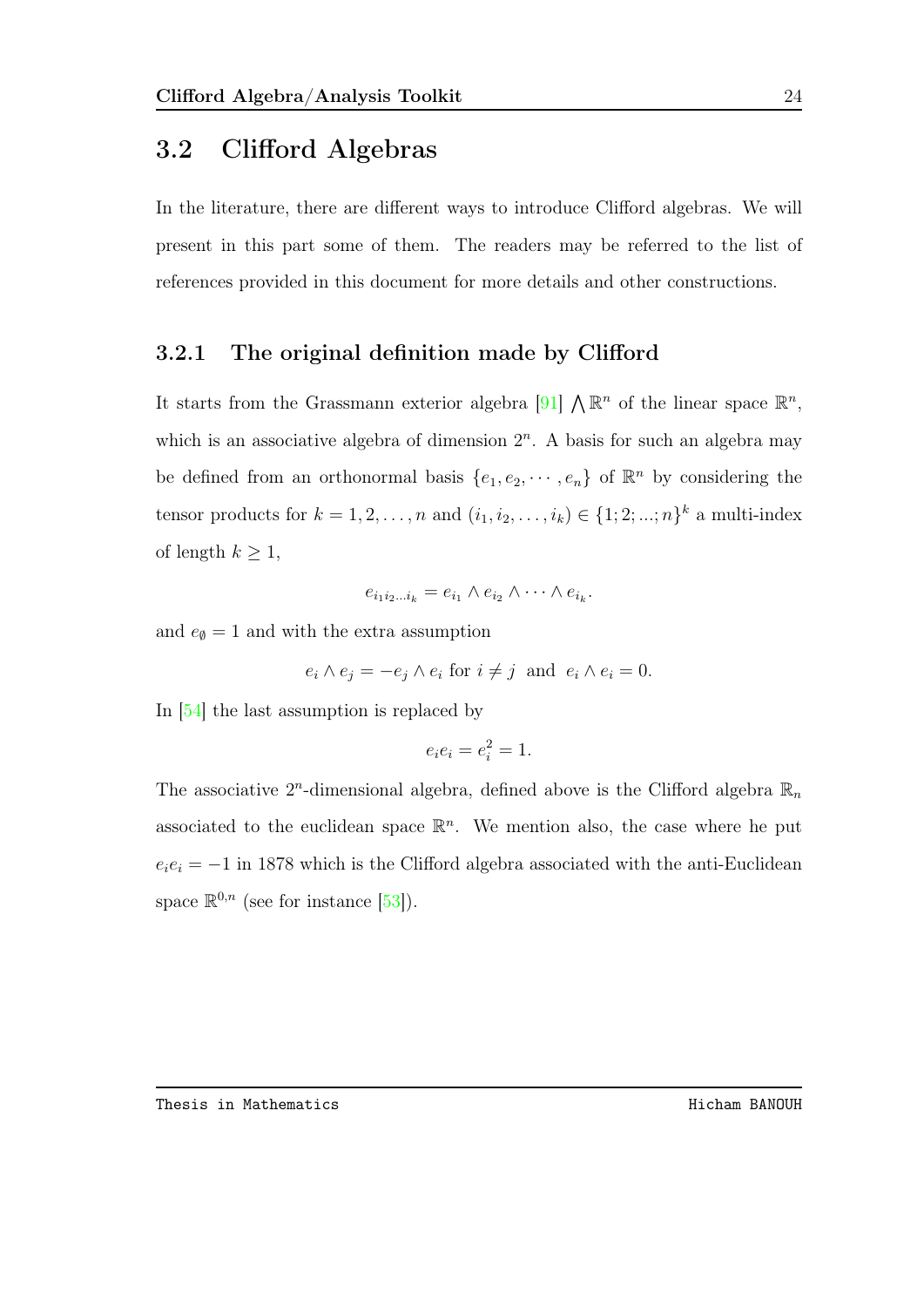#### <span id="page-34-0"></span>3.2.2 Riesz's construction

In [\[179\]](#page-113-10) another construction of Clifford algebras has been provided. Let  $(V, Q)$  be a n−dimensional quadratic space and  $A$  an associative algebra with the following rules on addition and multiplication :

$$
x^{2} = Q(x)
$$

$$
xy + yx = 2B(x, y)
$$

where B is the bilinear form associated to Q. If  $\{e_1, e_2, \dots, e_n\}$  is a basis of V then the latter conditions become

$$
e_i e_j + e_j e_i = 2B(e_i, e_j).
$$

We introduce the Clifford algebra  $\mathbb{R}_n$  over  $\mathbb{R}^n$  as an associative algebra generated by the basis  $\{e_1, e_2, \cdots, e_n\}$  satisfying the rules

$$
\begin{cases} e_i e_j + e_j e_i = 0 & \text{if } i \neq j \\ e_i e_i = e_i^2 = 1 & \forall 1 \leq i \leq n. \end{cases}
$$

This last construction resembles to the constructions formulated in [\[71\]](#page-101-7) and [\[140\]](#page-108-6).

#### <span id="page-34-1"></span>3.2.3 Rapid Examples in low dimensions

The first and simplest example is the Clifford algebra  $\mathbb{R}_{0,1}$  where the elements are written on the form  $x = x_0 1 + x_1 e_1$  where  $x_0, x_1 \in \mathbb{R}$  and  $e_1^2 = -1$ . We have in fact By making the identity  $e_1 = i$ , the imaginary unit we have the isomorphism

$$
\mathbb{R}_{0,1}\simeq\mathbb{C}.
$$

The second example is the well known quaternions algebra  $[100]$  denoted  $\mathbb{R}_{0,2}$  with its elements  $q = q_0 1 + q_1 e_1 + q_2 e_2 + q_1 e_1 e_1$  where  $q_i \in \mathbb{R}$  for  $i = 0, 1, 2, q_{12} \in \mathbb{R}$  and where  $e_i^2 = -1$ , and  $e_i e_j = -e_j e_i$  for  $i \neq j$ . Choosing  $e_1 = i$ ,  $e_2 = j$ ,  $e_{12} = k$  the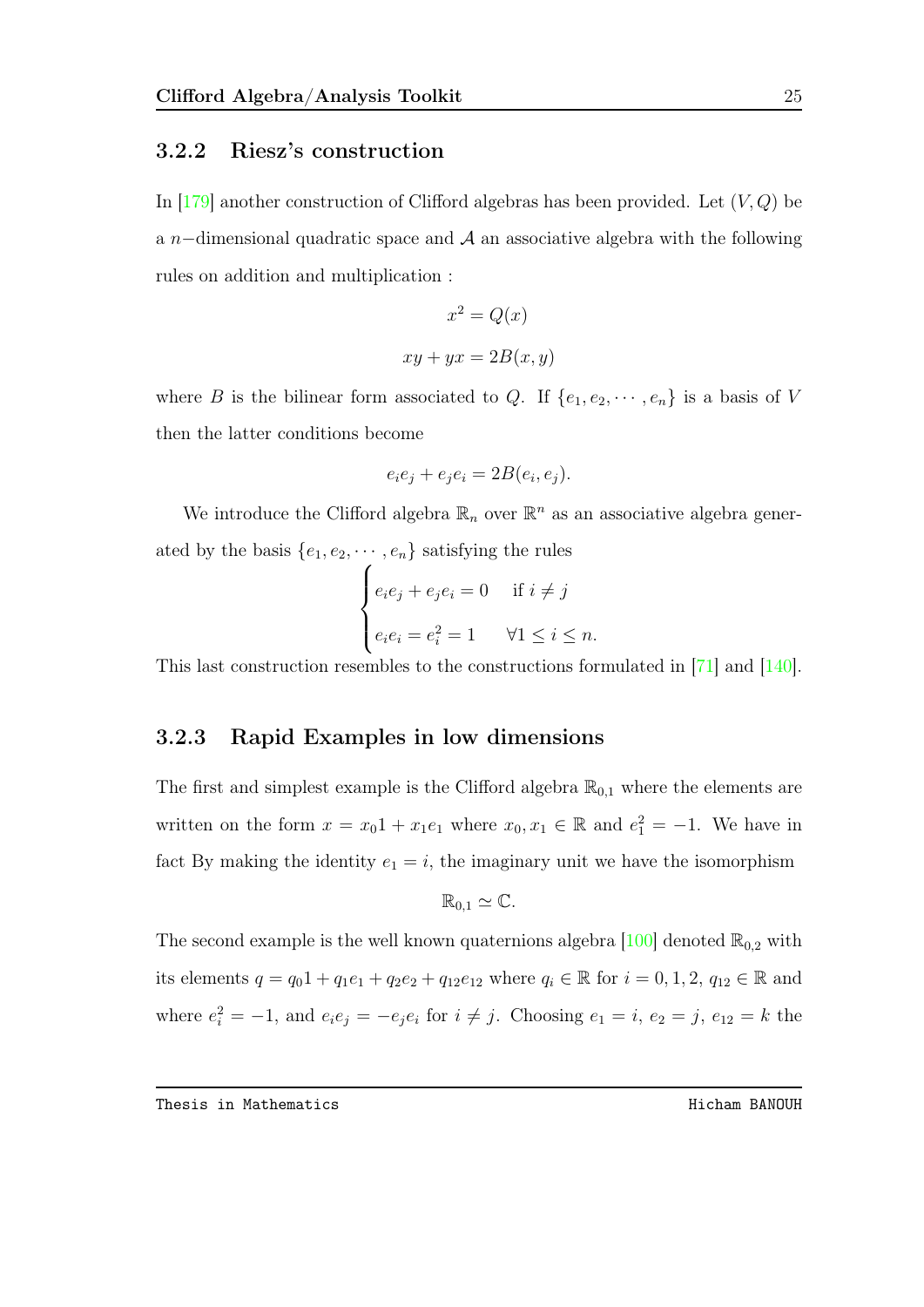elements of the canonical basis of the Euclidean space  $\mathbb{R}^3$  we obtain the Hamilton algebra constructed in  $[99]$  known also as the quaternion algebra which satisfies

$$
\mathbb{H} \simeq \mathbb{R}_{2,0}.
$$

### <span id="page-35-0"></span>3.3 Gradings of a Clifford Algebra

In the later we mainly consider the Clifford algebra  $\mathbb{R}_n$  of the euclidean space  $\mathbb{R}^n$ .

Any element of the Clifford algebra  $\mathbb{R}_n$  can be written as

$$
a=\sum_A a_A e_A
$$

where A is an arbitrary ordered multi-indices

$$
A = e_{i_1 \cdots i_k}
$$
, with  $1 \le i_1 < i_2 < \cdots < i_k \le n$ .

For example, the Clifford algebra  $\mathbb{R}_3$  is spanned by the family

$$
\{1, (e_1, e_2, e_3), (e_{12}, e_{23}, e_{13}), e_{123}\}\
$$

then an element  $a$  in  $\mathbb{R}_3$  will be

$$
a = \sum a_A e_A
$$
  
=  $a_0 + (a_1 e_1 + a_2 e_2 + a_3 e_3)$   
+  $(a_{12} e_{12} + a_{23} e_{23} + a_{13} e_{13})$   
+  $a_{123} e_{123}$ 

and the a's are real numbers. Let k be the cardinality of  $A(|A| = k)$ , we have

$$
a = \sum_{A} a_A e_A = \sum_{k=0}^{n} \sum_{k=|A|} a_A e_A.
$$

The subspace  $\mathbb{R}_n^k = Span_{\mathbb{R}} \{e_A | |A| = k\}$  will be called subspace of grade k.

For example, the subspace of grade  $0$  is the field  $\mathbb R$  whose elements are called scalars, the one of grade 1 is the vector space  $\mathbb{R}^n$  composed of vectors, the elements of one of grade 2 are called bivectors and finally, the one dimensional subspace of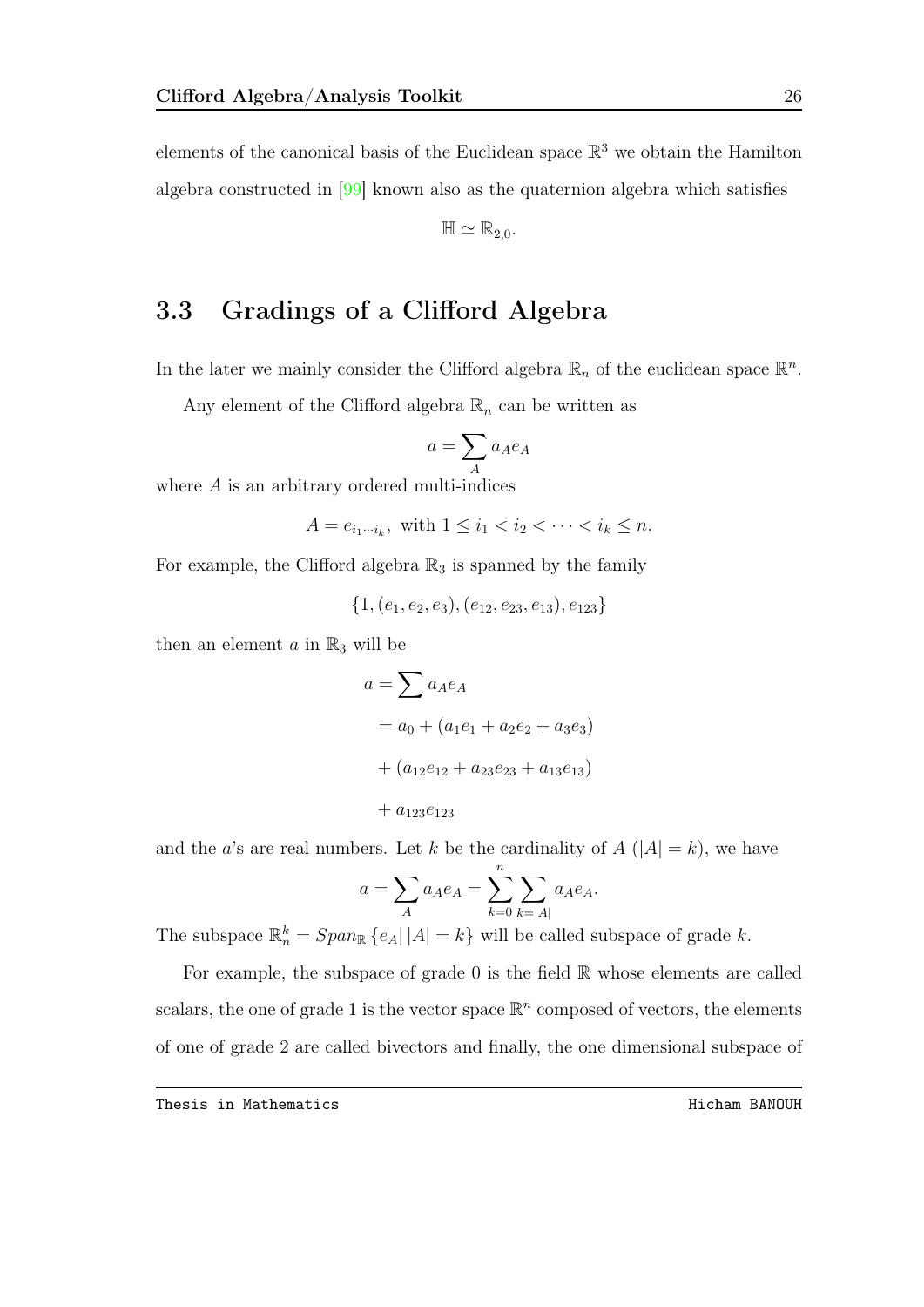grade *n* is called the set of pseudo-scalars. We have a decomposition of  $\mathbb{R}_n$ 

$$
\mathbb{R}_n=\mathbb{R}_n^0\oplus\mathbb{R}_n^1\oplus\ldots\oplus\mathbb{R}_n^n
$$

So that

$$
a = a_{\emptyset} 1 + (a_1 e_1 + \dots + a_n e_n)
$$
  
+  $(a_{12} e_{12} + a_{13} e_{13} + \dots + a_{ij} e_{ij} + \dots + a_{n-1} e_{n-1} e_n)$   
+  $\dots + (a_{123\dots n} e_{123\dots n}).$ 

We may write  $a = \sum_{n=1}^{\infty}$  $k=0$  $[a]_k$  where  $[a]_k$  is the projector of a on  $\mathbb{R}_n^k$ . The operator  $[.]_k : \mathbb{R}_n \longrightarrow \mathbb{R}_n^k$  for  $k = 0, 1, \cdots, n$  satisfy for  $a, b \in \mathbb{R}_n$  and  $\lambda \in \mathbb{R}$ 

pseudo−scalar

$$
[a + b]_k = [a]_k + [b]_k
$$

$$
[\lambda a]_k = \lambda [a]_k = [a]_k \lambda
$$

$$
[[a]_k]_k = [a]_k
$$

We define the complexification of  $\mathbb{R}_n$  by  $\mathbb{C}_n = \mathbb{C} \otimes \mathbb{R}_n$  which means  $a_A \in \mathbb{C}$  in  $\sum_{A} a_{A} e_{A} \in \mathbb{C}_{n}$  or  $\lambda = a + ib \in \mathbb{C}_{n}$  with  $a, b \in \mathbb{R}_{n}$ .

The Clifford algebra  $\mathbb{R}_n$  is  $\mathbb{Z}_2$ −grader, which means that it is the direct sum of an even and odd subspaces

$$
\mathbb{R}_n = \mathbb{R}_n^+ \oplus \mathbb{R}_n^- = \bigoplus_{k \text{ even}} \mathbb{R}_n^k \oplus \bigoplus_{k \text{ odd}} \mathbb{R}_n^k
$$

and any Clifford number a can be written as

$$
a = [a]^+ + [a]^-
$$

where  $[a]^{\pm} \in \mathbb{R}_n^{\pm}$ . These two components satisfy to the following inclusions [\[163\]](#page-111-0)

$$
\mathbb{R}_n^+\mathbb{R}_n^+ \longrightarrow \mathbb{R}_n^+\text{ and } \mathbb{R}_n^+\mathbb{R}_n^- \longrightarrow \mathbb{R}_n^- \mathbb{R}_n^+\longrightarrow \mathbb{R}_n^- \mathbb{R}_n^+.
$$

Also, as  $\mathbb{R}_n$  is the direct sum of the even and odd subspaces and being of dimension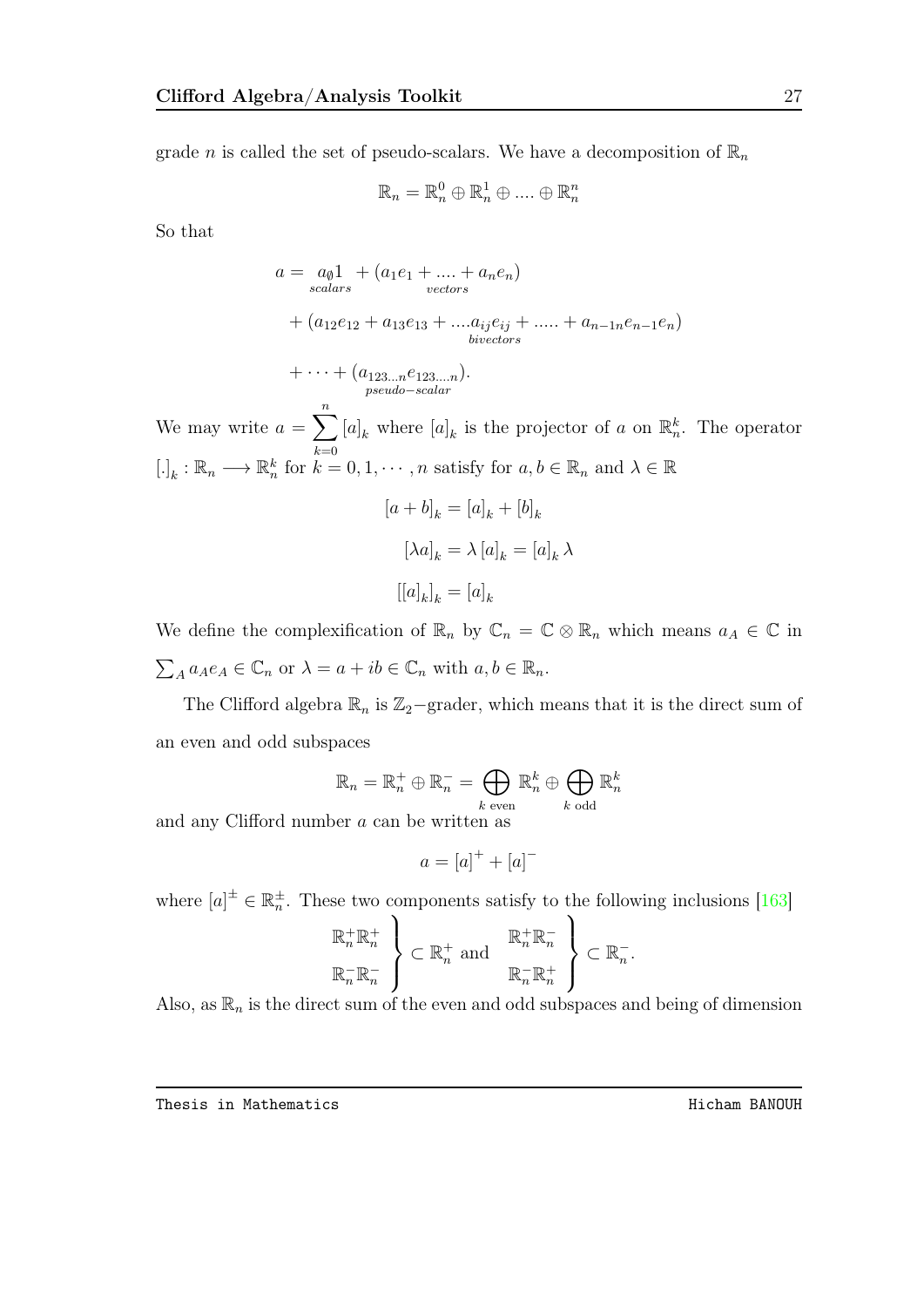$2^n$  we have

$$
\dim(\mathbb{R}_n^+) = \dim(\mathbb{R}_n^-) = 2^{n-1}.
$$

**Definition 3.1.** The centre of the Clifford algebra  $\mathbb{R}_n$  is the set of elements which commute with all the other elements of the algebra. It will be noted by  $\mathcal Z$ 

$$
\mathcal{Z}(\mathbb{R}_n) := \{ a \in \mathbb{R}_n | ab = ba, \forall b \in \mathbb{R}_n \}
$$

We have

$$
\mathcal{Z}(\mathbb{R}_n) = \begin{cases} \mathbb{R} & \text{for } n \text{ even} \\ \mathbb{R} \oplus \mathbb{R}e_{123\cdots n} & \text{for } n \text{ odd} \end{cases}
$$

One remarkable concept in Clifford algebra is its attempt to mix between the Grassmann exterior algebra and the Hamilton quaternion one. Let  $\underline{x}$  and  $\underline{y}$  be two vectors. We define the Clifford product by

$$
\underline{xy} = \underline{x} \cdot \underline{y} + \underline{x} \wedge \underline{y}
$$
  

$$
\underline{x} \cdot \underline{y} = -\sum_{j=1}^{n} x_j y_j = -\langle \underline{x}, \underline{y} \rangle_{\mathbb{R}^n}
$$
  

$$
\underline{x} \wedge \underline{y} = \sum_{i < j} e_i e_j (x_i y_j - x_j y_i)
$$

Observing that  $\underline{y} \wedge \underline{x} = -\underline{x} \wedge \underline{y}$  we get

$$
\underline{y}\underline{x} = \underline{y} \cdot \underline{x} + \underline{y} \wedge \underline{x} = \underline{x} \cdot \underline{y} - \underline{x} \wedge \underline{y}.
$$

So that

$$
\underline{x} \cdot \underline{y} = \frac{1}{2}(\underline{xy} + \underline{y}\underline{x})
$$
 and  $\underline{x} \wedge \underline{y} = \frac{1}{2}(\underline{xy} - \underline{y}\underline{x}).$ 

All this can be generalized to the product of a vector (grade 1) with a  $k$ grade element  $A_k$  which can be decomposed into the sum of an inner product (contraction) and an outer one (extension)

$$
\underline{x} \cdot A_k = [\underline{x}A_k]_{k-1} = \frac{1}{2}(\underline{x}A_k - (-1)^k A_k \underline{x}) \tag{3.1}
$$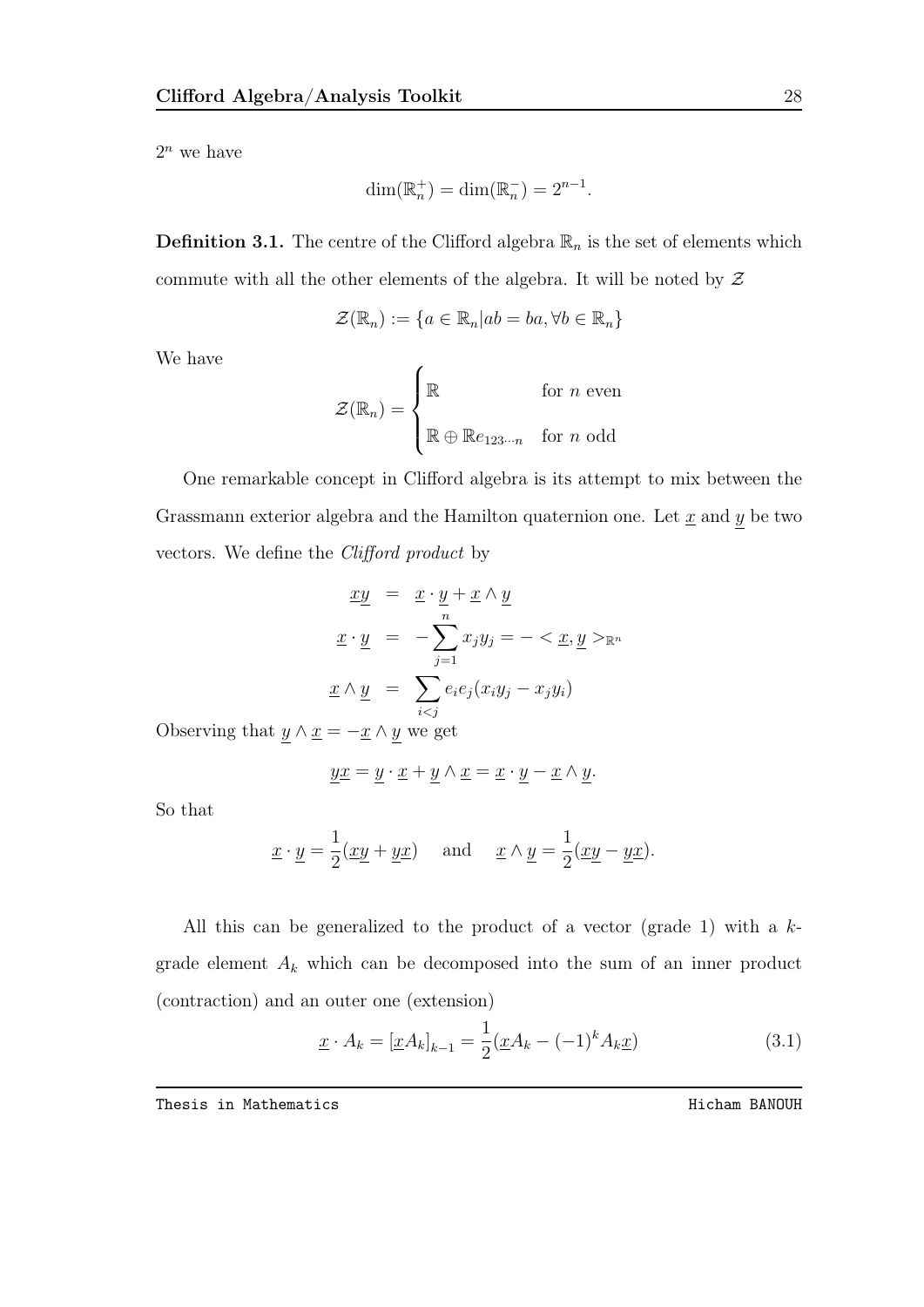

Figure 3.1: wedge product of vectors

and

<span id="page-38-0"></span>
$$
\underline{x} \wedge A_k = [\underline{x} A_k]_{k+1} = \frac{1}{2} (\underline{x} A_k + (-1)^k A_k \underline{x}). \tag{3.2}
$$

In this case the Clifford product will be

$$
\underline{x}A_k = \underline{x} \cdot A_k + \underline{x} \wedge A_k.
$$

We can even expand to the Clifford product of two  $k$ -grade, $A_k$ , and  $l$ -grade,  $B_l$ , elements (see [\[105,](#page-105-0) page 6])

$$
A_k \cdot B_l = [A_k B_l]_{|k-l|}
$$
 with 
$$
A_k \cdot B_l = 0
$$
 if  $kl = 0$ 

and

$$
A_k \wedge B_l = [A_k B_l]_{|k+l|}
$$

On the real Clifford algebra  $\mathbb{R}_n$  we may also define different types of involutions.

A first type is the main involution. It extends the vectorial reflection through the origin to the whole algebra. Sometimes called grade involution, it is denoted  $\tilde{e}$  and has following proprieties : for  $\lambda \in \mathbb{R}, \underline{x} \in \mathbb{R}^n$  we have

$$
\widetilde{\lambda} = \lambda, \ \widetilde{\underline{x}} = -\underline{x}, \ \widetilde{e_i} = -e_i \quad \text{and} \quad \widetilde{e_A} = (-1)^{|A|} e_A.
$$

We thus obtain for all  $a \in \mathbb{R}_n$ 

$$
\widetilde{\widetilde{a}} = a
$$
 and  $\widetilde{a} = [a]^+ - [a]^-$ 

and for all  $a, b \in \mathbb{R}_n$ ,

$$
\widetilde{(ab)} = \widetilde{a}\widetilde{b}
$$
 and  $\widetilde{(a+b)} = \widetilde{a} + \widetilde{b}$ .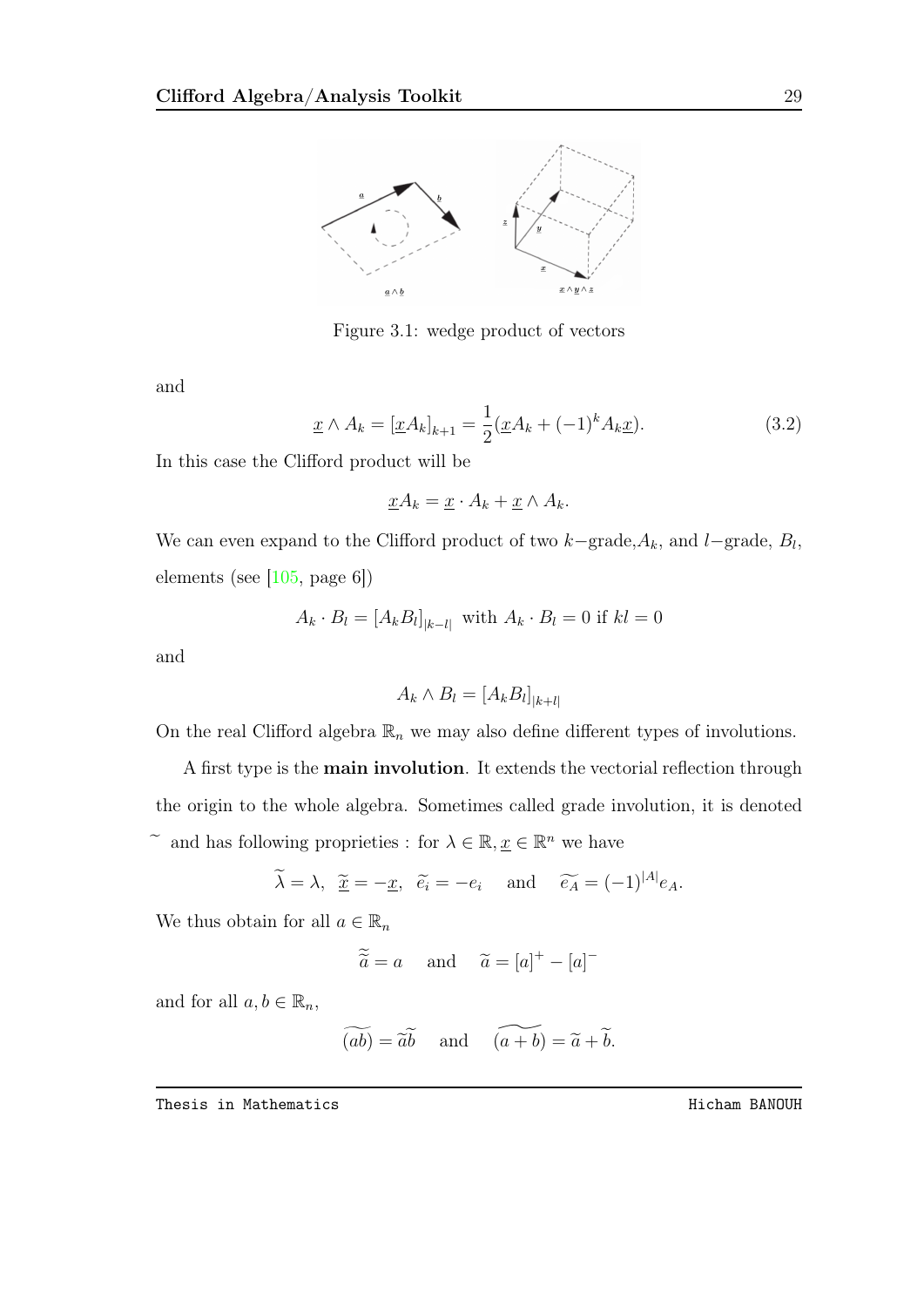For a  $k$ -grade element  $A_k$  we have

$$
\widetilde{A_k} = (-1)^k A_k.
$$

The second inversion type is known as the reversion denoted by  $*$ . It is defined as follow

$$
\lambda^* = \lambda
$$
,  $\underline{x}^* = \underline{x}$ ,  $e_j^* = e_j$ ,  $e_A^* = (-1)^{\frac{|A|(|A|-1)}{2}} e_A$ 

and for all  $a, b \in \mathbb{R}_n$ ,

$$
(ab)^* = b^*a^*, \ \ (a+b)^* = a^* + b^*, \ \ a^* = [a]^+ + [a]^-, \ \ a^{**} = a.
$$

For a product of vectors  $\{\underline{v}_i\}_{i\in\mathbb{N}}\subset\mathbb{R}^n$  we have

$$
(\prod_{i=1}^k \underline{v}_i)^* = \underline{v}_k \underline{v}_{k-1} \cdots \underline{v}_2 \underline{v}_1.
$$

For a  $k$ -grade element  $A_k$  we have

$$
\widetilde{A_k} = (-1)^{\frac{k(k-1)}{2}} A_k.
$$

Next, the Clifford conjugation is defined as the composition of the main involution and the reversion as follows,

$$
\widetilde{a^*} = \widetilde{a}^*.
$$

It corresponds to the complex and quaternion conjugation in the case of  $\mathbb{R}_{0,1} \simeq \mathbb{C}$ and  $\mathbb{R}_{0,2} \simeq \mathbb{H}$  respectively. The superposition will be denoted by - so we have

$$
\overline{a} = \widetilde{a}^* = \widetilde{a}^*.
$$

So that

$$
\overline{\lambda} = \lambda, \ \overline{\underline{x}} = -\underline{x}, \ \overline{e_j} = -e_j, \ \overline{e_A} = (-1)^{\frac{|A|(|A|+1)}{2}} e_A
$$

and for all  $a, b \in \mathbb{R}_n$ ,

$$
\overline{(ab)} = \overline{b}\overline{a}, \ \overline{(a+b)} = \overline{a} + \overline{b}, \ \overline{\overline{a}} = a
$$

For a  $k$ -grade element  $A_k$  we have

$$
\widetilde{A_k} = (-1)^{\frac{k(k+1)}{2}} A_k.
$$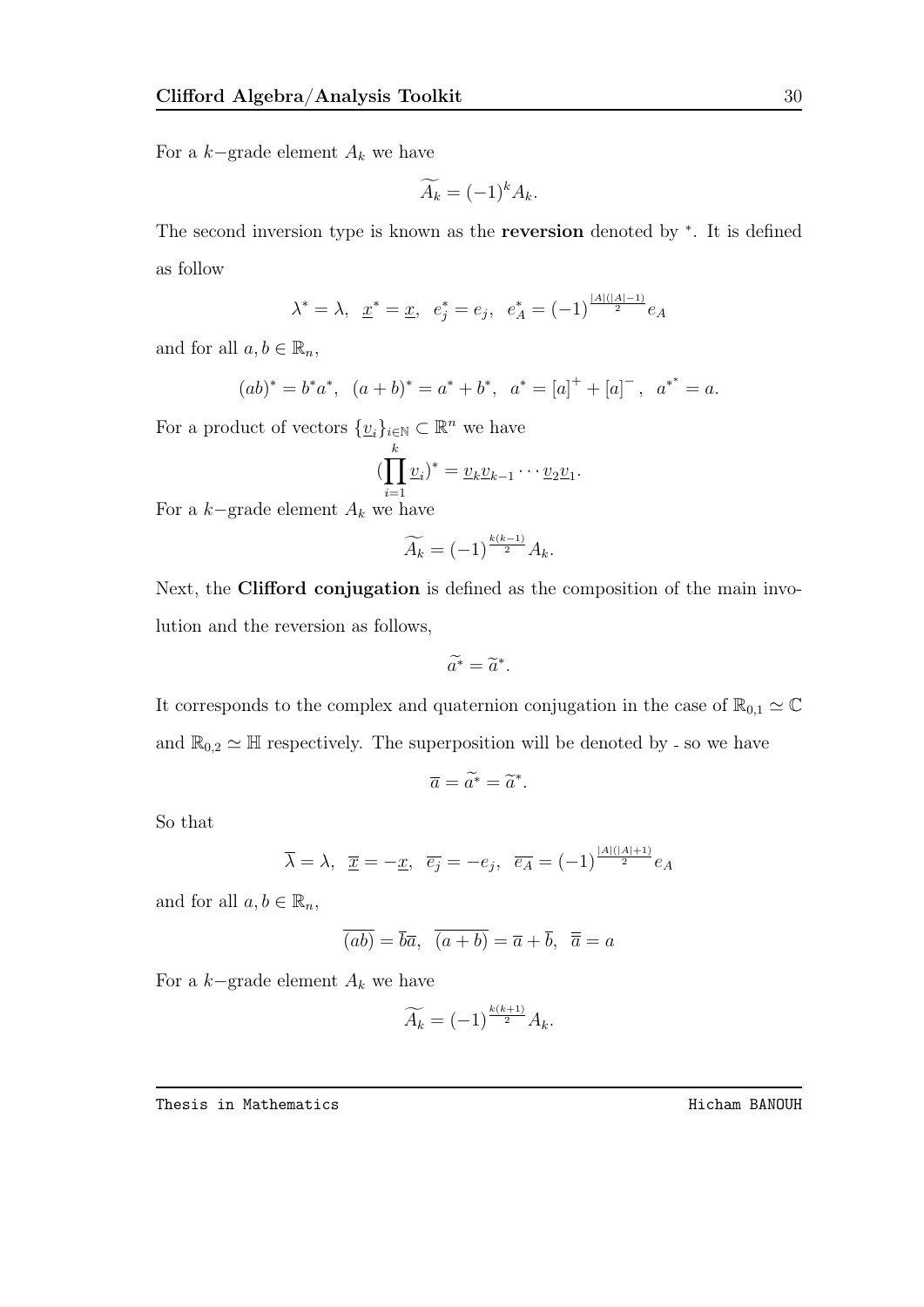Finally, the complex Clifford conjugation is defined on the complexified Clifford algebra  $\mathbb{C}\otimes\mathbb{R}_n$ . We speak here about another involution by taking the complex conjugation (noted by <sup>c</sup>) of the Clifford conjugation. An element  $\Lambda \in \mathbb{C} \otimes \mathbb{R}_n$  can be written as  $\Lambda = a + ib$ ,  $a, b \in \mathbb{R}_n$ . The complex Clifford conjugation will be noted by  $^\dagger$  and defined by

<span id="page-40-1"></span>
$$
\Lambda^{\dagger} = \overline{a} - i\overline{b}.\tag{3.3}
$$

It satisfies the properties

$$
(\Lambda \Theta)^{\dagger} = \Lambda^{\dagger} \Theta^{\dagger}
$$
 and  $(\lambda \Lambda + \theta \Theta)^{\dagger} = \lambda^{c} \Lambda^{\dagger} + \theta^{c} \Theta^{\dagger}$ 

with  $\Lambda, \Theta \in \mathbb{C} \otimes \mathbb{R}_n$  and  $\lambda, \theta \in \mathbb{C}$ . To close with the operations on Clifford algebras we recall the concept of norms on them. We define an inner product on  $\mathbb{R}_n$  as

<span id="page-40-0"></span>
$$
\langle a, b \rangle = \left[ a\overline{b} \right]_0 = \left[ b\overline{a} \right]_0
$$

and so the Clifford norm |a| of a multivector  $a = \sum$ A  $a_Ae_A \in \mathbb{R}_n$  satisfy

$$
|a|^2 = \overline{a}a = \overline{a}a = \sum_A a_A^2.
$$
 (3.4)

We have for  $a, b \in \mathbb{R}_n$ ,  $|a + b| \leq |a| + |b|$  and generally  $|ab| \neq |a| |b|$ . We have instead

$$
|ab| \le 2^n |a| |b|.
$$

The equality holds if at least one of them is a vector

$$
|a\underline{x}| = |a| |\underline{x}| \,, \, \forall \underline{x} \in \mathbb{R}^n.
$$

### 3.3.1 *Pin* and  $Spin$  Groups

Let us now consider the two following groups, the formed by the products of invertible vectors (known as the versor group)

$$
\Gamma_{p,q}^2 := \{ \prod_{i=1}^k \underline{v_i} : \underline{v_1}, \underline{v_2}, \cdots, \underline{v_k} \in (\mathbb{R}^{p,q})^{\times} \}
$$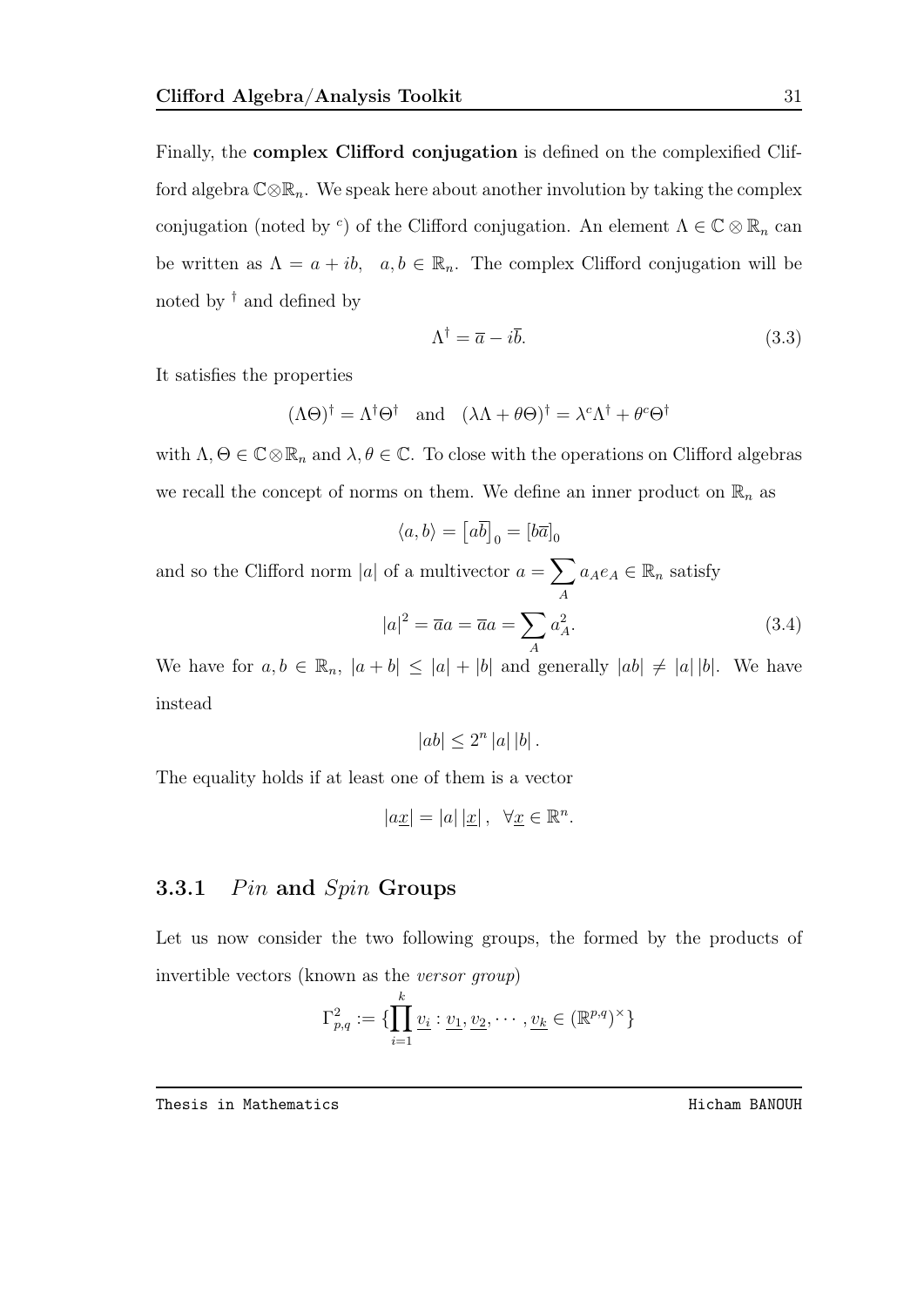and

$$
\Gamma^1_{p,q}:=\{b\in\mathbb{R}^{\times}_{p,q}; \widetilde{b}\underline{x}b^{-1} \text{ for all vector } \underline{x}\in\mathbb{R}^{p,q}\}.
$$

We define the *spinor norm*, denoted N, as follows  $(cf. 3.4)$  $(cf. 3.4)$ 

$$
N: \mathbb{R}_{p,q} \longrightarrow \mathbb{R}_{p,q}
$$

$$
a \longmapsto \overline{a}a
$$

**Definition 3.2.** We define the  $Pin(p, q)$  group as the subgroup of  $\Gamma^1_{p,q}$  of elements b for which  $N(b) = \pm 1$ . It can be shown that it is also the kernel of the mapping  $N: \Gamma^1_{p,q} \longrightarrow \mathbb{R}_*.$ 

The same way we define  $Spin(p, q)$  as the subgroup of  $Pin(p, q)$  of product of an even number of elements which the spinor norm equals  $\pm 1$  or

$$
Spin(p,q) = Pin(p,q) \cap \mathbb{R}^+_{p,q}
$$
  
=  $\{s \in \mathbb{R}_{p,q}; s = \prod_{j=1}^{2l} \underline{\omega}_j \text{ with } \underline{\omega}_j^2 = \pm 1, 1 \le j \le 2l\}.$  (3.5)

## 3.4 Clifford Analysis

Clifford analysis, in its most basic form, is a refinement of harmonic analysis in higher dimensional Euclidean spaces. By introducing the so-called Dirac operator, researchers introduced the notion of monogenic functions extending holomorphic ones. In this context, different concepts of real and complex analysis have been extended to the Clifford case such as Fourier transform (extended to Clifford Fourier transform, Derivation of functions, ....). See [\[3\]](#page-94-0), [\[4\]](#page-94-1), [\[5\]](#page-94-2), [\[12\]](#page-95-0), [\[11\]](#page-95-1), [\[10\]](#page-95-2), [\[22\]](#page-96-0), [\[27\]](#page-97-0), [\[37\]](#page-98-0), [\[29\]](#page-97-1), [\[34\]](#page-98-1), [\[35\]](#page-98-2), [\[33\]](#page-97-2), [\[28\]](#page-97-3), [\[42\]](#page-98-3), [\[44\]](#page-99-0), [\[31\]](#page-97-4), [\[47\]](#page-99-1), [\[70\]](#page-101-0), [\[64\]](#page-101-1), [\[65\]](#page-101-2), [\[82\]](#page-102-0), and [\[159\]](#page-111-1).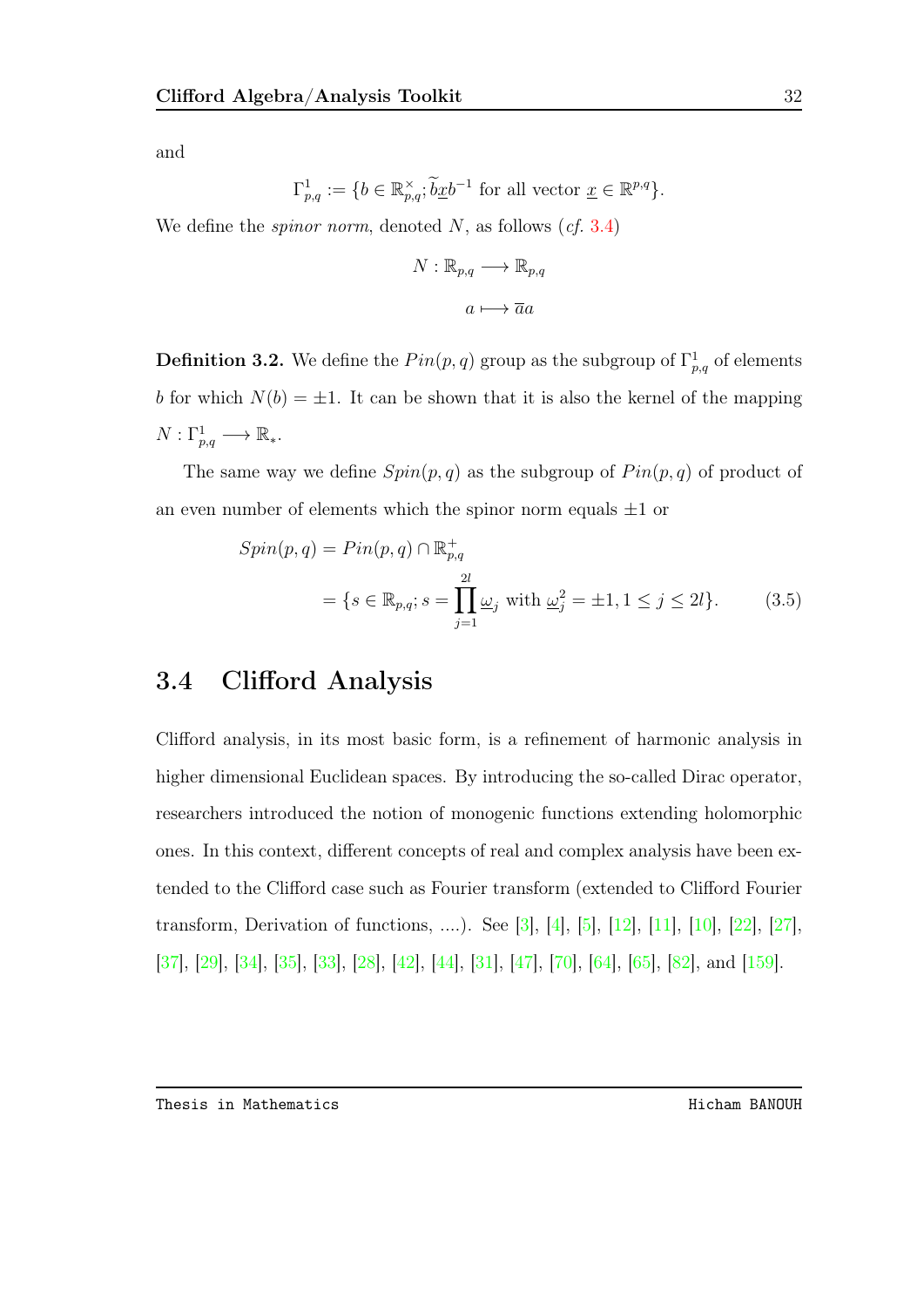### 3.4.1 Clifford Algebra Valued Functions

We define a multivector function as a mapping f from  $\mathbb{R}_n$  to  $\mathbb{R}_n$ , associating a multivector  $f(a)$  to another multivector a. For example we have

**Definition 3.3** (Exponential of a multivector). Let  $a \in \mathbb{R}_n$ , we define the exponential of a (noted  $e^a$  or  $\exp a$ ) as the series

$$
e^a = \sum_{k=0}^{\infty} \frac{a^k}{k!}
$$
 (3.6)

Proposition 3.4. For two commuting multivectors a and b we have

$$
e^a e^b = e^{a+b}
$$

In the latter, we consider only functions with values on a Clifford algebra but where the variable is a vector in  $\mathbb{R}^n$  taken as a part of the Clifford algebra.

We put  $\boldsymbol{x} = (x_0, \underline{x}) \in \mathbb{R}^{n+1}$  and where  $\underline{x} = \sum_{n=1}^n$  $i=1$  $e_i x_i \in \mathbb{R}^n$  so we can write  $\boldsymbol{x} = e_0 x_0 + \sum^n$  $i=1$  $e_i x_i = \sum^n$  $i=0$  $e_i x_i$ 

The vector space  $\mathbb{R}^n$  can be seen as the hyper-plan  $\{x = (x_0, \underline{x}) \in \mathbb{R}^{n+1} : x_0 = 0\}.$ 

Consider functions defined on the  $(n + 1)$ -dimensional vector space  $\mathbb{R}^{n+1}$ :

$$
f: \mathbb{R} \oplus \mathbb{R}^n \simeq \mathbb{R}^{n+1} \longrightarrow \mathbb{R}_n
$$
 (or  $\mathbb{C}_n$ ).

It may be expressed as

<span id="page-42-0"></span>
$$
f(\underline{x}) = \sum_{A} e_A f_A(\underline{x}), \qquad (3.7)
$$

where  $f_A$  are real-valued functions and  $A \subset \{1, 2, \cdots, n\}$ . Its conjugate  $\overline{f}$  is given by

$$
\overline{f}(\underline{x}) = \sum_{A} \overline{e_A} f_A(\underline{x})
$$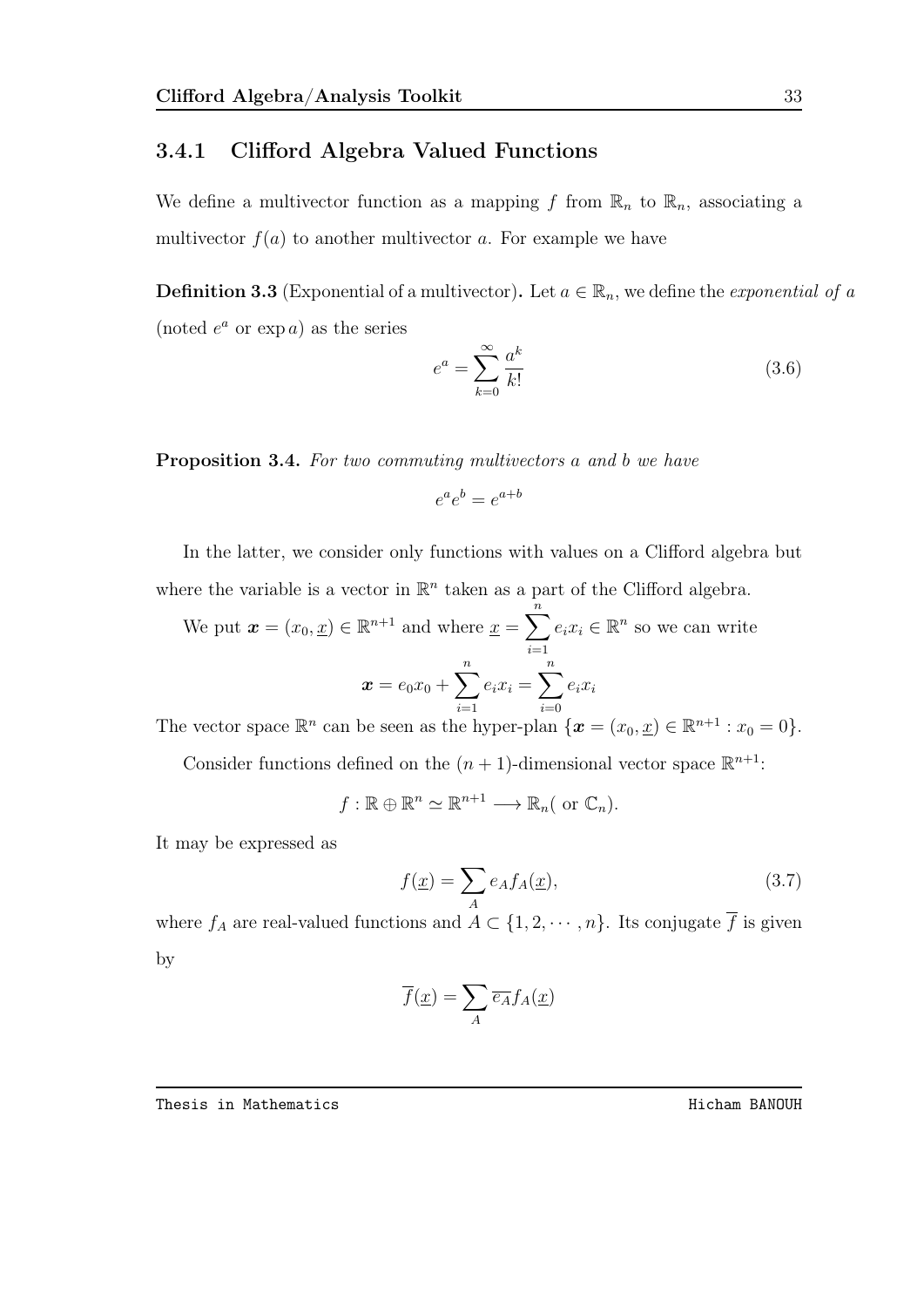for a function with values in the "real" Clifford algebra  $\mathbb{R}_n$ , and

$$
f^{\dagger}(\underline{x}) = \sum_{A} e^{\dagger}_{A} f_{A}(\underline{x})
$$

for a function with values in the complexified Clifford algebra  $\mathbb{C}_n = \mathbb{C} \otimes \mathbb{R}_n$ .

The continuity and derivability of  $f$  is to be taken component-wise. Denote for  $\Omega$  an open domain in  $\mathbb{R}^n$ ,

$$
\mathcal{C}^{(r)}(\Omega, \mathbb{R}_n) = \{ f : \Omega \longrightarrow \mathbb{R}_n; \ f = \sum_A f_A e_A \text{ with } f_A \in \mathcal{C}^{(r)}(\Omega, \mathbb{R}) \}
$$

and

$$
\mathcal{C}^{(r)}(\Omega,\mathbb{C}_n) = \{f : \Omega \longrightarrow \mathbb{C}_n; \ f = \sum_A f_A e_A \text{ with } f_A \in \mathcal{C}^{(r)}(\Omega,\mathbb{C})\}.
$$

The Clifford-valued function f belongs to the Lebesgue module  $L^p(\Omega, \mathbb{R}_n, dV(\underline{x}))$  if all the components  $f_A \in L^p(\Omega,\mathbb{R},dx)$ ,  $1 \leq p < \infty$ , the norm  $2^n$ A  $\left($ Ω  $|f_A|^p dV(\underline{x})$  $\lambda^{1/p}$ being equivalent to the norm

$$
||f||_p = \left(\int_{\Omega} |f|^p dV(\underline{x})\right)^{1/p}
$$

where  $dV(\underline{x})$  stands for the Lebesgue measure on  $\mathbb{R}^n$ . We say that  $f, g \in L^p(\mathbb{R}^n, \mathbb{R}_n, dV(\underline{x}))$ are equal if the set  $\{\underline{x} \in \mathbb{R}^n; f(\underline{x}) \neq g(\underline{x})\}$  is negligible.

The inner product on  $L^2(\mathbb{R}^n, \mathbb{R}_n, dV(\underline{x}))$  is given by

$$
\langle f, g \rangle_{L^2(\mathbb{R}^n, \mathbb{R}_n, dV(\underline{x}))} = \int_{\mathbb{R}^n} \overline{f(\underline{x})} g(\underline{x}) dV(\underline{x}) \tag{3.8}
$$

and

$$
\langle f, g \rangle_{L^2(\mathbb{R}^n, \mathbb{C}_n, dV(\underline{x}))} = \int_{\mathbb{R}^n} [f(\underline{x})]^\dagger g(\underline{x}) dV(\underline{x}). \tag{3.9}
$$

More explicitly,

$$
\langle f, g \rangle_{L^2(\mathbb{R}^n, \mathbb{R}_n, dV(\underline{x}))} = \sum_{A, B} \int_{\mathbb{R}^n} \overline{f_A(\underline{x})} g_B(\underline{x}) \overline{e_A} e_B.
$$

We mainly use the complex Clifford conjugation (see [3.3.](#page-40-1) The inner product  $(3.8)$ ) satisfies the Cauchy-Schwartz inequality

$$
\left| \langle f, g \rangle_{L^2(\mathbb{R}^n, \mathbb{R}_n, dV(\underline{x}))} \right| \le \|f\|_{L^2(\mathbb{R}^n, \mathbb{R}_n, dV(\underline{x}))} \|g\|_{L^2(\mathbb{R}^n, \mathbb{R}_n, dV(\underline{x}))}. \tag{3.10}
$$

<span id="page-43-0"></span>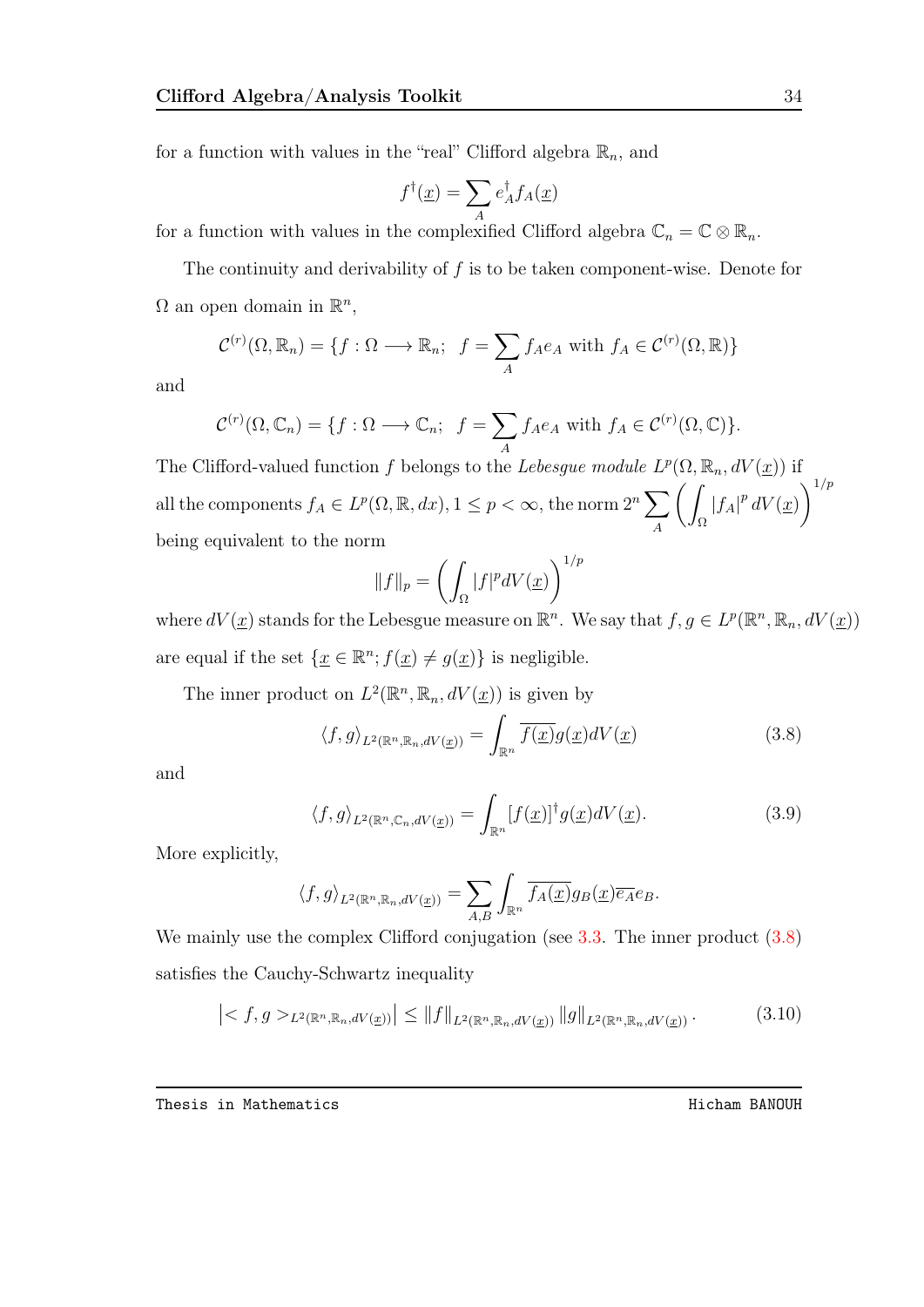#### 3.4.1.1 Differential and derivative of a Clifford algebra-valued function

<span id="page-44-0"></span>**Definition 3.5** (Directional Derivative). [\[56,](#page-100-0) Page 29] Let  $f : \mathbb{R}^n \longrightarrow \mathbb{R}_n$  a multivector-valued function of a vector variable  $\underline{x} \in \mathbb{R}^n$  and taking an arbitrary direction  $\underline{a} \in \mathbb{R}^n$  we define the vector differential (directional derivative of f in the direction a)

$$
\underline{a} \cdot \nabla f(\underline{x}) := \lim_{\lambda \to 0} \frac{f(\underline{x} + \lambda \underline{a}) - f(\underline{x})}{\lambda}
$$
\n(3.11)

provided that the limit exists well defined for all  $\underline{a}$ , where the limit is taken for scalar  $\lambda$ .

This is similar to the usual definition of a directional derivative but extends it to functions that are not necessarily scalar-valued but also vector valued or multivector valued ones. We have these proprieties

- (i)  $(\underline{a} + \underline{b}) \cdot \nabla f = \underline{a} \cdot \nabla f + \underline{b} \cdot \nabla f$  for  $\underline{a}, \underline{b} \in \mathbb{R}^n$ .
- (ii)  $(ta) \cdot \nabla f(x) = t(a \cdot \nabla f(x))$  for  $t \in \mathbb{R}$ .
- (iii)  $a \cdot \nabla (f+q)(x) = a \cdot \nabla f(x) + a \cdot \nabla q(x)$ .
- (iv)  $a \cdot \nabla (f q)(x) = (a \cdot \nabla f(x))q(x) + f(x)(a \cdot \nabla q(x)).$
- (v)  $\underline{a} \cdot \nabla [f(\underline{x})]_k = [\underline{a} \cdot \nabla f(\underline{x})]_k$ .
- (vi) Let  $\tau : \mathbb{R}^n \longrightarrow \mathbb{R}$  and  $f = f(\tau(\underline{x}))$  then  $\underline{a} \cdot \nabla f(\underline{x}) = (\underline{a} \cdot \nabla \tau(\underline{x})) \frac{df}{d\tau}$  $rac{dy}{d\tau}$ .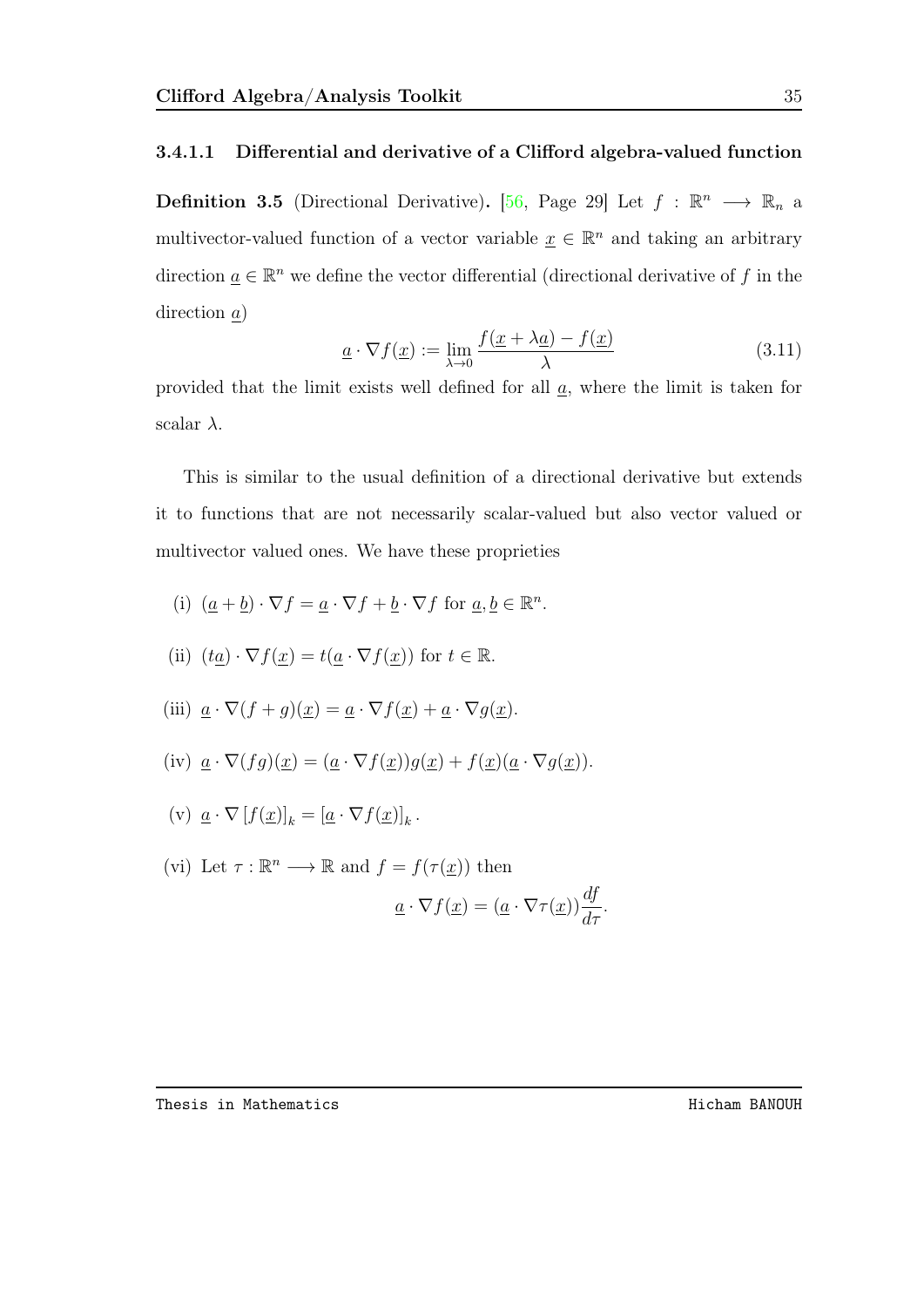#### 3.4.1.2 Dirac Operator and Monogenic Functions

Introduce the Dirac operator (compare with ([3](#page-44-0).5))

$$
\partial_{\underline{x}} : C^{(r)} \longrightarrow C^{(r-1)}
$$
\n
$$
f \longmapsto \partial_{\underline{x}} f = \sum_{k=1}^{n} e_k \frac{\partial f}{\partial x_k} \tag{3.12}
$$

and the generalized Cauchy-Riemann operator or Weyl operator as

<span id="page-45-1"></span><span id="page-45-0"></span>
$$
D_x = \frac{\partial}{\partial x_0} + \partial_{\underline{x}} \tag{3.13}
$$

also known as the Fueter-Delanghe operator (see  $[84], [69]$  $[84], [69]$  $[84], [69]$ ). For the sake of simplicity we denote from now on

$$
\frac{\partial}{\partial x_i} = \partial_i
$$

so the operators  $(3.12)$  and  $(3.13)$  become

$$
\partial_{\underline{x}} = \sum_{i=1}^{n} e_i \partial_i
$$
 and  $D_{\underline{x}} = \partial_0 + \partial_{\underline{x}}$ 

and their conjugates will be

$$
\overline{\partial_{\underline{x}}} = \sum_{i=1}^{n} \overline{e_i} \partial_i \text{ and } \overline{D_{\underline{x}}} = \partial_0 - \overline{\partial_{\underline{x}}}.
$$

They have an action from the left

$$
\partial_{\underline{x}}f(\underline{x}) = \sum_{i,A} e_i e_A \partial_i f_A(\underline{x})
$$

and right

$$
f\partial_{\underline{x}}(\underline{x}) = \sum_{i,A} e_A e_i \partial_i f_A(\underline{x}).
$$

(see the formulas  $(3.2)$ ). By the same way

$$
D_{\mathbf{x}}f = \partial_0 f + \partial_{\underline{x}} f
$$
 and  

$$
fD_{\mathbf{x}} = f\partial_0 + f\partial_{\underline{x}}.
$$

In the special case where f is vector-valued, then we have  $\partial_{\underline{x}}f = \text{div } f + \text{curl } f$ where the divergence and curl of  $f$  can be computed as the scalar and bivector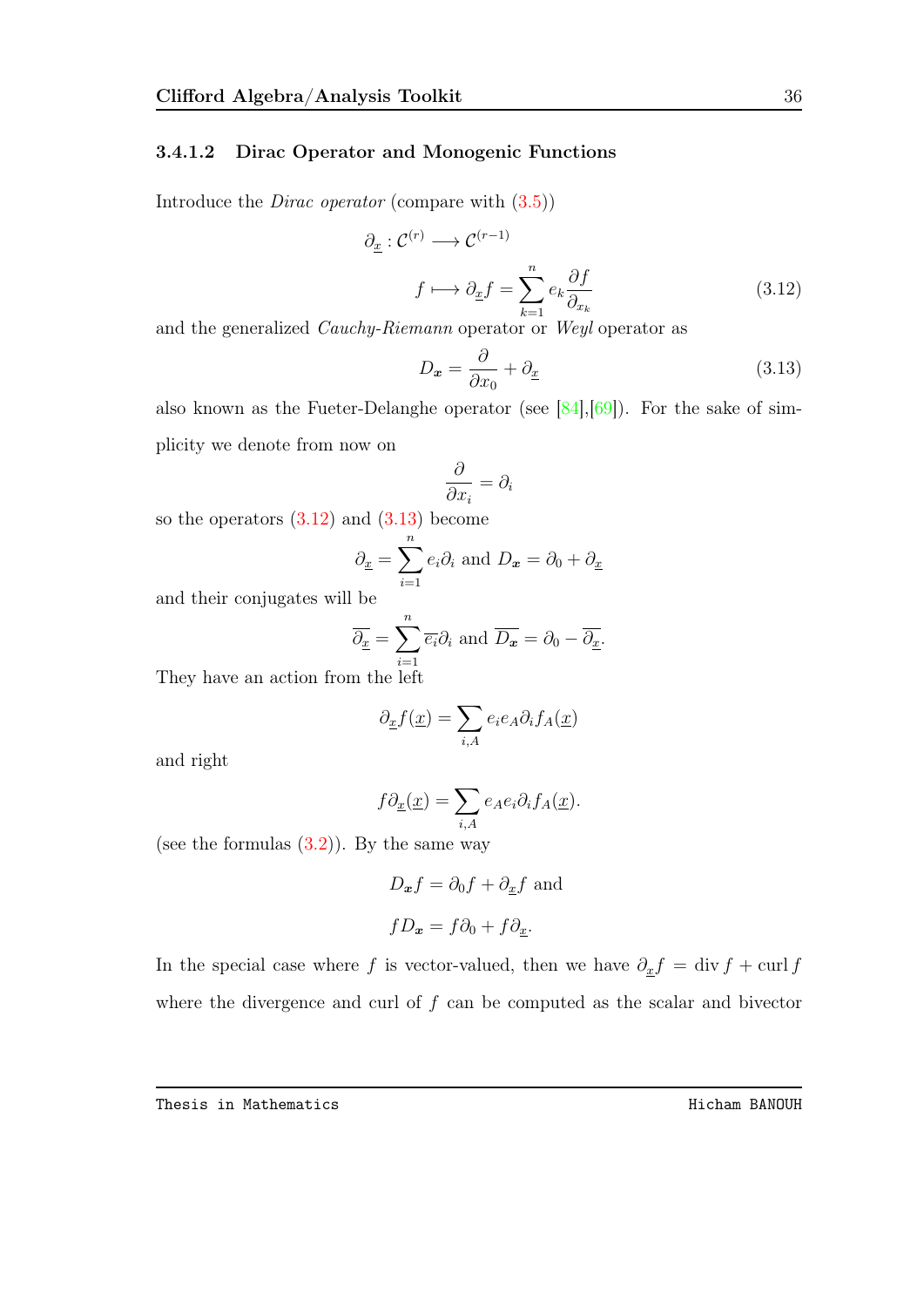parts

div 
$$
f = \partial_{\underline{x}} \cdot f = \frac{1}{2} (\partial_{\underline{x}} f + f \partial_{\underline{x}})
$$
  
and  
curl  $f = \partial_{\underline{x}} \wedge f = \frac{1}{2} (\partial_{\underline{x}} f - f \partial_{\underline{x}}).$ 

We consider the action of the group  $Spin(n)$  on a Clifford-valued function f (see  $[89, Thm 3.6]$  $[89, Thm 3.6]$  given by

$$
s \in Spin(n) \to L_s : f(\underline{x}) \to sf(\overline{s}\underline{x}s)\overline{s}.
$$

Definition 3.6. A partial differential operator with constant coefficients is called Spin-invariant if it commutes with  $L_s$ .

Proposition 3.7. The Dirac operator is Spin-invariant i.e.

$$
\partial_{\underline{x}}L_s = L_s \partial_{\underline{x}}.
$$

Proof. We have

$$
\partial_{\underline{x}}L_{s}f(\underline{x}) = \sum_{i=1}^{n} e_{i}\partial_{i} \{sf(\overline{s}\underline{x}s)\overline{s}\}
$$

$$
= \sum_{i=1}^{n} e_{i}s\partial_{i} \{f(\overline{s}\underline{x}s)\}\overline{s}
$$

$$
= s(\sum_{i=1}^{n} e_{i}\partial_{i} \{f(\overline{s}\underline{x}s)\}\overline{s})
$$

$$
= s\partial_{\underline{x}}f(\overline{s}\underline{x}s)\overline{s}
$$

$$
= L_{s}\partial_{\underline{x}}f(\underline{x}).
$$

 $\Box$ 

Remark 3.8. We remark (see [\[168,](#page-111-2) pp. 139]) that the Dirac operator  $\partial_{\underline{x}}$  maps even parts to odd parts and odd parts to even parts (see the splitting in [\(3.3\)](#page-35-0))

$$
\partial_{\underline{x}}[f(\underline{x})]^{+}=[\partial_{\underline{x}}f(\underline{x})]^{-}
$$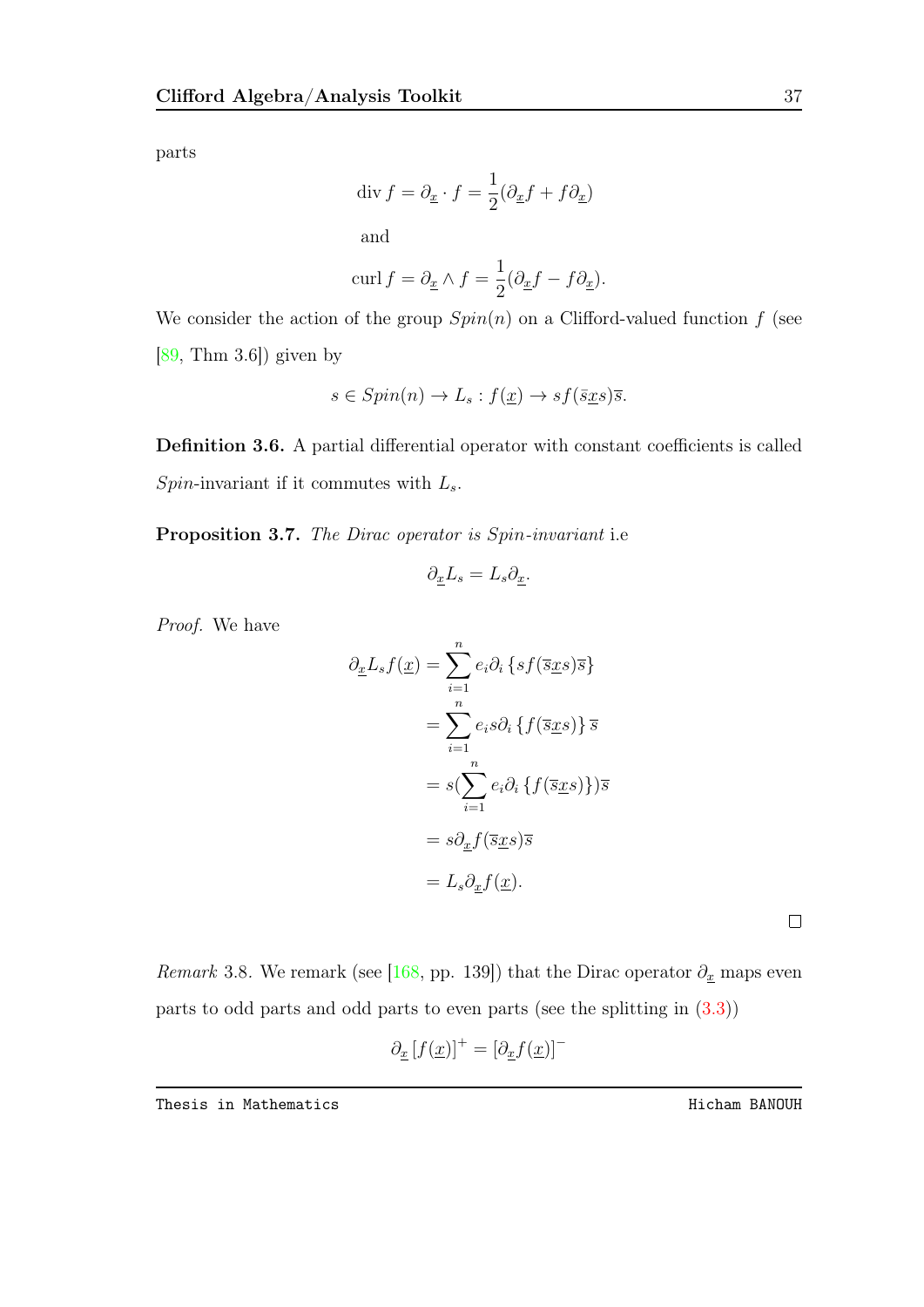and

$$
\partial_{\underline{x}}[f(\underline{x})]^- = [\partial_{\underline{x}}f(\underline{x})]^+
$$

As such, f is monogenic if and only if  $\partial_x [f(x)]^+ = 0$  and  $\partial_x [f(x)]^- = 0$ . More generally, the equation

$$
\partial_{\underline{x}}f = g
$$

where f and g are two Clifford algebra-valued functions defined on  $\mathbb{R}^n$ , can be splitted into a system of two equations

$$
\begin{cases} \partial_{\underline{x}}[f]^{+} = [g]^{-} \\ \partial_{\underline{x}}[f]^{-} = [g]^{+} \end{cases}
$$

where  $[\cdot]^{\pm}$  is the projection onto even and odd sub-algebras  $\mathbb{R}_{n}^{\pm}$ .

**Definition 3.9.** A function  $f \in C^1(\Omega, \mathbb{R}_n)$  is called *left-monogenic* (resp. *right*monogenic) on  $\Omega$  iff

$$
D_{\boldsymbol{x}}f = (\partial_{x_0} + \partial_{\underline{x}})f(x_0 + \underline{x}) = 0,\tag{3.14}
$$

resp.

<span id="page-47-0"></span>
$$
fD_x=0.
$$

In the special case where the function  $f$  takes values only on the vector space  $\mathbb{R}^n$  taken as a component of the real Clifford algebra  $\mathbb{R}_n$ , so it can be written as

$$
f(\underline{x}) = \sum_{i=0}^{n} e_i f_i(\underline{x})
$$

where, by analogy with  $(3.7)$ , the  $(n + 1)$  functions  $f_i$  are real valued. In this case, the monogenicity condition [\(3.14\)](#page-47-0) becomes

$$
\sum_{i,j} e_i e_j \partial_i f_j(\underline{x}) = 0.
$$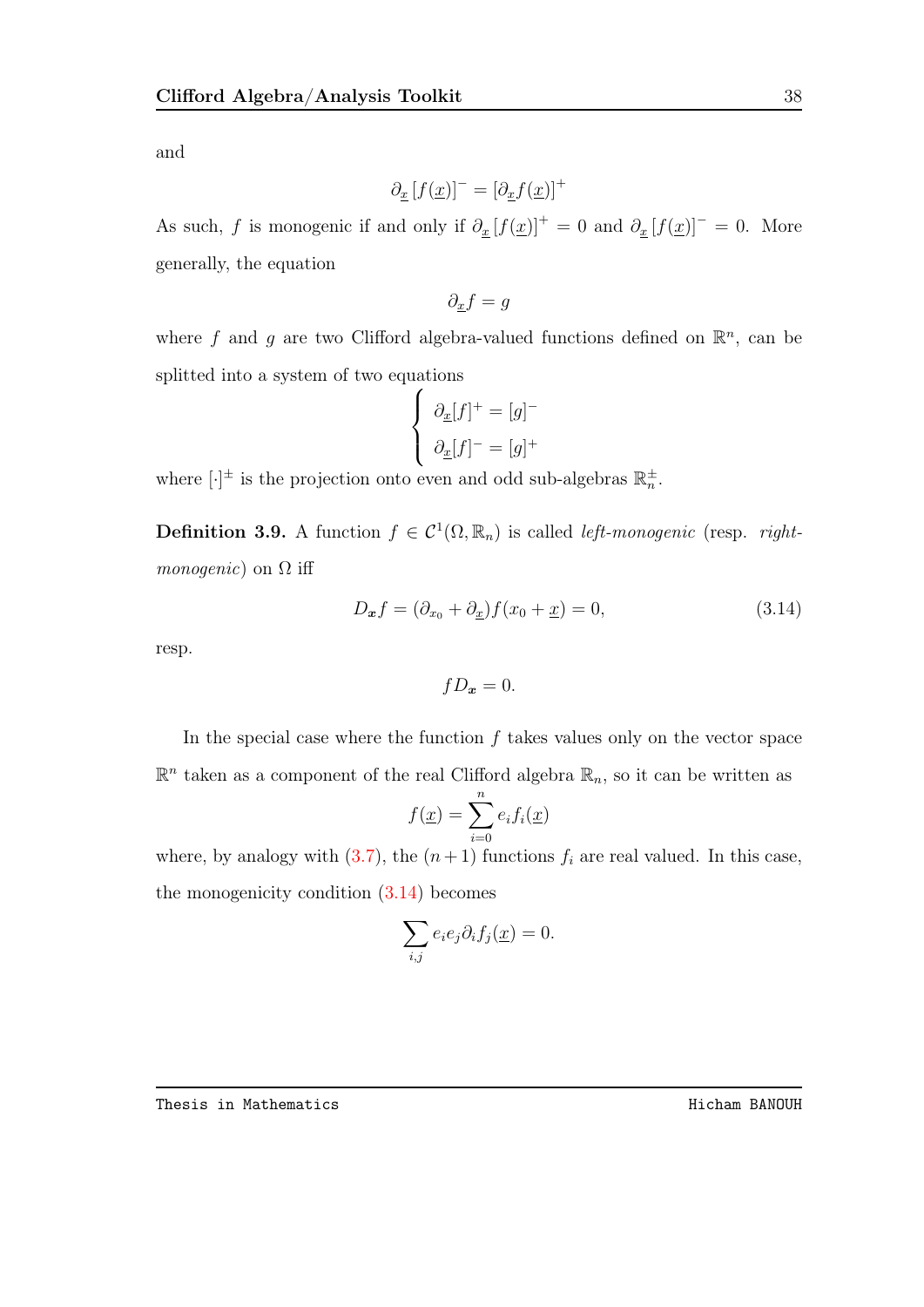Or as  $f$  is vector-valued  $\partial_{\underline{x}} f = \partial_{\underline{x}} \cdot f + \partial_{\underline{x}} \wedge f = 0$  so we have

$$
\begin{cases}\n\partial_{\underline{x}} \cdot f = -\sum_{j=1}^{n} \partial_{x_j} f_j = -div(f) \\
\partial_{\underline{x}} \wedge f = \sum_{i < j} e_{ij} \left( \partial_{x_i} f_j - \partial_{x_j} f_i \right) = rot(f)\n\end{cases}
$$

known as the *Riesz system* which describes an irrotational flow [\[203\]](#page-115-0). One can show that

$$
\partial_{\underline{x}}^2 = -\Delta_n
$$
 and  $\Delta_{m+1} = D_x \overline{D_x}$ ,

where  $\Delta_n$  and  $\Delta_{n+1}$  are the Laplacian in  $\mathbb{R}^n$  and  $\mathbb{R}^{n+1}$  respectively. This means that a monogenic function is also a harmonic one and hence infinitely differentiable; even more, it is an multivector-valued analytic function in  $\Omega \subset \mathbb{R}^n$  and so each of its components  $f_A$  is real-analytic in its domain. Now, we will try to write the previous operators in terms of spherical coordinates. For that, we recall that we can write  $\overline{x} = r\overline{\eta}$  with  $\overline{\eta} = \sum_{i=0}^{n} \overline{e_i} \eta_i$  and  $\eta_i = \frac{x_i}{r}$  $\frac{x_i}{r}$  for  $i = 0, 1, \cdots, n$ . More explicitly (see [\[24,](#page-96-1) Page 65])

$$
\begin{pmatrix}\nx_0 \\
x_1 \\
x_2 \\
\vdots \\
x_i \\
\vdots \\
x_{n-1} \\
x_n\n\end{pmatrix}\n=\n\begin{pmatrix}\n\cos \theta_0 \\
\sin \theta_0 \cos \theta_1 \\
\sin \theta_0 \sin \theta_1 \cos \theta_2 \\
\vdots \\
\sin \theta_j \cos \theta_i \\
\vdots \\
\sin \theta_j \cos \theta_n \\
\vdots \\
\prod_{j=1}^{n-1} \sin \theta_j \cos \theta_n \\
\vdots \\
\prod_{j=1}^{n} \sin \theta_j\n\end{pmatrix}
$$

where  $0 < \theta_1, \ldots, \theta_{n-1} < \pi$  and  $0 < \theta_n < 2\pi$ . Using the spherical coordinates, the Dirac operator and its conjugate can be written (see [\[37,](#page-98-0) Page 49]) as

$$
\partial_{\underline{x}} = \underline{\eta}(\partial_r + \frac{1}{r}\partial_{\underline{\eta}})
$$
 and  $\overline{\partial_{\underline{x}}} = \overline{\underline{\eta}}(\partial_r + \frac{1}{r}\partial_{\underline{\eta}})$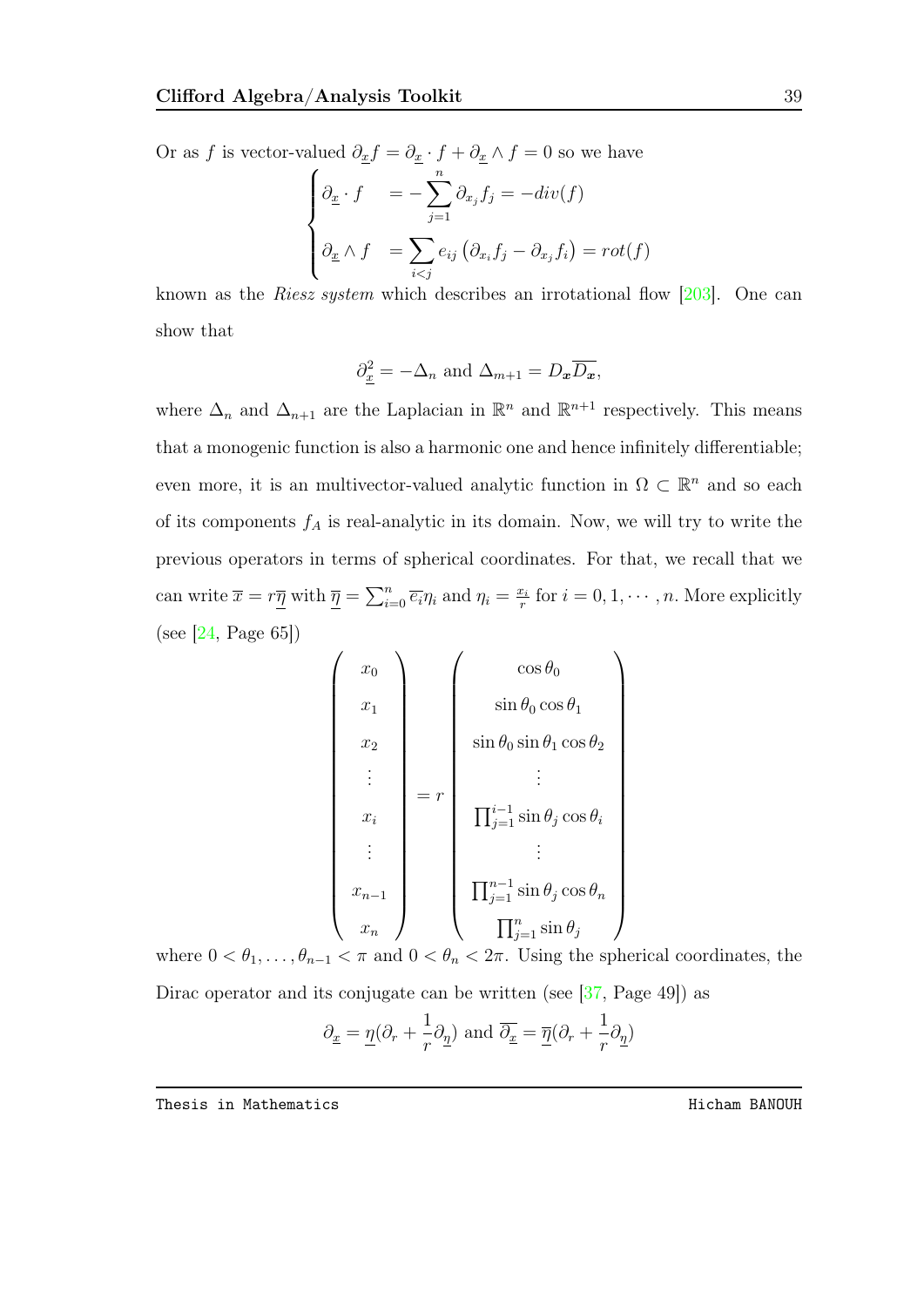where  $\partial_{\eta}$  spherical Dirac operator acts on the sphere  $S^{n}$ . We have [\[37,](#page-98-0) Page 49]

$$
\partial_{\underline{\eta}} = \sum_{i=1}^n \frac{\frac{\partial \underline{\eta}}{\partial \theta_i} \cdot \partial_{\theta_i}}{\left|\frac{\partial \eta_i}{\partial \theta_i}\right|^2} \text{ and } \partial_{\underline{\eta}} = \underline{\overline{x}} \wedge \partial_{\underline{x}}.
$$

Putting

$$
\Gamma_{\underline{\eta}} = \overline{\underline{\eta}} \partial_{\underline{\eta}} \text{ and } \Gamma_{\underline{\eta}}^{\star} = \underline{\eta} \overline{\partial_{\underline{\eta}}} \tag{3.15}
$$

called the spherical Dirac operators, we also define their adjoints as

$$
\widetilde{\Gamma_{\underline{\eta}}} = \overline{\partial_{\underline{\eta}}}\underline{\eta} \text{ and } \widetilde{\Gamma_{\underline{\eta}}} = \partial_{\underline{\eta}}\overline{\eta}.
$$

Consequently,

$$
\partial_{\underline{x}} = \underline{\eta} \left( \partial_r + \frac{1}{r} \Gamma_{\underline{\eta}} \right) = (\partial_r + \frac{1}{r} \widetilde{\Gamma_{\underline{\eta}}} \widetilde{\eta}) \underline{\eta}
$$

and

$$
\overline{\partial_{\underline{x}}} = \left(\partial_r + \frac{1}{r}\widetilde{\Gamma_{\underline{\eta}}}\right)\overline{\underline{\eta}}
$$

Observing that

<span id="page-49-0"></span>
$$
\Delta_n = \partial_{\underline{x}} \overline{\partial_{\underline{x}}} = \overline{\partial_{\underline{x}}} \partial_{\underline{x}} \tag{3.16}
$$

and that  $\eta \overline{\eta} = \overline{\eta} \eta = 1$  we obtain

$$
\Delta_n = \partial_r^2 + \frac{1}{r} (\Gamma_{\underline{\eta}} + \widetilde{\Gamma_{\underline{\eta}}} ) \partial_r + \frac{1}{r} (\widetilde{\Gamma_{\underline{\eta}}} \Gamma_{\underline{\eta}} - \Gamma_{\underline{\eta}}).
$$

By the same way we get

$$
\Delta_n = \partial_r^2 + \frac{1}{r} (\Gamma_{\underline{\eta}}^* + \widetilde{\Gamma_{\underline{\eta}}} ) \partial_r + \frac{1}{r} (\widetilde{\Gamma_{\underline{\eta}}} \Gamma_{\underline{\eta}}^* - \Gamma_{\underline{\eta}}^*).
$$

This means that

$$
\partial_r^2 + \frac{1}{r} (\Gamma_{\underline{\eta}} + \widetilde{\Gamma_{\underline{\eta}}} ) \partial_r + \frac{1}{r} (\widetilde{\Gamma_{\underline{\eta}}} \Gamma_{\underline{\eta}} - \Gamma_{\underline{\eta}}) = \partial_r^2 + \frac{1}{r} (\Gamma_{\underline{\eta}}^\star + \widetilde{\Gamma_{\underline{\eta}}^\star}) \partial_r + \frac{1}{r} (\widetilde{\Gamma_{\underline{\eta}}}^\star \Gamma_{\underline{\eta}}^\star - \Gamma_{\underline{\eta}}^\star)
$$

Next as we have ([\[37,](#page-98-0) Page 50])

$$
\Gamma_{\underline{\eta}} + \widetilde{\Gamma_{\underline{\eta}}} = \Gamma_{\underline{\eta}}^{\star} + \widetilde{\Gamma_{\underline{\eta}}^{\star}} = n
$$

then  $(3.16)$  becomes

$$
\Delta_n = \partial_r^2 + \frac{n}{r}\partial_r + \Delta_{\underline{\eta}}
$$

where  $\Delta_{\underline{\eta}}$  is the *Laplace-Beltrami operator*. Denoting next **I** the identity applica-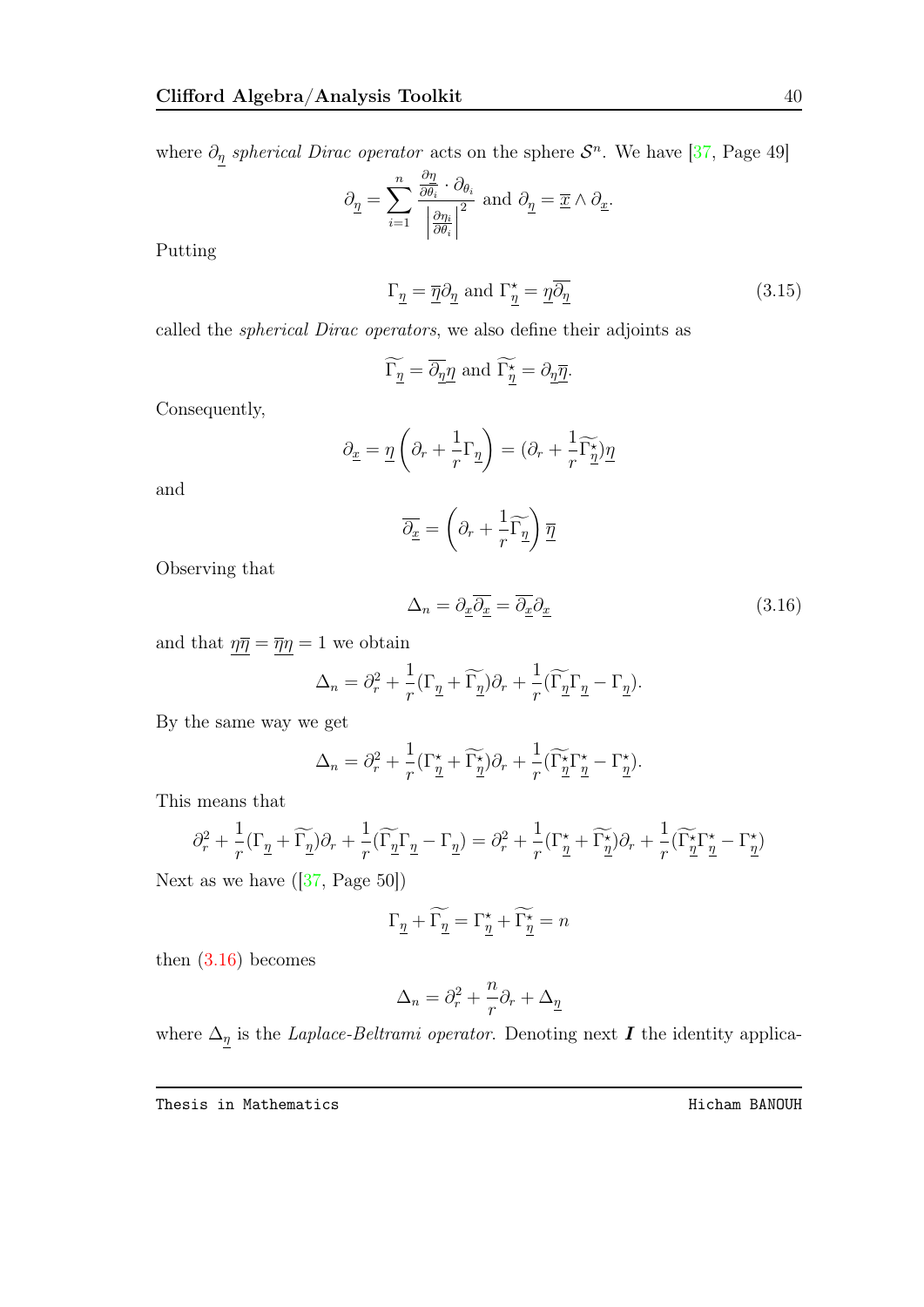tions we get

$$
\Delta_{\underline{\eta}} = \left( (n-1)\mathbf{I} - \Gamma_{\underline{\eta}}^{\star} \right) \Gamma_{\underline{\eta}}^{\star}.
$$

Putting  $\mathbf{E} = \sum_{n=1}^{n}$  $i=0$  $x_i\partial_i$  called the *Euler operator*, we obtain  $\mathbf{E} = r\partial_r$ . As a result, we get the following identities

- $\overline{x}D_x = \mathbf{E} \underline{x} \wedge \partial_x + (x_0\partial_x \underline{x}\partial_0),$
- $\overline{x}D_x = \overline{E} + \Gamma_\eta,$
- $x\partial_x + \partial_x x = -2E n$ ,
- $\Gamma_{\underline{\eta}} = -\sum_{i < j} e_{ij} (x_i \partial_j x_j \partial_i).$

 $\Gamma_{\eta}$  is called the *angular Dirac operator* and  $L_{ij} = x_i \partial_j - x_j \partial_i$  for  $i, j = 1, 2, \cdots, n$ are the angular momentum operators.

### 3.4.2 Generating Monogenic Functions

We know that a harmonic function is monogenic so we seek the inverse : given a harmonic function  $f: \Omega \subset \mathbb{R}^n \longrightarrow \mathbb{R}$ , is there a Clifford algebra-valued function g, defined on the same domain  $\Omega$  such that the restriction of g to its real values is f or

$$
f(\underline{x}) = [g(\underline{x})]_0, \ \forall \underline{x} \in \Omega?
$$

Definition 3.10. [\[25,](#page-97-5) Def. 1] An open subset  $\Omega$  of  $\mathbb{R}^n$  is said to be star-shaped with respect to some  $\underline{x}_0 \in \Omega$ , if for all  $\underline{x}$  in the interior of  $\Omega$ , the subset  $\Omega$  contains the segment  $\{(1-t)\underline{x}_0+t\underline{x};\ \ 0\leq t<1\}.$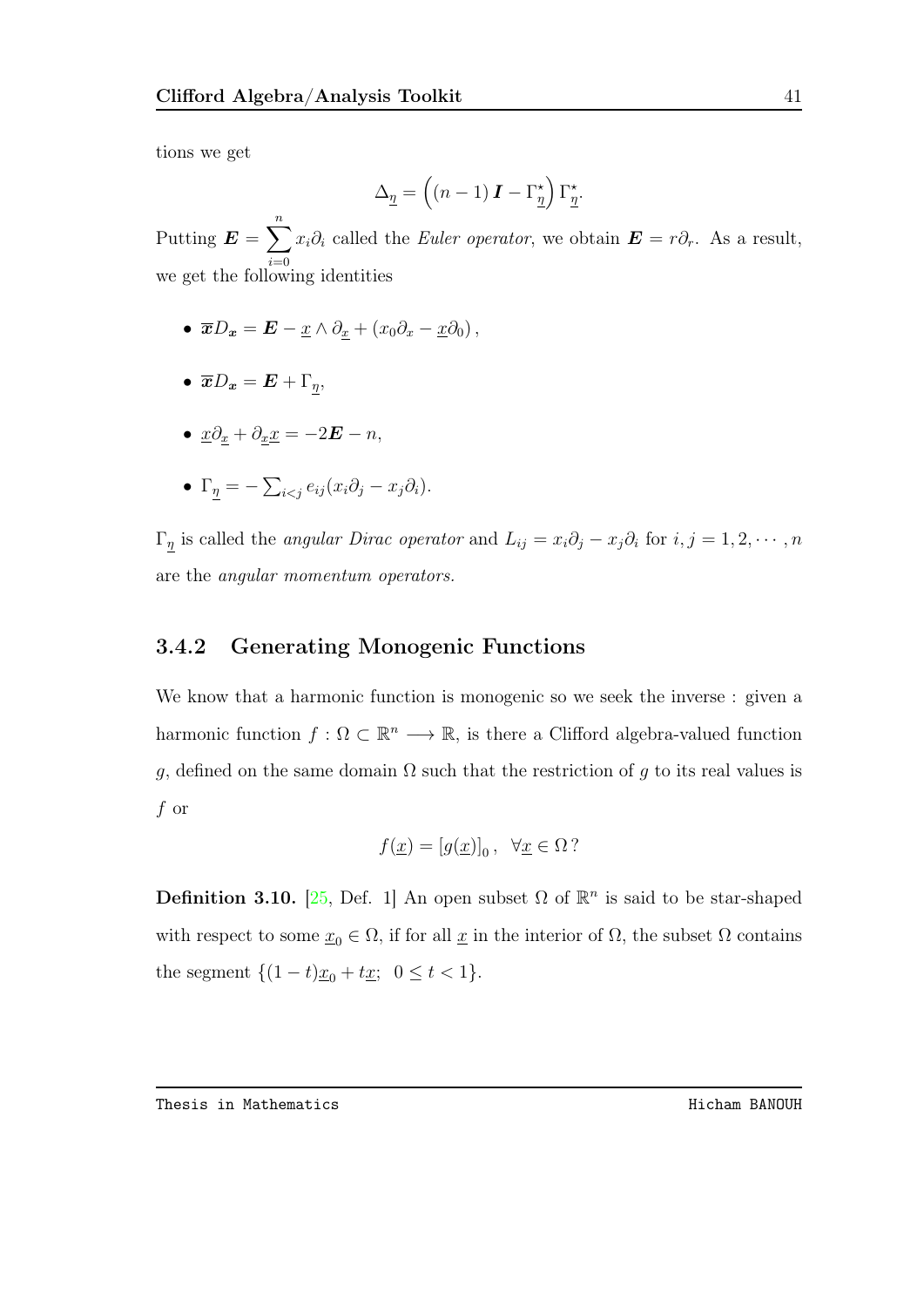**Proposition 3.11.** [\[37,](#page-98-0) Page 48] If  $\Omega$  is open and star-shaped with respect to the origin and  $u : \Omega \to \mathbb{R}$  is harmonic in  $\Omega$  then the function

$$
g(\underline{x}) = f(\underline{x})e_0 + \int_0^1 t^{n-1} \overline{\partial}_{\underline{x}} f(t\underline{x}) \underline{x} dt - \left[ \int_0^1 t^{n-1} \overline{\partial}_{\underline{x}} f(t\underline{x}) dt \right]_0^1
$$

is left monogenic in  $\Omega$  and its scalar part is precisely the function f.

As for the previous result, we seek a monogenic function starting with an analytic one. For this, we use the Cauchy-Kowalevski extension (CK-extension). The idea behind the CK-extension is to characterize solutions of a system of partial differential equations by the restriction of some of their derivatives to a sub-manifold of co-dimension one.

Let f be an analytic function on an open set U of  $\mathbb{R}^n$ , then we can always monogenically extend it to an open set  $\Omega$  of  $\mathbb{R}^{n+1}$  where  $U = \mathbb{R}^n \cap \Omega$  (known as the Cauchy-Kowalevski extension (see for instance the original works [\[51,](#page-99-2) [133\]](#page-108-0) and more recently [\[38,](#page-98-4) [40,](#page-98-5) [199,](#page-114-0) [51\]](#page-99-2)[\[37,](#page-98-0) Page 111] and [\[71,](#page-101-4) Page 151] ), then the solution  $F$  of the system

$$
\begin{cases}\n\partial_{x_0} F(x_0, \underline{x}) = -\partial_{\underline{x}} F(x_0, \underline{x}) \text{ in } \mathbb{R}^{m+1} \\
F(0, \underline{x}) = f(\underline{x})\n\end{cases}
$$

is monogenic on  $\mathbb{R}^{n+1}$  and its restriction to  $\mathbb{R}^n$  is f.

The extension can be realized by the operation

$$
F(x_0, \underline{x}) = e^{-x_0 \partial_{\underline{x}}} f(\underline{x}) = \sum_{k=0}^{\infty} \frac{(-x_0)^k}{k!} \partial_{\underline{x}}^k f(\underline{x}).
$$
\n(3.17)

understood in the symbolic way. In fact, formally we have

$$
D_{\mathbf{x}}\left(e^{-x_0\partial_{\underline{x}}}f(\underline{x})\right) = (\partial_0 + \partial_{\underline{x}})\left(e^{-x_0\partial_{\underline{x}}}f(\underline{x})\right)
$$

$$
= \partial_0\left(e^{-x_0\partial_{\underline{x}}}f(\underline{x})\right) + \partial_{\underline{x}}\left(e^{-x_0\partial_{\underline{x}}}f(\underline{x})\right)
$$

$$
= -\partial_{\underline{x}}\left(e^{-x_0\partial_{\underline{x}}}f(\underline{x})\right) + \partial_{\underline{x}}\left(e^{-x_0\partial_{\underline{x}}}f(\underline{x})\right)
$$

$$
= 0
$$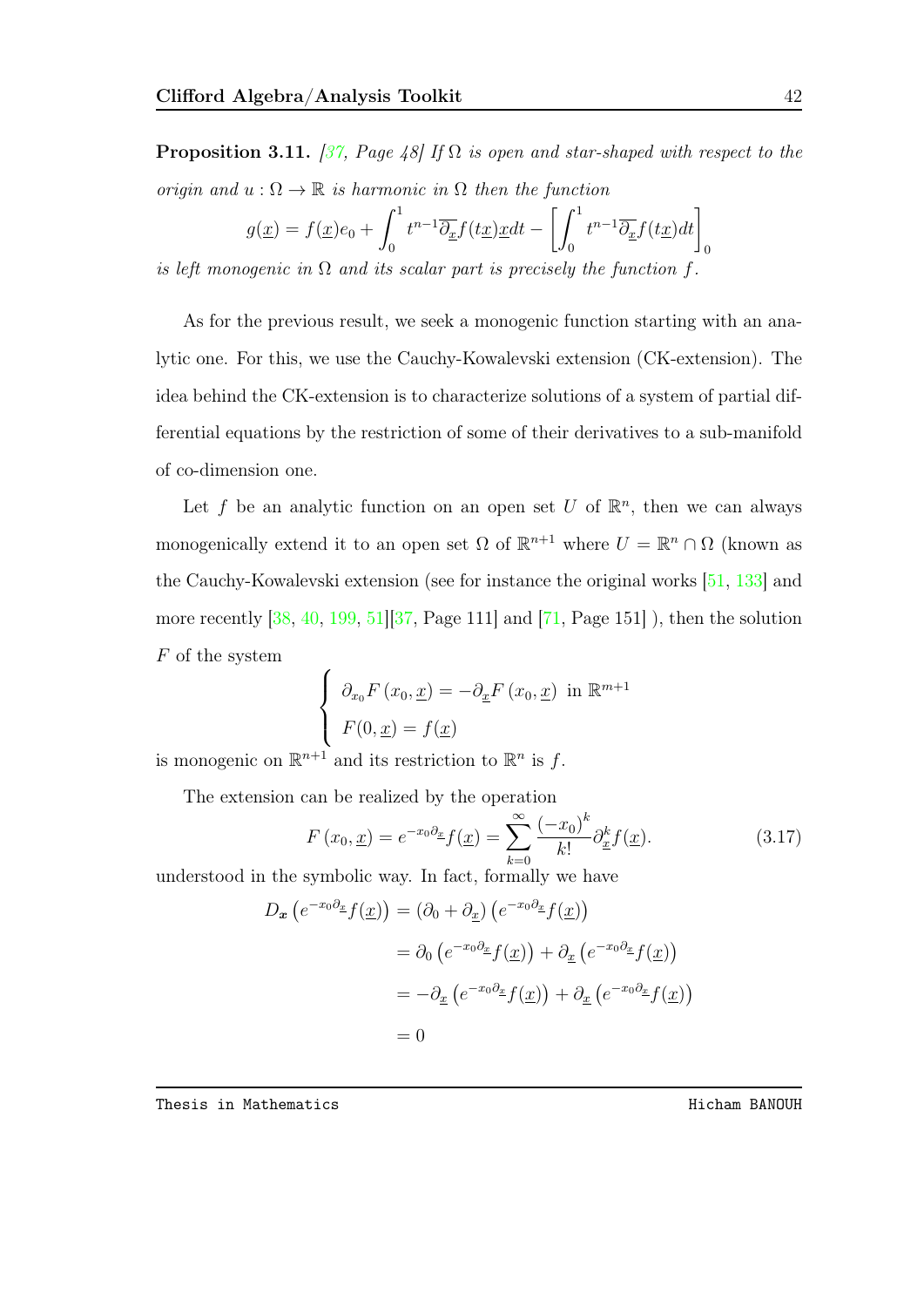**Definition 3.12.** [\[58\]](#page-100-1) A monogenic function f is called *axial monogenic* if it takes the form

$$
f(x_0, \underline{x}) = A(x_0, r) + \eta B(x_0, r)
$$

where  $r > 0$  and  $\eta$  are the spherical coordinate given in section [\(3.4.1.2\)](#page-47-0) and A, B are two scalar valued function. The monogenicity of  $f$  leads to the equations

$$
\partial_{x_0} A - \partial_r B = \frac{n-1}{r} B
$$
 and

$$
\partial_{x_0} B + \partial_r A = 0
$$

called the Vekua system.

Using the following result we can extend a holomorphic complex function into a monogenic one.

**Theorem 3.4.1.** [\[189,](#page-114-1) [84\]](#page-103-0) Let *n* be odd and let  $z = x + iy \rightarrow f(x + iy)$  be holomorphic function. Then the function

$$
(\Delta_{n+1})^{\frac{n-1}{2}} f(x_0 + \underline{x})
$$

is monogenic.

The authors in  $[171]$  proved a similar result for *n* even. Now, we present another method of extending a function on  $\mathbb{R}^n$  into a monogenic one. This is due to [\[132,](#page-108-1) [172\]](#page-112-1)

**Theorem 3.4.2.** Let  $f \in L^2(\mathbb{R}^n, \mathbb{C}_n, dV(\underline{x})$ . Then f can be monogenically extended to a monogenic function F on  $\mathbb{R}^{n+1}$  with the estimate

$$
|F(x_0, \underline{x})| \le ce^{R|(x_0, \underline{x})|}
$$

if and only if

 $Supp(\widehat{f}) \subset \overline{B(0,R)}$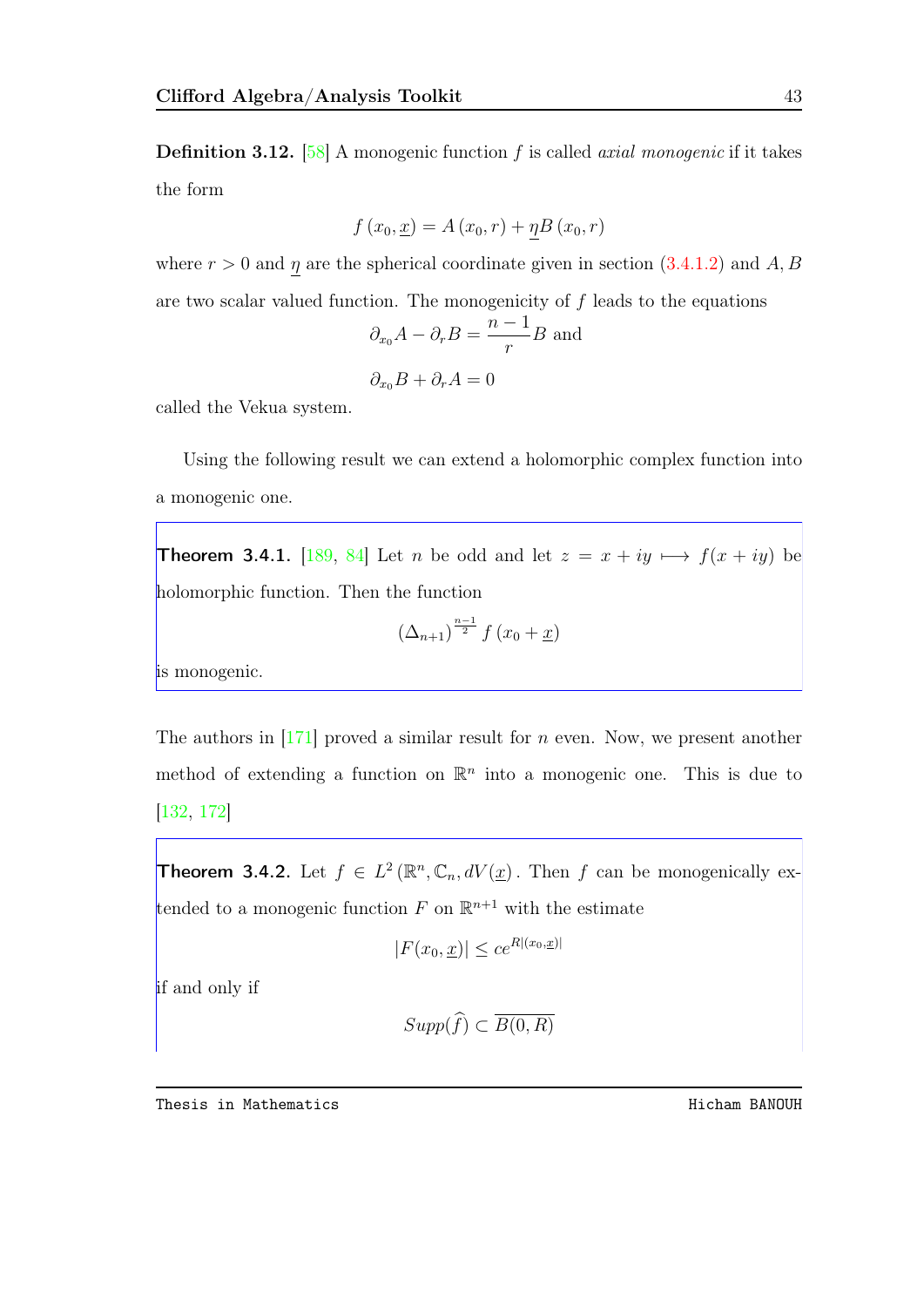where

$$
B(0,R) = \{ \underline{x} \in \mathbb{R}^n : |\underline{x}| < R \}
$$

In this case we have

$$
F(x_0, \underline{x}) = \frac{1}{(2\pi)^n} \int_{\mathbb{R}^n} e(x_0, \underline{x}, \underline{\xi}) \widehat{f}(\underline{\xi}) d\underline{\xi},
$$

where

$$
e(x_0, \underline{x}, \underline{\xi}) = e^+(x_0, \underline{x}, \underline{\xi}) + e^-(x_0, \underline{x}, \underline{\xi}), \quad e^{\pm}(x_0, \underline{x}, \underline{\xi}) = e^{i\underline{x}\cdot\xi}e^{\mp x_0|\underline{\xi}|}\chi_{\pm}(\underline{\xi})
$$

and

$$
\chi_{\pm}(\underline{\xi}) = \frac{1}{2} \left( 1 + i \frac{\underline{\xi}}{|\underline{\xi}|} \right)
$$

Proof. [\[173,](#page-112-2) Page 118].

Now, we give some results about integration of Clifford-valued function which are similar to those that are well known in the theory of complex-valued functions as a Stokes formula and a Cauchy representation formula.

### 3.4.3 Cauchy-Clifford Integral Formula

In the sequel,  $\Omega$  is an open subset of  $\mathbb{R}^n$ ,  $U \subset \Omega$  a compact and orientable piecewise differentiable bounded domain in  $\mathbb{R}^n$  with lipschitzian boundary  $\partial U$ . The surface element on ∂U will be

$$
d\sigma_{\underline{x}} = \sum_{j=1}^{n} (-1)^j e_j dx_{[j]}
$$

where  $dx_{[j]} = dx_1 \wedge dx_2 \wedge \cdots dx_{j-1} \wedge dx_{j+1} \wedge \cdots \wedge dx_n$  (we omit the jth term). If we call  $\eta(\underline{x})$  the unit outward pointing normal-vector at  $\underline{x} \in \partial U$ , then

$$
d\sigma_{\underline{x}} = \eta(\underline{x})dS(\underline{x})
$$

with  $dS(x)$  being the surface element on  $\partial U$ .

Thesis in Mathematics **Hicham BANOUH** 

 $\Box$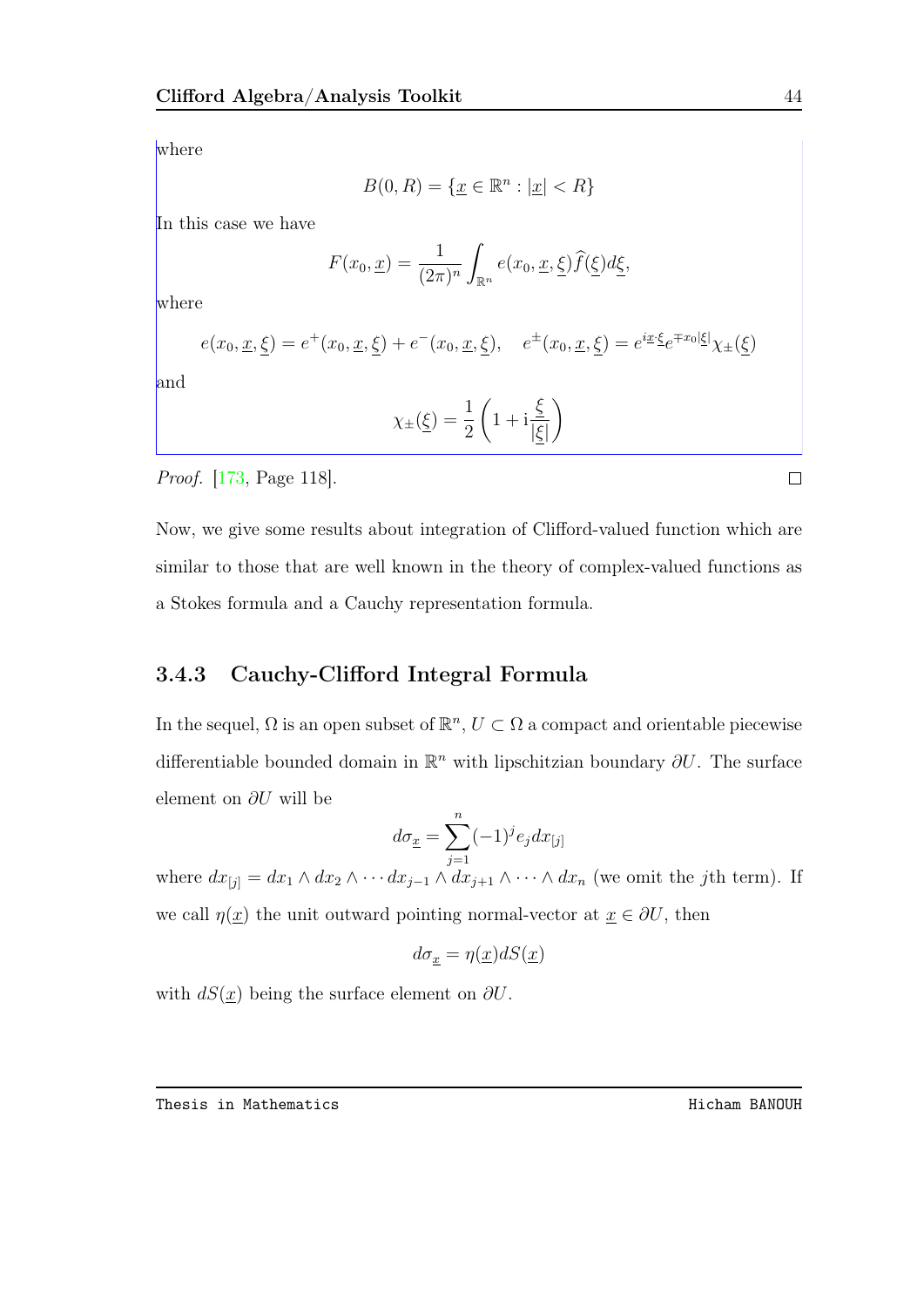<span id="page-54-0"></span>Theorem 3.4.3 – Clifford-Stokes Theorem . Let  $f, g \in C^1(\Omega)$  then for  $U \subset \Omega$ Z ∂U  $f(\underline{x})d\sigma_{\underline{x}}g(\underline{x}) =$ U  $[(f\partial_x)g + f(\partial_x g)]dV(\underline{x})$  (3.18)

In particular, if  $f \equiv 1$  then

<span id="page-54-1"></span>
$$
\int_{\partial U} d\sigma_{\underline{x}} g(\underline{x}) = \int_{U} \partial_{\underline{x}} g(\underline{x}) dV(\underline{x})
$$

which relates the values of a function in a domain to its values on its boundary of the given domain. Let  $f$  be left-monogenic and  $g$  right-monogenic on an open set  $Ω ⊂ ℝ<sup>n</sup>$  then

$$
\int_{\partial U} g(\underline{x}) d\sigma_{\underline{x}} f(\underline{x}) = 0
$$

for any  $U \subset \Omega$ .

As a consequence we have.

**Corollary 3.13.** Suppose that g is a right monogenic function on  $\Omega \subset \mathbb{R}^n$  then foe every subset U of  $\Omega$  we have

$$
\int_{\partial U} g(\underline{x}) d\sigma_{\underline{x}} = 0
$$

<span id="page-54-2"></span>**Theorem 3.4.4.** Let f left-monogenic and g right-monogenic on an open  $U \subset \Omega$ (as in theorem [3.4.3\)](#page-54-0) and let  $y \in U$  then

$$
f(\underline{y}) = \frac{1}{a_n} \int_{\partial U} E(\underline{x} - \underline{y}) \eta(\underline{x}) f(\underline{x}) d\sigma_{\underline{x}}
$$

and

$$
g(\underline{y}) = \frac{1}{a_n} \int_{\partial U} g(\underline{x}) \eta(\underline{x}) E(\underline{x} - \underline{y}) d\sigma_{\underline{x}}.
$$

*Proof.* We only prove the result for the left-monogenic function  $f$ . We consider the sphere  $S^{n-1}(y, r)$  for  $r > 0$  chosen small enough such that the disc whose boundary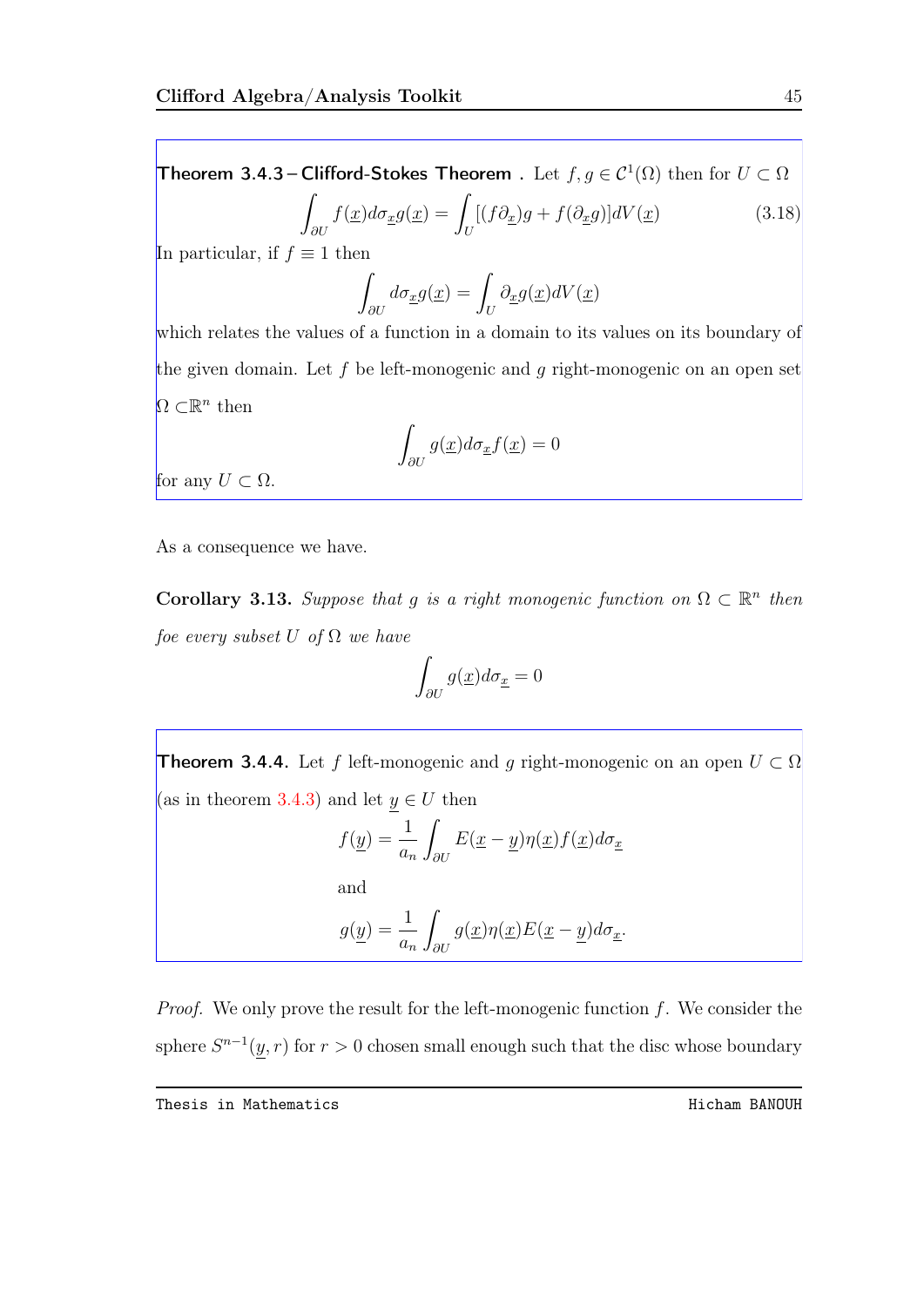is  $S^{n-1}(y, r)$  is included in U. Applying formula [\(3.18\)](#page-54-1) on the kernel E and f we get

$$
\int_{\partial U} E(\underline{x} - \underline{y}) \eta(\underline{x}) f(\underline{x}) d\sigma_{\underline{x}} = \int_{S^{n-1}(\underline{y}, r)} E(\underline{x} - \underline{y}) \eta(\underline{x}) f(\underline{x}) d\sigma_{\underline{x}}.
$$

The sphere  $S^{n-1}(y,r)$  being of curvature  $1,$  the outward pointing normal-vector

 $\eta$  at  $\underline{x} \in S^{n-1}(y, r)$  is given by (see [\[185,](#page-113-0) Page 231])

$$
\eta(\underline{x}) = \frac{\underline{x}}{|\underline{x}|} = \frac{\underline{y} - \underline{x}}{|\underline{x} - \underline{y}|} = \frac{\underline{y} - \underline{x}}{r}
$$

so on the surface of  $S^{n-1}(y,r)$ 

$$
E(\underline{x} - \underline{y})\eta(\underline{x}) = \frac{\underline{x} - \underline{y}}{r^n} \frac{\underline{y} - \underline{x}}{r} = \frac{r^2}{r^{n+1}} = \frac{1}{r^{n-1}}
$$

this gives us

$$
\int_{S^{n-1}(\underline{y},r)} E(\underline{x}-\underline{y})\eta(\underline{x})f(\underline{x})d\sigma_{\underline{x}} = \int_{S^{n-1}(\underline{y},r)} \frac{1}{r^{n-1}}f(\underline{x})d\sigma_{\underline{x}} \n= \int_{S^{n-1}(\underline{y},r)} \frac{f(\underline{x}) - f(\underline{y}) + f(\underline{y})}{r^{n-1}} d\sigma_{\underline{x}} \n= \int_{S^{n-1}(\underline{y},r)} \frac{f(\underline{x}) - f(\underline{y})}{r^{n-1}} d\sigma_{\underline{x}} + \int_{S^{n-1}(\underline{y},r)} f(\underline{y})d\sigma_{\underline{x}} \n= \int_{S^{n-1}(\underline{y},r)} \frac{f(\underline{x}) - f(\underline{y})}{|\underline{x} - \underline{y}|^{n-1}} d\sigma_{\underline{x}} + f(\underline{y}) \int_{S^{n-1}(\underline{y},r)} d\sigma_{\underline{x}} \n= \frac{1}{a_n} \int_{S^{n-1}(\underline{y},r)} \frac{f(\underline{x}) - f(\underline{y})}{|\underline{x} - \underline{y}|^{n-1}} d\sigma_{\underline{x}} + \frac{f(\underline{y})}{a_n} \int_{S^{n-1}} d\sigma_{\underline{x}} \n= \int_{S^{n-1}(\underline{y},r)} \frac{f(\underline{x}) - f(\underline{y})}{|\underline{x} - \underline{y}|^{n-1}} d\sigma_{\underline{x}} + a_n f(\underline{y}).
$$

By continuity we have

$$
\lim_{r \to 0} \int_{S^{n-1}(\underline{y}, r)} \frac{f(\underline{x}) - f(\underline{y})}{\left| \underline{x} - \underline{y} \right|^{n-1}} d\sigma_{\underline{x}} = 0.
$$

Finally, we have  $f(\underline{y}) = \frac{1}{a_n} \int_{\partial U} E(\underline{x} - \underline{y}) \eta(\underline{x}) f(\underline{x}) d\sigma_{\underline{x}}$ . By a similar procedure we prove the result for g.  $\Box$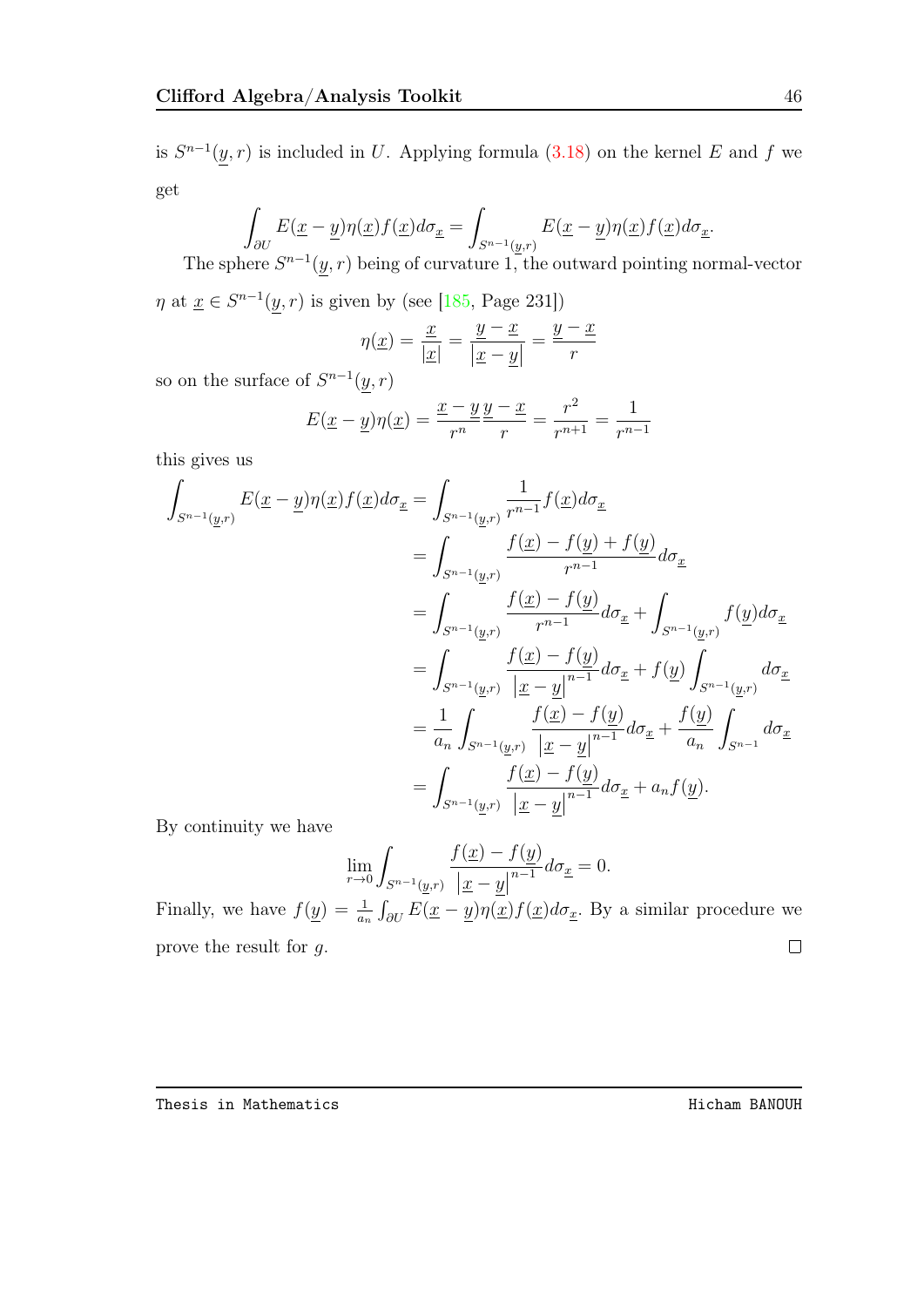Theorem 3.4.5 – Mean Value Theorem. Let  $y \in U$  and  $R > 0$  and consider  $D(\underline{y}, R)$ , the disk of centre  $\underline{y}$  and radius R such that  $\overline{D(\underline{y}, R)} \subset U$  then  $f(y) = \frac{1}{D^n}$  $R^n a_n$ Z  $D(y,R)$  $f(\underline{x})dV(\underline{x}).$ 

*Proof.* Applying theorem  $(3.4.4)$  on  $D(y, R)$  we obtain

$$
f(\underline{y}) = \frac{1}{a_n} \int_{\partial D(\underline{y}, R)} E(\underline{x} - \underline{y}) \eta(\underline{x}) f(\underline{x}) d\sigma_{\underline{x}}
$$
  
= 
$$
\frac{1}{a_n} \int_{\partial D(\underline{y}, R)} E(\underline{x} - \underline{y}) \eta(\underline{x}) f(\underline{x}) d\sigma_{\underline{x}}
$$
  
= 
$$
\frac{1}{a_n} \int_{\partial D(\underline{y}, R)} \frac{1}{r^{n-1}} f(\underline{x}) d\sigma_{\underline{x}}.
$$

Integrating by respect to  $r$  will give us

$$
f(\underline{y})R^n = \frac{1}{a_n} \int_{D(\underline{y},R)} f(\underline{x})dV(\underline{x}).
$$

So that

$$
f(\underline{y}) = \frac{1}{a_n R^n} \int_{D(\underline{y},R)} f(\underline{x}) dV(\underline{x}).
$$

 $\Box$ 

## 3.5 Clifford-Fourier Transform

In this section we propose to review some basic concepts of the Clifford-Fourier transform. Fore more details we may refer to  $[83]$  and  $[118]$ . Recall that the classical Fourier transom can be seen as the operator exponential (see  $[162, 9, 26,$  $[162, 9, 26,$  $[162, 9, 26,$  $[162, 9, 26,$  $[162, 9, 26,$ [195,](#page-114-2) [75,](#page-102-1) [182,](#page-113-1) [204,](#page-115-1) [76\]](#page-102-2))

$$
\mathcal{F} = \exp\left(-i\frac{\pi}{2}\mathcal{H}\right) = \sum_{k=0}^{\infty} \frac{1}{k!} \left(-i\frac{\pi}{2}\right)^k \mathcal{H}^k
$$
\n(3.19)

where  $H$  is the scalar-valued operator

$$
\mathcal{H} = \frac{-1}{2} \left( \Delta_n + \underline{x}^2 + n \right) \tag{3.20}
$$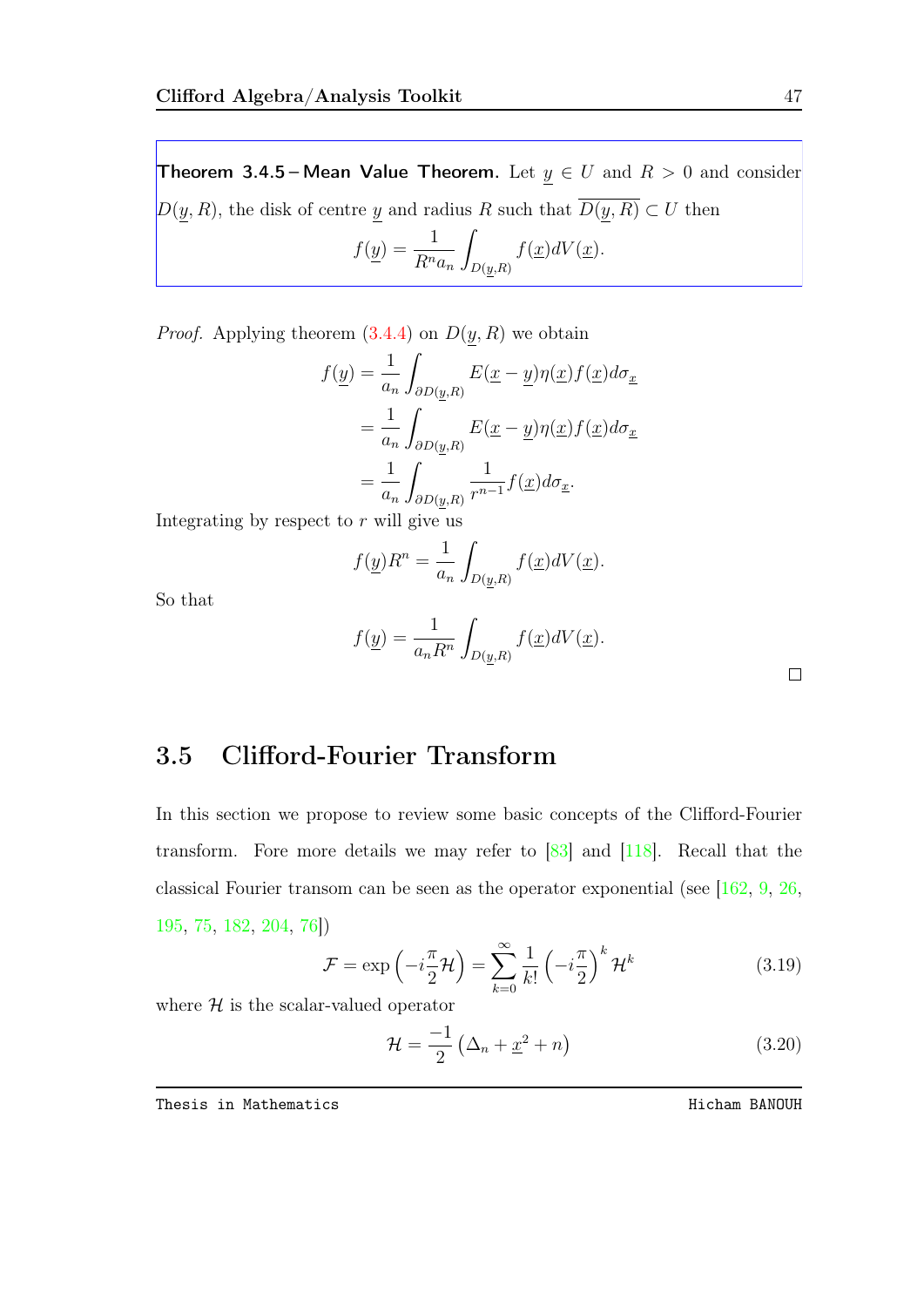called Hermite operator.

An eigenfunction for the n-dimensional Fourier transform is given by the Gaussian function  $\underline{x} \longmapsto G(\underline{x}) = e^{-|\underline{x}|^2/2}$  which satisfies

$$
G(\underline{\xi}) = G(\underline{\xi}).
$$

<span id="page-57-0"></span>**Proposition 3.14.** The two operators H and  $\exp(-i\frac{\pi}{2}H)$  are Fourier invariant in the sense that

$$
\widehat{\mathcal{H}(f)} = \mathcal{H}(\widehat{f})
$$

and that

$$
\exp\left(-i\frac{\pi}{2}\mathcal{H}\right)(f) = \exp\left(-i\frac{\pi}{2}\mathcal{H}\right)(\widehat{f}).
$$

Proof. We have

$$
\widehat{\mathcal{H}(f)}(\underline{\xi}) = \frac{1}{(2\pi)^{\frac{n}{2}}} \int_{\mathbb{R}^n} \frac{-1}{2} (\Delta_n f(\underline{x}) + \underline{x}^2 f(\underline{x}) + n f(\underline{x})) e^{-i\underline{x}\cdot\xi} dV(\underline{x})
$$
  
\n
$$
= \frac{-1}{2} \left[ \frac{1}{(2\pi)^{\frac{n}{2}}} \int_{\mathbb{R}^n} \partial_{\underline{x}}^2 f(\underline{x}) e^{-i\underline{x}\cdot\xi} dV(\underline{x}) + \frac{1}{(2\pi)^{\frac{n}{2}}} \int_{\mathbb{R}^n} \underline{x}^2 f(\underline{x}) e^{-i\underline{x}\cdot\xi} dV(\underline{x}) \right]
$$
  
\n
$$
+ n \frac{1}{(2\pi)^{\frac{n}{2}}} \int_{\mathbb{R}^n} f(\underline{x}) e^{-i\underline{x}\cdot\xi} dV(\underline{x})]
$$
  
\n
$$
= \frac{-1}{2} \left[ \underline{\xi}^2 \widehat{f}(\underline{\xi}) + \partial_{\underline{\xi}}^2 \widehat{f}(\underline{\xi}) + n \widehat{f}(\underline{\xi}) \right]
$$
  
\n
$$
= \mathcal{H}(\widehat{f})(\underline{\xi}).
$$

For the second assertion we have

$$
\exp\left(-i\frac{\pi}{2}\mathcal{H}\right)(f)(\xi) = \frac{1}{(2\pi)^{\frac{n}{2}}} \int_{\mathbb{R}^n} \exp\left(-i\frac{\pi}{2}\mathcal{H}\right)(f)(\underline{x})e^{-i\underline{x}\cdot\xi}dV(\underline{x})
$$
  
\n
$$
= \frac{1}{(2\pi)^{\frac{n}{2}}} \int_{\mathbb{R}^n} \left\{ \sum_{k=0}^{\infty} \frac{\left(-i\frac{\pi}{2}\right)^k}{k!} \mathcal{H}^k(f)(\underline{x}) \right\} e^{-i\underline{x}\cdot\xi}dV(\underline{x})
$$
  
\n
$$
= \sum_{k=0}^{\infty} \frac{\left(-i\frac{\pi}{2}\right)^k}{k!} \left\{ \frac{1}{(2\pi)^{\frac{n}{2}}} \int_{\mathbb{R}^n} \mathcal{H}^k(f)(\underline{x})e^{-i\underline{x}\cdot\xi}dV(\underline{x}) \right\}
$$
  
\n
$$
= \sum_{k=0}^{\infty} \frac{\left(-i\frac{\pi}{2}\right)^k}{k!} \widehat{\mathcal{H}^k(f)}(\underline{\xi}).
$$

Thesis in Mathematics **Hicham BANOUH Hicham BANOUH**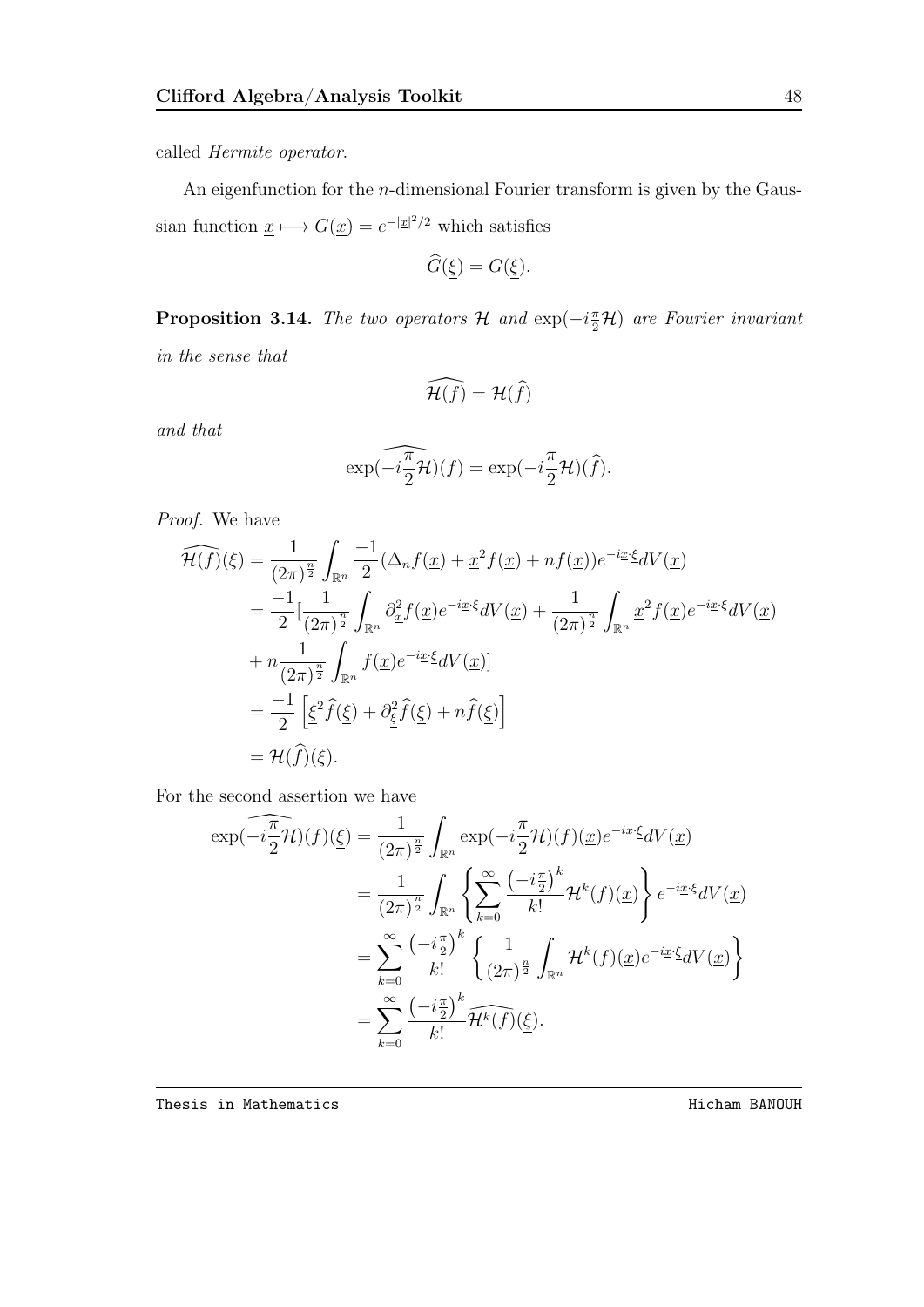Lets calculate  $\widehat{\mathcal{H}^k(f)}$ . We have from the first assertion :

$$
\widehat{\mathcal{H}^k(f)} = \mathcal{H} \{ \widehat{\mathcal{H}^{k-1}(f)} \}
$$
\n
$$
= \mathcal{H} \widehat{\mathcal{H}^{k-1}(f)}
$$
\n
$$
= \mathcal{H} \{ \widehat{\mathcal{H}^{k-2}(f)} \}
$$
\n
$$
= \mathcal{H}^2 \widehat{\mathcal{H}^{k-2}(f)}
$$
\n
$$
\vdots
$$
\n
$$
= \mathcal{H}^k \widehat{\mathcal{H}^0(f)}
$$
\n
$$
= \mathcal{H}^k \widehat{f}.
$$

This gives us

$$
\exp\left(-i\frac{\pi}{2}\mathcal{H}\right)(f)(\underline{\xi}) = \sum_{k=0}^{\infty} \frac{\left(-i\frac{\pi}{2}\right)^k}{k!} \mathcal{H}^k \widehat{f}(\underline{\xi})
$$

$$
= \exp\left(-i\frac{\pi}{2}\mathcal{H}\widehat{f}\right).
$$

The idea behind the extension of the classical Fourier transform to Clifford algebra-valued one resides in the generalization of the Hermite operator into a multivector-valued one. We use the factorization of the Laplace operator by the Dirac operator to obtain two new Clifford-valued operators that factorize the Hermite operator. This method has been developed in [\[35,](#page-98-2) [66,](#page-101-5) [30,](#page-97-7) Ch. 12]. For that purpose we introduce the following operators (see [\[32\]](#page-97-8))

$$
O_1 = \frac{1}{2} (\partial_{\underline{x}} - \underline{x}) (\partial_{\underline{x}} + \underline{x})
$$

$$
O_2 = \frac{1}{2} (\partial_{\underline{x}} + \underline{x}) (\partial_{\underline{x}} - \underline{x})
$$

This operators has the following properties

 $\Box$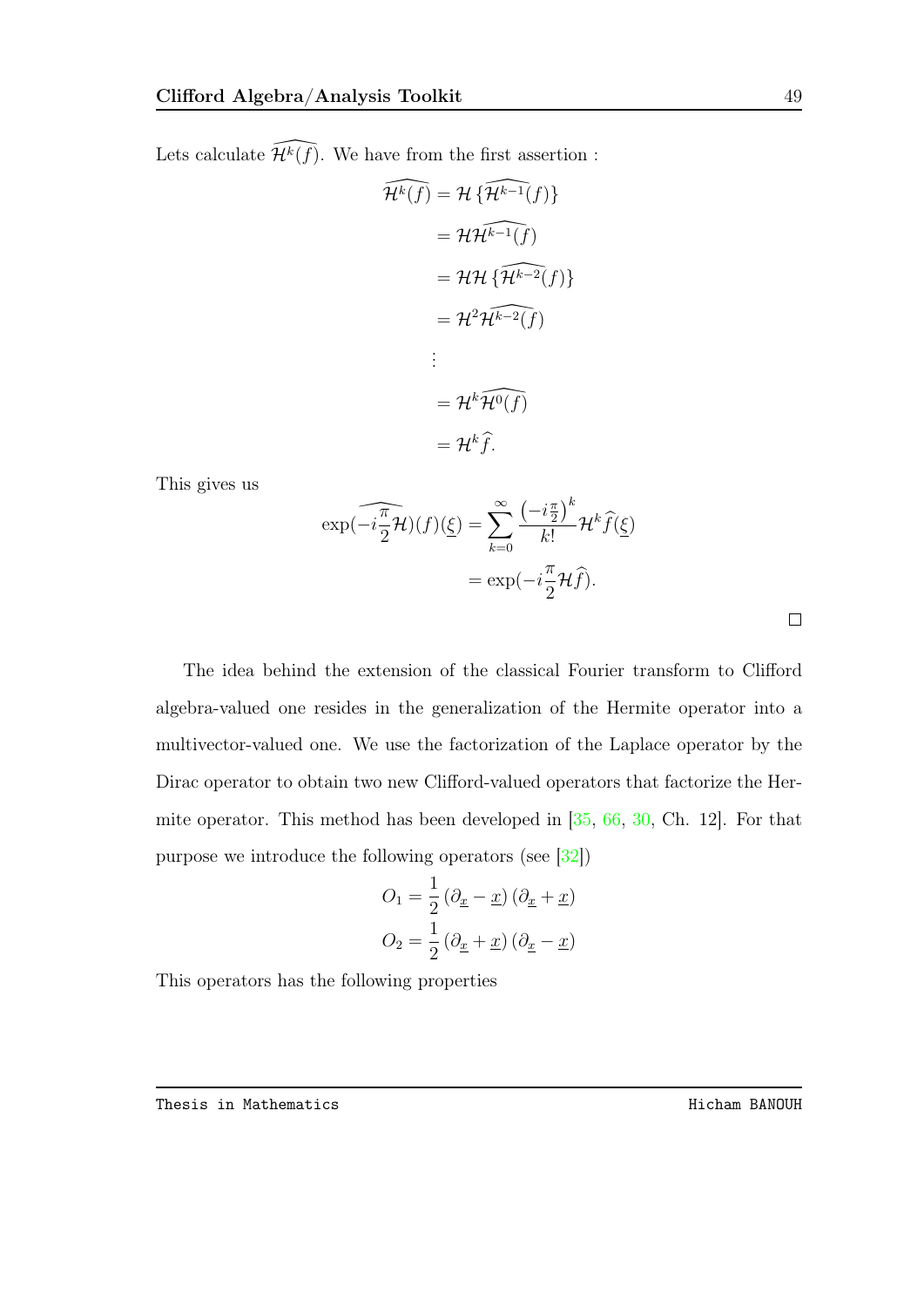#### Proposition 3.15.

$$
O_1 = \mathcal{H} + \Gamma_{\underline{x}}
$$
  
\n
$$
O_2 = \mathcal{H} - \Gamma_{\underline{x}} + n
$$
  
\n
$$
O_1 + O_2 = 2(\mathcal{H} + \frac{n}{2})
$$
  
\n
$$
O_1 - O_2 = 2(\Gamma_{\underline{x}} - \frac{n}{2})
$$

*Proof.* We have that  $\Gamma_x = \frac{-1}{2}$  $\frac{-1}{2}(\underline{x}\partial_{\underline{x}}-\partial_{\underline{x}}\underline{x}-n)$ . So  $O_1 =$ 1  $\frac{1}{2}(\partial_{\underline{x}}-\underline{x})(\partial_{\underline{x}}+\underline{x})$ = 1 2  $\left(\partial_{\underline{x}}^2 + \partial_{\underline{x}} \underline{x} - \underline{x} \partial_{\underline{x}} - \underline{x}^2\right)$ = 1 2  $\left(\partial_x^2 - x^2 - n\right) - \frac{1}{2}$  $\frac{1}{2} \left( \underline{x} \partial_{\underline{x}} - \partial_{\underline{x}} \underline{x} - n \right)$  $=$  H +  $\Gamma_{\underline{x}}$ .

And

$$
O_2 = \frac{1}{2} (\partial_{\underline{x}} + \underline{x}) (\partial_{\underline{x}} - \underline{x})
$$
  
=  $\frac{1}{2} (\partial_{\underline{x}}^2 - \underline{x}^2 - n + \underline{x} \partial_{\underline{x}} - \partial_{\underline{x}} \underline{x} + n)$   
=  $\mathcal{H} + \frac{1}{2} (\underline{x} \partial_{\underline{x}} - \partial_{\underline{x}} \underline{x} + 2n - n)$   
=  $\mathcal{H} - \Gamma_{\underline{x}} + n$ .

We have also

$$
O_1 + O_2 = \mathcal{H} + \Gamma_{\underline{x}} + \mathcal{H} - \Gamma_{\underline{x}} + n
$$

$$
= 2\left(\mathcal{H} + \frac{n}{2}\right)
$$

$$
O_1 - O_2 = \mathcal{H} + \Gamma_{\underline{x}} - \mathcal{H} + \Gamma_{\underline{x}} - n
$$

$$
= 2\left(\Gamma_{\underline{x}} - \frac{n}{2}\right).
$$

 $\Box$ 

For the two operators  $O_1$  and  $O_2$  to be used in the definition of the new Fourier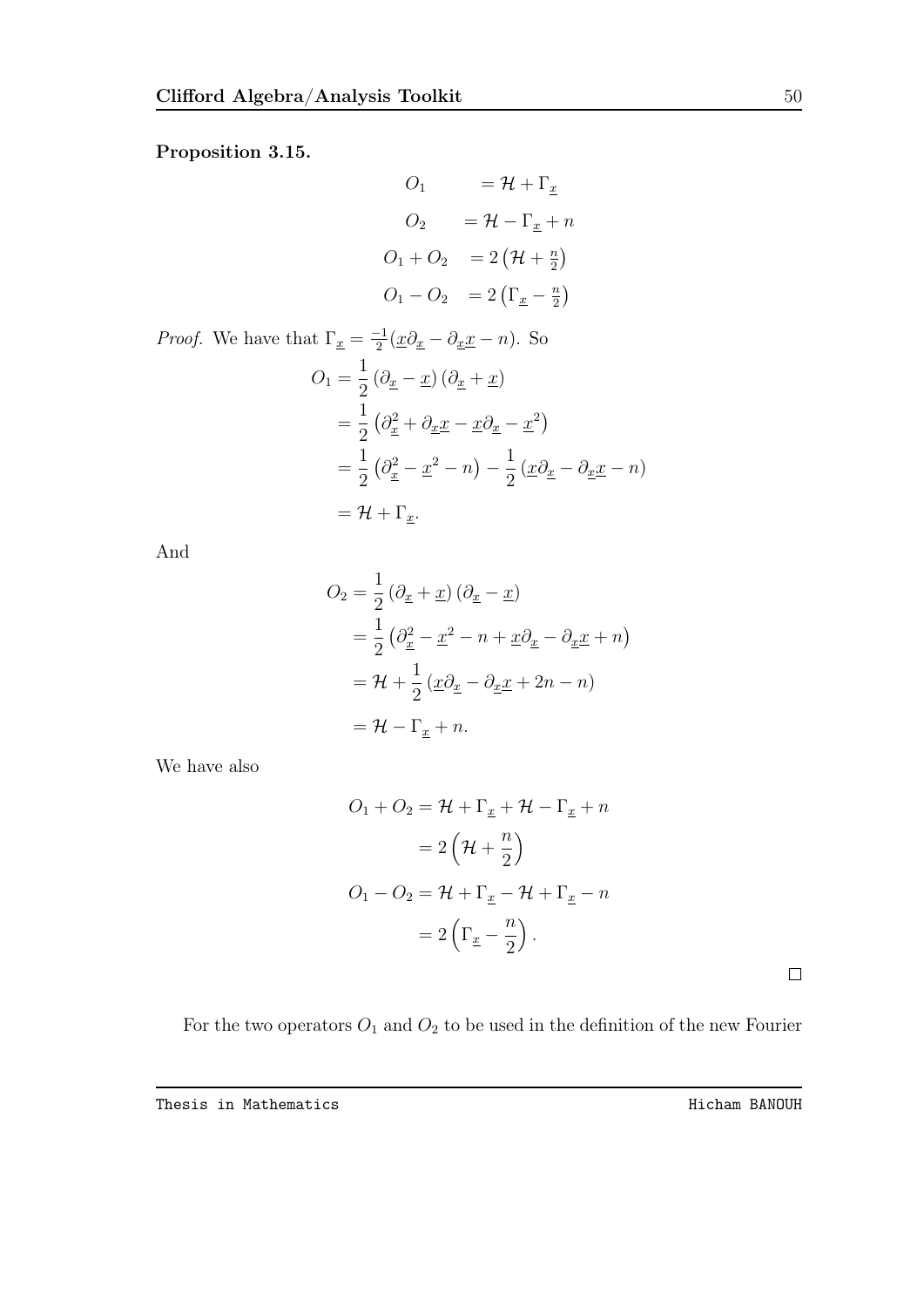transform in the Clifford algebra's setting, they have to be Fourier-invariant. We have from proposition  $(3.14)$ 

$$
\widehat{\mathcal{H}(f)} = \mathcal{H}(\widehat{f}).
$$

So we have just to prove that

$$
\widehat{\Gamma_{\underline{x}}(f)}=\Gamma_{\underline{\xi}}(\widehat{f}).
$$

Indeed, formally we can write

$$
\widehat{\Gamma_{\underline{x}}(f)} = \frac{-1}{2} (\widehat{\underline{x}\partial_{\underline{x}} - \partial_{\underline{x}\underline{x}} - n)}
$$
  
\n
$$
= \frac{-1}{2} (\widehat{\underline{x}\partial_{\underline{x}}f} - \widehat{\partial_{\underline{x}\underline{x}}f} - n\widehat{f})
$$
  
\n
$$
= \frac{-1}{2} (\partial_{\underline{\xi}} \widehat{\partial_{\underline{x}}f} - \underline{\xi}\widehat{\underline{x}f} - n\widehat{f})
$$
  
\n
$$
= \frac{-1}{2} (\partial_{\underline{\xi}}\underline{\xi} - \underline{\xi}\partial_{\underline{\xi}} - n)\widehat{f}
$$
  
\n
$$
= \Gamma_{\underline{\xi}}(\widehat{f}).
$$

As

$$
\begin{cases}\nO_1 &= \mathcal{H} + \Gamma_{\underline{x}} \\
O_2 &= \mathcal{H} - \Gamma_{\underline{x}} + n\n\end{cases}
$$

then

$$
\begin{cases}\n\widehat{O_1 f} &= \widehat{\mathcal{H} f} + \widehat{\Gamma_x f} = O_1 \widehat{f} \\
\widehat{O_2} &= \widehat{\mathcal{H} \{ - \widehat{\Gamma_x f} + n \widehat{f} = O_2 \widehat{f}.\n\end{cases}
$$

Now, we are able to define the Clifford-Fourier transform

Definition 3.16. The Clifford-Fourier transform is the pair of exponential operators

$$
\mathcal{F}_{+} = \exp(-i\frac{\pi}{2}\mathcal{H}_{+})
$$
 and 
$$
\mathcal{F}_{-} = \exp(-i\frac{\pi}{2}\mathcal{H}_{-}).
$$

If we want that the classical Fourier transform  $\mathcal F$  to be the harmonic average of the couple  $\mathcal{F}_+$  and  $\mathcal{F}_-$ 

$$
\mathcal{F}^2=\mathcal{F}_+\mathcal{F}_-
$$

Thesis in Mathematics **Hicham BANOUH Hicham BANOUH**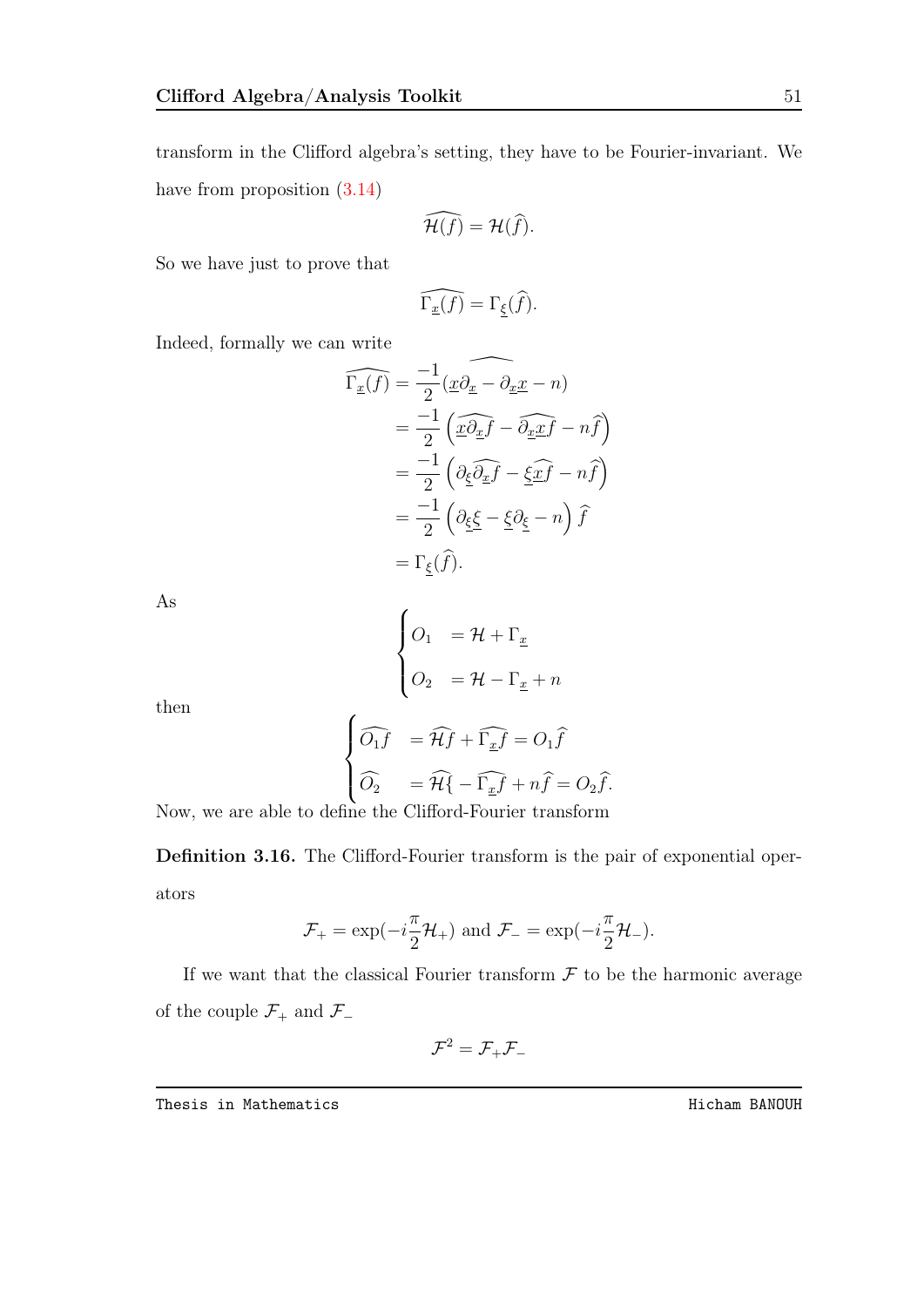and as  $\mathcal{F} = \exp(-i\frac{\pi}{2}\mathcal{H})$  we have to choose  $\mathcal{H}_+$  and  $\mathcal{H}_-$  to satisfy

$$
\mathcal{H}=\frac{1}{2}(\mathcal{H}_++\mathcal{H}_-).
$$

But having  $O_1 + O_2 = 2\mathcal{H} + n$  we get

$$
\mathcal{H}_+ + \mathcal{H}_- = O_1 + O_2 - n.
$$

So we set

hence

<span id="page-61-0"></span>
$$
\begin{cases}\n\mathcal{H}_{+} = O_{1} - \frac{n}{2} \\
\mathcal{H}_{-} = O_{2} - \frac{n}{2}\n\end{cases}
$$
\n
$$
\begin{cases}\n\mathcal{H}_{+} = \mathcal{H} + \left[\Gamma_{\underline{x}} - \frac{n}{2}\right] \\
\mathcal{H}_{-} = \mathcal{H} - \left[\Gamma_{\underline{x}} - \frac{n}{2}\right].\n\end{cases}
$$
\n(3.21)

One alternative for the operators  $\mathcal{H}_+$  and  $\mathcal{H}_-$  is given in [\[66,](#page-101-5) Sec. 12.3.2] and in [\[35,](#page-98-2) Def. 4.2]  $\overline{ }$ 

and in this case we have  
\n
$$
\begin{cases}\n\mathcal{H}_{+} = O_{1} \\
\mathcal{H}_{-} = O_{2} - n \\
\mathcal{H}_{+} = \mathcal{H} + \Gamma_{\underline{x}} \\
\mathcal{H}_{-} = \mathcal{H} - \Gamma_{\underline{x}}.\n\end{cases}
$$

Keeping our operators as in  $(3.21)$  we obtain in terms of the exponential operator

<span id="page-61-1"></span>
$$
\mathcal{F}_{+} = \exp(-i\frac{\pi}{2}\mathcal{H}_{+})
$$
\n
$$
= \exp\left(-i\frac{\pi}{2}\left(\mathcal{H} + \left[\Gamma_{\underline{x}} - \frac{n}{2}\right]\right)\right)
$$
\n
$$
= \exp\left(-i\frac{\pi}{2}\left(\Gamma_{\underline{x}} - \frac{n}{2}\right)\right)\exp\left(-i\frac{\pi}{2}\mathcal{H}\right)
$$
\n
$$
= \exp\left(-i\frac{\pi}{2}\left(\Gamma_{\underline{x}} - \frac{n}{2}\right)\right)\mathcal{F}
$$
\n(3.22)

and in the same way

$$
\mathcal{F}_{-} = \exp\left(i\frac{\pi}{2}\left(\Gamma_{\underline{x}} - \frac{n}{2}\right)\right)\mathcal{F}.\tag{3.23}
$$

Thesis in Mathematics **Hicham BANOUH Hicham BANOUH** 

<span id="page-61-2"></span>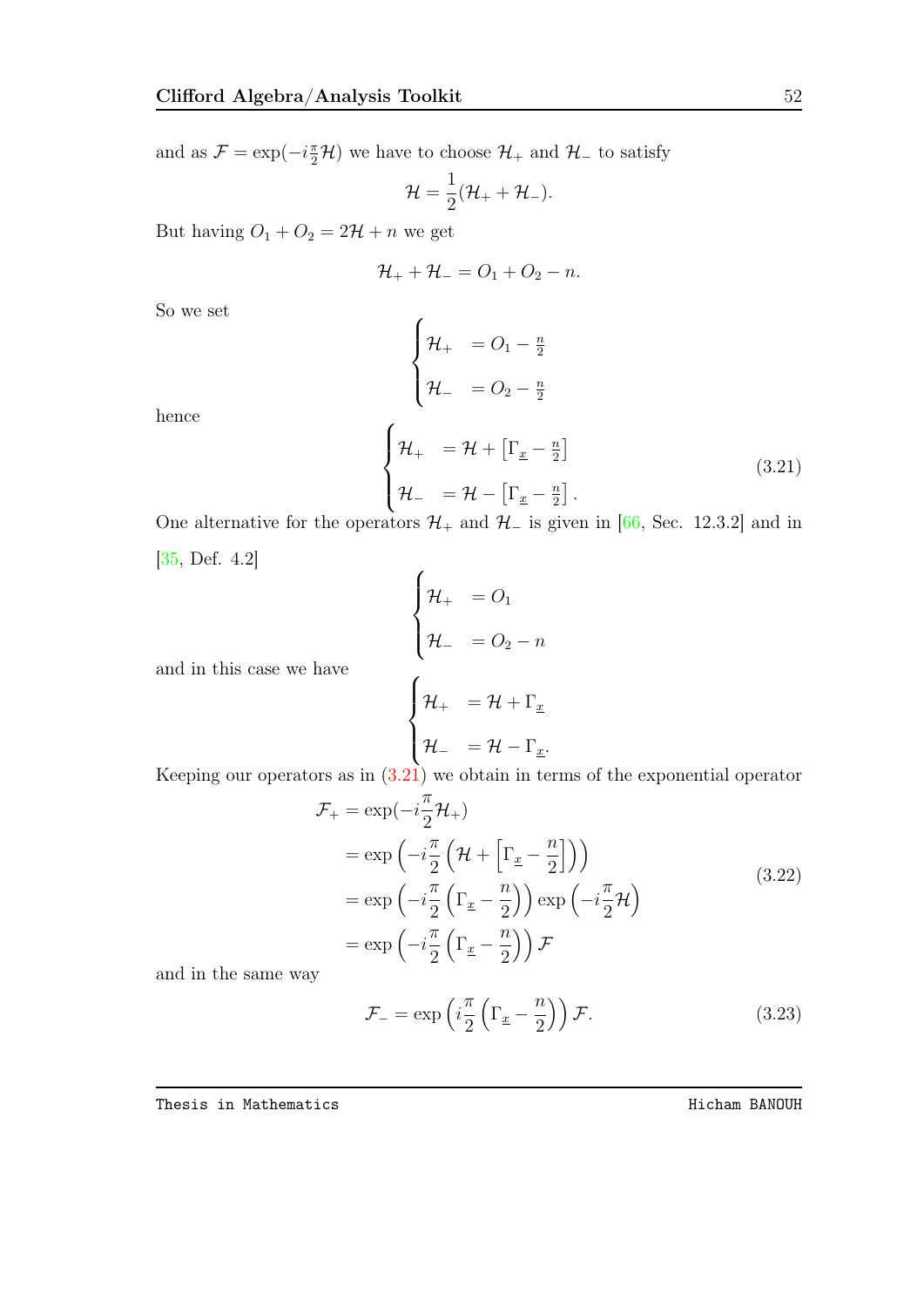We obtain an integral representation for the new Clifford-Fourier transform:

$$
\mathcal{F}_{+}[f](\underline{\xi}) = \frac{1}{(2\pi)^{\frac{n}{2}}} \int_{\mathbb{R}^n} \exp\left(-i\frac{\pi}{2}\left(\Gamma_{\underline{\xi}} - \frac{n}{2}\right)\right) e^{-i\underline{x}\cdot\xi} f(\underline{x}) dV(\underline{x})
$$

and

$$
\mathcal{F}_{-}[f](\underline{\xi}) = \frac{1}{(2\pi)^{\frac{n}{2}}} \int_{\mathbb{R}^n} \exp\left(i\frac{\pi}{2}\left(\Gamma_{\underline{\xi}} - \frac{n}{2}\right)\right) e^{-i\underline{x}\cdot\xi} f(\underline{x}) dV(\underline{x}).\tag{3.24}
$$

We have defined the Clifford-Fourier transform as a pair of operators satisfying

<span id="page-62-0"></span>
$$
\mathcal{F}^2=\mathcal{F}_+\mathcal{F}_-
$$

so we can write

$$
\mathcal{F}=\mathcal{F}_{+}^{\frac{1}{2}}\mathcal{F}_{-}^{\frac{1}{2}}
$$

where the square root is the Fractional Fourier Transform (see  $[170]$  and  $[66]$ , Ch.11]) given by

$$
\mathcal{F}_{+}^{\frac{1}{2}} = \exp\left(-i\frac{\pi}{4}\mathcal{H}_{+}\right)
$$

$$
\mathcal{F}_{-}^{\frac{1}{2}} = \exp\left(-i\frac{\pi}{4}\mathcal{H}_{-}\right).
$$

We can factorize the classical Fourier transform as the products

$$
\mathcal{F} = \exp\left(-i\frac{\pi}{4}\mathcal{H}_+\right) \exp\left(-i\frac{\pi}{4}\mathcal{H}_-\right)
$$

$$
= \exp\left(-i\frac{\pi}{4}\mathcal{H}_-\right) \exp\left(-i\frac{\pi}{4}\mathcal{H}_+\right)
$$

This transform can be inverted. Using  $(3.22)$  and  $(3.23)$  we have

$$
\mathcal{F}_{+}^{-1}=\exp\left(i\frac{\pi}{2}\mathcal{H}_{+}\right)
$$

and

$$
\mathcal{F}_-^{-1} = \exp\left(i\frac{\pi}{2}\mathcal{H}_-\right)
$$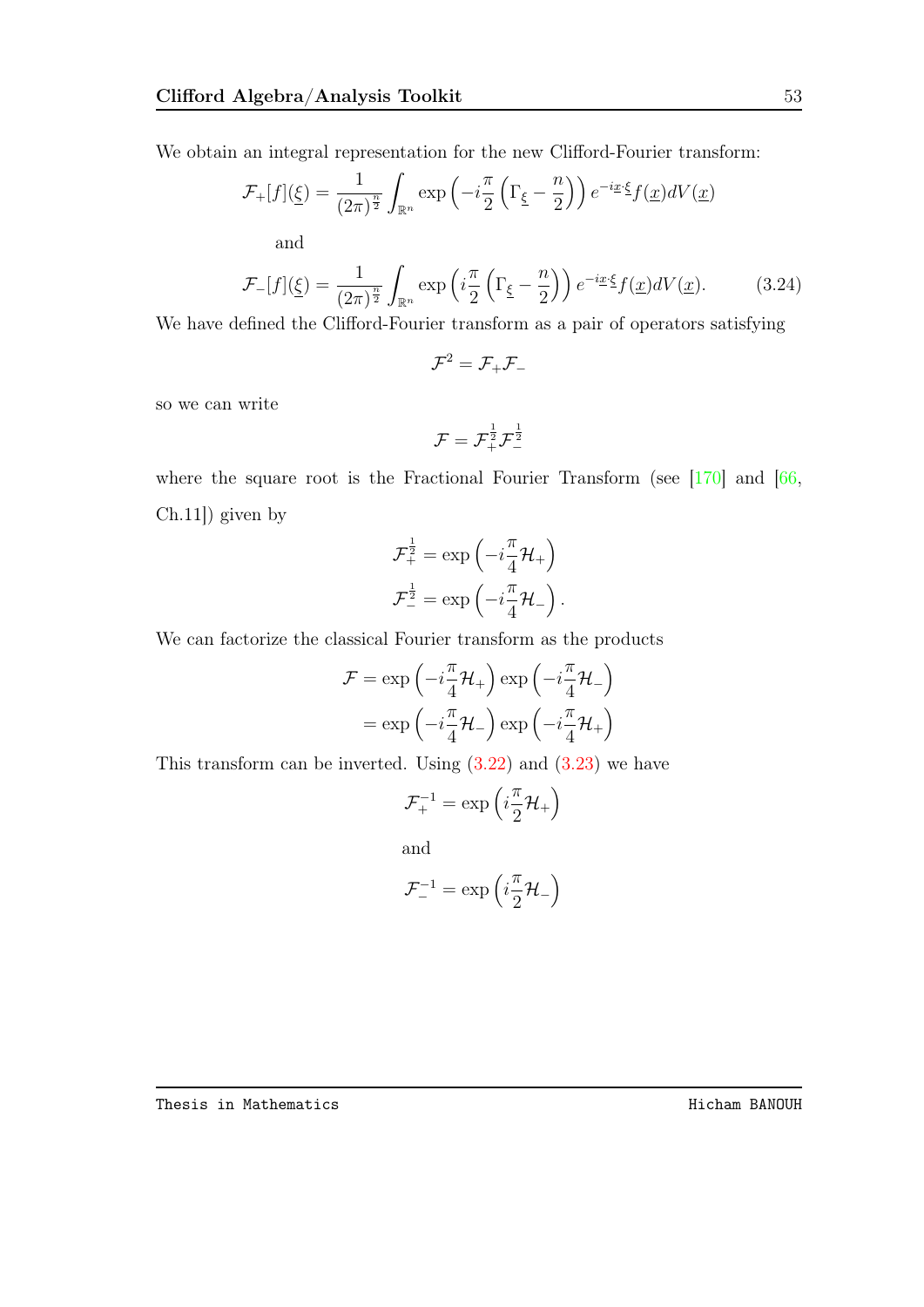which gives

$$
\mathcal{F}_{+}^{-1} = \exp\left(i\frac{\pi}{2}\left(\Gamma_{\underline{x}} - \frac{n}{2}\right)\right)\mathcal{F}^{-1}
$$
  
and  

$$
\mathcal{F}_{-}^{-1} = \exp\left(-i\frac{\pi}{2}\left(\Gamma_{\underline{x}} - \frac{n}{2}\right)\right)\mathcal{F}^{-1}
$$

The Clifford-Fourier transform has properties similar to those of the classical Fourier transform.

**Proposition 3.17.** For two Clifford algebra-valued functions f and g and  $a, b \in \mathbb{C}_n$ we have

$$
\mathcal{F}_{+}[fa+gb] = \mathcal{F}_{+}[f]a + \mathcal{F}_{+}[g]b
$$
  
and  

$$
\mathcal{F}_{-}[fa+gb] = \mathcal{F}_{-}[f]a + \mathcal{F}_{-}[g]b.
$$

Proof. This results from  $(3.24)$ .

**Proposition 3.18.** For  $\lambda > 0$  we have

$$
\mathcal{F}_{+}[f(\lambda \bullet)](\underline{\xi}) = \frac{1}{\lambda^{n}} \mathcal{F}_{+}[f](\frac{\xi}{\lambda})
$$
  
and  

$$
\mathcal{F}_{-}[f(\lambda \bullet)](\underline{\xi}) = \frac{1}{\lambda^{n}} \mathcal{F}_{-}[f](\frac{\xi}{\lambda}).
$$

$$
= -\lambda^n
$$

Proof. First, let us prove that

$$
\mathcal{F}[f(\lambda \bullet)]\left(\underline{\xi}\right) = \frac{1}{\lambda^n}\mathcal{F}[f]\left(\frac{\underline{\xi}}{\lambda}\right).
$$

λ

We have

$$
\mathcal{F}[f(\lambda \bullet)]\left(\underline{\xi}\right) = \frac{1}{(2\pi)^{\frac{n}{2}}} \int_{\mathbb{R}^n} f(\lambda \underline{x}) e^{-i\underline{x}\cdot \underline{\xi}} dV(\underline{x}).
$$

Thesis in Mathematics **Hicham BANOUH Hicham BANOUH** 

 $\Box$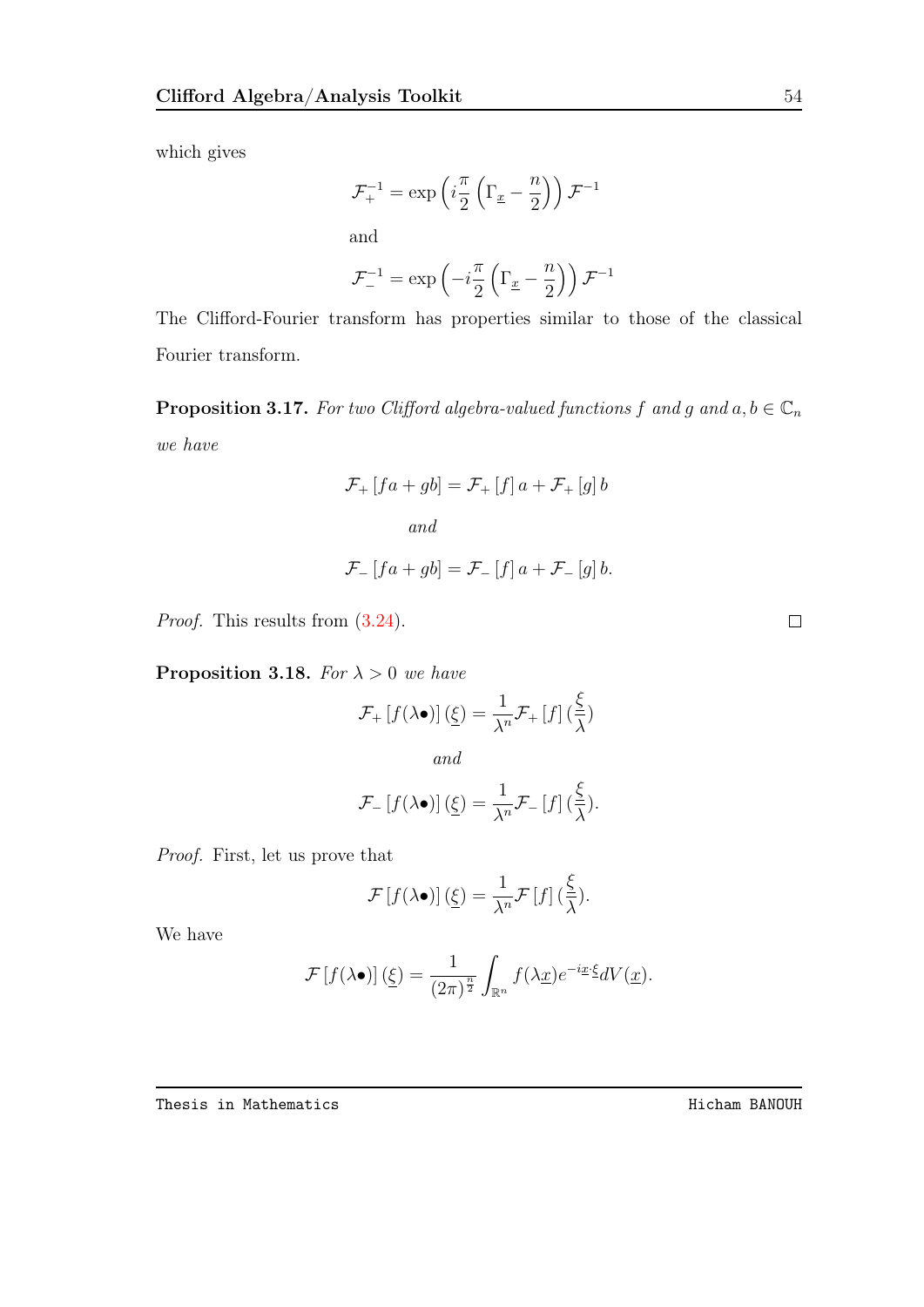If we put  $\underline{y} = \lambda \underline{x}$  then  $dV(\underline{x}) = \frac{1}{\lambda^n} dV(\underline{y})$ , so

$$
\mathcal{F}[f(\lambda \bullet)]\left(\underline{\xi}\right) = \frac{1}{\lambda^n} \frac{1}{(2\pi)^{\frac{n}{2}}} \int_{\mathbb{R}^n} f(\underline{y}) e^{-i\underline{x}\cdot \frac{\xi}{\lambda}} dV(\underline{y})
$$

$$
= \frac{1}{\lambda^n} \widehat{f}(\frac{\xi}{\lambda}).
$$

Then from [\(3.22\)](#page-61-1) and [\(3.23\)](#page-61-2)

$$
\mathcal{F}_{+}[f(\lambda \bullet)]\left(\underline{\xi}\right) = \exp\left(-i\frac{\pi}{2}\left(\Gamma_{\underline{\xi}} - \frac{n}{2}\right)\right)\frac{1}{\lambda^{n}}\widehat{f}(\frac{\xi}{\lambda})
$$

and

$$
\mathcal{F}_{-}[f(\lambda \bullet)]\left(\underline{\xi}\right) = \exp\left(i\frac{\pi}{2}\left(\Gamma_{\underline{\xi}} - \frac{n}{2}\right)\right) \frac{1}{\lambda^{n}} \widehat{f}\left(\frac{\xi}{\lambda}\right).
$$

Next, we prove that  $\Gamma_{\underline{x}} = \Gamma_{\frac{x}{\overline{\lambda}}}$ . We have

$$
\Gamma_{\frac{x}{\overline{\lambda}}} = -\frac{x}{\overline{\lambda}} \wedge \partial_{\frac{x}{\overline{\lambda}}},
$$

if we put  $\underline{y} = \frac{x}{\lambda} \Longleftrightarrow x_i = \lambda y_i$  and so

$$
\partial_{\underline{y}} = \sum_{i=1}^{n} e_i \frac{\partial}{\partial y_i} = \sum_{i=1}^{n} e_i \lambda \frac{\partial}{\partial x_i} = \lambda \partial_{\underline{x}}.
$$

So finally,

$$
\Gamma_{\frac{x}{\lambda}}=-\frac{x}{\lambda}\wedge\partial_{\frac{x}{\lambda}}=-\frac{x}{\lambda}\wedge\lambda\partial_{\underline{x}}=\Gamma_{\underline{x}}.
$$

We obtain the formulas

$$
\mathcal{F}_{+}[f(\lambda \bullet)](\underline{\xi}) = \exp\left(-i\frac{\pi}{2}\left(\Gamma_{\frac{\xi}{\lambda}} - \frac{n}{2}\right)\right) \frac{1}{\lambda^{n}} \widehat{f}(\frac{\xi}{\lambda}) = \frac{1}{\lambda^{n}} \mathcal{F}_{+}[f](\frac{\xi}{\lambda})
$$
  
and  

$$
\mathcal{F}_{-}[f(\lambda \bullet)](\underline{\xi}) = \exp\left(i\frac{\pi}{2}\left(\Gamma_{\frac{\xi}{\lambda}} - \frac{n}{2}\right)\right) \frac{1}{\lambda^{n}} \widehat{f}(\frac{\xi}{\lambda}) = \frac{1}{\lambda^{n}} \mathcal{F}_{-}[f](\frac{\xi}{\lambda}).
$$

 $\Box$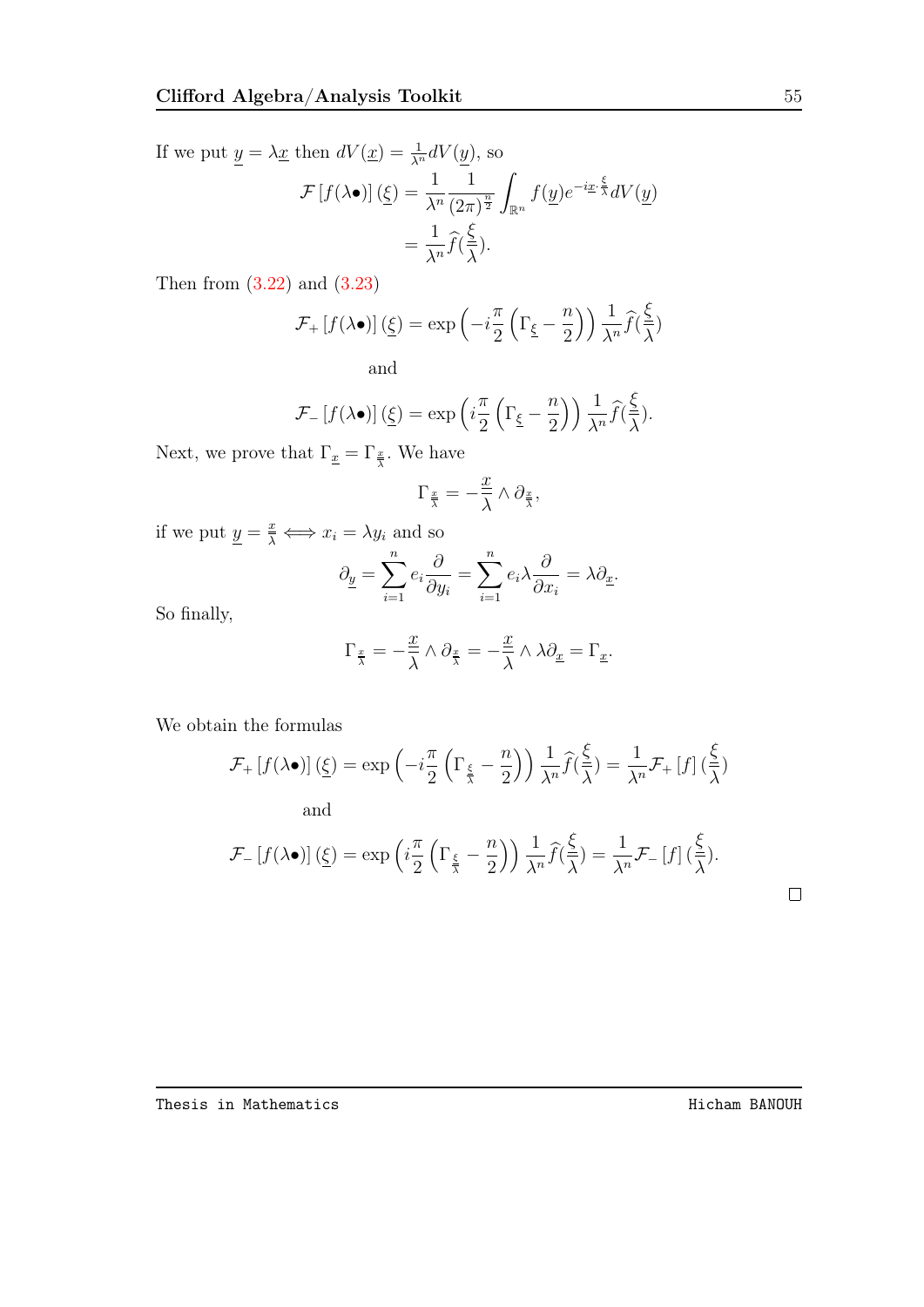Proposition 3.19. For all Clifford-valued function f we have

$$
\mathcal{F}_{+}\left[\bullet f(\bullet)\right](\underline{\xi}) = -(-i)^{n}\partial_{\underline{\xi}}\mathcal{F}_{+}\left[f\right](\underline{\xi})
$$
  
and

$$
\mathcal{F}_{-}\left[\bullet f(\bullet)\right](\underline{\xi})=(i)^{n}\partial_{\underline{\xi}}\mathcal{F}_{-}\left[f\right](\underline{\xi})
$$

Proof. We know from the proprieties of the classical Fourier transform that

$$
\mathcal{F}\left[\bullet f\left(\bullet\right)\right]\left(\underline{\xi}\right) = i\partial_{\underline{\xi}}\mathcal{F}\left[f\right]\left(\underline{\xi}\right).
$$

Then

$$
\mathcal{F}_{+}\left[\bullet f(\bullet)\right](\underline{\xi}) = \exp\left(-i\frac{\pi}{2}\left(\Gamma_{\underline{\xi}} - \frac{n}{2}\right)\right)\mathcal{F}\left[\bullet f(\bullet)\right](\underline{\xi})
$$

$$
= i \exp\left(-i\frac{\pi}{2}\left(\Gamma_{\underline{\xi}} - \frac{n}{2}\right)\right)\partial_{\underline{\xi}}\mathcal{F}\left[f\right](\underline{\xi})
$$

$$
= i \left\{\sum_{k=0}^{\infty} \frac{(-i\frac{\pi}{2})^{k}}{k!} \left(\Gamma_{\underline{\xi}} - \frac{n}{2}\right)^{k}\right\} \partial_{\underline{\xi}}\mathcal{F}\left[f\right](\underline{\xi}). \tag{3.25}
$$

We know from [\[162,](#page-111-3) Thm 2.4] that

$$
\partial_{\underline{\xi}}\Gamma_{\underline{\xi}} + \Gamma_{\underline{\xi}}\partial_{\underline{\xi}} = (n-1)\partial_{\underline{\xi}}.
$$

Then

$$
\Gamma_{\underline{\xi}}\partial_{\underline{\xi}} = \partial_{\underline{\xi}}\left[n-1-\Gamma_{\underline{\xi}}\right],
$$

<span id="page-65-0"></span>n 2 .

and

So

$$
\left(\Gamma_{\underline{\xi}} - \frac{n}{2}\right)\partial_{\underline{\xi}} = \partial_{\underline{\xi}}\left(\frac{n-2}{2} - \Gamma_{\underline{\xi}}\right).
$$

 $\frac{\pi}{2}\partial_{\xi}=\partial_{\xi}$ 

Applying 
$$
(\Gamma_{\underline{\xi}} - \frac{n}{2})
$$
 gives us  
\n
$$
(\Gamma_{\underline{\xi}} - \frac{n}{2}) (\Gamma_{\underline{\xi}} - \frac{n}{2}) \partial_{\underline{\xi}} = (\Gamma_{\underline{\xi}} - \frac{n}{2}) \partial_{\underline{\xi}} (\frac{n-2}{2} - \Gamma_{\underline{\xi}})
$$
\n
$$
= \partial_{\underline{\xi}} (\frac{n-2}{2} - \Gamma_{\underline{\xi}}) (\frac{n-2}{2} - \Gamma_{\underline{\xi}})
$$

n

Thesis in Mathematics **Hicham BANOUH** 

.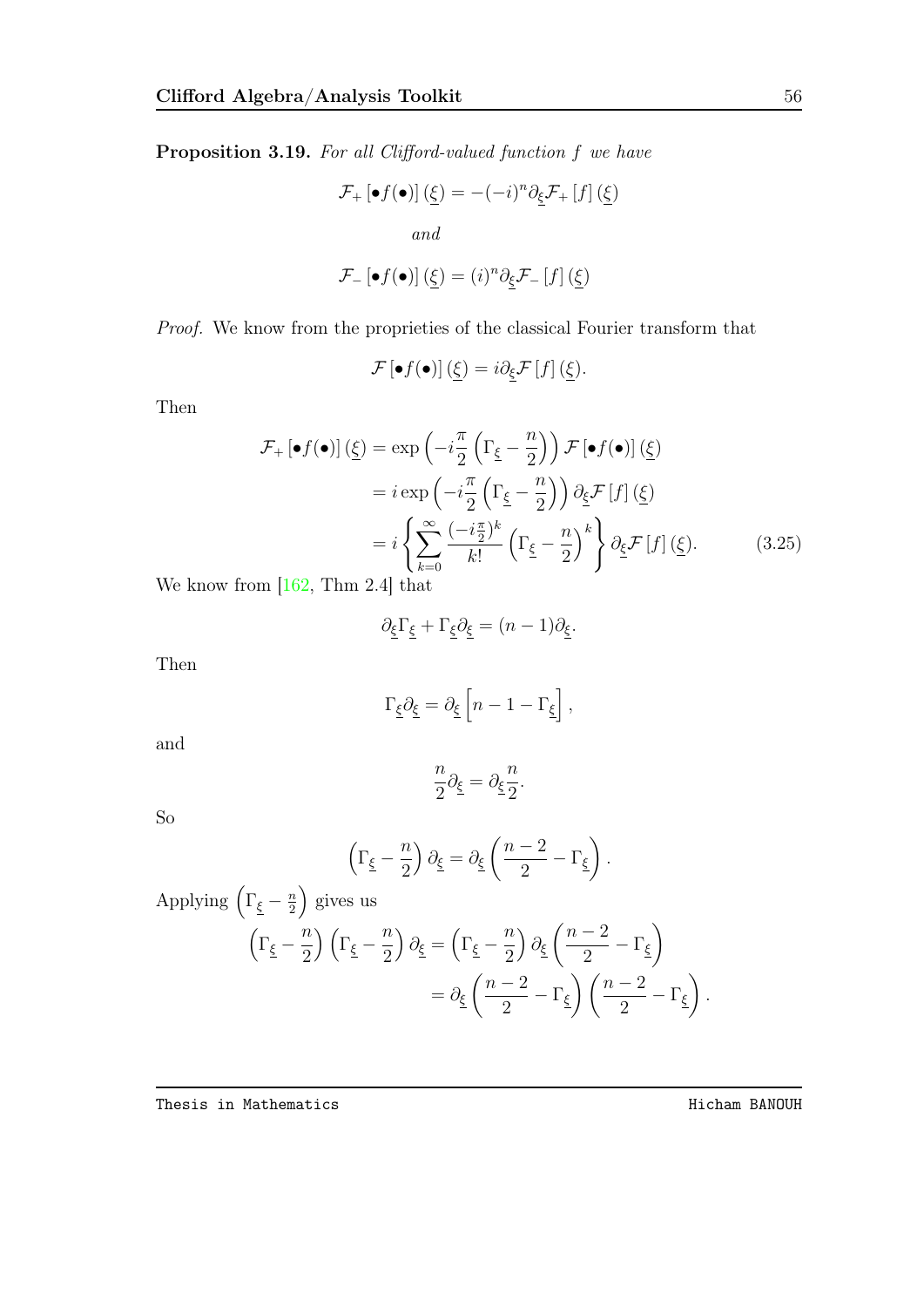Repeating this  $k$  times we obtain

$$
\left(\Gamma_{\underline{\xi}} - \frac{n}{2}\right)^k \partial_{\underline{\xi}} = \partial_{\underline{\xi}} \left(\frac{n-2}{2} - \Gamma_{\underline{\xi}}\right)^k.
$$

Then [\(3.25\)](#page-65-0) becomes

$$
\mathcal{F}_{+}\left[\bullet f(\bullet)\right](\underline{\xi}) = i \left\{ \sum_{k=0}^{\infty} \frac{(-i\frac{\pi}{2})^{k}}{k!} \left(\Gamma_{\underline{\xi}} - \frac{n}{2}\right)^{k} \right\} \partial_{\underline{\xi}} \mathcal{F}\left[f\right](\underline{\xi})
$$

$$
= i \left\{ \sum_{k=0}^{\infty} \frac{(-i\frac{\pi}{2})^{k}}{k!} \left(\Gamma_{\underline{\xi}} - \frac{n}{2}\right)^{k} \partial_{\underline{\xi}} \right\} \mathcal{F}\left[f\right](\underline{\xi})
$$

$$
= i \left\{ \sum_{k=0}^{\infty} \frac{(-i\frac{\pi}{2})^{k}}{k!} \partial_{\underline{\xi}} \left(\frac{n-2}{2} - \Gamma_{\underline{\xi}}\right)^{k} \right\} \mathcal{F}\left[f\right](\underline{\xi})
$$

$$
= i \partial_{\underline{\xi}} \exp\left(i\frac{\pi}{2}\left(\Gamma_{\underline{\xi}} - \frac{n}{2} + 1\right)\right) \mathcal{F}\left[f\right](\underline{\xi})
$$

$$
= i \exp\left(i\frac{\pi}{2}\right) \partial_{\underline{\xi}} \exp\left(i\frac{\pi}{2}\left(\Gamma_{\underline{\xi}} - \frac{n}{2}\right)\right) \mathcal{F}\left[f\right](\underline{\xi})
$$

$$
= -\partial_{\underline{\xi}} \mathcal{F}_{-}\left[f\right](\underline{\xi}).
$$

The same yields for  $\mathcal{F}_-$  and we have

$$
\mathcal{F}_{-}\left[\bullet f(\bullet)\right](\underline{\xi})=\partial_{\underline{\xi}}\mathcal{F}_{+}\left[f\right](\underline{\xi}).
$$

These results may be generalized to

$$
\mathcal{F}_{+}\left[\underline{x}^{2k}f\right](\underline{\xi}) = (-1)^{k}\partial_{\underline{\xi}}^{2k}\mathcal{F}_{+}\left[f\right](\underline{\xi})
$$
  
and  

$$
\mathcal{F}_{+}\left[\underline{x}^{2k+1}f\right](\underline{\xi}) = -(-1)^{k}\partial_{\xi}^{2k+1}\mathcal{F}_{-}\left[f\right](\underline{\xi})
$$

By applying the recurrence rule.

The explicit form of the kernel of [\(3.24\)](#page-62-0) is a difficult problem. In the case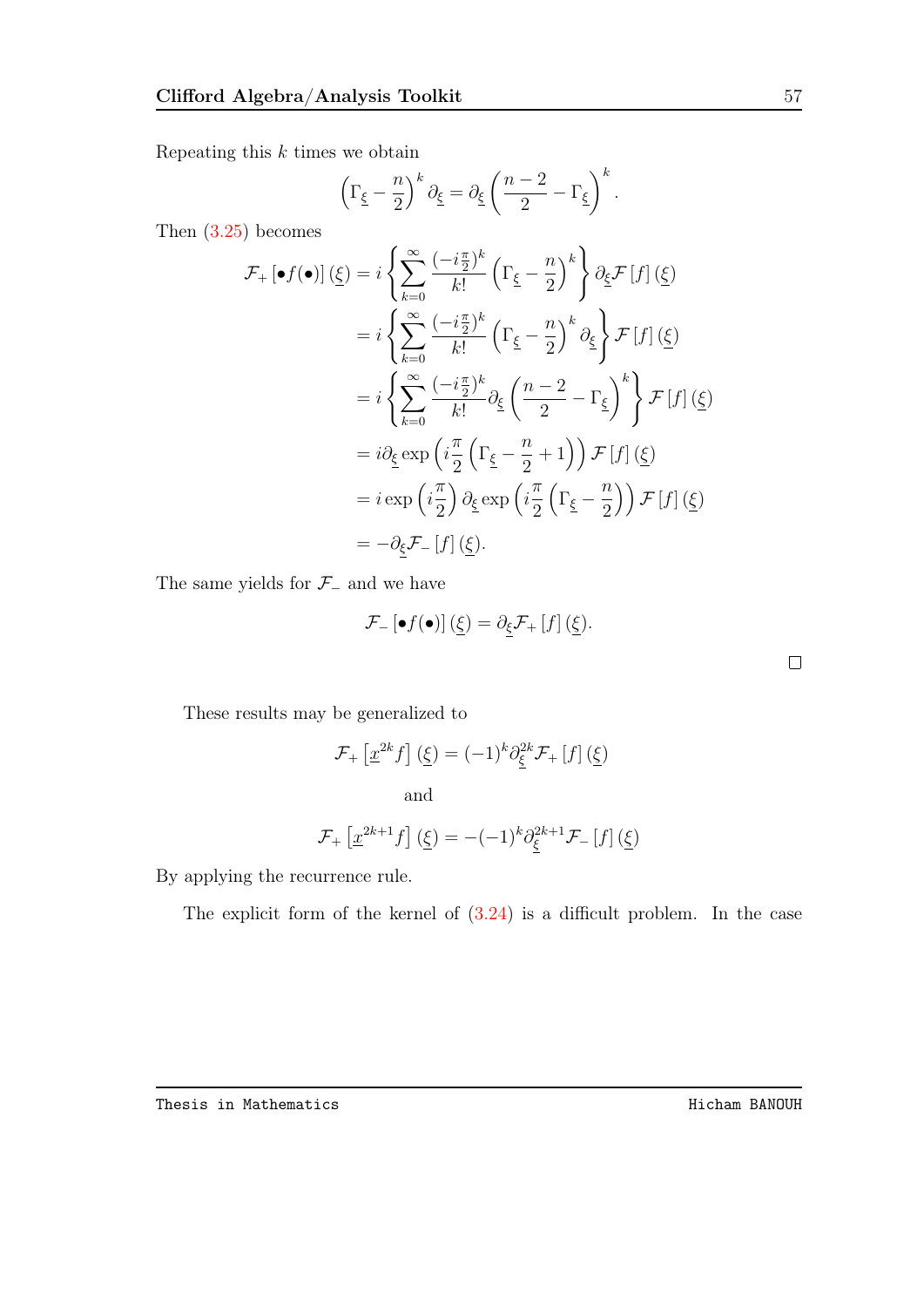where  $n = 2$  it has been given in [\[34,](#page-98-1) Sec. 4]

$$
\mathcal{F}_+[f](\underline{\xi})=\frac{1}{2\pi}\int_{\mathbb{R}^2}\exp(\underline{\xi}\wedge\underline{x})f(\underline{x})dV(\underline{x})
$$
 and

$$
\mathcal{F}_{-}[f](\underline{\xi}) = \frac{1}{2\pi} \int_{\mathbb{R}^2} \exp(\underline{x} \wedge \underline{\xi}) f(\underline{x}) dV(\underline{x}).
$$

For even dimensions, a first attempt was done in [\[36\]](#page-98-6), for example for  $n = 4$  we have in the term of the Bessel function [\[9,](#page-95-3) Sec. 2.2.2]

$$
K_{+}(\underline{x},\underline{\xi}) = \sqrt{\frac{\pi}{2}} |\underline{x} \wedge \underline{\xi}|^{-1/2} \left( (1 + \underline{x} \cdot \underline{\xi}) J_{1/2}(|\underline{x} \wedge \underline{\xi}|) + \frac{(\underline{\xi} \wedge \underline{x})}{|\underline{x} \wedge \underline{\xi}|} J_{3/2}(|\underline{x} \wedge \underline{\xi}|)(\underline{x} \cdot \underline{\xi}) \right)
$$

and

$$
K_{-}(\underline{x}, \underline{\xi}) = \sqrt{\frac{\pi}{2}} |\underline{x} \wedge \underline{\xi}|^{-1/2} \left( (1 - \underline{x} \cdot \underline{\xi}) J_{1/2}(|\underline{x} \wedge \underline{\xi}|) + \frac{(\underline{\xi} \wedge \underline{x})}{|\underline{x} \wedge \underline{\xi}|} J_{3/2}(|\underline{x} \wedge \underline{\xi}|)(\underline{x} \cdot \underline{\xi}) \right)
$$
  
and for  $n = 6$  we have

$$
K_{+}(\underline{x},\underline{\xi}) = \sqrt{\frac{\pi}{2}} \{ |\underline{x} \wedge \underline{\xi}|^{-1/2} \left( J_{1/2}(|\underline{x} \wedge \underline{\xi}|) + \frac{(\underline{x} \cdot \xi)^2}{|\underline{x} \wedge \underline{\xi}|} J_{3/2}(|\underline{x} \wedge \underline{\xi}|) \right) + |\underline{x} \wedge \underline{\xi}|^{-3/2} \left( 2(\underline{x} \cdot \underline{\xi}) J_{3/2}(|\underline{x} \wedge \underline{\xi}|) + (\underline{\xi} \wedge \underline{x}) J_{3/2}(|\underline{x} \wedge \underline{\xi}|) + \frac{(\underline{x} \cdot \xi)^2}{|\underline{x} \wedge \underline{\xi}|} (\underline{\xi} \wedge \underline{x}) J_{5/2}(|\underline{x} \wedge \underline{\xi}|) \right) \}
$$
 and

$$
K_{-}(\underline{x},\underline{\xi}) = \sqrt{\frac{\pi}{2}} \{ |\underline{x} \wedge \underline{\xi}|^{-1/2} \left( J_{1/2}(|\underline{x} \wedge \underline{\xi}|) + \frac{(\underline{x} \cdot \xi)^2}{|\underline{x} \wedge \underline{\xi}|} J_{3/2}(|\underline{x} \wedge \underline{\xi}|) \right) - |\underline{x} \wedge \underline{\xi}|^{-3/2} \left( 2(\underline{x} \cdot \underline{\xi}) J_{3/2}(|\underline{x} \wedge \underline{\xi}|) + (\underline{\xi} \wedge \underline{x}) J_{3/2}(|\underline{x} \wedge \underline{\xi}|) + \frac{(\underline{x} \cdot \xi)^2}{|\underline{x} \wedge \underline{\xi}|} (\underline{\xi} \wedge \underline{x}) J_{5/2}(|\underline{x} \wedge \underline{\xi}|) \right) \}.
$$
  
In [65], the authors found a general expression for the kernels for all even dimensions.

## 3.6 Clifford Wavelet Transform

We introduce the concept of the Clifford-wavelet transform and some of its important properties to be used later. Besides of the translation and dilation, we will use rotation using the action of the *spin* group which is a double-cover of the special orthogonal group in  $\mathbb{R}^n$ . In this context, a function  $\psi \in L^1 \cap L^2(\mathbb{R}^n, \mathbb{R}_n, dV(\underline{x}))$  will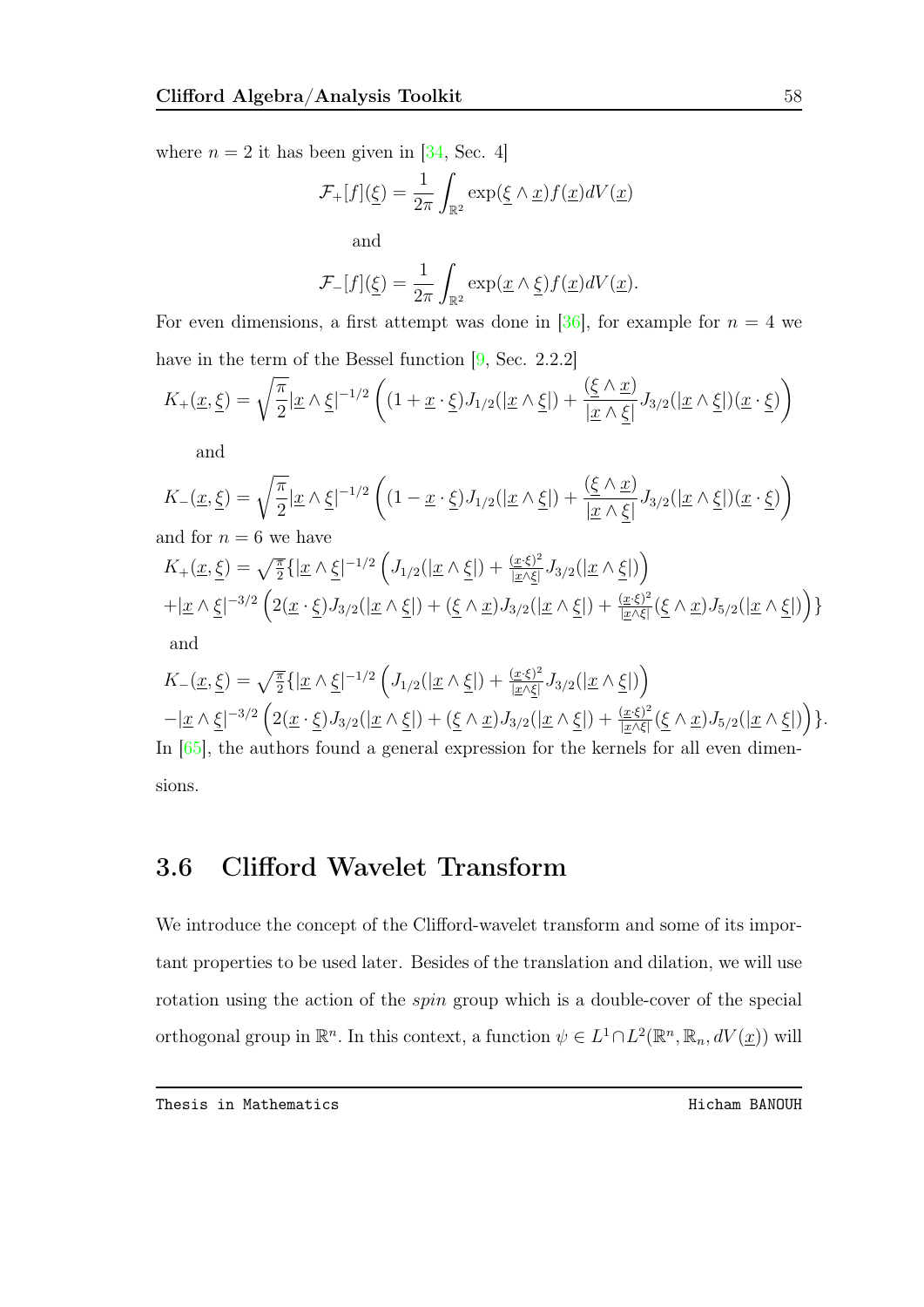be considered as a Clifford mother wavelet. To join the admissibility assumptions in the case of wavelets on R, here-also we define

<span id="page-68-0"></span>**Definition 3.20** (Clifford Wavelet). Let  $\psi \in L^1 \cap L^2(\mathbb{R}^n, \mathbb{R}_n, dV(\underline{x}))$  such that

- $\widehat{\psi}(\underline{\xi}) \left[ \widehat{\psi}(\underline{\xi}) \right]^{\dagger}$  is scalar.
- The admissibility condition :  $\mathcal{A}_{\psi} = (2\pi)^n$  $\mathbb{R}^n$  $\widehat{\psi}(\underline{\xi})\left[\widehat{\psi}(\underline{\xi})\right]^\dagger$  $\frac{1}{|\xi|^n} - \frac{1}{dV(\xi)} < \infty.$

The function  $\psi$  is called an *admissible Clifford mother wavelet* and  $\mathcal{A}_{\psi}$  is its admissibility constant. We can see that this condition implies that

$$
\widehat{\psi}(\underline{0}) = 0 \Longleftrightarrow \int_{\mathbb{R}^n} \psi(\underline{x}) dV(\underline{x}) = 0.
$$

Starting with an admissible wavelet, we create a whole set of daughter wavelets by translating, dilating and Spin-rotating the mother wavelet.

**Example 3.21.** In [\[44\]](#page-99-0), the authors defined a generalization of the *n*-dimensional Mexican Hat wavelet [\[144\]](#page-109-0) as the CK-extension of

$$
\psi(\underline{x}) = \exp(\frac{1}{2}\underline{x}^2)H_n(\underline{x})
$$

$$
= (-1)^n \partial_{\underline{x}} \exp(\frac{\underline{x}^2}{2})
$$

where  $H_n$  are the radial Hermite polynomials given in [\[42,](#page-98-3) [44,](#page-99-0) [13,](#page-95-4) [14\]](#page-95-5). Its Fourier transform is

$$
\widehat{\psi}(\underline{\xi}) = (2\pi)^{\frac{n}{2}}(-i)^n \underline{\xi}^n \exp(\frac{\underline{\xi}^2}{2})
$$

and so it is an admissible Clifford algebra-valued mother wavelet since

$$
\mathcal{A}_{\psi} = (2\pi)^n \int_{\mathbb{R}^n} \frac{\left|\widehat{\psi}(\underline{\xi})\right|^2}{\left|\underline{\xi}\right|^n} dV(\underline{\xi})
$$

$$
= (2\pi)^{2n} \int_{\mathbb{R}^n} \left|\exp(\frac{\underline{\xi}^2}{2})\right|^2 dV(\underline{\xi})
$$

$$
< \infty.
$$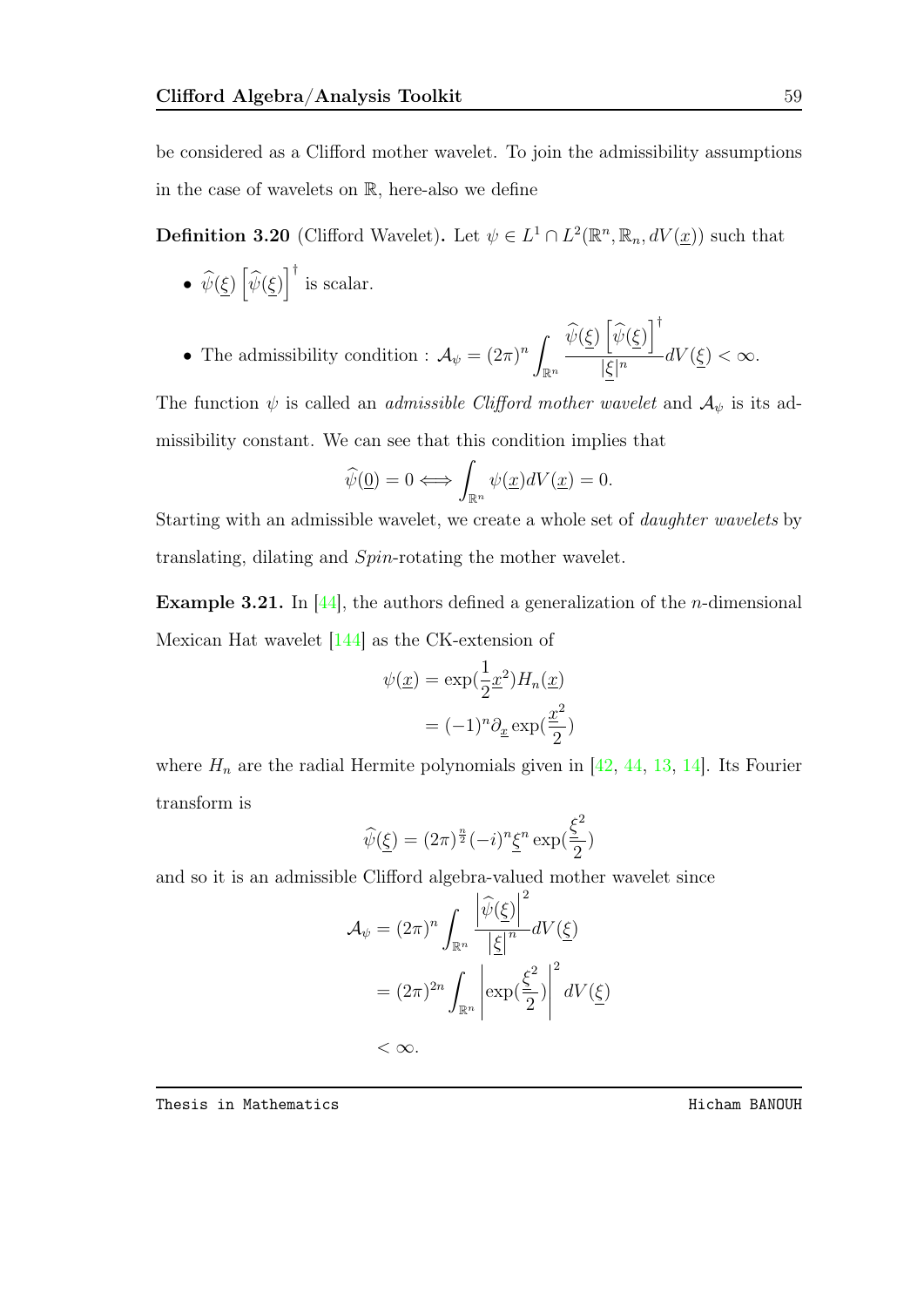**Example 3.22.** From [\[9\]](#page-95-3) we know that for  $0 < t < \frac{1-n-2\alpha}{2}$  we have

$$
\int_{\mathbb{R}^n} \underline{x}^k G_{n,t,\alpha+t}(\underline{x}) \left(1 + |\underline{x}|^2\right)^{\alpha} dV(\underline{x}) = 0
$$

where  $G_{n,t,\alpha+t}$  are the Clifford-Gegenbauer polynomials and specially

$$
\int_{\mathbb{R}^n} G_{n,t,\alpha+t}(\underline{x}) \left(1 + |\underline{x}|^2\right)^{\alpha} dV(\underline{x}) = \int_{\mathbb{R}^n} (-1)^t \partial_{\underline{x}}^t \left(1 + |\underline{x}|^2\right)^{\alpha+t} dV(\underline{x})
$$

$$
= 0
$$

and this is just the admissibility condition [3.6.](#page-68-0) So the functions  $\underline{x} \mapsto \psi_{n,t,\alpha}(\underline{x}) =$ 

 $(-1)^t \partial_x^t (1 + |\underline{x}|^2)^{\alpha+t}$  can be taken as mother wavelets. We call them *Clifford-Gegenbauer Wavelets.* 

**Example 3.23.** In  $[28]$  the authors defined the so called *Clifford-Laguerre Wavelets* as

$$
(-1)^{k} \partial_{\underline{x}}^{k} \left( \exp(-|\underline{x}|) |\underline{x}|^{\alpha+2k} P^{+} \right)
$$

for  $\alpha > -n, l > 0$  and  $P^+(\underline{x}) = \frac{1}{2}(1 + i\frac{x}{|\underline{x}|})$  $\frac{x}{|x|}$  is the Clifford-Heaviside function.

**Definition 3.24.** For  $(a, \underline{b}, s) \in \mathbb{R}^+ \times \mathbb{R}^n \times Spin(n)$ , we denote

$$
\psi^{a,\underline{b},s}(\underline{x}) = \frac{1}{a^{\frac{n}{2}}} s \psi(\frac{\overline{s}(\underline{x}-\underline{b})s}{a})\overline{s}.
$$

It holds in fact that these copies are also admissible and that

$$
\mathcal{A}_{\psi^{a,\underline{b},s}}=\frac{a^{n/2}}{(2\pi)^n}\mathcal{A}_{\psi}<\infty.
$$

Now we will see that indeed the family of wavelets  $\psi^{a,b,s}$  can be used to analyse

or decompose square integrable Clifford-valued functions, for that we have

**Proposition 3.25.** The set  $\{\psi^{a,b,s} : a > 0, \underline{b} \in \mathbb{R}^n, s \in Spin(n)\}\$ is dense in  $L^2(\mathbb{R}^n, \mathbb{R}_n, dV(\underline{x}))$ . Proof. Let f be an analysed function such that

$$
\langle \psi^{a,\underline{b},s}, f \rangle_{L^2(\mathbb{R}^n, \mathbb{R}_n, dV(\underline{x}))} = 0, \ \forall a \ge 0, \ \underline{b} \in \mathbb{R}^n \ \text{and} \ s \in Spin(n).
$$

We shall prove that  $f = 0$ . Using the Parseval identity of the Clifford-Fourier transform : for  $f, g \in L^1 \cap L^2(\mathbb{R}^n, \mathbb{C}, dV(\underline{x}))$ 

$$
\langle f, g \rangle_{L^2(\mathbb{R}^n, \mathbb{C}, dV(\underline{x})} = \left\langle \widehat{f}, \widehat{g} \right\rangle_{L^2(\mathbb{R}^n, \mathbb{C}, dV(\underline{\xi})}.
$$
\n(3.26)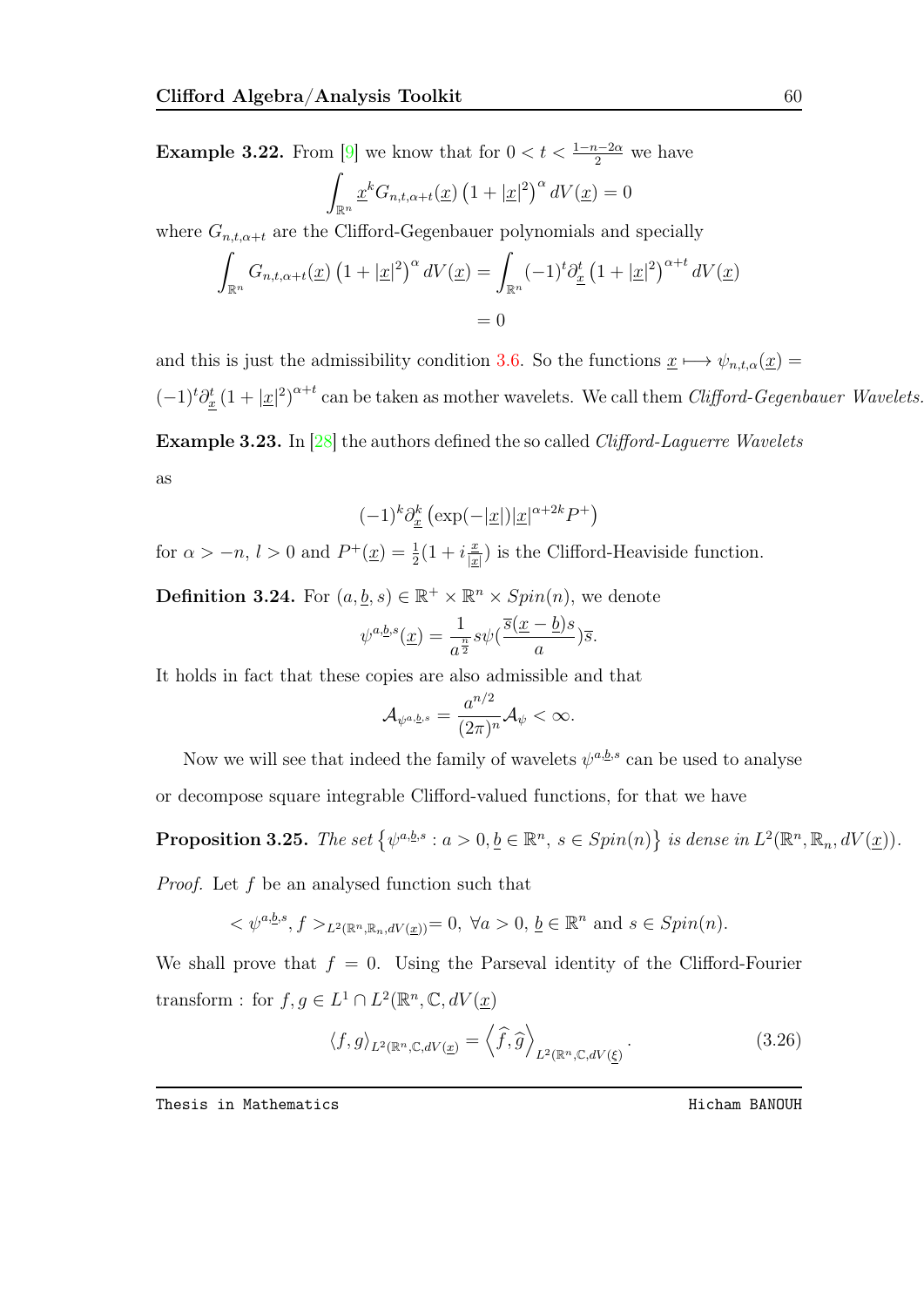we obtain

$$
<\psi^{a,\underline{b},s}, f>_{L^2(\mathbb{R}^n,\mathbb{R}_n,dV(\underline{x}))} = <\widehat{\psi^{a,\underline{b},s}}, \widehat{f}>_{L^2(\mathbb{R}^n,\mathbb{R}_n,dV(\underline{x}))} = 0.
$$

Since

$$
\langle \widehat{\psi^{a,\underline{b},s}}, \widehat{f} \rangle_{L^2(\mathbb{R}^n, \mathbb{R}_n, dV(\underline{x}))} = a^{\frac{n}{2}} \int_{\mathbb{R}^n} e^{i\underline{b}\cdot\xi} s \left[ \widehat{\psi}(a\overline{s}\underline{\xi}s) \right]^{\dagger} \overline{s} \widehat{f}(\underline{\xi}) dV(\underline{\xi}) = 0,
$$

then necessarily

$$
s\left[\widehat{\psi}(a\overline{s}\underline{\xi}s)\right]^{\dagger}\overline{s}\widehat{f}(\underline{\xi})=0, \forall \underline{\xi}\in\mathbb{R}^{n}.
$$

Recall now that for a fixed  $\xi \neq 0$  in  $\mathbb{R}^n$  (see [\[66\]](#page-101-5), pages 48 and 49)

$$
\{a\overline{s}\xi s, a>0 \text{ and } s \in Spin(n)\} = \mathbb{R}^n.
$$

It results that

$$
\hat{f} = 0
$$
 and so  $f = 0$ .

 $\Box$ 

As for the real case, we define the Clifford Wavelet Transform as the projection of the signal  $f$  on the set of admissible Clifford wavelets

**Definition 3.26.** The Clifford-wavelet transform of a function  $f \in L^2(\mathbb{R}^n, \mathbb{R}_n, dV(\underline{x}))$ with respect to an admissible mother wavelet  $\psi$  is <sup>[1](#page-70-0)</sup>

$$
T_{\psi}[f](a, \underline{b}, s) = \langle \psi^{a, \underline{b}, s}, f \rangle_{L^2(\mathbb{R}^n, \mathbb{R}_n, dV(\underline{x}))}
$$
  
\n
$$
= \int_{\mathbb{R}^n} \left[ \psi^{a, \underline{b}, s}(\underline{x}) \right]^{\dagger} f(\underline{x}) dV(\underline{x})
$$
(3.27)  
\n
$$
= \frac{1}{a^{\frac{n}{2}}} \int_{\mathbb{R}^n} s \left[ \psi \left( \frac{\overline{s}(\underline{x} - \underline{b})s}{a} \right) \right]^{\dagger} \overline{s} f(\underline{x}) dV(\underline{x}).
$$
(3.28)

# 3.6.1 Proprieties of the Clifford Wavelet Transform

It has the following covariance proprieties

<span id="page-70-0"></span><sup>&</sup>lt;sup>1</sup>We used the complex Clifford conjugation  $\dagger$  (see [\(3.3\)](#page-38-0)) but we could have used (3.3) too.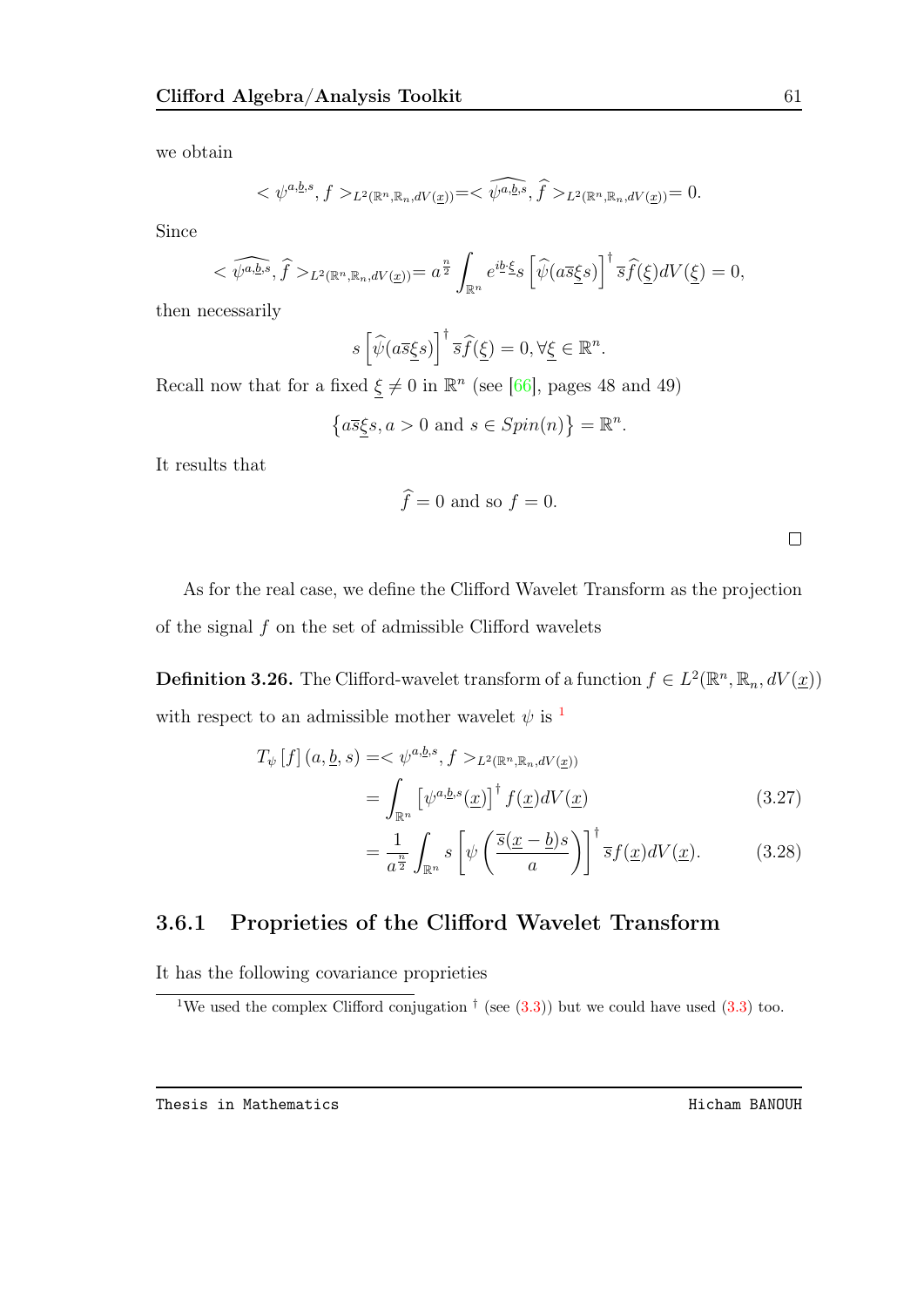• Covariance by translation

$$
T_{\psi}\left[f(\bullet - \underline{c}\right](a, \underline{b}, s) = T_{\psi}\left[f\right](a, \underline{b} - \underline{c}, s).
$$

• Covariance by Dilation

$$
T_{\psi}\left[\frac{1}{\lambda^{\frac{n}{2}}}f(\frac{\bullet}{\lambda})\right](a,\underline{b},s) = T_{\psi}\left[f\right](\frac{a}{\lambda},\frac{\underline{b}}{\lambda},s).
$$

 $\bullet\,$  Covariance by  $Spin$  rotation

$$
T_{\psi}\left[L_{t}f\right](a,\underline{b},s) = tT_{\psi}\left[f\right](a,\overline{t}\underline{b}t,\overline{t}s)\overline{t}.
$$

Proof. We have

$$
T_{\psi}\left[f(\bullet - \underline{c}](a, \underline{b}, s) = \frac{1}{a^{\frac{n}{2}}} \int_{\mathbb{R}^n} s \left[\psi\left(\frac{\overline{s}(\underline{x} - \underline{b})s}{a}\right)\right]^{\dagger} \overline{s}f(\underline{x} - \underline{c})dV(\underline{x}).
$$
  
Put  $\underline{y} = \underline{x} - \underline{c} \Longrightarrow \underline{x} - \underline{b} = \underline{y} - (\underline{b} - \underline{c})$  and  $dV(\underline{x}) = dV(\underline{y})$  so  

$$
T_{\psi}\left[f(\bullet - \underline{c}](a, \underline{b}, s) = \frac{1}{a^{\frac{n}{2}}} \int_{\mathbb{R}^n} s \left[\psi\left(\frac{\overline{s}(\underline{y} - (\underline{b} - \underline{c}))s}{a}\right)\right]^{\dagger} \overline{s}f(\underline{y})dV(\underline{y})
$$

$$
= T_{\psi}\left[f\right](a, \underline{b} - \underline{c}, s).
$$

For the covariance by dilation

$$
T_{\psi}\left[\frac{1}{\lambda^{\frac{n}{2}}}f(\frac{\bullet}{\lambda})\right](a,b,s) = \frac{1}{a^{\frac{n}{2}}}\int_{\mathbb{R}^n} s\left[\psi\left(\frac{\overline{s}(\underline{x}-\underline{b})s}{a}\right)\right]^{\dagger} \overline{s}\frac{1}{\lambda^{\frac{n}{2}}}f(\frac{\underline{x}}{\lambda})dV(\underline{x}),
$$
  
put  $\underline{y} = \frac{y}{\lambda} \Longrightarrow \underline{x} = \lambda \underline{y}, \underline{x} - \underline{b} = \lambda \underline{y} - \underline{b}$  and  $dV(\underline{x}) = \lambda^n dV(\underline{y})$  so  

$$
T_{\psi}\left[\frac{1}{\lambda^{\frac{n}{2}}}f(\frac{\bullet}{\lambda})\right](a,b,s) = (\frac{\lambda}{a})^{\frac{n}{2}}\int_{\mathbb{R}^n} s\left[\psi\left(\frac{\overline{s}(\lambda \underline{y}-\underline{b})s}{a}\right)\right]^{\dagger} \overline{s}f(\underline{y})dV(\underline{y})
$$

$$
= \frac{1}{(\frac{a}{\lambda})^{\frac{n}{2}}}\int_{\mathbb{R}^n} s\left[\psi\left(\frac{\overline{s}(\underline{y}-\frac{b}{\lambda})s}{\frac{a}{\lambda}}\right)\right]^{\dagger} \overline{s}f(\underline{y})dV(\underline{y})
$$

$$
= T_{\psi}\left[f\right](\frac{a}{\lambda},\frac{b}{\lambda},s).
$$

Finally, for the case of the  $Spin$  rotation first recall the action of the  $Spin$ group [\(3.4.1.2\)](#page-45-1)

$$
L_s: f(\underline{x}) \to sf(\overline{s}\underline{x}s)\overline{s}
$$

Thesis in Mathematics **Hicham BANOUH Hicham BANOUH**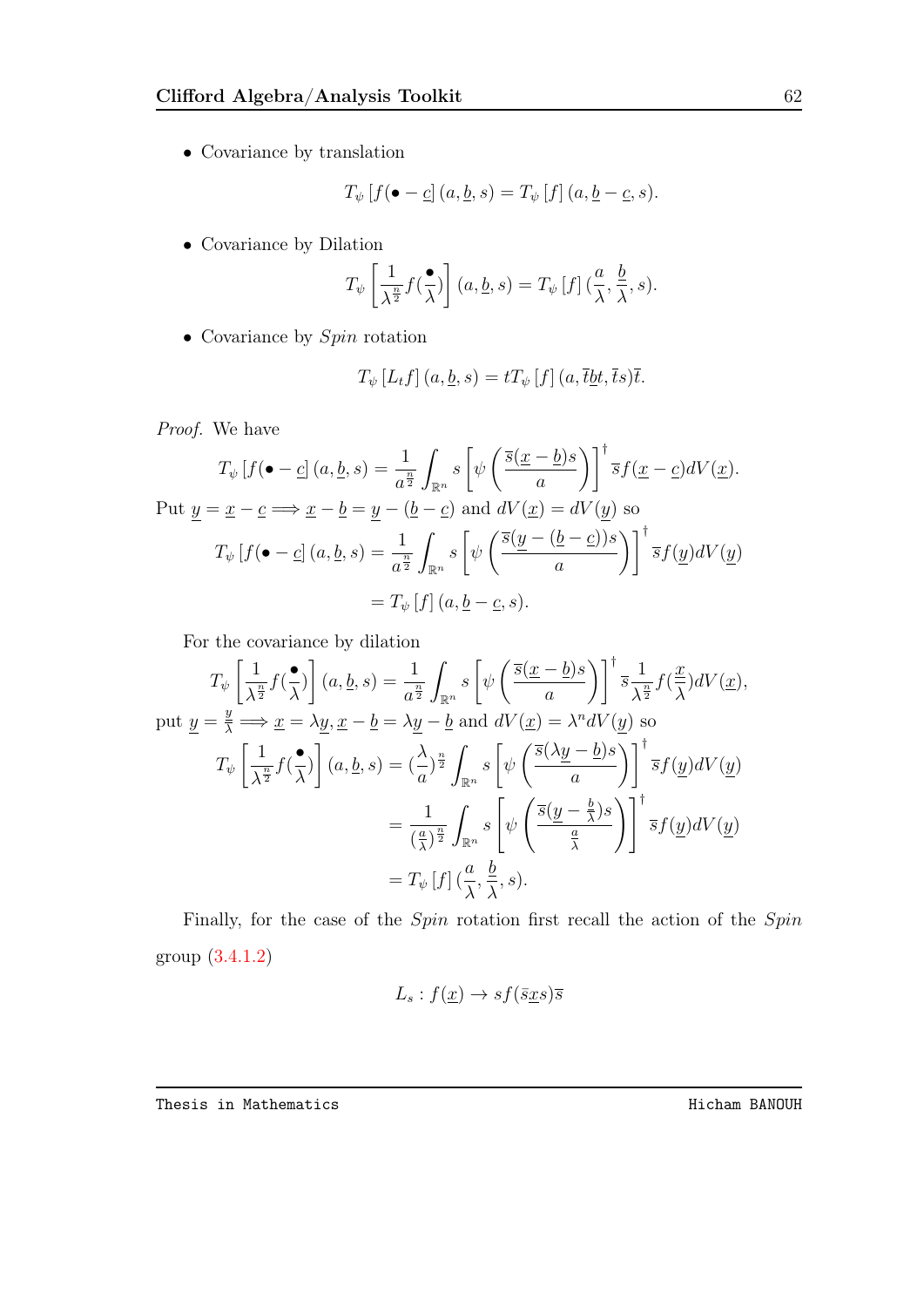Then we have

$$
T_{\psi}\left[L_{t}f\right](a,\underline{b},s) = \frac{1}{a^{\frac{n}{2}}} \int_{\mathbb{R}^{n}} s\left[\psi\left(\frac{\overline{s}(\underline{x}-\underline{b})s}{a}\right)\right]^{\dagger} \overline{s}tf(\overline{t}\underline{x}t)\overline{t}dV(\underline{x})
$$
\nput  $\underline{y} = \overline{t}\underline{x}t \Longrightarrow \underline{x} = t\underline{y}\overline{t}$  and  $dV(\underline{x}) = \overline{t}dV(\underline{y})t$ . So\n
$$
T_{\psi}\left[L_{t}f\right](a,\underline{b},s) = \frac{1}{a^{\frac{n}{2}}} \int_{\mathbb{R}^{n}} s\left[\psi\left(\frac{\overline{s}(t\underline{y}\overline{t}-\underline{b})s}{a}\right)\right]^{\dagger} \overline{s}tf(\overline{t}\underline{y}t)\overline{t}dV(\underline{y}),
$$
\nhaving  $\overline{t}t = t\overline{t} = 1$ , then

$$
T_{\psi}\left[L_{t}f\right](a,\underline{b},s) = \frac{1}{a^{\frac{n}{2}}} \int_{\mathbb{R}^{n}} s\left[\psi\left(\frac{\overline{s}(t\underline{y}\overline{t}-\underline{b})s}{a}\right)\right]^{\dagger} \overline{s}tf(\overline{t}\underline{y}t)\overline{t}dV(\underline{y})
$$

$$
= t\frac{1}{a^{\frac{n}{2}}} \int_{\mathbb{R}^{n}} \left\{\overline{t}s\right\} \left[\psi\left(\frac{\overline{s}t(\underline{y}-\overline{t}\underline{b}t)\overline{t}s}{a}\right)\right]^{\dagger} \left\{\overline{s}t\right\} f(\overline{t}\underline{y}t)\overline{t}dV(\underline{y})\overline{t}
$$

$$
= tT_{\psi}\left[f\right](a,\overline{t}\underline{b}t,\overline{t}s)\overline{t}
$$

**Definition 3.27.** (Inner product relation) Let  $\mathcal{H}_{\psi} = \{T_{\psi}[f], f \in L^2(\mathbb{R}^n, \mathbb{R}_n, dV(\underline{x}))\}$ be the image of  $L^2(\mathbb{R}^n, \mathbb{R}_n, dV(\underline{x}))$  relatively to the operator  $T_{\psi}$ . We define the inner product for two square integrable functions  $f$  and  $g$  by

$$
[T_{\psi}[f], T_{\psi}[g]] = \frac{1}{\mathcal{A}_{\psi}} \int \int \int \int (T_{\psi}[f](a, \underline{b}, s))^{\dagger} T_{\psi}[g](a, \underline{b}, s) \frac{da}{a^{n+1}} dV(\underline{b}) ds,
$$

where ds stands for the Haar measure on  $Spin(n)$ .

**Proposition 3.28.** The range of an isometry  $\mathcal{T} : \mathcal{H} \longrightarrow \mathcal{H}'$  is a closed subspace of  $\mathcal{H}'$ .

Knowing all that, we can now introduce a result that permits us to invert the Clifford wavelet transform

<span id="page-72-0"></span>**Proposition 3.29.**  $T_{\psi}: L^2(\mathbb{R}^n, \mathbb{R}_n, dV(\underline{x})) \longrightarrow \mathcal{H}_{\psi}$  is an isometry.

Proof. We have to show that

$$
[T_{\psi}[f], T_{\psi}[g]] = \langle f, g \rangle_{L^2(\mathbb{R}^n, \mathbb{R}_n, dV(\underline{x}))}. \tag{3.29}
$$

Thesis in Mathematics **Hicham BANOUH** 

 $\Box$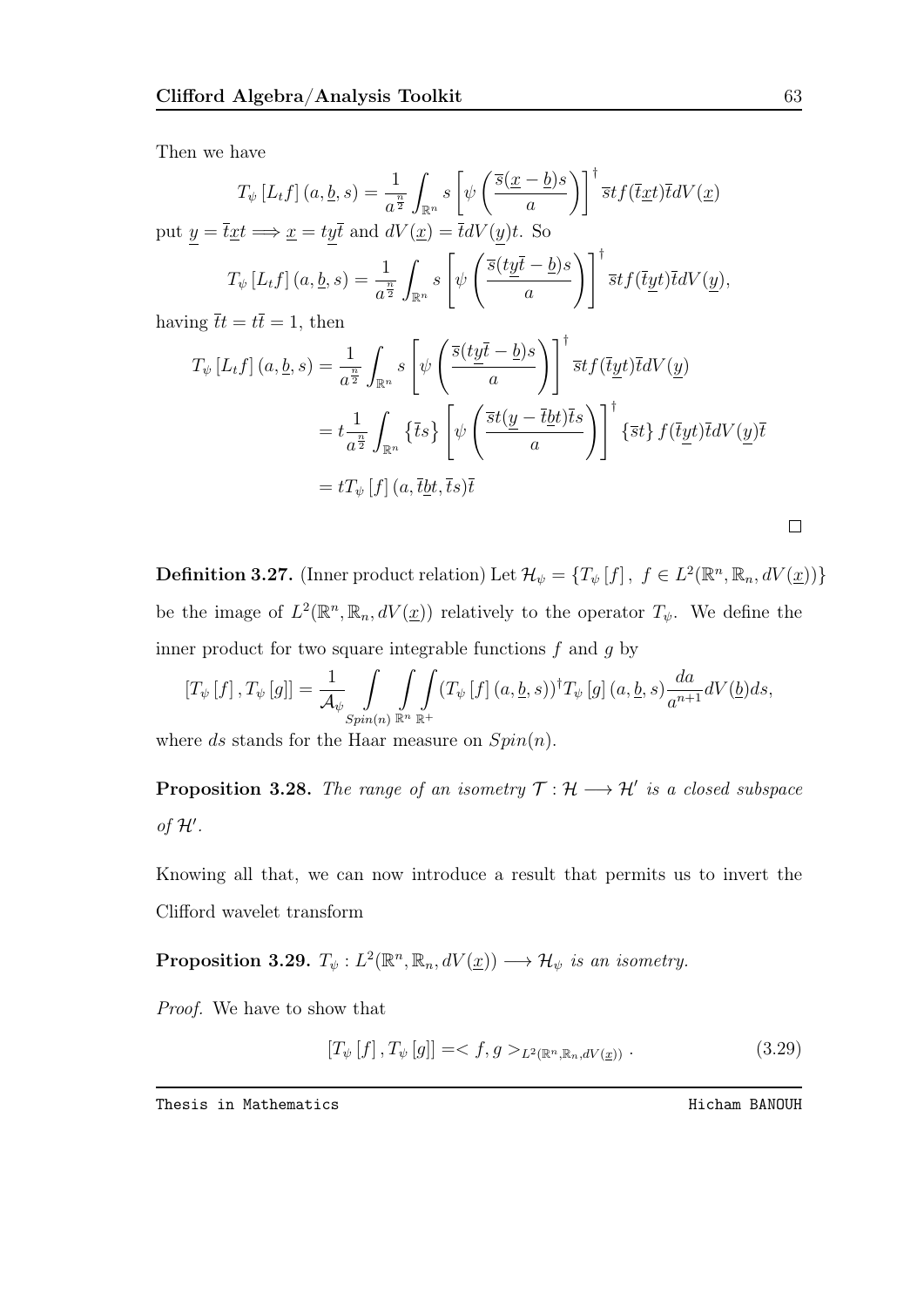Put

$$
\Phi_{\psi}(a, s, \underline{\xi}) [f] (-\underline{b}) = \left[ \left[ \widehat{\psi}(a\overline{s}\underline{\xi}s) \right]^{\dagger} \overline{s}\widehat{f}(\underline{\xi}) \right] (-\underline{b})
$$

and similarly

$$
\Phi_{\psi}(a,s,\underline{\xi}) [g](-\underline{b}) = \left[ \left[ \widehat{\psi}(a\overline{s}\underline{\xi}s) \right]^{\dagger} \overline{s}\widehat{g}(\underline{\xi}) \right] (-\underline{b}).
$$

We obtain

$$
T_{\psi}\left[f\right](a,\underline{b},s) = a^{\frac{n}{2}}s(2\pi)^{\frac{n}{2}}\widehat{\Phi_{\psi}(a,\underline{\xi},s)}\left[f\right](-\underline{b})
$$

and

$$
T_{\psi}\left[g\right](a,\underline{b},s) = a^{\frac{n}{2}}s(2\pi)^{\frac{n}{2}}\widehat{\Phi_{\psi}(a,\underline{\xi},s)}\left[g\right](-\underline{b}).
$$

Applying Parseval formula we get

$$
\left\langle \Phi_{\psi}(\widehat{a,\bullet,s})\left[f\right],\Phi_{\psi}(\widehat{a,\bullet,s})\left[g\right]\right\rangle = \left\langle \Phi_{\psi}(a,\bullet,s)\left[f\right],\Phi_{\psi}(a,\bullet,s)\left[g\right]\right\rangle.
$$

And so

$$
[T_{\psi}[f], T_{\psi}[g]] = \frac{1}{(2\pi)^n \mathcal{A}_{\psi}} \int_{Spin(n)} \int \left\{ \int_{\mathbb{R}^n} (\Phi_{\psi}(a, \xi, s) [f](\xi))^{\dagger} \Phi_{\psi}(a, \xi, s) [g](\xi) dV(\xi) \right\} \frac{da}{a} ds
$$
  
\n
$$
= \frac{1}{(2\pi)^n \mathcal{A}_{\psi}} \int_{Spin(n)} \int_{\mathbb{R}^+} \left\{ \int_{\mathbb{R}^n} \left[ (\left[ \hat{\psi}(a\overline{s}\xi s) \right]^{\dagger} \overline{s} \hat{f}(\xi) \right]^{\dagger} \left[ \hat{\psi}(a\overline{s}\xi s) \right]^{\dagger} \overline{s} \hat{g}(\xi) dV(\xi) \right\} \frac{da}{a} ds
$$
  
\n
$$
= \frac{1}{(2\pi)^n \mathcal{A}_{\psi}} \int_{Spin(n)} \int_{\mathbb{R}^+} \left\{ \int_{\mathbb{R}^n} \left[ \hat{f}(\xi) \right]^{\dagger} s \hat{\psi}(a\overline{s}\xi s) \left[ \hat{\psi}(a\overline{s}\xi s) \right]^{\dagger} \overline{s} \hat{g}(\xi) dV(\xi) \right\} \frac{da}{a} ds
$$
  
\n
$$
= \frac{1}{(2\pi)^n \mathcal{A}_{\psi}} \int_{\mathbb{R}^n} \left[ \hat{f}(\xi) \right]^{\dagger} \left\{ \int_{Spin(n)} \int_{\mathbb{R}^+} s \hat{\psi}(a\overline{s}\xi s) \left[ \hat{\psi}(a\overline{s}\xi s) \right]^{\dagger} \overline{s} \frac{da}{a} ds \right\} \hat{g}(\xi) dV(\xi).
$$

Observing now that

<span id="page-73-0"></span>
$$
\int_{Spin(n)} \int_{\mathbb{R}^+} s\widehat{\psi}(a\overline{s}\underline{\xi}s) \left[\widehat{\psi}(a\overline{s}\underline{\xi}s)\right]^{\dagger} \overline{s}\frac{da}{a}ds = \frac{\mathcal{A}_{\psi}}{(2\pi)^n},\tag{3.30}
$$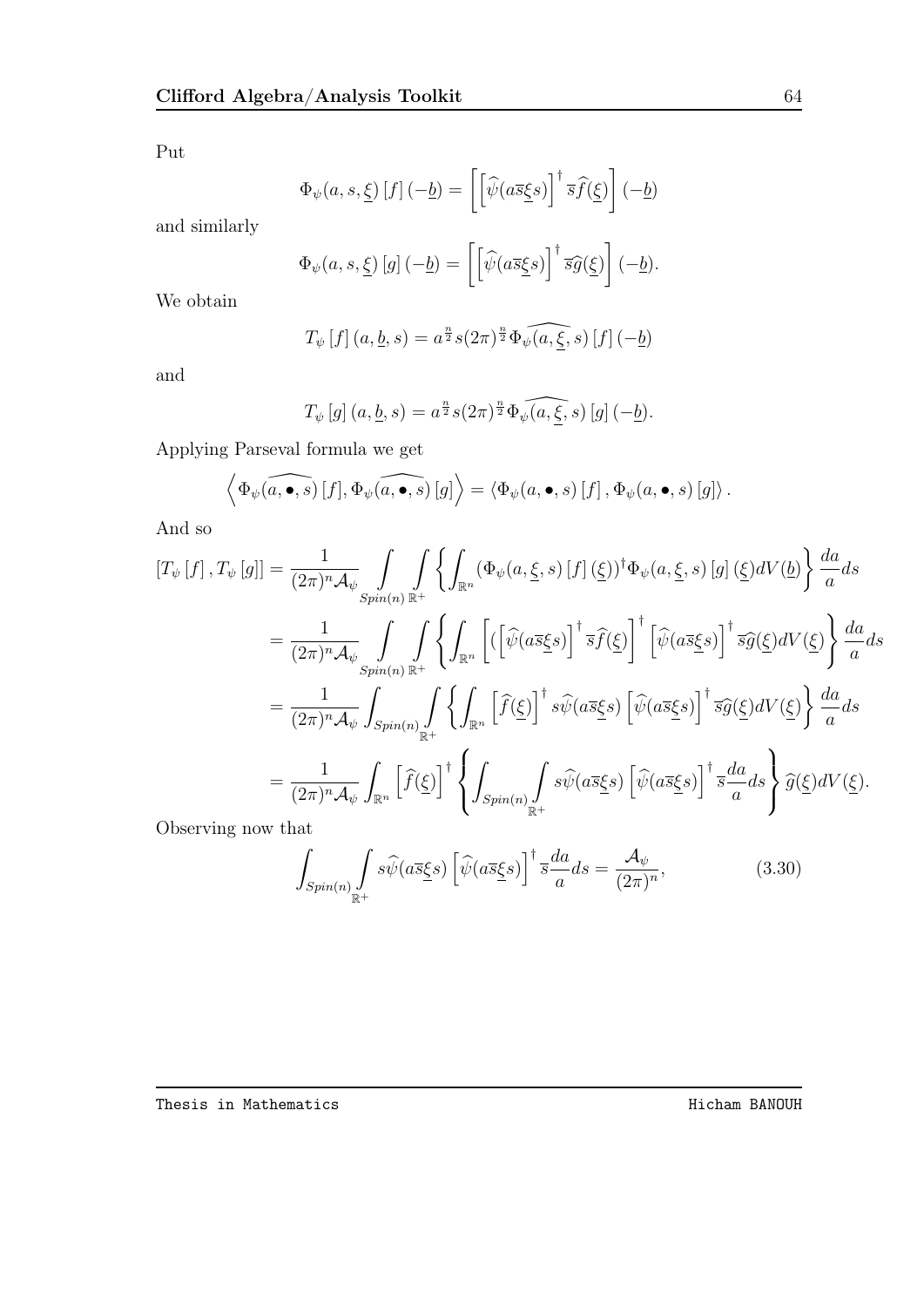we get immediately

$$
[T_{\psi}[f], T_{\psi}[g]] = \int_{\mathbb{R}^n} \left[ \widehat{f}(\xi) \right]^{\dagger} \widehat{g}(\xi) dV(\xi)
$$

$$
= \langle \widehat{f}, \widehat{g} \rangle
$$

$$
= \langle f, g \rangle.
$$
(3.31)

 $\Box$ 

We can also say that it is an isometry between the two spaces of integrable functions  $L^2(\mathbb{R}^n, \mathbb{R}_n, dV(\underline{x}))$  and  $L^2(\mathbb{R}_+ \times \mathbb{R}^n \times Spin(n), \mathcal{A}_{\psi}^{-1})$  $_{\psi}^{-1}a^{-(n+1)}dadV(\underline{b})ds).$ This is an analogue to Parseval's formula and as a result we have also a Plancherel's formula

<span id="page-74-0"></span>
$$
\int\limits_{Spin(n)\,\mathbb{R}^n}\int\limits_{\mathbb{R}^+} |T_{\psi}\left[f\right](a,\underline{b},s)|^2 \frac{da}{a^{n+1}}dV(\underline{b})ds = \mathcal{A}_{\psi}\left\|f\right\|_2^2.
$$
 (3.32)

As a result of the last Proposition and as in the real case, we have here a Cliffordwavelet reconstruction formula.

**Proposition 3.30.** For all  $f \in L^2(\mathbb{R}^n, \mathbb{R}_n, dV(\underline{x}))$  we have

$$
f(\underline{x}) = \frac{1}{A_{\psi}} \int \int \int \psi^{a, \underline{b}, s}(\underline{x}) T_{\psi}[f] (a, \underline{b}, s) \frac{da}{a^{n+1}} dV(\underline{b}) ds
$$

which holds weakly in  $L^2(\mathbb{R}^n, \mathbb{R}_n, dV(\underline{x}))$ .

In other words, the Clifford wavelet transform decomposes the signal  $f$  in terms of the analysing wavelets  $\psi^{a,b,s}$  with coefficients  $T_{\psi}[f]$ .

Proof. Let f and g two square integrable Clifford-valued functions with Clifford wavelet transforms (with respect to a mother wavelet  $\psi$ )  $T_{\psi}$  [f] and  $T_{\psi}$  [g] respec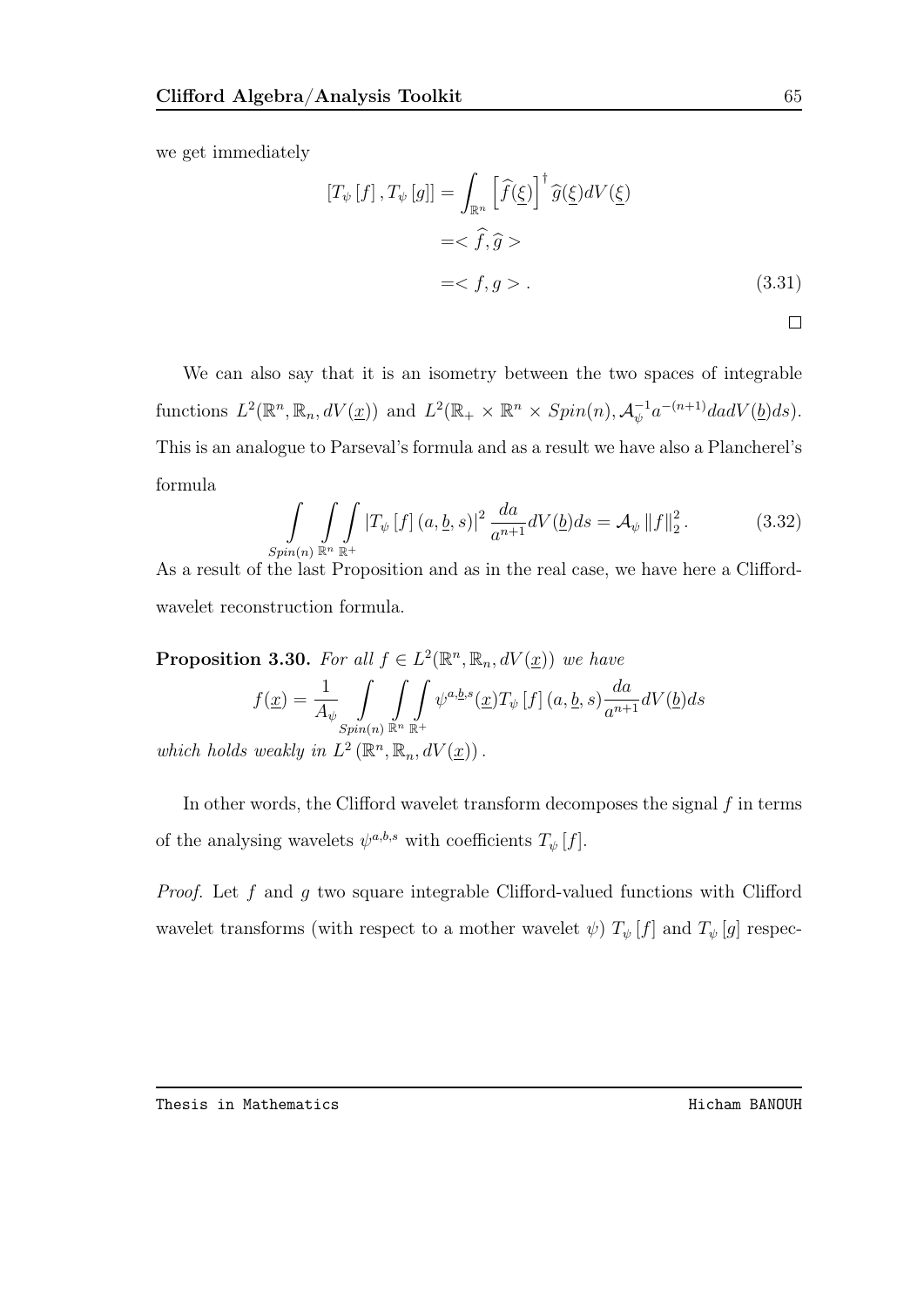tively. We have from proposition [\(3.29\)](#page-72-0) and using [\(3.28\)](#page-70-0)

$$
\langle f, g \rangle_{L^{2}} = \frac{1}{\mathcal{A}_{\psi}} \int_{Spin(n)} \int_{\mathbb{R}^{n}} \int_{\mathbb{R}^{+}} (T_{\psi}[f](a, \underline{b}, s))^{\dagger} T_{\psi}[g](a, \underline{b}, s) \frac{da}{a^{n+1}} dV(\underline{b}) ds
$$
  
\n
$$
= \frac{1}{\mathcal{A}_{\psi}} \int_{Spin(n)} \int_{\mathbb{R}^{n}} \int_{\mathbb{R}^{+}} [T_{\psi}[f](a, \underline{b}, s)]^{\dagger} T_{\psi}[g](a, \underline{b}, s) \frac{da}{a^{n+1}} dV(\underline{b}) ds
$$
  
\n
$$
= \frac{1}{\mathcal{A}_{\psi}} \int_{Spin(n)} \int_{\mathbb{R}^{n}} \int_{\mathbb{R}^{+}} \langle \psi^{a, \underline{b}, s}, f \rangle_{L^{2}}^{+} T_{\psi}[g](a, \underline{b}, s) \frac{da}{a^{n+1}} dV(\underline{b}) ds
$$
  
\n
$$
= \frac{1}{\mathcal{A}_{\psi}} \int_{Spin(n)} \int_{\mathbb{R}^{n}} \int_{\mathbb{R}^{+}} \langle f, \psi^{a, \underline{b}, s} \rangle_{L^{2}} T_{\psi}[g](a, \underline{b}, s) \frac{da}{a^{n+1}} dV(\underline{b}) ds
$$
  
\n
$$
= \langle f, \frac{1}{\mathcal{A}_{\psi}} \int_{Spin(n)} \int_{\mathbb{R}^{n}} \int_{\mathbb{R}^{+}} \psi^{a, \underline{b}, s}(\underline{x}) T_{\psi}[g](a, \underline{b}, s) \frac{da}{a^{n+1}} dV(\underline{b}) ds \rangle_{L^{2}}
$$

Then

$$
g(\underline{x}) = \frac{1}{\mathcal{A}_{\psi}} \int_{Spin(n)} \int_{\mathbb{R}^n} \int_{\mathbb{R}^+} \psi^{a, \underline{b}, s}(\underline{x}) T_{\psi}[g](a, \underline{b}, s) \frac{da}{a^{n+1}} dV(\underline{b}) ds
$$

where the equality is understood in the  $L^2$ -sense.

 $\Box$ 

Now, we present a result similar to the reproducing kernel given by [\(2.2.3\)](#page-29-0).

**Theorem 3.6.1.** A function  $F \in L^2(\mathbb{R}_+ \times \mathbb{R}^n \times Spin(n), \mathcal{A}_{\psi}^{-1})$  $\frac{1}{\psi}a^{-(n+1)}dadV(\underline{b})ds$ is the Clifford wavelet transform of a square integrable function  $f$  iff  $F(a, \underline{b}, s) = \frac{1}{\alpha}$  $C_\psi$ Z  $Spin(n)$ Z  $\mathbb{R}^n$  $\int^{+\infty}$ 0  $\left(K_{\psi}(a, \underline{b}, s; \tilde{a}, \underline{\tilde{b}}, \tilde{s})\right)^{\dagger} F(\tilde{a}, \underline{\tilde{b}}, \tilde{s}) \frac{d \tilde{a}}{z_{n+1}}$  $\frac{aa}{\tilde{a}^{n+1}}dV(\underline{\tilde{b}})d\tilde{s}$ where  $K_{\psi}(a, \underline{b}, s; \tilde{a}, \underline{\tilde{b}}, \tilde{s}) = T_{\psi} \left[ \psi^{a, b, s} \right] (\tilde{a}, \underline{\tilde{b}}, \tilde{s}) = \langle \psi^{ \tilde{a}, \tilde{b}, \tilde{s}}, \psi^{a, b, s} \rangle$  is the reproducing kernel.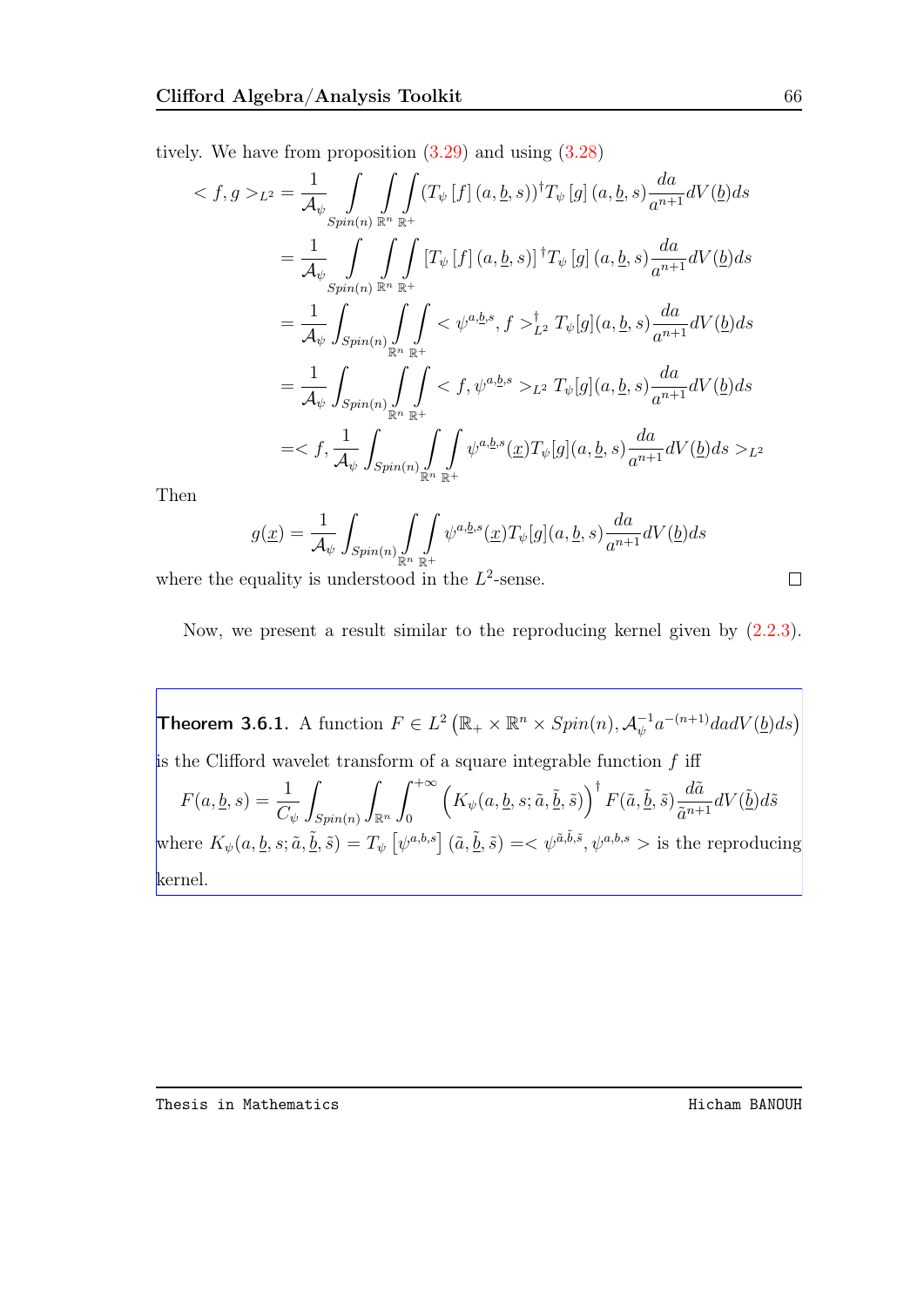## 3.7 Conclusion

In this part, we gave an introduction to the theory of Clifford algebras and we saw that modulo a condition similar to the Cauchy-Riemann equations in the complex plan, we generalized the notion of holomorphic and harmonic functions to n-dimensions. Also, we presented the extension of the well known Fourier transform to Clifford algebra settings and presented the main topic of this thesis namely the Clifford wavelet transform.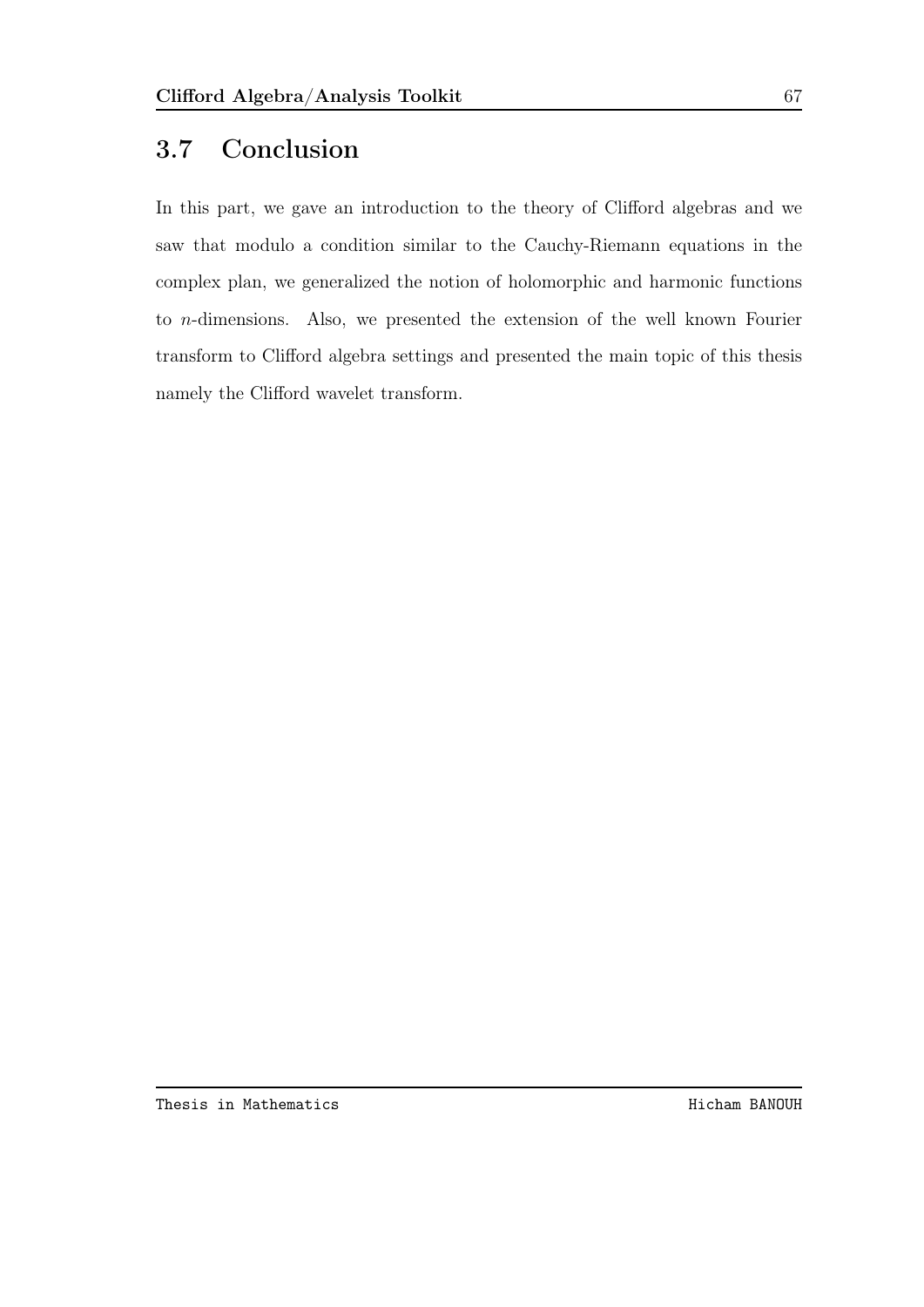# **Chapter**

# Clifford Wavelet Uncertainty Principle

## 4.1 Introduction

The uncertainty principle is central for information processing and quantum physics. In the Clifford algebras framework, the uncertainty principle provides us data about the way a multivector valued function and its Clifford-Fourier transform are related. We will see that the uncertainty principle for the Clifford wavelet transform establishes a lower bound of the product of the variances of Clifford wavelet transform of a square integrable multivector-valued function and its Clifford-Fourier transform.

## 4.2 Old uncertainty principle revisited

First, we recall some results concerning the classical Heisenberg uncertainty principle. For more backgrounds on the uncertainty principle, its variants, Fourier and wavelet transforms on the Euclidean space  $\mathbb{R}^n$  the readers may be referred also to [\[122\]](#page-107-0), [\[166\]](#page-111-0), [\[191\]](#page-114-0) and [\[201\]](#page-115-0). Mathematically, the uncertainty principle states that a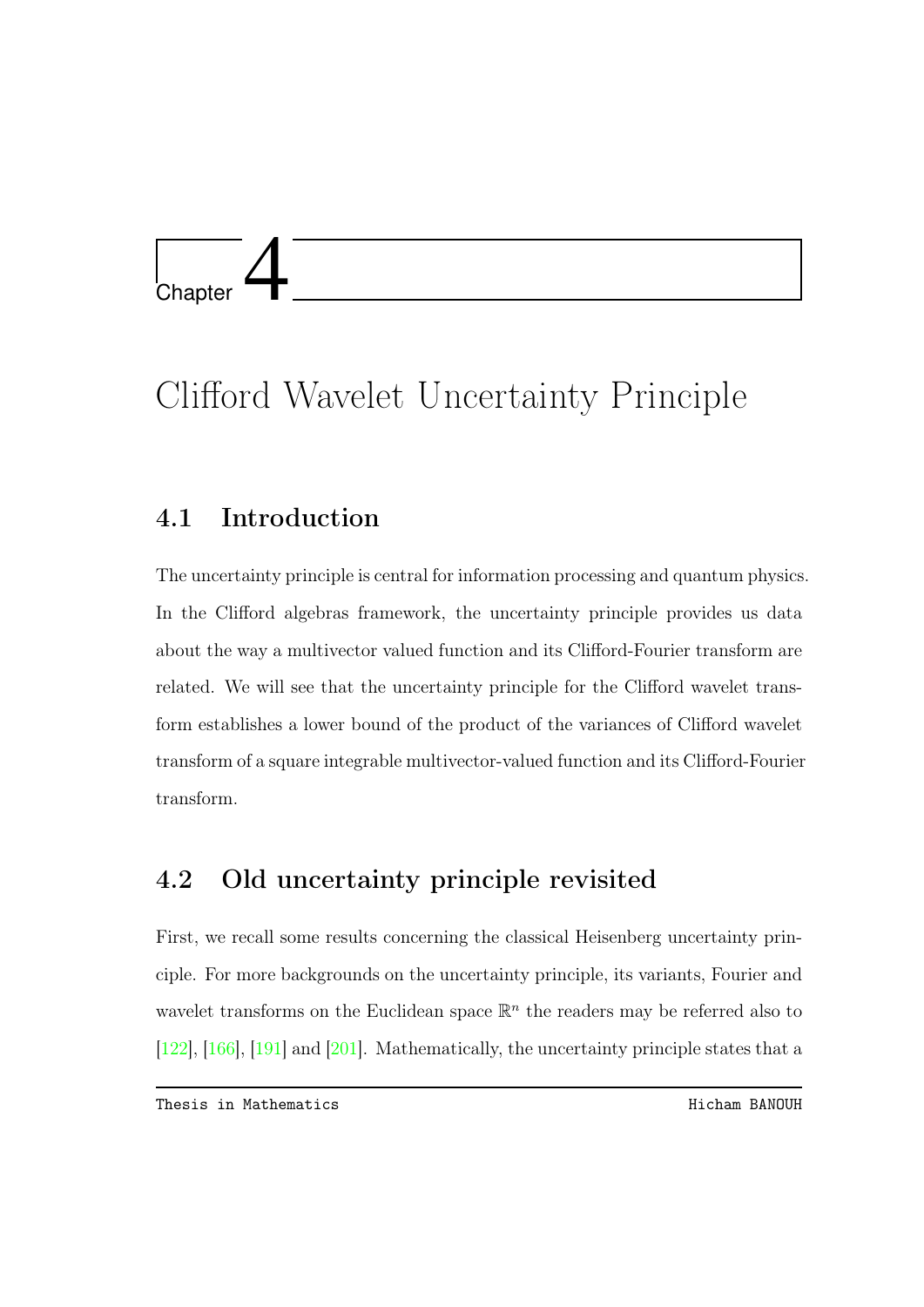non-zero function and its Fourier transform cannot both be sharply localized. The next theorem formally summarizes the Heisenberg's Uncertainty Principle.

<span id="page-78-0"></span>Theorem 4.2.1. Uncertainty Principle [\[212\]](#page-116-0) Let A and B be two self-adjoint operators on a Hilbert space  $\mathcal X$  with domains  $\mathcal{D}(A)$  and  $\mathcal{D}(B)$  respectively and  $[A, B] = AB - BA$  their commutator. Then  $||Af||_2 ||Bf||_2 \geq \frac{1}{2}$ 2  $|\langle [A, B] f, f \rangle|, \forall f \in \mathcal{D}([A, B]).$  (4.1)

*Proof.* Let  $f \in \mathcal{D}([A, B])$ . Then  $f \in \mathcal{D}(A) \cap \mathcal{D}(B)$ . Hence,

$$
|\langle [A, B] f, f \rangle| = |\langle ABf, f \rangle - \langle BAf, f \rangle|.
$$

As A and B are two self-adjoints operators, we get

$$
|\left\langle \left[ A, B \right] f, f \right\rangle| = |\left\langle A f, B f \right\rangle - \left\langle B f, A f \right\rangle| = 2 |\mathfrak{Im}\left\{ \left\langle A f, B f \right\rangle \right\}|.
$$

Applying next the Cauchy-Schwartz inequality, we obtain

$$
|\langle [A,B]f,f\rangle| \le 2||Af||_2||Bf||_2.
$$

Which reads as

$$
||Af||_2 ||Bf||_2 \ge \frac{1}{2} |\langle [A, B] f, f \rangle|.
$$
 (4.2)

which completes the proof.

Lets apply theorem  $(4.2.1)$  to the case of the Fourier transform. We mainly review the results of [\[83\]](#page-103-0) and [\[118\]](#page-106-0). Let  $f \in L^1 \cap L^2(\mathbb{R}^n, \mathbb{R}_n, dV(\underline{x}))$  We define for  $k \in$  $\{1, 2, \dots, n\}$  the two families of operators

$$
A_k f(\underline{x}) = x_k f(\underline{x})
$$
  

$$
B_k f(\underline{x}) = \partial_{x_k} f(\underline{x}).
$$

 $\Box$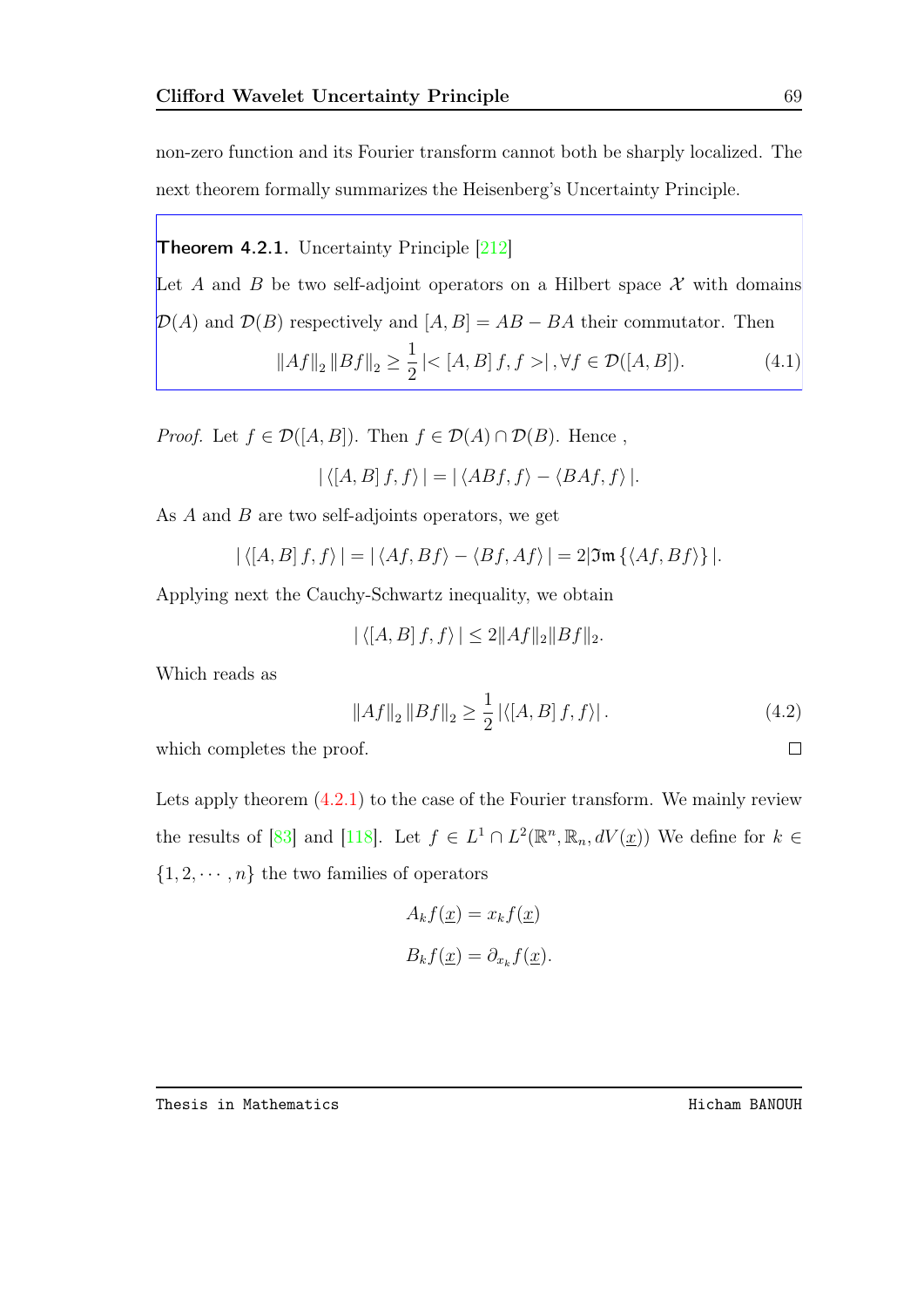Using the fact that

$$
\partial_{x_k} f(\underline{x}) = \partial_{x_k} \left\{ \frac{1}{(2\pi)^{\frac{n}{2}}} \int_{\mathbb{R}^n} e^{i\underline{x}\cdot\xi} \widehat{f}(\underline{\xi}) dV(\underline{\xi}) \right\}
$$

$$
= \frac{1}{(2\pi)^{\frac{n}{2}}} \int_{\mathbb{R}^n} \partial_{x_k} \left\{ e^{i\underline{x}\cdot\xi} \widehat{f}(\underline{\xi}) \right\} dV(\underline{\xi})
$$

$$
= \frac{1}{(2\pi)^{\frac{n}{2}}} \int_{\mathbb{R}^n} e^{i\underline{x}\cdot\xi} \left\{ i\xi_k \widehat{f}(\underline{\xi}) \right\} dV(\underline{\xi})
$$

$$
= \mathcal{F}^{-1} \left[ i\xi_k \widehat{f}(\bullet) \right](\underline{x})
$$

whence

$$
\widehat{\partial_{x_k} f}(\underline{\xi}) = i\xi_k \widehat{f}(\underline{\xi}).
$$

and so we have the norm equality

$$
\left\|\widehat{\partial_{x_k}f}\right\|_2=\left\|\xi_k\widehat{f}\right\|_2.
$$

In a similar way we can see that

$$
\widehat{x_k f(\bullet)}(\underline{\xi}) = \frac{1}{(2\pi)^{\frac{n}{2}}} \int_{\mathbb{R}^n} x_k f(\underline{x}) e^{-i\underline{x}\cdot\xi} dV(\underline{x})
$$

$$
= \frac{1}{(2\pi)^{\frac{n}{2}}} \int_{\mathbb{R}^n} f(\underline{x}) i \partial_{\xi_k} \left\{ e^{-i\underline{x}\cdot\xi} \right\} dV(\underline{x})
$$

$$
= i \partial_{\xi_k} \mathcal{F}[f](\underline{\xi}).
$$

We have  $A_k f(\underline{x}) = x_k f(\underline{x})$  and  $B_k f(\underline{x}) = \partial_{x_k} f(\underline{x})$ . So

$$
||A_k f||_2 = ||x_k f||_2
$$

and

$$
||B_k f||_2 = ||\xi_k \hat{f}||_2
$$

Applying theorem [\(4.2.1\)](#page-78-0) to both operators  $\mathcal{A}_k$  and  $\mathcal{B}_k$  yields :

$$
||A_k f||_2 ||B_k f||_2 \ge \frac{1}{2} |< [A_k, B_k] f, f >|.
$$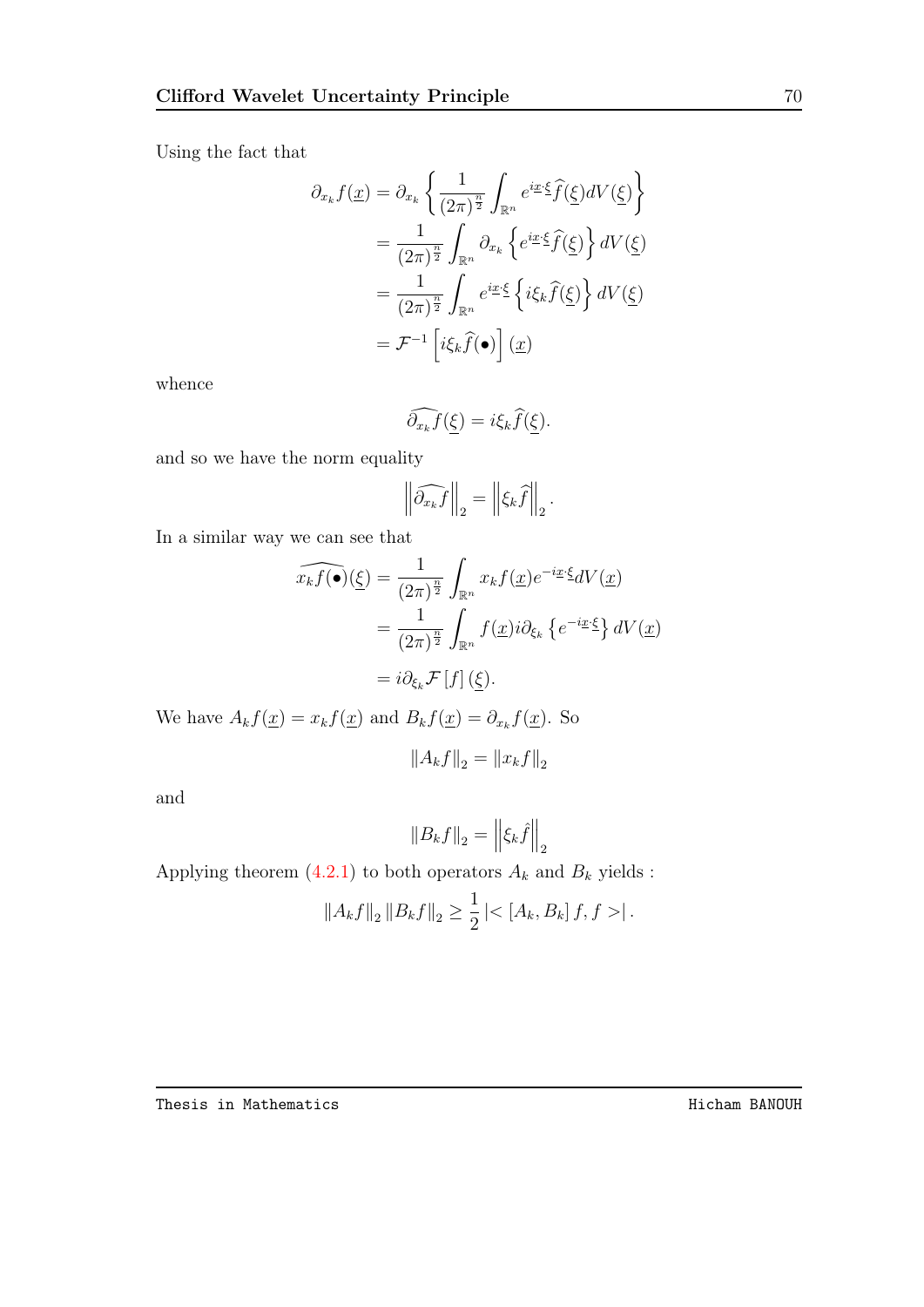As the commutator

$$
[A_k, B_k] f = A_k B_k f - B_k A_k f
$$
  
=  $x_k \partial_{x_k} f(\underline{x}) - \partial_{x_k} \{x_k f(\underline{x})\}$   
=  $x_k \partial_{x_k} f(\underline{x}) - f(\underline{x}) - x_k \partial_{x_k} f(\underline{x})$   
=  $-f(\underline{x})$ 

we obtain finally

<span id="page-80-2"></span>
$$
||x_k f||_2 ||\xi_k \widehat{f}||_2 \ge \frac{1}{2} ||f||_2^2.
$$
 (4.3)

<span id="page-80-0"></span>**Theorem 4.2.2.** For A and B two symmetric operators on a Hilbert space  $\mathcal{H}$  and for  $f \in L^2(\mathcal{H}, dx)$  we have

$$
\|Af\|_2 \|Bf\|_2 \ge \frac{1}{2} \sqrt{|\langle [A, B] f, f \rangle|^2 + |\langle [A, B]_+ f, f \rangle|^2} \tag{4.4}
$$

where  $[A, B]_+ = AB + BA$  is the anti-commutator.

*Proof.* See [\[190\]](#page-114-1) and [\[80\]](#page-102-0).

As for Theorem [4.3.1,](#page-82-0) the first step is to apply this result to the Fourier transform. So we have

<span id="page-80-3"></span>**Theorem 4.2.3.** [\[80\]](#page-102-0) Let  $f \in L^1 \cap L^2(\mathbb{R}^n, \mathbb{R}_n, dV(\underline{x}))$  and define  $A_k f(\underline{x}) = x_k f(\underline{x})$ and  $B_k f(\underline{x}) = \frac{1}{i} \partial_{x_k} f(\underline{x})$  then  $\left\|x_k f\right\|_2 \left\|\xi_k \widehat{f}\right\|_2 \geq$ √  $\overline{2}(\|f\|_{2}^{2} + |2 \langle x_{k}\partial_{x_{k}}f, f \rangle |).$ 

Proof. We have by Theorem [4.2.2](#page-80-0)

<span id="page-80-1"></span>
$$
||A_k f||_2 ||B_k f||_2 \ge \frac{1}{2} \sqrt{|\langle [A_k, B_k] f, f \rangle|^2 + |\langle [A_k, B_k]_+ f, f \rangle|^2}.
$$
 (4.5)

Thesis in Mathematics **Hicham BANOUH** 

 $\Box$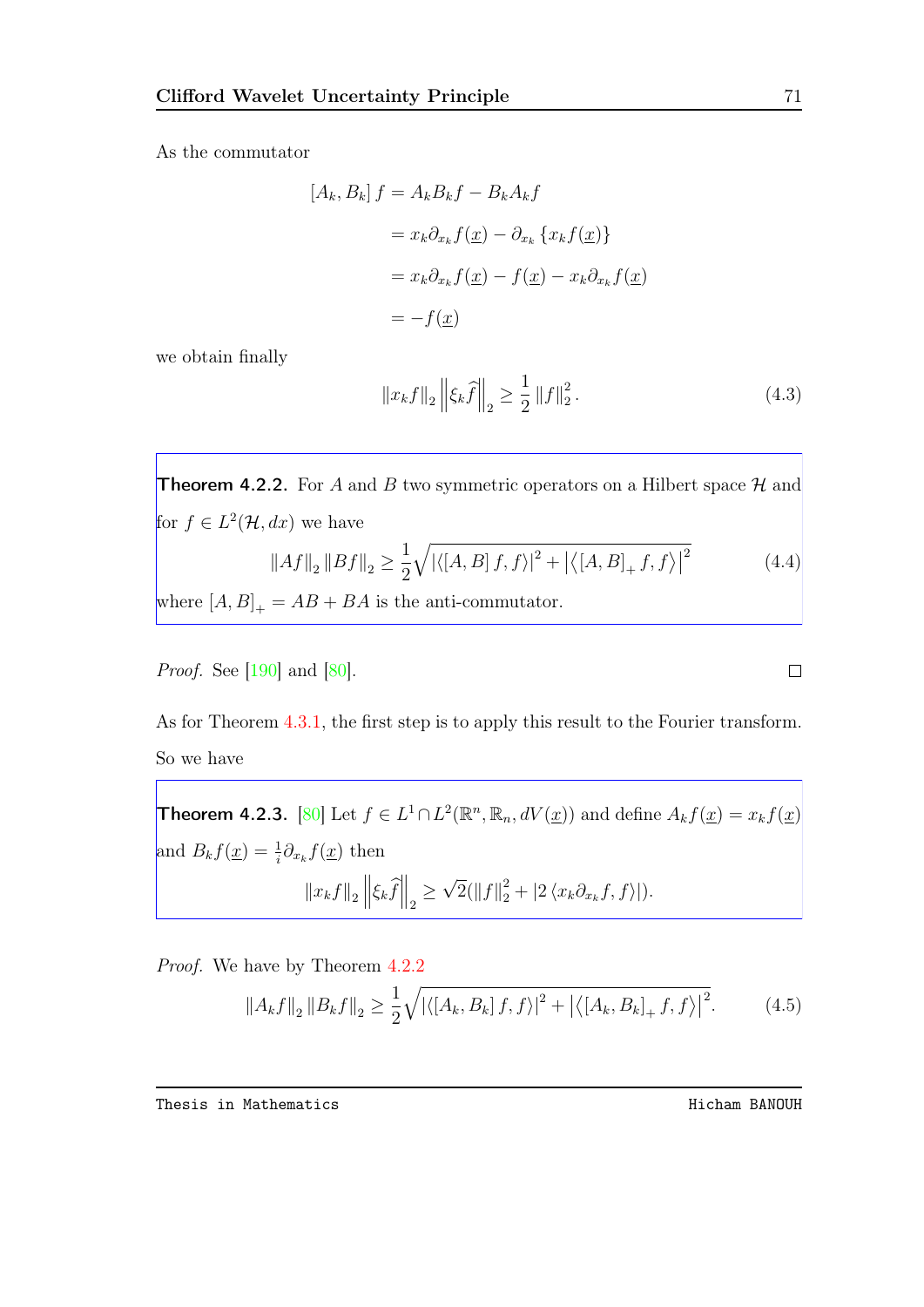Observe next that

$$
[A_k, B_k] f(\underline{x}) = A_k B_k f(\underline{x}) - B_k A_k f(\underline{x})
$$
  
=  $x_k \frac{1}{i} \partial_{x_k} f(\underline{x}) - \frac{1}{i} \partial_{x_k} x_k f(\underline{x})$   
=  $\frac{1}{i} x_k \partial_{x_k} f(\underline{x}) - \frac{1}{i} f(\underline{x}) - \frac{1}{i} x_k \partial_{x_k} f(\underline{x})$   
=  $-\frac{1}{i} f(\underline{x}).$ 

By the same way

$$
[A_k, B_k]_+ f(\underline{x}) = \frac{1}{i} (2x_k \partial_{x_k} f(\underline{x}) + f(\underline{x})).
$$

Substituting in [\(4.5\)](#page-80-1) we get

$$
||x_k f||_2 ||\partial_{x_k} f||_2 \ge \frac{1}{2} \sqrt{||f||_2^4 + |\langle 2x_k \partial_{x_k} f + f, f \rangle|^2}.
$$

We know that

$$
\widehat{\partial_{x_k} f}(\underline{\xi}) = i \xi_k \widehat{f}(\underline{\xi}).
$$

So

$$
\left\|\partial_{x_k} f\right\|_2 = \left\|\widehat{\partial_{x_k} f}\right\|_2 = \left\|\xi_k \widehat{f}\right\|_2.
$$

Then  $(4.5)$  becomes

$$
||x_k f||_2 ||\xi_k \hat{f}||_2 \ge \frac{1}{2} \sqrt{||f||_2^4 + |\langle 2x_k \partial_{x_k} f + f, f \rangle|^2}
$$
  
\n
$$
= \frac{1}{2} \sqrt{||f||_2^4 + ||f||_2^2 + 2 \langle x_k \partial_{x_k} f, f \rangle|^2}
$$
  
\n
$$
\ge \frac{1}{2} \sqrt{||f||_2^4 + 4 |\langle x_k \partial_{x_k} f, f \rangle|^2}.
$$
  
\nSince for  $a, b > 0$ ,  $\sqrt{\frac{a^2 + b^2}{2}} \ge \frac{a+b}{2}$  then  $\frac{1}{2} \sqrt{a^2 + b^2} \ge \sqrt{2}(a+b)$ . So  
\n
$$
||x_k f||_2 ||\xi_k \hat{f}||_2 \ge \frac{1}{2} \sqrt{||f||_2^4 + 4 |\langle x_k \partial_{x_k} f, f \rangle|^2}
$$
  
\n
$$
\ge \sqrt{2} (||f||_2^2 + |2 \langle x_k \partial_{x_k} f, f \rangle|).
$$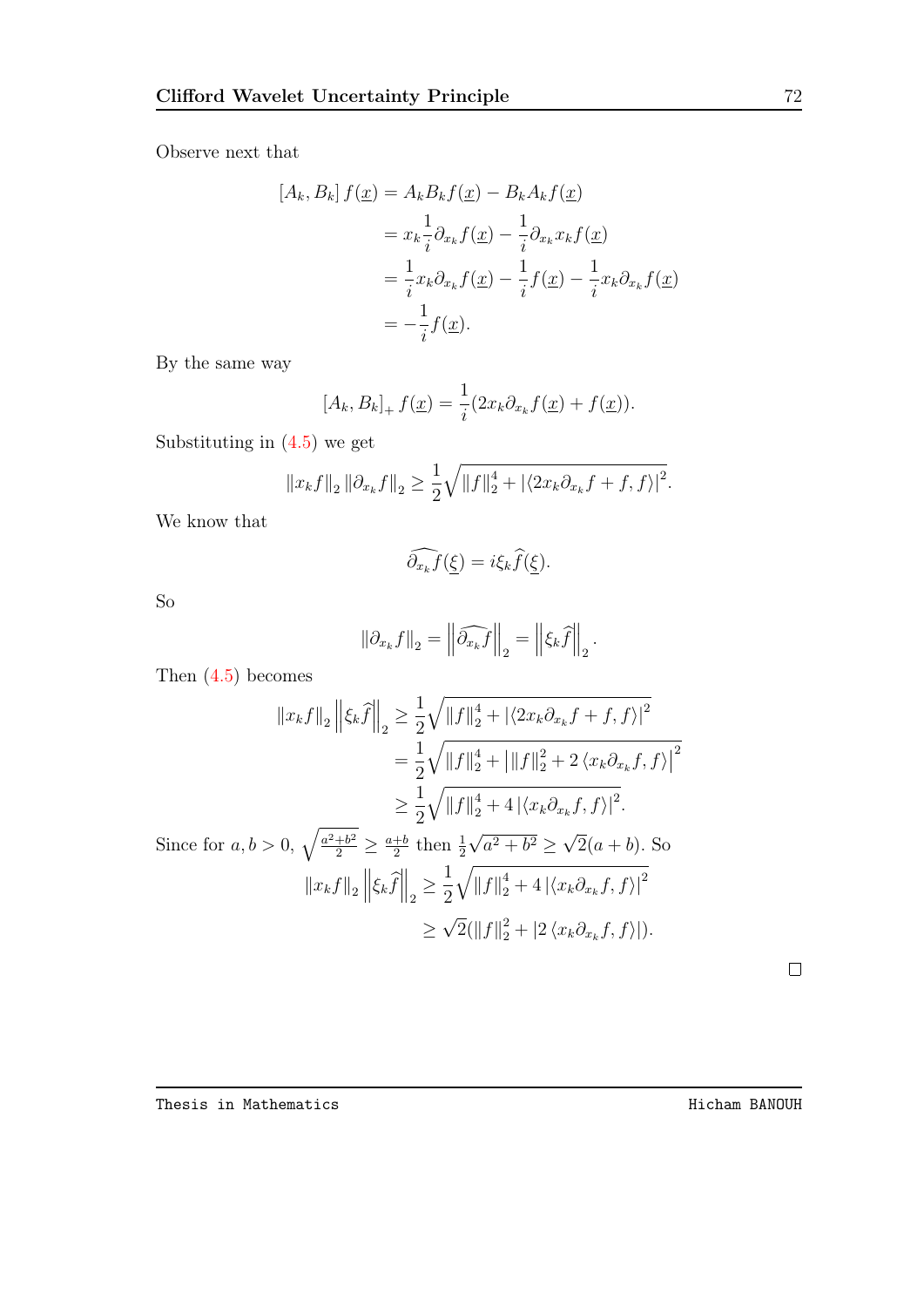### 4.3 Clifford wavelet uncertainty principle

In this section, we establish the main result of the thesis : a new Heisenberg uncertainty principle for the Clifford wavelet transform. This result have been published in [\[19\]](#page-96-0).

<span id="page-82-0"></span>**Theorem 4.3.1.** Let  $\psi \in L^2(\mathbb{R}^n, \mathbb{R}_n, dV(\underline{x}))$  be an admissible Clifford mother wavelet. Then for  $f \in L^2(\mathbb{R}^n, \mathbb{R}_n, dV(\underline{x}))$  the following inequality holds  $\sqrt{2}$  $Spin(n)$ Z  $\int_{\mathbb{R}^{+}}\left\Vert b_{k}T_{\psi}\left[ f\right] \left( a,\bullet,s\right) \right\Vert _{2}^{2}$ 2 da  $\left. \frac{da}{a^{n+1}}ds\right) \frac{1}{2}\left\Vert \xi_{k}\widehat{f}\right\Vert _{2}\geq\frac{(2\pi)^{\frac{n}{2}}}{2}$ 2  $\sqrt{A_{\psi}} \|f\|_2^2$  $\frac{2}{2}$  , where  $k = 1, 2, \cdots, n$ .

To prove this result we need the following lemma.

<span id="page-82-1"></span>**Lemma 4.1.** Given  $\psi$  and  $f$  as in Theorem [\(4.3.1\)](#page-82-0) then

$$
\int_{Spin(n)} \int_{\mathbb{R}^+} \int_{\mathbb{R}^n} |\xi_k \widehat{T_{\psi}[f]}(a,\underline{\xi},s)|^2 dV(\underline{\xi}) \frac{da}{a^{n+1}} ds = \frac{A_{\psi}}{(2\pi)^n} ||\xi_k \widehat{f}||_2^2.
$$

*Proof.* As the daughter wavelet  $\psi^{a,b,s}$  has the following Fourier expression

$$
\widehat{\psi^{a,\underline{b},s}}(\underline{\xi}) = a^{\frac{n}{2}} e^{-i \langle \underline{b},\underline{\xi} \rangle} s \widehat{\psi}(a \overline{s} \underline{\xi} s) \overline{s},
$$

we get

$$
T_{\psi}\left[f\right](a,\underline{b},s) = a^{\frac{n}{2}}\mathcal{F}^{-1}\left[\overline{s}\left[\widehat{\psi}(a\overline{s}\bullet s)\right]^{\dagger}s\widehat{f}(\bullet)\right](\underline{b})
$$

and in the frequency domain

$$
\widehat{T_{\psi}[f]}(a,\underline{\xi},s) = a^{\frac{n}{2}}\overline{s}\left[\widehat{\psi}(a\overline{s}\underline{\xi}s)\right]^{\dagger}s\widehat{f}(\underline{\xi}).\tag{4.6}
$$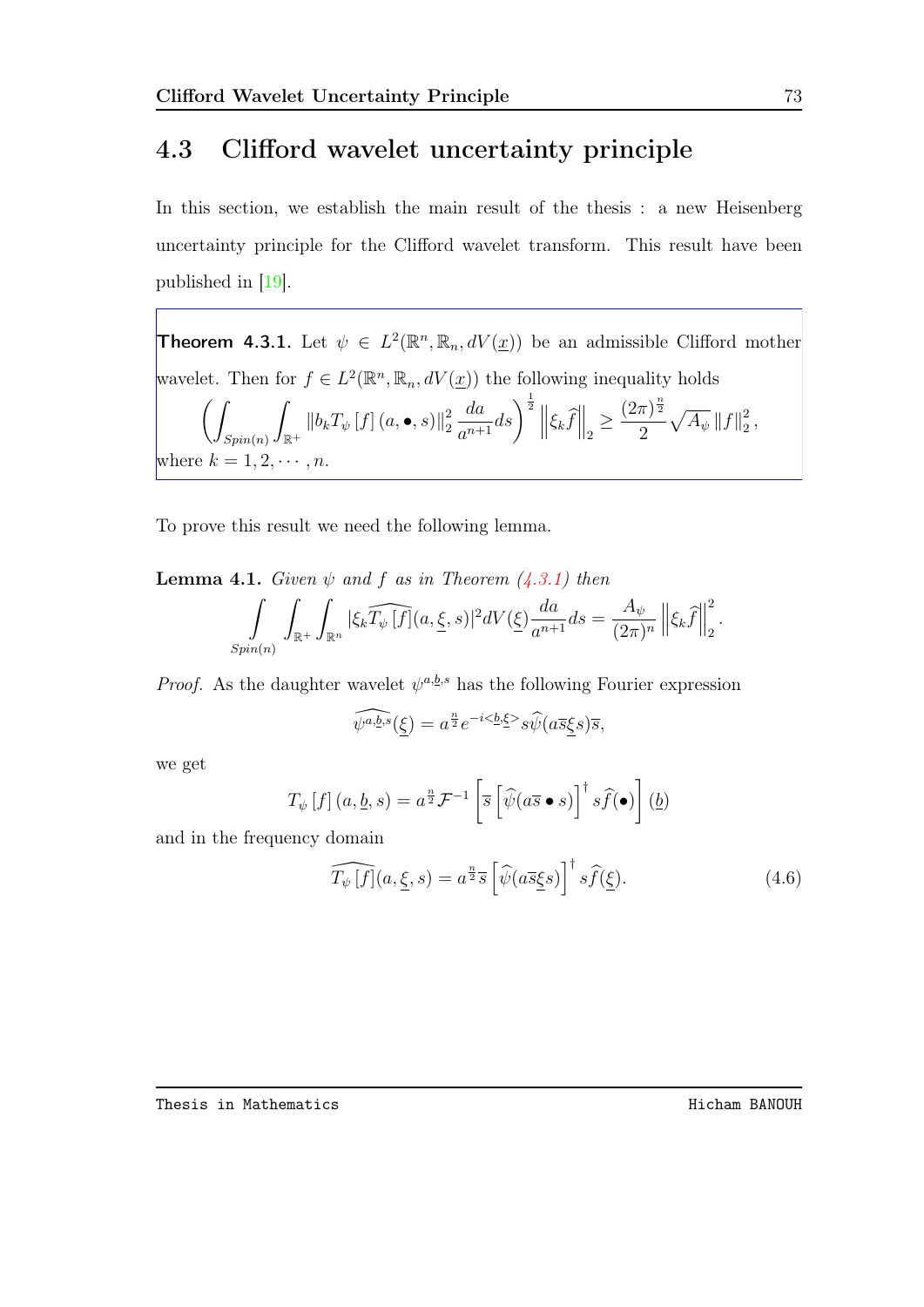Therefore by [\(3.8\)](#page-43-0)

$$
\int_{\mathbb{R}^n} |\xi_k \widehat{T_{\psi}[f]}(a,\xi,s)|^2 dV(\xi)
$$
\n=
$$
\int_{\mathbb{R}^n} |\xi_k a^{\frac{n}{2}} \overline{s} [\widehat{\psi}(a\overline{s}\xi s)]^{\dagger} s \widehat{f}(\xi)|^2 dV(\xi)
$$
\n=
$$
\int_{\mathbb{R}^n} \left\{ \xi_k a^{\frac{n}{2}} \overline{s} [\widehat{\psi}(a\overline{s}\xi s)]^{\dagger} s \widehat{f}(\xi) \right\}^{\dagger} \xi_k a^{\frac{n}{2}} \overline{s} [\widehat{\psi}(a\overline{s}\xi s)]^{\dagger} s \widehat{f}(\xi) dV(\xi)
$$
\n=
$$
\int_{\mathbb{R}^n} \xi_k^2 a^n \overline{s} [\widehat{\psi}(a\overline{s}\xi s)]^{\dagger} s \widehat{f}(\xi) \left\{ \overline{s} [\widehat{\psi}(a\overline{s}\xi s)]^{\dagger} s \widehat{f}(\xi) \right\}^{\dagger} dV(\xi)
$$
\n=
$$
\int_{\mathbb{R}^n} \xi_k^2 a^n \overline{s} [\widehat{\psi}(a\overline{s}\xi s)]^{\dagger} s \widehat{f}(\xi) [\widehat{f}(\xi)]^{\dagger} \overline{s} \widehat{\psi}(a\overline{s}\xi s) s dV(\xi)
$$
\n=
$$
\int_{\mathbb{R}^n} \xi_k^2 a^n [\widehat{\psi}(a\overline{s}\xi s)]^{\dagger} \widehat{f}(\xi) [\widehat{f}(\xi)]^{\dagger} \widehat{\psi}(a\overline{s}\xi s) dV(\xi)
$$
\n=
$$
\int_{\mathbb{R}^n} \xi_k^2 a^n \left\{ [\widehat{\psi}(a\overline{s}\xi s)]^{\dagger} \widehat{\psi}(a\overline{s}\xi s) \right\} \left\{ \widehat{f}(\xi) [\widehat{f}(\xi)]^{\dagger} \right\} dV(\xi).
$$
\n(4.7)  
\n(4.7)  
\n(4.7)  
\n(4.7)  
\n(4.7)

Using  $(4.7)$  we obtain

$$
\int_{Spin(n)\mathbb{R}^+} \int_{\mathbb{R}^n} |\xi_k \widehat{T_{\psi}[f]}(a,\xi,s)|^2 dV(\xi) \frac{da}{a^{n+1}} ds
$$
\n
$$
= \int_{Spin(n)\mathbb{R}^+} \int_{\mathbb{R}^n} \xi_k^2 a^n \left\{ \left[ \widehat{\psi}(a\overline{s}\xi s) \right]^{\dagger} \widehat{\psi}(a\overline{s}\xi s) \right\} \left\{ \widehat{f}(\xi) \left[ \widehat{f}(\xi) \right]^{\dagger} \right\} dV(\xi) \frac{da}{a^{n+1}} ds
$$
\n
$$
= \int_{Spin(n)\mathbb{R}^+} \int_{\mathbb{R}^n} \xi_k^2 \left\{ \left[ \widehat{\psi}(a\overline{s}\xi s) \right]^{\dagger} \widehat{\psi}(a\overline{s}\xi s) \right\} \left\{ \widehat{f}(\xi) \left[ \widehat{f}(\xi) \right]^{\dagger} \right\} dV(\xi) \frac{da}{a} ds
$$
\n
$$
= \int_{\mathbb{R}^n} \int_{Spin(n)\mathbb{R}^+} \int_{\mathbb{R}^n} \left[ \widehat{\psi}(a\overline{s}\xi s) \right]^{\dagger} \widehat{\psi}(a\overline{s}\xi s) ds ds \right\} \xi_k^2 \left\{ \widehat{f}(\xi) \left[ \widehat{f}(\xi) \right]^{\dagger} \right\} dV(\xi).
$$
\n
$$
= \int_{\mathbb{R}^n} \left\{ \int_{Spin(n)\mathbb{R}^+} \int_{\mathbb{R}^n} \left[ \widehat{\psi}(a\overline{s}\xi s) \right] ds ds ds ds ds ds
$$
\n
$$
= \int_{\mathbb{R}^n} \left\{ \int_{Spin(n)\mathbb{R}^+} \left[ \widehat{\psi}(a\overline{s}\xi s) \right] ds ds ds ds ds ds
$$
\n
$$
= \int_{\mathbb{R}^n} \left\{ \widehat{f}(\xi) \left[ \widehat{f}(\xi) \right] \right\} dV(\xi).
$$

According to  $(3.30)$ , we g

$$
\int_{Spin(n)\ \mathbb{R}^+} \int_{\mathbb{R}^n} |\widehat{\xi_k T_{\psi}[f]}(a,\underline{\xi},s)|^2 dV(\underline{\xi}) \frac{da}{a^{n+1}} ds = \frac{A_{\psi}}{(2\pi)^n} ||\xi_k \widehat{f}||_2^2.
$$

<span id="page-83-0"></span>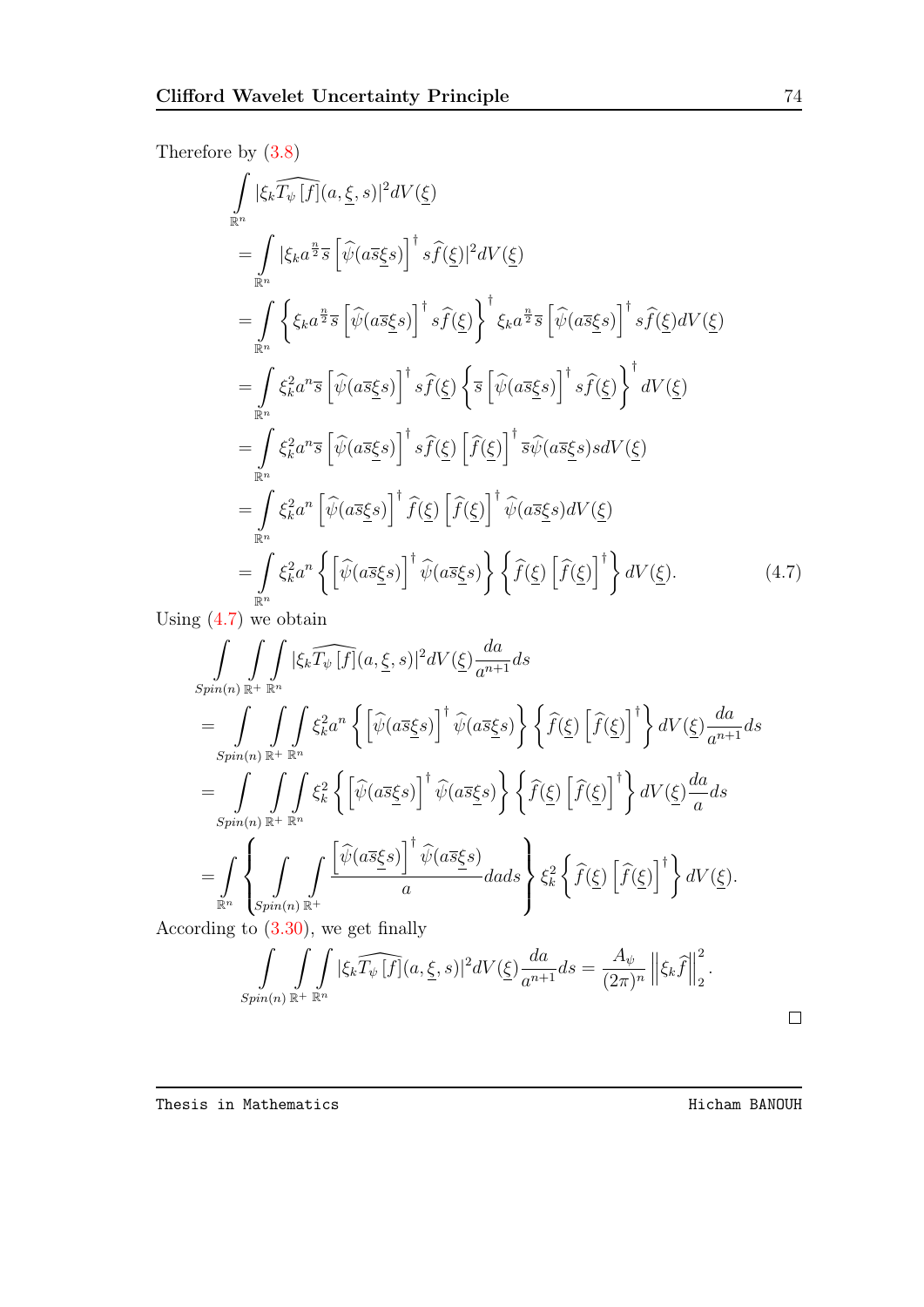*Proof. of Theorem [\(4.3.1\)](#page-82-0)*. Using the inequality [\(4.3\)](#page-80-2) and setting  $\underline{x} = \underline{b} \in \mathbb{R}^n$ , we obtain

$$
\|b_k T_{\psi}\left[f\right](a,\bullet,s)\|_2 \left\|\xi_k \widehat{T_{\psi}\left[f\right]}(a,\bullet,s)\right\|_2 \geq \frac{1}{2} \left\|T_{\psi}\left[f\right](a,\bullet,s)\right\|_2^2.
$$

Therefore

$$
\int_{Spin(n)} \int_{\mathbb{R}^+} \|b_k T_{\psi}[f](a, \bullet, s)\|_2 \left\|\xi_k \widehat{T_{\psi}[f]}(a, \bullet, s)\right\|_2 \frac{da}{a^{n+1}} ds
$$
\n
$$
\geq \frac{1}{2} \int_{Spin(n)} \int_{\mathbb{R}^+} \|T_{\psi}[f](a, \bullet, s)\|_2^2 \frac{da}{a^{n+1}} ds
$$
\nThe Gouche Schuert's inequality (3.10) it follows that

According to the Cauchy-Schwartz inequality [\(3.10\)](#page-43-1), it follows that

<span id="page-84-0"></span>
$$
\int_{Spin(n)\times\mathbb{R}^+} \|b_k T_{\psi}[f](a, \bullet, s)\|_2^2 \frac{da}{a^{n+1}} ds \times \int_{Spin(n)\times\mathbb{R}^+} \left\| \xi_k \widehat{T_{\psi}[f]}(a, \bullet, s) \right\|_2^2 \frac{da}{a^{n+1}} ds
$$
\n
$$
\geq \left( \frac{1}{2} \int_{Spin(n)\times\mathbb{R}^+\times\mathbb{R}^n} |T_{\psi}[f](a, \underline{b}, s)|^2 dV(\underline{b}) \frac{da}{a^{n+1}} ds \right)^2.
$$
\n(4.8)

Now, using Lemma [4.1](#page-82-1) and the fact that the Clifford wavelet transform is an isometry, we get by [\(3.32\)](#page-74-0)

$$
\int\limits_{Spin(n)\mathbb{R}^n}\int\limits_{\mathbb{R}^+} \int \left|T_{\psi}\left[f\right](a,\underline{b},s)\right|^2 \frac{da}{a^{n+1}}dV(\underline{b})ds = \mathcal{A}_{\psi}\left\|f\right\|_{2}^{2}.
$$

The inequality [\(4.8\)](#page-84-0) becomes

$$
\left(\int_{Spin(n)\,\mathbb{R}^+} \int \|b_k T_{\psi}[f](a,\bullet,s)\|_2^2 \frac{da}{a^{n+1}} ds\right)^{\frac{1}{2}} \left(\frac{A_{\psi}}{(2\pi)^n} \left\|\xi_k \hat{f}\right\|_2^2\right)^{\frac{1}{2}} \ge \frac{1}{2} \mathcal{A}_{\psi} \|f\|_2^2. \tag{4.9}
$$

Hence, we obtain

$$
\left(\int_{\text{Spin}(n)\,\mathbb{R}^+} \int_{\mathbb{R}^+} \|b_k T_{\psi}\,[f]\, (a, \bullet, s)\|_2^2 \, \frac{da}{a^{n+1}} ds\right)^{\frac{1}{2}} \left\|\xi_k \widehat{f}\right\|_2 \geq \frac{(2\pi)^{\frac{n}{2}}}{2} \sqrt{A_{\psi}} \, \|f\|_2^2 \, .
$$

Thesis in Mathematics **Hicham BANOUH Hicham BANOUH**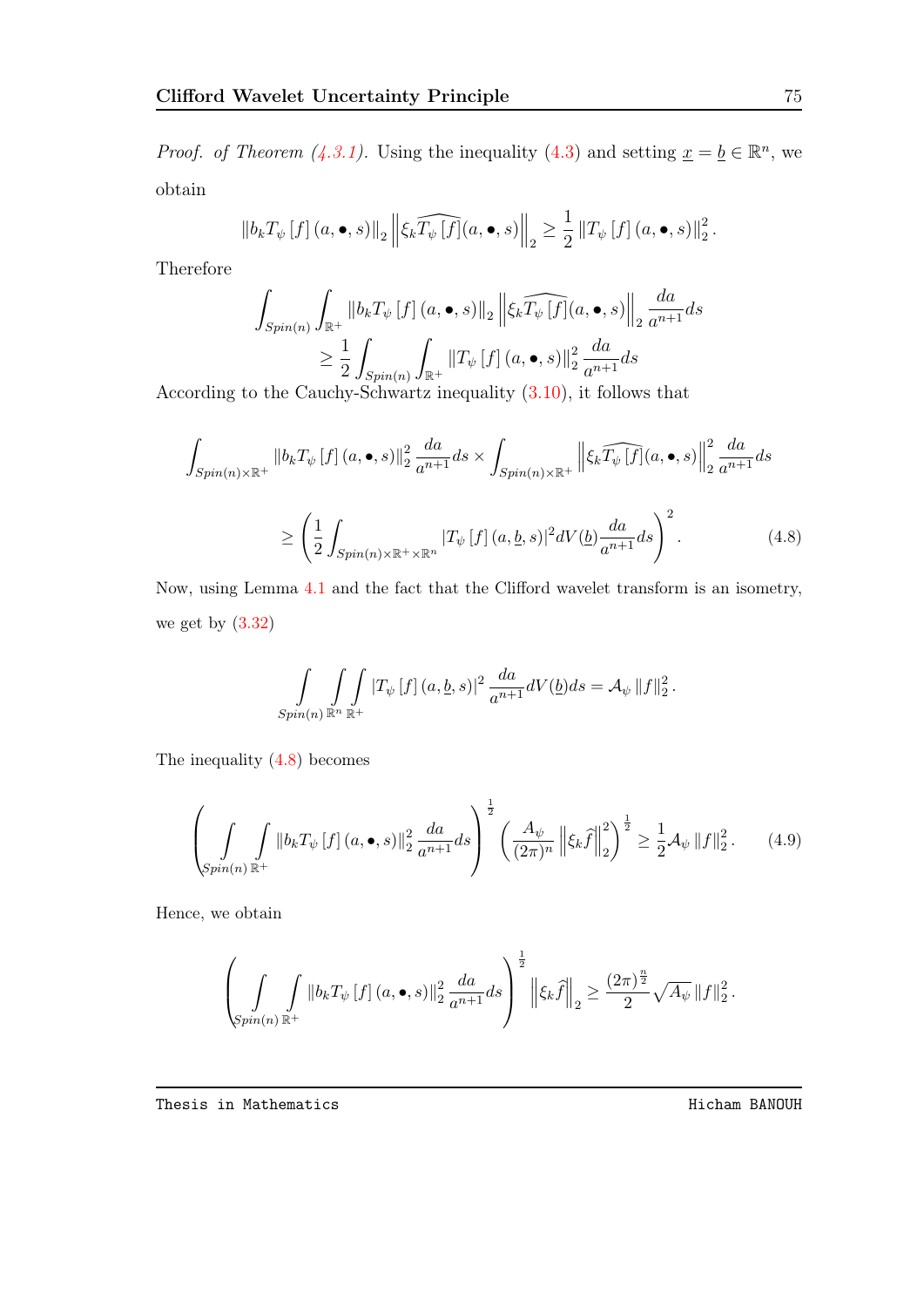# 4.4 A sharper Clifford wavelet uncertainty principle

In the present section we state and prove the second main result which concerns a sharper formulation of the Clifford-wavelet uncertainty principle.

**Theorem 4.4.1.** [\[17,](#page-96-1) [18\]](#page-96-2)Let  $\psi \in L^2(\mathbb{R}^n, \mathbb{R}_n, dV(\underline{x}))$  be an admissible Clifford mother wavelet. Then for  $f \in L^2(\mathbb{R}^n, \mathbb{R}_n, dV(\underline{x}))$  the following inequality holds

$$
\left(\int_{Spin(n)} \int_{\mathbb{R}^+} \|b_k T_{\psi}\left[f\right](a, \bullet, s)\|_{2}^{2} \frac{da}{a^{n+1}} ds\right)^{\frac{1}{2}} \left\|\xi_k \widehat{f}\right\|_{2} \geq \sqrt{2^{n+1} \pi^{n} A_{\psi}} \left\{\|f\|_{2}^{2} + 2 \left|\langle f_1, f_2 \rangle\right|\right\}
$$

where

$$
\begin{cases}\nf_1(\underline{x}) = \frac{1}{A_{\psi}} \int_{Spin(n)} \int_{\mathbb{R}^n} \int_{\mathbb{R}^+} \psi^{a,\underline{b},s}(\underline{x}) \partial_{b_k} T_{\psi} [f] (a, \underline{b}, s) \frac{da}{a^{n+1}} dV(\underline{b}) ds \\
f_2(\underline{x}) = \frac{1}{A_{\psi}} \int_{Spin(n)} \int_{\mathbb{R}^n} \int_{\mathbb{R}^+} \psi^{a,\underline{b},s}(\underline{x}) b_k T_{\psi} [f] (a, \underline{b}, s) \frac{da}{a^{n+1}} dV(\underline{b}) ds\n\end{cases}
$$

Proof. From Theorem [4.2.3](#page-80-3) we have

$$
||x_k f||_2 ||\xi_k \widehat{f}||_2 \ge \sqrt{2} (||f||_2^2 + |2 \langle x_k \partial_{x_k} f, f \rangle|).
$$

We substitute  $f(\bullet)$  by  $T_{\psi}[f](a, \bullet, s)$ , then

$$
||b_k T_{\psi} [f] (a, \bullet, s)||_2 ||\xi_k T_{\psi} [\widehat{f] (a, \bullet, s)}||_2 \geq \sqrt{2} (||T_{\psi} [f] (a, \bullet, s)||_2^2
$$
  
+ |2  $\langle b_k \partial_{b_k} T_{\psi} [f] (a, \bullet, s), T_{\psi} [f] (a, \bullet, s) \rangle|).$ 

Hence

$$
\int_{Spin(n)} \int_{\mathbb{R}^+} \|b_k T_{\psi}[f](a, \bullet, s)\|_{2} \left\|\xi_k T_{\psi}[\widehat{f}](a, \bullet, s)\right\|_{2} \frac{da}{a^{n+1}} ds.
$$

Thesis in Mathematics **Hicham BANOUH** 

 $\Box$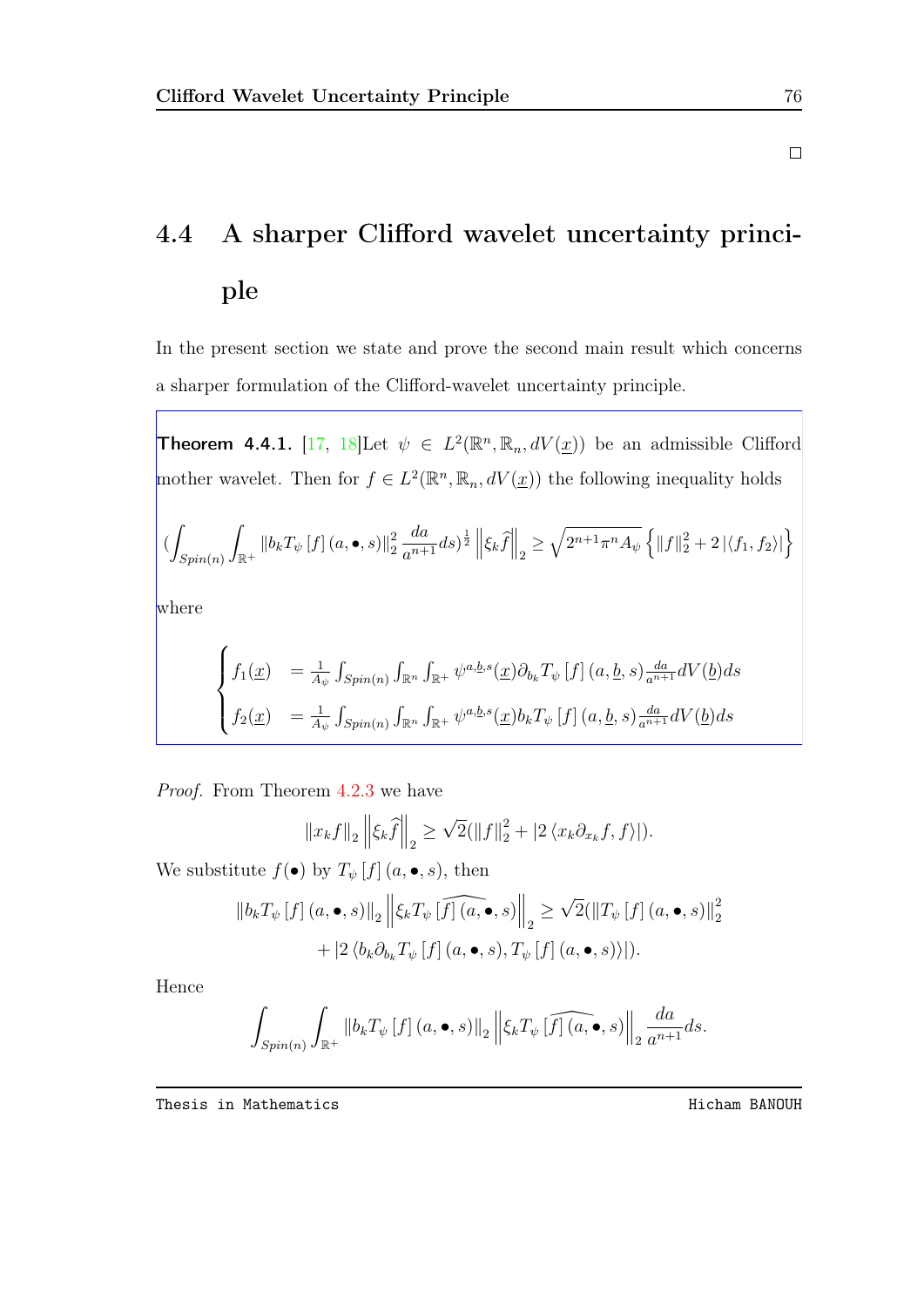≥ √  $\overline{2}$  $Spin(n)$ Z  $\int_{\mathbb{R}^{+}} \left(\left\|T_{\psi}\left[f\right](a,\bullet,s)\right\|_{2}^{2}+\left|2\left\langle b_{k}\partial_{b_{k}}T_{\psi}\left[f\right](a,\bullet,s),T_{\psi}\left[f\right](a,\bullet,s)\right\rangle\right| \right)\frac{da}{a^{n+1}}$  $rac{a}{a^{n+1}}ds.$ By the inequality of Cauchy-Schwartz

$$
\int_{Spin(n)} \int_{\mathbb{R}^+} ||b_k T_{\psi} [f] (a, \bullet, s)||_2 ||\xi_k T_{\psi} [\widehat{f}] (a, \bullet, s)||_2 \frac{da}{a^{n+1}} ds
$$
  
\n
$$
\leq (\int_{Spin(n)} \int_{\mathbb{R}^+} ||b_k T_{\psi} [f] (a, \bullet, s)||_2^2 \frac{da}{a^{n+1}} ds)^{\frac{1}{2}}
$$
  
\n
$$
\times (\int_{Spin(n)} \int_{\mathbb{R}^+} ||\xi_k T_{\psi} [\widehat{f}] (a, \bullet, s)||_2^2 \frac{da}{a^{n+1}} ds)^{\frac{1}{2}}.
$$

Then

$$
\left(\int_{Spin(n)} \int_{\mathbb{R}^+} \|b_k T_{\psi}[f](a, \bullet, s)\|_{2}^{2} \frac{da}{a^{n+1}} ds\right)^{\frac{1}{2}} \times \left(\int_{Spin(n)} \int_{\mathbb{R}^+} \left\|\xi_k T_{\psi}[\widehat{f}](a, \bullet, s)\right\|_{2}^{2} \frac{da}{a^{n+1}} ds)^{\frac{1}{2}}
$$
  

$$
\geq \sqrt{2} \int_{Spin(n)} \int_{\mathbb{R}^+} (\|T_{\psi}[f](a, \bullet, s)\|_{2}^{2}
$$
  

$$
+ |2 \langle b_k \partial_{b_k} T_{\psi}[f](a, \bullet, s), T_{\psi}[f](a, \bullet, s) \rangle|) \frac{da}{a^{n+1}} ds
$$
  

$$
= \sqrt{2} \int_{Spin(n)} \int_{\mathbb{R}^+} (\|T_{\psi}[f](a, \bullet, s)\|_{2}^{2} \frac{da}{a^{n+1}} ds
$$
  

$$
+ 2\sqrt{2} \int_{Spin(n)} \int_{\mathbb{R}^+} |\langle b_k \partial_{b_k} T_{\psi}[f](a, \bullet, s), T_{\psi}[f](a, \bullet, s) \rangle|) \frac{da}{a^{n+1}} ds.
$$

Knowing that

$$
\begin{cases} \int_{Spin(n)} \int_{\mathbb{R}^{+}} \left\| \xi_{k} \widehat{T_{\psi}[f]}(a, \bullet, s) \right\|_{2}^{2} \frac{da}{a^{n+1}} ds = \frac{A_{\psi}}{(2\pi)^{n}} \left\| \xi_{k} \widehat{f} \right\|_{2}^{2} \\ \int_{Spin(n)} \int_{\mathbb{R}^{+}} \left\| T_{\psi}[f](a, \bullet, s) \right\|_{2}^{2} \frac{da}{a^{n+1}} ds = A_{\psi} \left\| f \right\|_{2}^{2} .\end{cases}
$$

Then we have

$$
\begin{split}\n&\left(\int_{Spin(n)}\int_{\mathbb{R}^+}\left\|b_kT_{\psi}\left[f\right](a,\bullet,s)\right\|_{2}^{2}\frac{da}{a^{n+1}}ds\right)^{\frac{1}{2}} \times \left(\frac{A_{\psi}}{(2\pi)^{n}}\left\|\xi_k\widehat{f}\right\|_{2}^{2}\right)^{\frac{1}{2}} \geq \sqrt{2}A_{\psi}\left\|f\right\|_{2}^{2}.\n\end{split}
$$
\n
$$
+2\sqrt{2}\int_{Spin(n)}\int_{\mathbb{R}^+}\left|\left\langle b_k\partial_{b_k}T_{\psi}\left[f\right](a,\bullet,s),T_{\psi}\left[f\right](a,\bullet,s)\right\rangle\right|)\frac{da}{a^{n+1}}ds.
$$

Thesis in Mathematics **Hicham BANOUH Hicham BANOUH**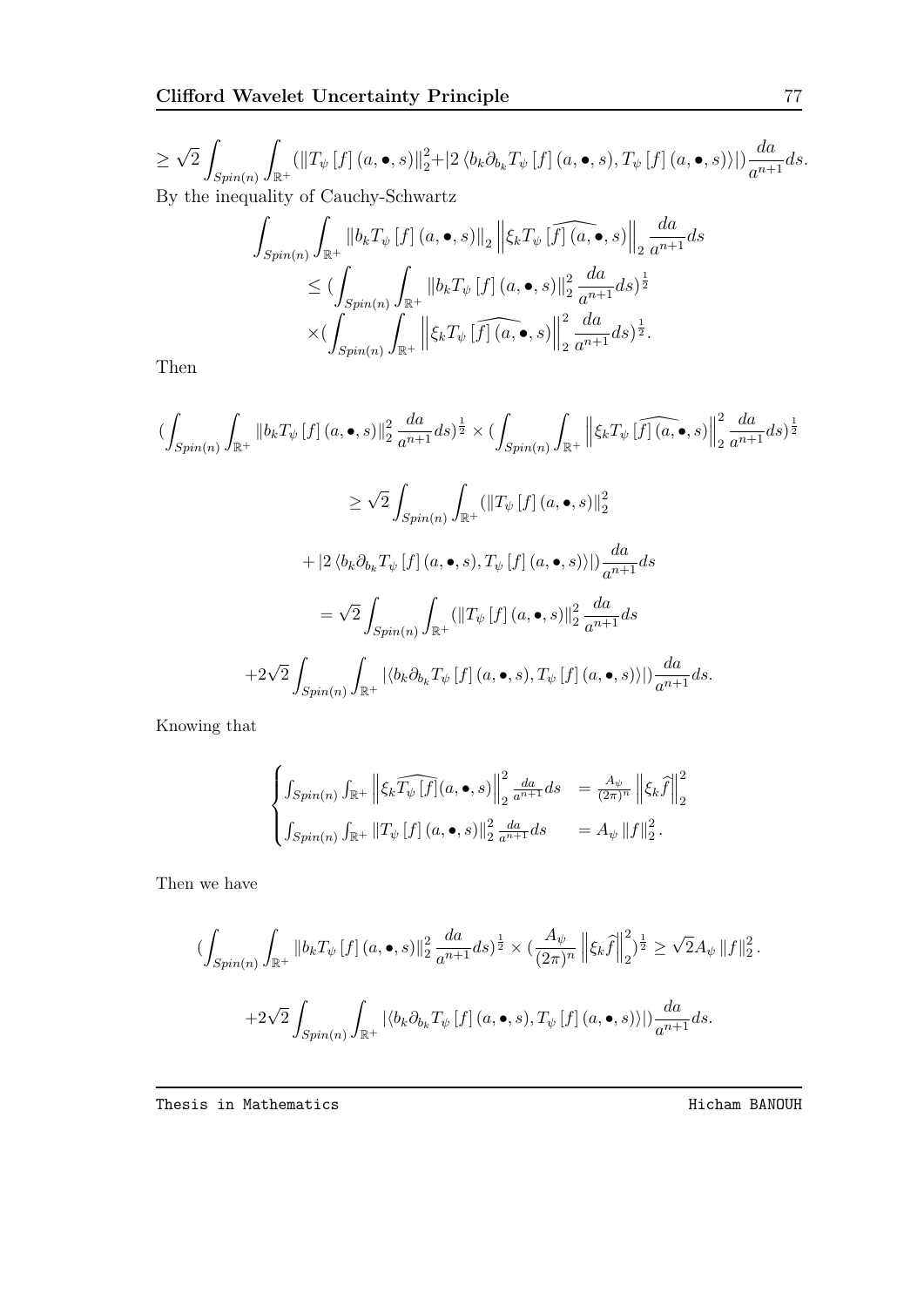So

$$
\left(\int_{Spin(n)} \int_{\mathbb{R}^+} \|b_k T_{\psi}[f](a, \bullet, s)\|_{2}^{2} \frac{da}{a^{n+1}} ds\right)^{\frac{1}{2}} \left\|\xi_k \widehat{f}\right\|_{2} \geq \sqrt{2^{n+1} \pi^{n} A_{\psi}} \|f\|_{2}^{2}
$$

$$
+\sqrt{\frac{2^{n+3} \pi^{n}}{A_{\psi}}} \int_{Spin(n)} \int_{\mathbb{R}^+} |\langle b_k \partial_{b_k} T_{\psi}[f](a, \bullet, s), T_{\psi}[f](a, \bullet, s) \rangle|) \frac{da}{a^{n+1}} ds
$$

$$
= \sqrt{2^{n+1} \pi^{n} A_{\psi}} \|f\|_{2}^{2}
$$

$$
+\sqrt{\frac{2^{n+3} \pi^{n}}{A_{\psi}}} \int_{Spin(n)} \int_{\mathbb{R}^+} |\langle b_k \partial_{b_k} T_{\psi}[f](a, \bullet, s), T_{\psi}[f](a, \bullet, s) \rangle|) \frac{da}{a^{n+1}} ds.
$$

We know that

$$
\int_{Spin(n)} \int_{\mathbb{R}^{+}} |\langle b_{k} \partial_{b_{k}} T_{\psi} [f] (a, \bullet, s), T_{\psi} [f] (a, \bullet, s) \rangle|) \frac{da}{a^{n+1}} ds
$$
\n
$$
= \int_{Spin(n)} \int_{\mathbb{R}^{+}} \left| \int_{\mathbb{R}^{n}} \left[ \partial_{b_{k}} T_{\psi} [f] (a, \underline{b}, s) \right]^{+} b_{k} T_{\psi} [f] (a, \underline{b}, s) dV(\underline{b}) \right| \frac{da}{a^{n+1}} ds
$$
\n
$$
\geq \left| \int_{Spin(n)} \int_{\mathbb{R}^{+}} \int_{\mathbb{R}^{n}} \left[ \partial_{b_{k}} T_{\psi} [f] (a, \underline{b}, s) \right]^{+} b_{k} T_{\psi} [f] (a, \underline{b}, s) dV(\underline{b}) \frac{da}{a^{n+1}} ds \right|
$$
\n
$$
= |A_{\psi} [ \partial_{b_{k}} T_{\psi} [f], b_{k} T_{\psi} [f] |].
$$

Then we have

$$
\left(\int_{Spin(n)} \int_{\mathbb{R}^+} \|b_k T_{\psi} [f] \, (a, \bullet, s) \|_{2}^2 \, \frac{da}{a^{n+1}} ds\right)^{\frac{1}{2}} \left\| \xi_k \widehat{f} \right\|_2 \ge \sqrt{2^{n+1} \pi^n A_{\psi}} \, \|f\|_2^2
$$

$$
+ \sqrt{2^{n+3} \pi^n A_{\psi}} \, \left\| \left[\partial_{b_k} T_{\psi} [f] \, , b_k T_{\psi} [f] \right] \right\|.
$$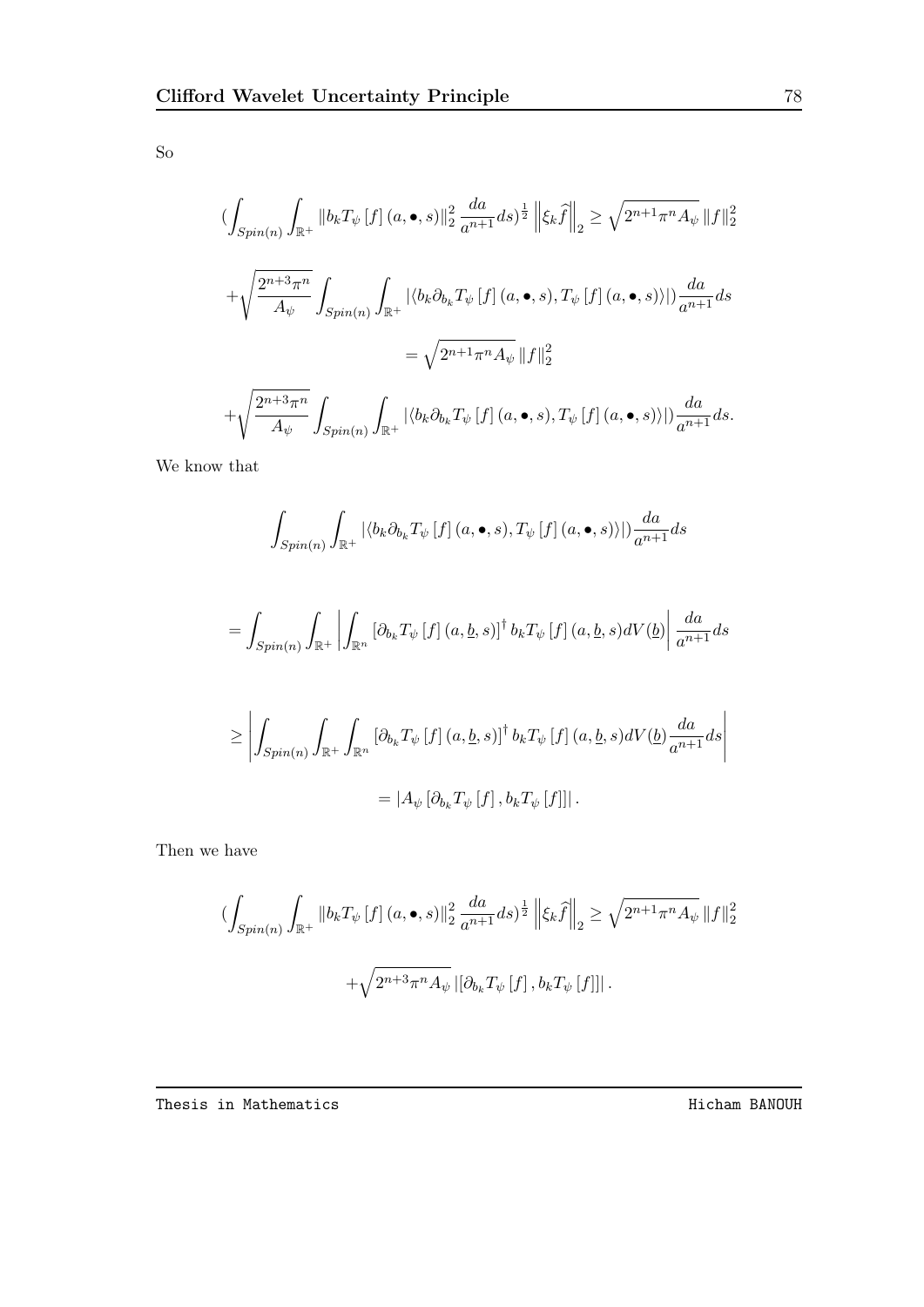Since for  $f, g \in L^2(\mathbb{R}^n, dV(\underline{x}))$  (see for instance [\[66\]](#page-101-0))

$$
[T_{\psi}\left[f\right],T_{\psi}\left[g\right]] = \langle f,g \rangle
$$

we may write

$$
\left(\int_{Spin(n)} \int_{\mathbb{R}^+} \|b_k T_{\psi}\left[f\right](a, \bullet, s)\|_2^2 \frac{da}{a^{n+1}} ds\right)^{\frac{1}{2}} \left\|\xi_k \widehat{f}\right\|_2 \ge \sqrt{2^{n+1} \pi^n A_{\psi}} \left\{\|f\|_2^2 + 2 \left|\langle f_1, f_2 \rangle\right|\right\}
$$

where

$$
\begin{cases}\nf_1(\underline{x}) = \frac{1}{A_{\psi}} \int_{Spin(n)} \int_{\mathbb{R}^n} \int_{\mathbb{R}^+} \psi^{a,\underline{b},s}(\underline{x}) \partial_{b_k} T_{\psi} [f] (a, \underline{b}, s) \frac{da}{a^{n+1}} dV(\underline{b}) ds \\
f_2(\underline{x}) = \frac{1}{A_{\psi}} \int_{Spin(n)} \int_{\mathbb{R}^n} \int_{\mathbb{R}^+} \psi^{a,\underline{b},s}(\underline{x}) b_k T_{\psi} [f] (a, \underline{b}, s) \frac{da}{a^{n+1}} dV(\underline{b}) ds\n\end{cases}
$$

 $\Box$ 

This result is evidently more powerful than the one given in Theorem [\(4.3.1\)](#page-82-0) (see [\[20,](#page-96-3) [19\]](#page-96-0)). For that, we notice that there is a slit increase in the lower bound :

$$
\sqrt{2^{n+1}\pi^n A_{\psi}} \left\{ \|f\|_2^2 + 2 \left| \langle f_1, f_2 \rangle \right| \right\} = \sqrt{2} (2\pi)^{\frac{n}{2}} \sqrt{A_{\psi}} \left\{ \|f\|_2^2 + 2 \left| \langle f_1, f_2 \rangle \right| \right\}
$$

$$
\geq \frac{(2\pi)^{\frac{n}{2}} \sqrt{A_{\psi}}}{2} \|f\|_2^2
$$

where  $f_1$  and  $f_2$  are as given above.

Those result may be seen as an improvement of those given in [\[148,](#page-109-0) [154,](#page-110-0) [77\]](#page-102-1) in the special case of the continuous wavelet transform defined on the quaternions algebra H as for the Clifford wavelet transform defined on the geometric algebra  $Cl_{n,0}$  for  $n = 2 \equiv [4]$  established in [\[156\]](#page-110-1) and for  $n = 2, 3 \equiv [4]$  given in [\[112,](#page-106-1) [107\]](#page-105-0) and of the similar results obtained by E. Hitzer and M. Bahri for the  $Cl_{3,0}$  in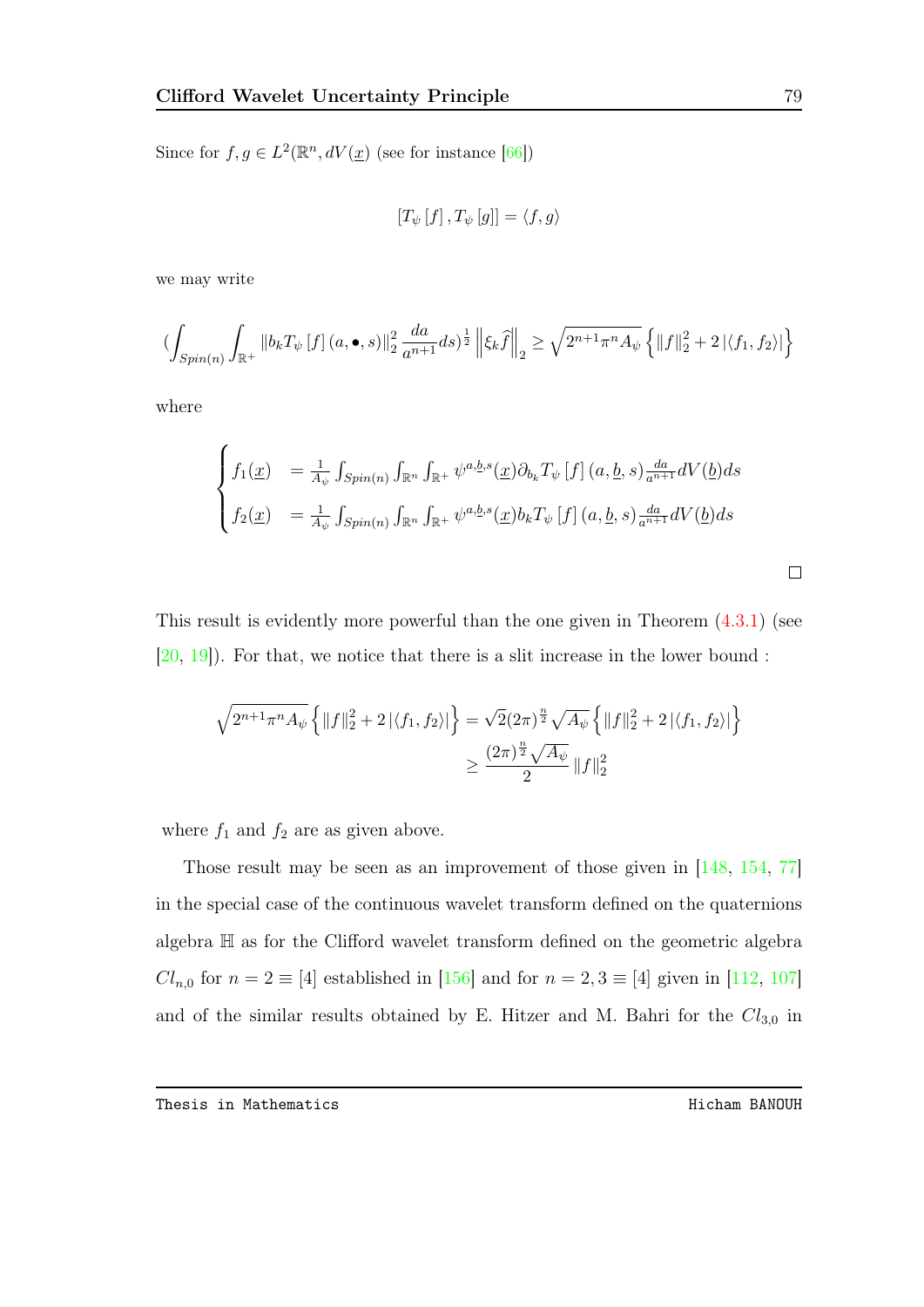[\[149,](#page-109-1) [151\]](#page-110-2) .

## 4.5 Conclusion

In this chapter, we could formulate and prove a new result on Clifford wavelet uncertainty principle stating that we can't know simultaneously the values of the Clifford-Fourier transform and the Clifford wavelet transform of a square integrable multi-vector valued function. The results are based on the generalizations of the uncertainty principle to Clifford-Fourier transform.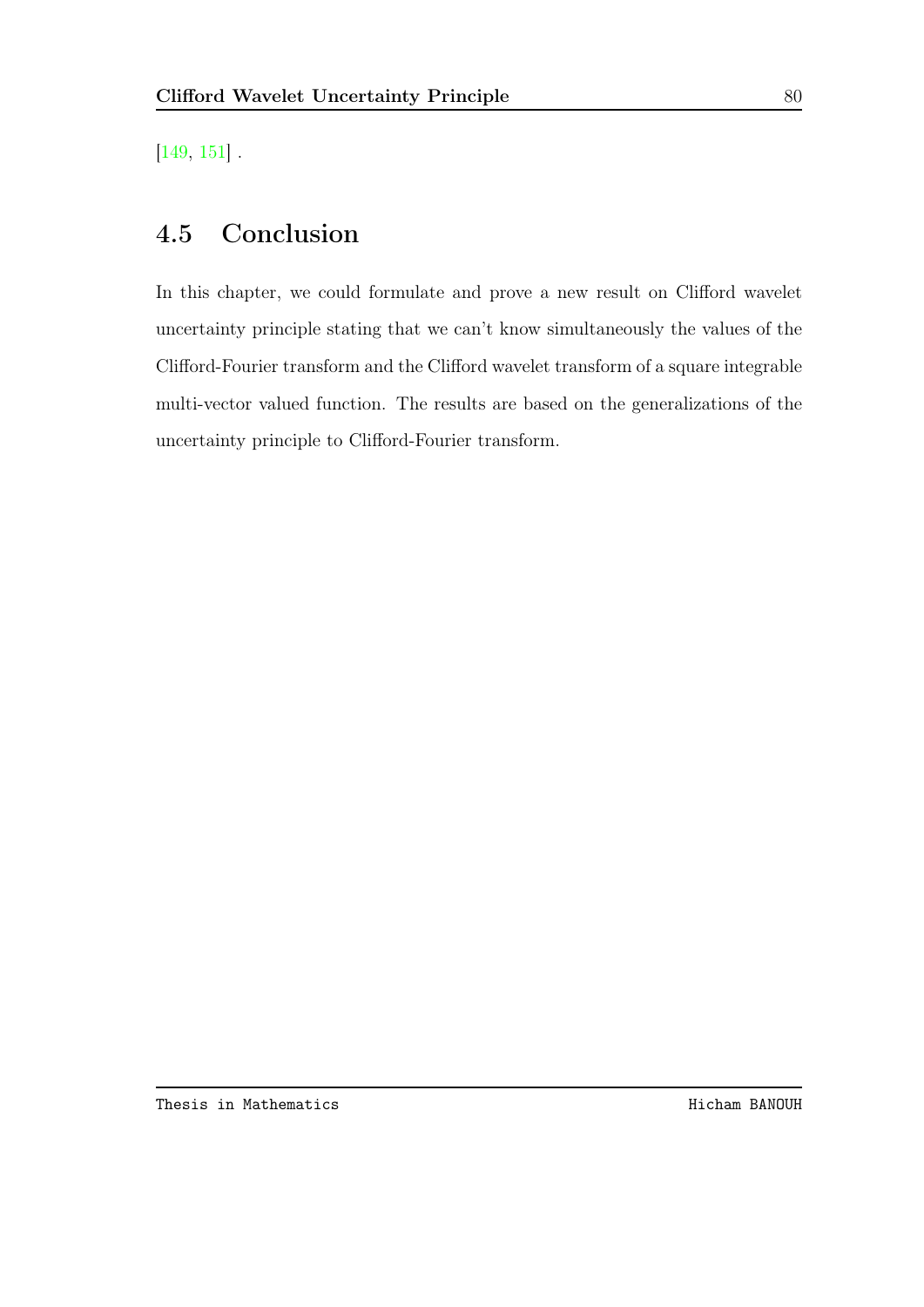# l<br>Chapter

# Conclusion and perspectives

## 5.1 Conclusion

In this thesis, we answered the main problematic which is that the Clifford wavelet transform and the Clifford-Fourier transform of multivector valued function can't be both sharp an uncertainty principle associated with the continuous wavelet transform in the Clifford algebra's settings has been formulated and proved. Starting from the definition of real Clifford algebra and the real continuous wavelet transform, we have presented a continuous Clifford wavelet transform, displayed its properties and formulated an associated uncertainty principle. This research aimed to state a new uncertainty principle for the Clifford wavelet transform. Based on proprieties of Clifford algebra-valued monogenic admissible mother wavelets and harmonic analysis of the Clifford-Fourier transform, we concluded on the impossibility for a Clifford wavelet transform of a function and its Clifford-Fourier transform to be simultaneously sharply concentrated. which expresses the limitations on the simultaneous concentration of  $T_{\psi}[f]$ , and  $\widehat{f}$ . This results have been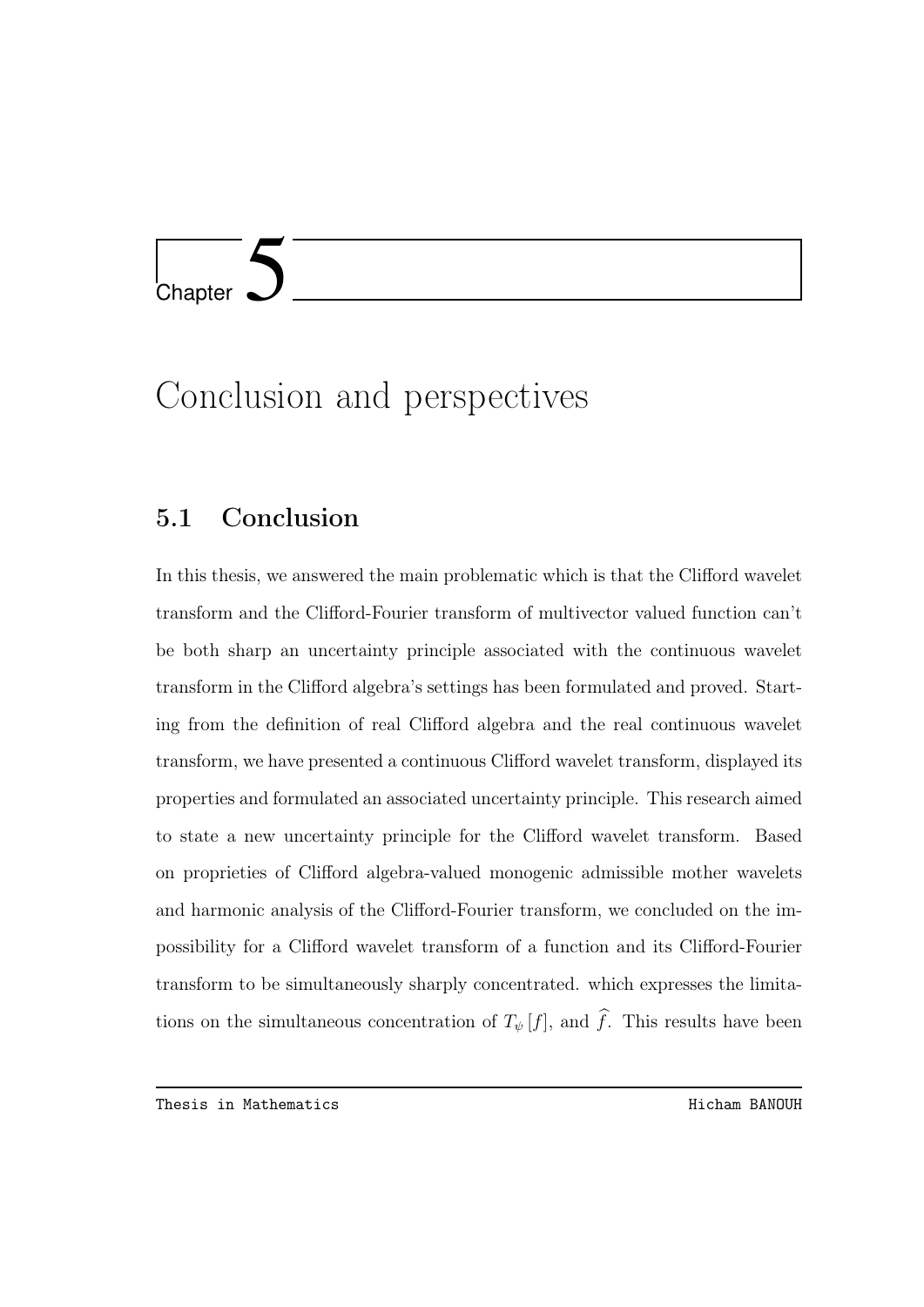published in

- Banouh, H., Ben Mabrouk, A. and Kesri, M. Clifford-Wavelet Transform and the Uncertainty Principle, Advances in Applied Clifford Algebras, 2019, Vol. 29, pp. 1-23. DOI:10.1007/s00006-019-1026-4.
- Banouh, H., Ben Mabrouk. A. A Sharp Clifford-Wavelet Heisenberg-type Uncertainty Principle, Journal of Mathematical Physics, 2020, Vol. 62, Issue 9. DOI:10.1063/5.0015989.

### 5.2 Perspectives

#### 5.2.1 Practical Applications

We attend to apply the results of this thesis to some concrete Clifford wavelets such as Clifford-Hermite, Clifford-Bessel, Clifford-Laguerre and Clifford-Gegenbauer wavelets [\[28,](#page-97-0) [45,](#page-99-0) [42,](#page-98-0) [12,](#page-95-0) [11,](#page-95-1) [9,](#page-95-2) [14,](#page-95-3) [29\]](#page-97-1) and other.

# 5.2.2 Donoho-Stark uncertainty principle for the Clifford wavelet transform

Following [\[78\]](#page-102-2), [\[2\]](#page-94-0) and [\[113\]](#page-106-2) we may try to extend the Dohono-Stark uncertainty principle for  $\varepsilon$ -concentrated Clifford wavelet transforms. We recall that for  $\Omega \subset \mathbb{R}^n$ the function  $f: \Omega \longrightarrow \mathbb{R}_n$  is  $\varepsilon$ -concentrated in the  $L^p$  norm on  $\Omega$  if there exists  $\epsilon_{\Omega} > 0$  such

$$
\left(\int_{\mathbb{R}^n\setminus\Omega}|f(\underline{x})|^p dV(\underline{x})\right)^{\frac{1}{p}} \leq \varepsilon_{\Omega} \parallel f \parallel_p.
$$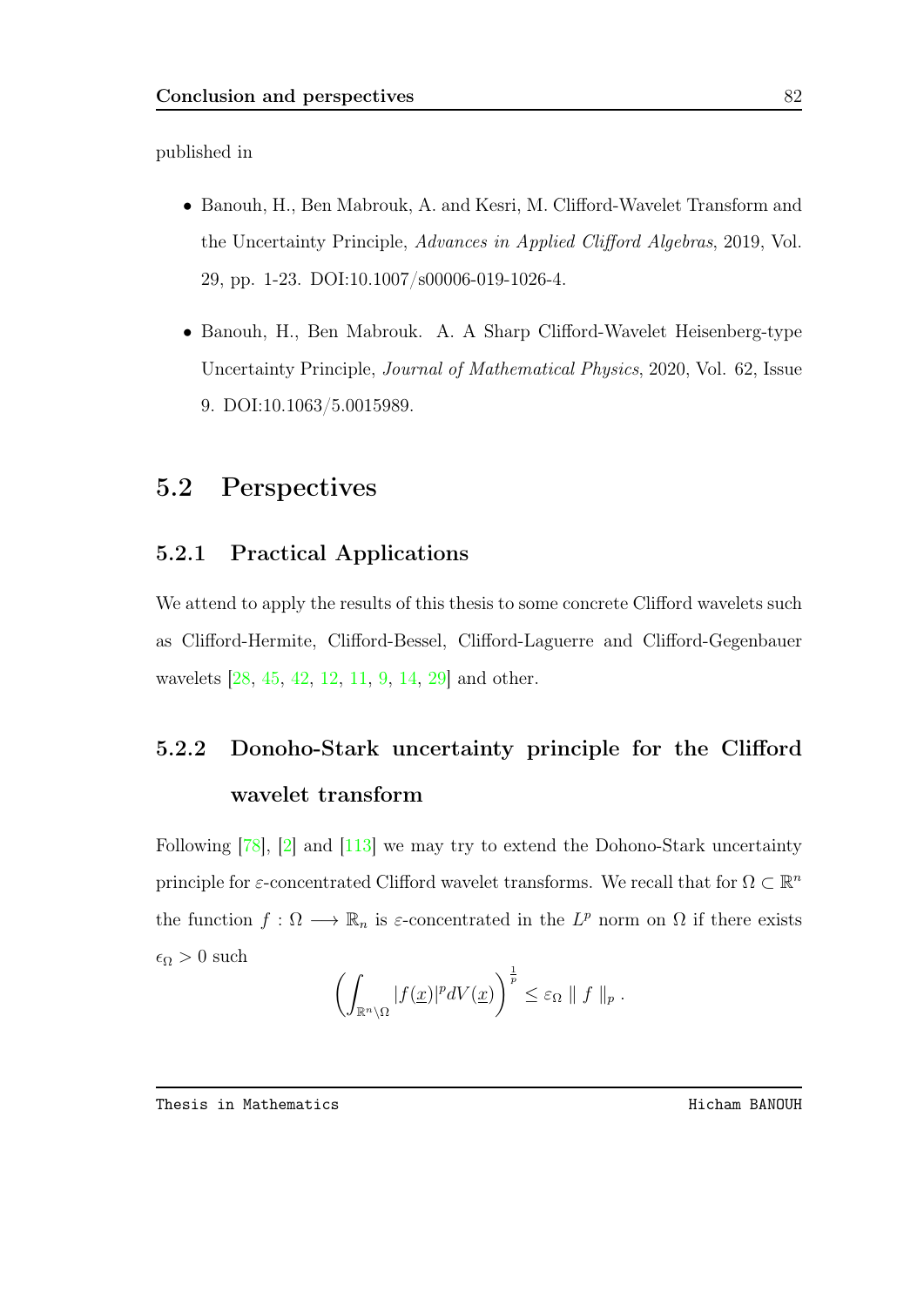#### 5.2.3 Continuous shearlet transform in Clifford algebra

As for the continuous wavelet transform, the shearlet transform [\[135,](#page-108-0) [60,](#page-100-0) [134,](#page-108-1) [61\]](#page-100-1) can be derived from a square-integrable group representation of a specific group namely the shear group  $\mathbb{R}^* \times \mathbb{R}^{n-1} \times \mathbb{R}^n$  with the operators defined the following way : we set for  $a \in \mathbb{R}^*$  and  $\underline{s} = (s_1, s_2, \cdots, s_{n-1}) \in \mathbb{R}^{n-1}$  the dilation matrix

$$
A_a = \left( \begin{array}{ccc} a & \dots & 0 \\ \vdots & \ddots & \vdots \\ 0 & \dots & a \end{array} \right)
$$

and the shear matrix

$$
S_s = \begin{pmatrix} 1 & s_1 & s_2 & \dots & s_{n-1} \\ 0 & 1 & s_1 & s_2 & \vdots \\ \vdots & \ddots & \ddots & \ddots & \vdots \\ \vdots & & \ddots & 1 & s_1 \\ 0 & \dots & \dots & 0 & 1 \end{pmatrix}
$$

.

We may try to extend this transform into the Clifford algebra  $\mathbb{R}_n$  and deduce a new uncertainty principle (see for example [\[192,](#page-114-2) [59,](#page-100-2) [206,](#page-115-1) [46,](#page-99-1) [167,](#page-111-1) [155\]](#page-110-3)) and formulate new uncertainty principles .

## 5.2.4 New uncertainty principles for the Clifford wavelet transform

We may find a generalised result for the  $L^p$ -variance instead of the square integrable one and a logarithmic uncertainty principle based on [\[155\]](#page-110-3) and [\[154\]](#page-110-0).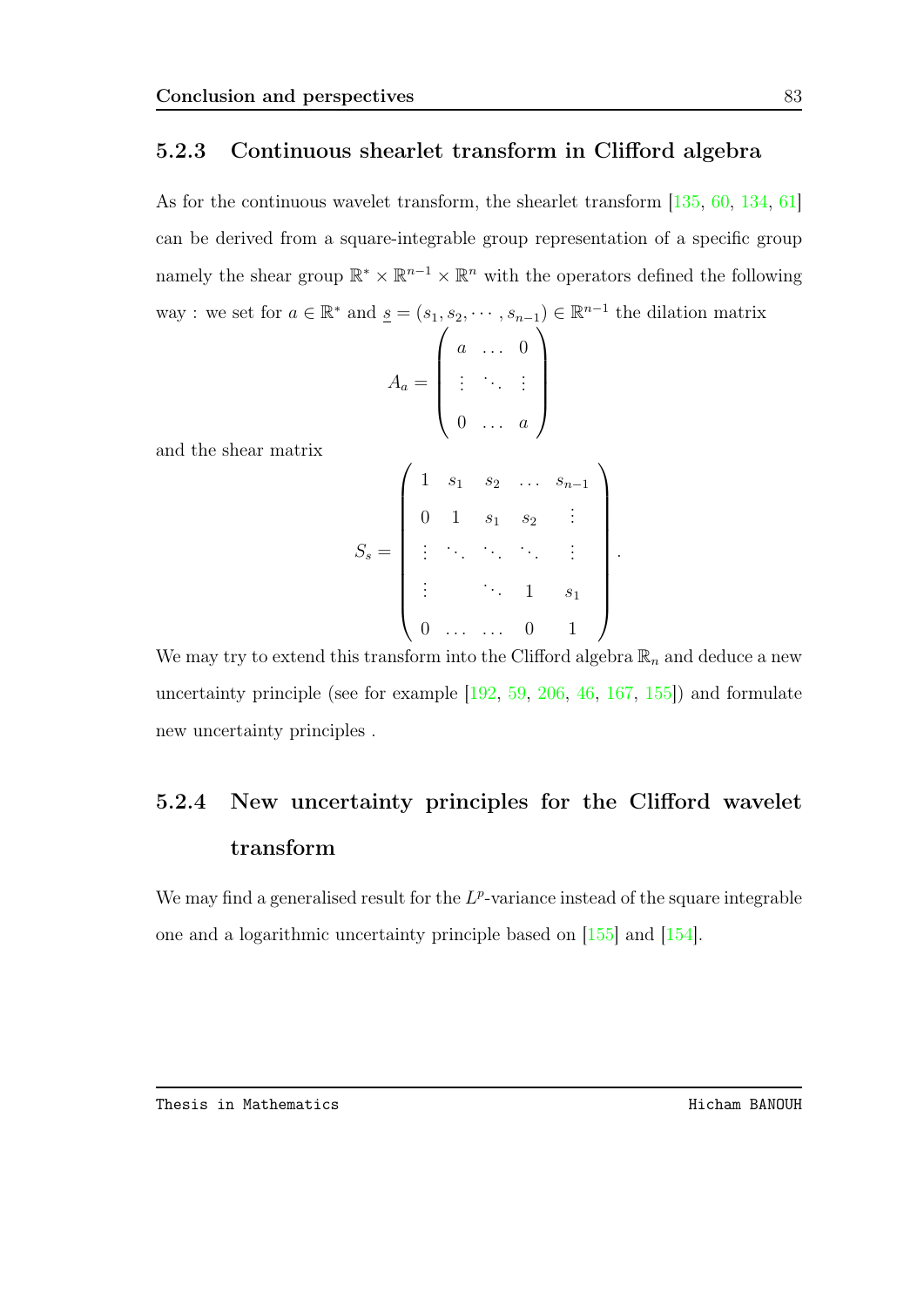#### 5.2.5 Controllability of Clifford algebra valued Systems

One future perspective is to introduce the theory of controllability and observability in the settings of non-commutative Clifford algebra  $\mathbb{R}_n$  and apply it to some practical problems as three dimensional movements of planes and space shuttles [\[216,](#page-116-1) [85,](#page-103-1) [215,](#page-116-2) [217,](#page-116-3) [121\]](#page-107-1)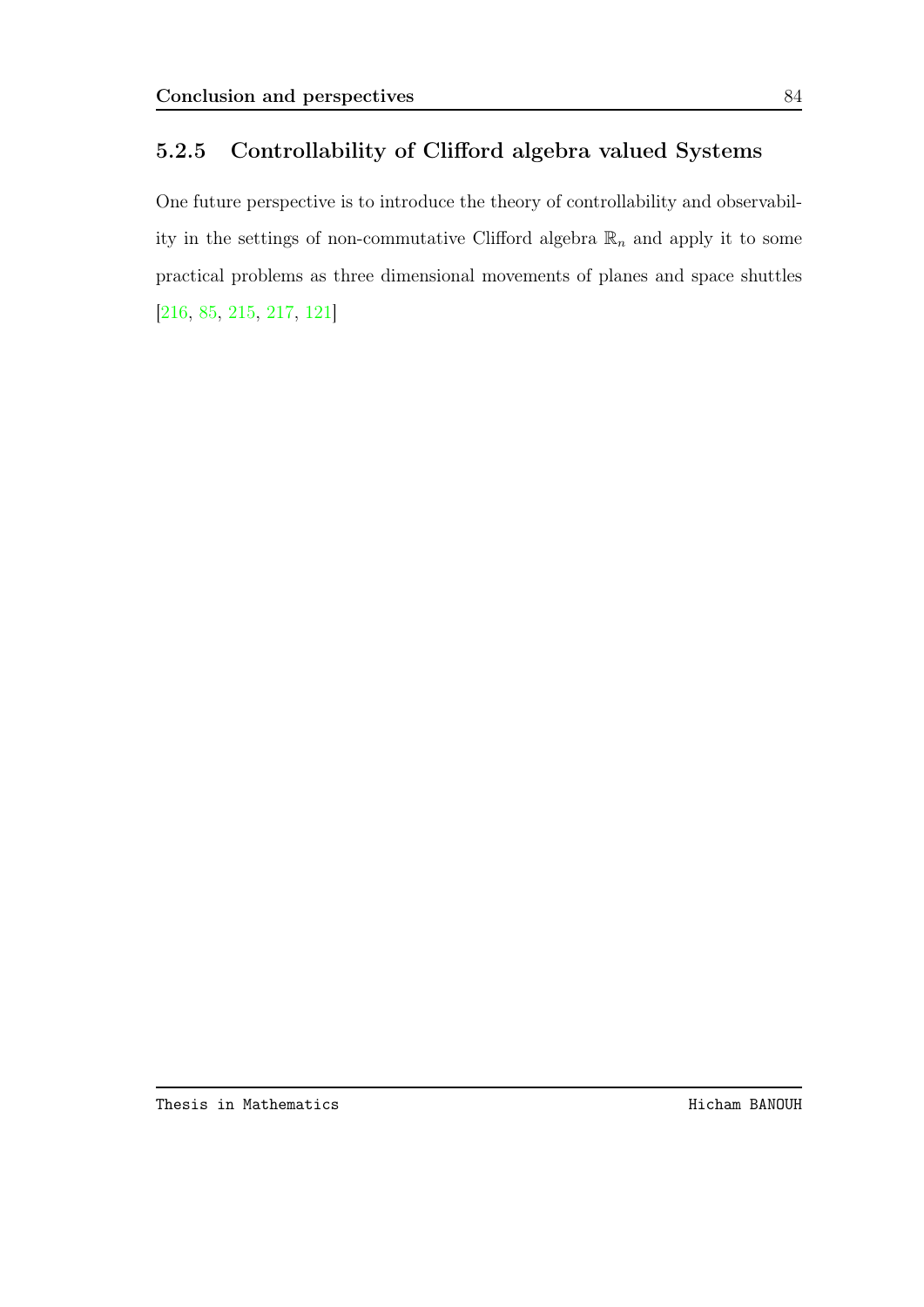# Bibliography

- [1] A Geometric-algebraic View of Linear Systems. In John L. Casti, editor, Mathematics in Science and Engineering, chapter 9, pages 246–316. Elsevier, 1977.
- <span id="page-94-0"></span>[2] A. Abouelaz, A. Achak, R. Daher, and N. Safouane. Donoho-Stark's Uncertainty Principle for the Quaternion Fourier Transform. Boletín de la Sociedad Matemática Mexicana, jul 2019.
- [3] M. Abramowitz and I. A. Stegun. Handbook of Mathematical Functions with Formulas, Graphs, and Mathematical Tables, volume 55 of Applied Mathematics Series. National Bureau of Standards, 1964.
- [4] R. Abreu-Blaya, J. Bory-Reyes, and P. Bosch. Extension Theorem for Complex Clifford Algebras-Valued Functions on Fractal domains. Boundary Value Problems, 2010.
- [5] J. B. Almeida. Can physics laws be derived from monogenic functions ? ArXiv: physics/ 0601194 v1, 2006.
- [6] B. Amri and L. T. Rachdi. Beckner logarithmic uncertainty principle for the Riemann-Liouville operator. International Journal of Mathematics, 24(09),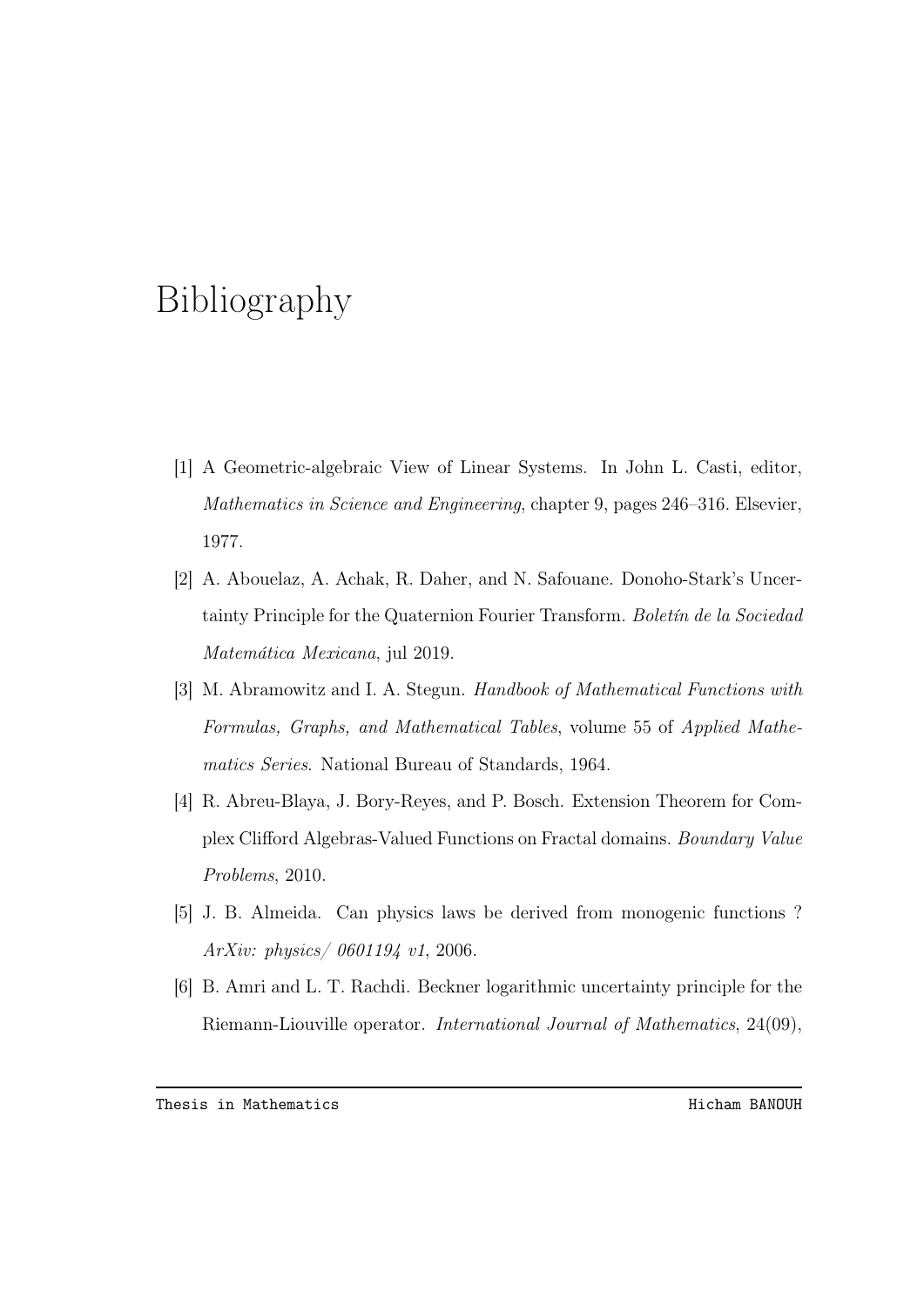2013.

- [7] B. Amri and L. T. Rachdi. Uncertainty Principle in Terms of Entropy for the Riemann–Liouville Operator. Bulletin of the Malaysian Mathematical Sciences Society, 39(1):457–481, 2015.
- [8] J.-P. Antoine, R. Murenzi, P. Vandergheynst, and S. T. Ali. Two-Dimensional Wavelets and their Relatives. Cambridge University Press, 2004.
- <span id="page-95-2"></span>[9] S. Arfaoui. Some Monogenic Gegenbauer-Jacobi Polynomials and Associated Spheroidal Wavelets. PhD thesis, Faculté Des Sciences De Monastir, Universite De Monastir, 2017.
- [10] S. Arfaoui and A. Ben Mabrouk. Some Generalized Clifford-Jacobi Polynomials and Associated Spheroidal Wavelets. arXiv preprint arXiv:1704.03513, April 2017.
- <span id="page-95-1"></span>[11] S. Arfaoui and A. Ben Mabrouk. Some Old Orthogonal Polynomials Revisited and Associated Wavelets : Two-Parameters Clifford-Jacobi Polynomials and Associated Spheroidal Wavelets. Acta Applicandae Mathematicae, 155(1):177–195, December 2017.
- <span id="page-95-0"></span>[12] S. Arfaoui and A. Ben Mabrouk. Some Ultraspheroidal Monogenic Clifford-Gegenbauer-Jacobi Polynomials and Associated Wavelets. Advances in Applied Clifford Algebras, 27:2287–2306, May 2017.
- [13] S. Arfaoui, A. Ben Mabrouk, and C. Cattani. New Type of Gegenbauer-Hermite Monogenic Polynomials and Associated Clifford Wavelets. Journal of Mathematical Imaging and Vision, October 2019.
- <span id="page-95-3"></span>[14] S. Arfaoui, A. Ben Mabrouk, and C. Cattani. New Type of Gegenbauer-Jacobi-Hermite Monogenic Polynomials and Associated Continuous Clifford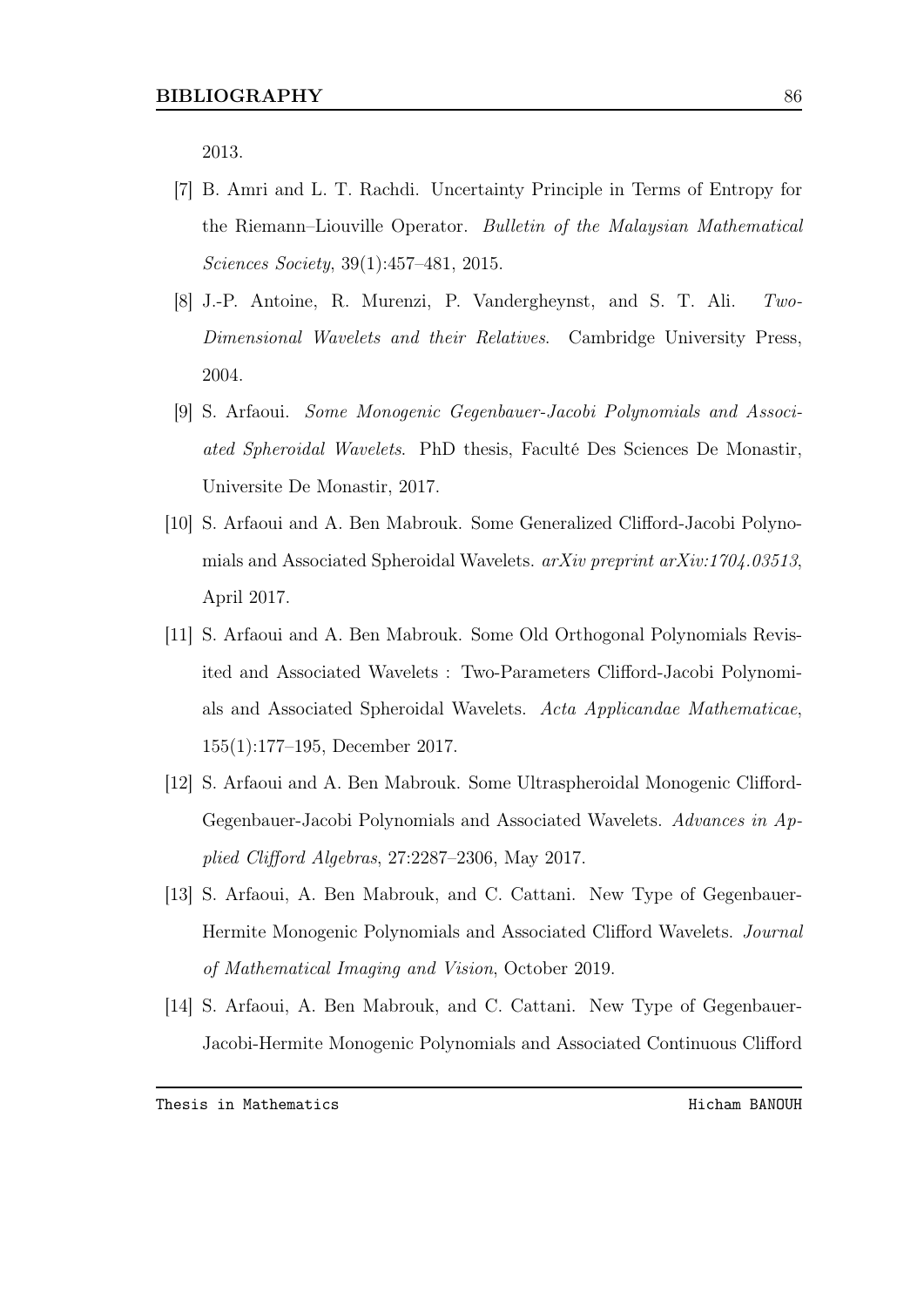Wavelet Transform. Acta Applicandae Mathematicae, mar 2020.

- [15] A. Axelsson, R. Grognard, J. Hogan, and A. McIntosh. Harmonic Analysis of Dirac Operators on Lipschitz Domains. In Clifford Analysis and Its Applications, pages 231–246. Springer Netherlands, 2001.
- [16] H. Banouh. Uncertainty Principle Associated with the Clifford Continuous Wavelet Transform. University of Science and Technology of China, Hefei, China, August 2020.
- <span id="page-96-1"></span>[17] H. Banouh and A. Ben Mabrouk. A sharp Clifford-wavelet Heisenberg-type uncertainty principle.
- <span id="page-96-2"></span>[18] H. Banouh and A. Ben Mabrouk. A sharp Clifford wavelet Heisenberg-type uncertainty principle. J. Math. Phys., 61(9):093502, sep 2020.
- <span id="page-96-0"></span>[19] H. Banouh, A. Ben Mabrouk, and M. Kesri. Clifford-Wavelet Transform and the Uncertainty Principle. Advances in Applied Clifford Algebras, 29(5):1–23, October 2019.
- <span id="page-96-3"></span>[20] H. Banouh, A. Ben Mabrouk, and M. Kesri. Clifford-wavelet Transform and the uncertainty principle. arXiv preprint arXiv:1905.10169v1, 2019.
- [21] E. Baspinar, G. Citti, and A. Sarti. A Geometric Model of Multi-scale Orientation Preference Maps via Gabor Functions. Journal of Mathematical Imaging and Vision, 2018.
- [22] A. Ben Mabrouk, S. Arfaoui, and I. Rezgui. Wavelet analysis on the sphere: Spheroidal wavelets. De Gruyter, March 2017.
- [23] S. Bernstein, editor. Topics in Clifford Analysis. Springer International Publishing, 2019.
- [24] L. E. Blumenson. A Derivation of n-Dimensional Spherical Coordinates. The American Mathematical Monthly, 67(1):63, jan 1960.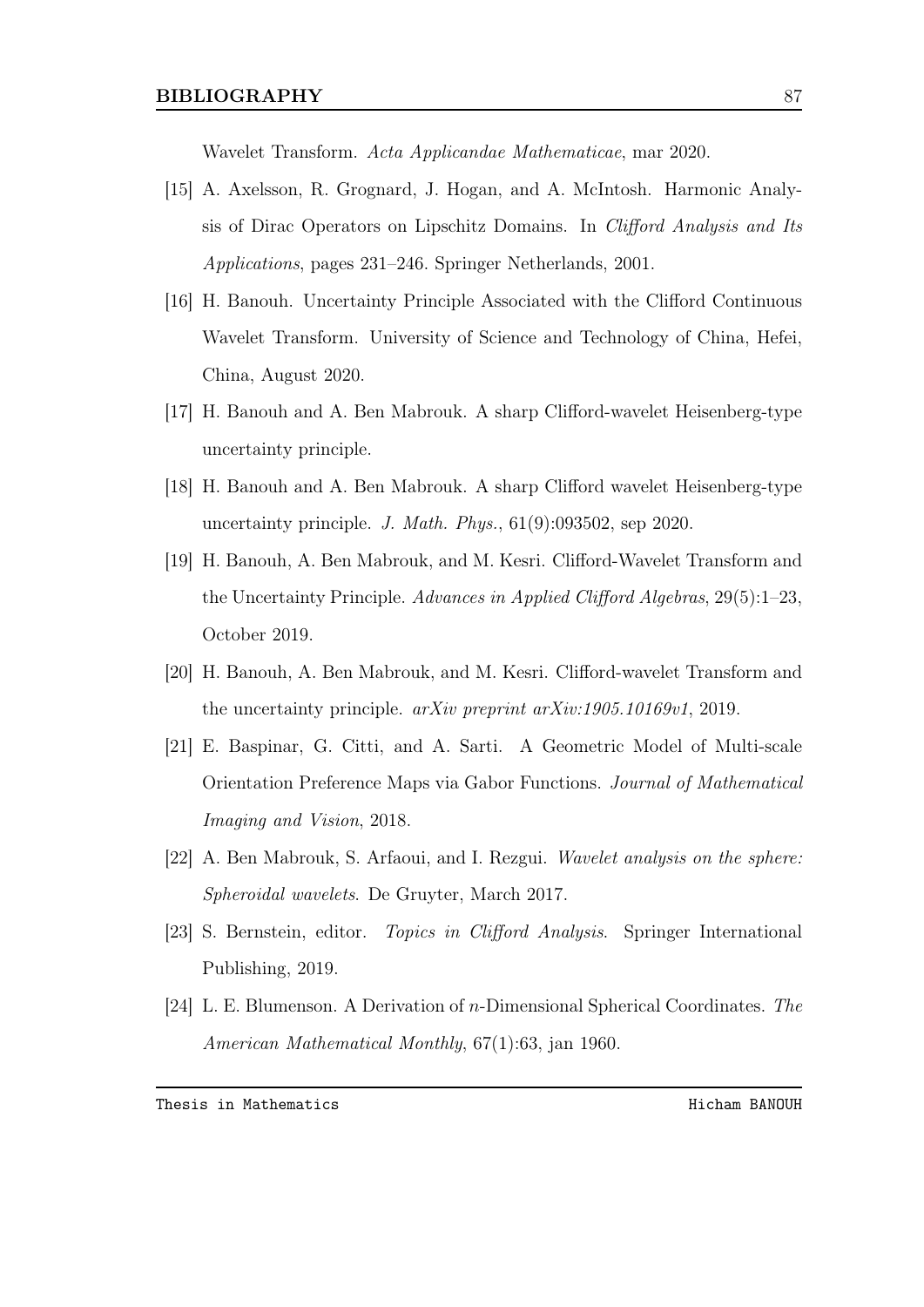- [25] A. Boulkhemair, A. Chakib, and A Sadik. On a Shape Derivative Formula for a Family of Star-Shaped Domains. working paper or preprint, January 2020.
- [26] R. N. Bracewell. The Fourier Transform and Its Applications. Electrical engineering series. McGraw Hill, 2000.
- [27] F. Brackx, J. S. R. Chisholm, and V. Souček, editors. Clifford Analysis and Its Applications. Springer Netherlands, 2001.
- <span id="page-97-0"></span>[28] F. Brackx, N. De Schepper, and F. Sommen. The Clifford-Laguerre continuous wavelet transform. Bulletin of The Belgian Mathematical Society-Simon Stevin, 11(2):201–215, 2004.
- <span id="page-97-1"></span>[29] F. Brackx, N. De Schepper, and F. Sommen. The Clifford-Gegenbauer Polynomials and the Associated Continuous Wavelet Transform. Integral Transforms and Special Functions, 15(5):387–404, October 2004.
- [30] F. Brackx, N. De Schepper, and F. Sommen. The Clifford-Fourier transform. Journal of Fourier Analysis and Applications, 11(6):669–681, 2005.
- [31] F. Brackx, N. De Schepper, and F. Sommen. Clifford-Hermite and Twodimensional Clifford-Gabor Filters for Early Vision. In K. Gürlebeck and C. Könke, editors, Proceedings 17th International Conference on the Application of Computer Science and Mathematics in Architecture and Civil Engineering, Bauhaus-Universität Weimar, 2006.
- [32] F. Brackx, N. De Schepper, and F. Sommen. Clifford-Hermite Monogenic Operators. Czechoslovak Mathematical Journal, 56(4):1301–1322, dec 2006.
- [33] F. Brackx, N. De Schepper, and F. Sommen. Clifford-Jacobi polynomials and the associated continuous wavelet transform in euclidean space. In *Wavelet* Analysis and Applications, pages 185–198. Springer, 2006.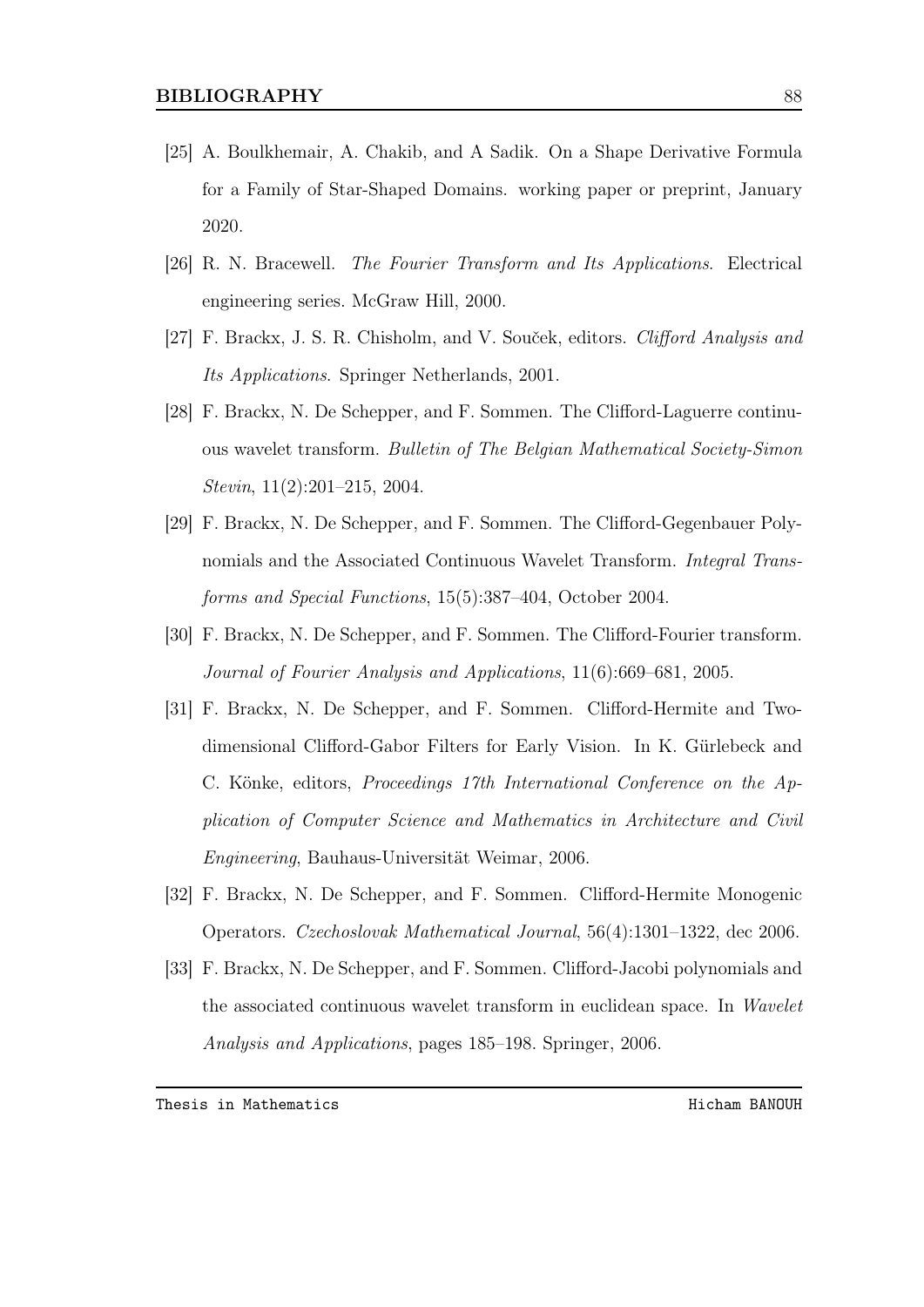- [34] F. Brackx, N. De Schepper, and F. Sommen. The Two-dimensional Clifford-Fourier Transform. J. Math. Imaging, 26:5–18, 2006.
- [35] F. Brackx, N. De Schepper, and F. Sommen. The Fourier Transform in Clifford analysis. In Advances in Imaging and Electron Physics, volume 156, pages 55–201. Elsevier, 2009.
- [36] F. Brackx, N. De Schepper, and F. Sommen. The Clifford-Fourier Integral Kernel in Even Dimensional Euclidean Space. Journal of Mathematical Analysis and Applications, 365(2):718–728, may 2010.
- [37] F. Brackx, R. Delanghe, and F. Sommen. Clifford Analysis, volume 76 of Research Notes in Mathematics. Pitman Advanced Publishing Program, 1982.
- [38] F. Brackx, R. Delanghe, and F. Sommen. Cauchy-Kowalewski theorems in Clifford analysis: a survey. Proceedings of the 11th Winter School on Abstract Analysis, pages 55–70, 1984.
- [39] F. Brackx, E. Hitzer, and S. J. Sangwine. History of Quaternion and Clifford-Fourier Transforms and Wavelets. In Quaternion and Clifford Fourier Transforms and Wavelets, pages 12–28. Springer Basel, 2013.
- [40] F. Brackx, H. De Schepper, R. Lávička, and V. Souček. The Cauchy-Kovalevskaya Extension Theorem in Hermitian Clifford Analysis. Journal of Mathematical Analysis and Applications, 381(2):649–660, September 2011.
- [41] F. Brackx, T. E. Simos, G. Psihoyios, and C. Tsitouras. Two Powerful Theorems in Clifford Analysis. In AIP Conference Proceedings, volume 1281, pages 3–7. American Institute of Physics, AIP, 2010.
- <span id="page-98-0"></span>[42] F. Brackx and F. Sommen. Clifford-Hermite wavelets in Euclidean space. J. Fourier Anal. Appl., 6(3):299–310, 2000.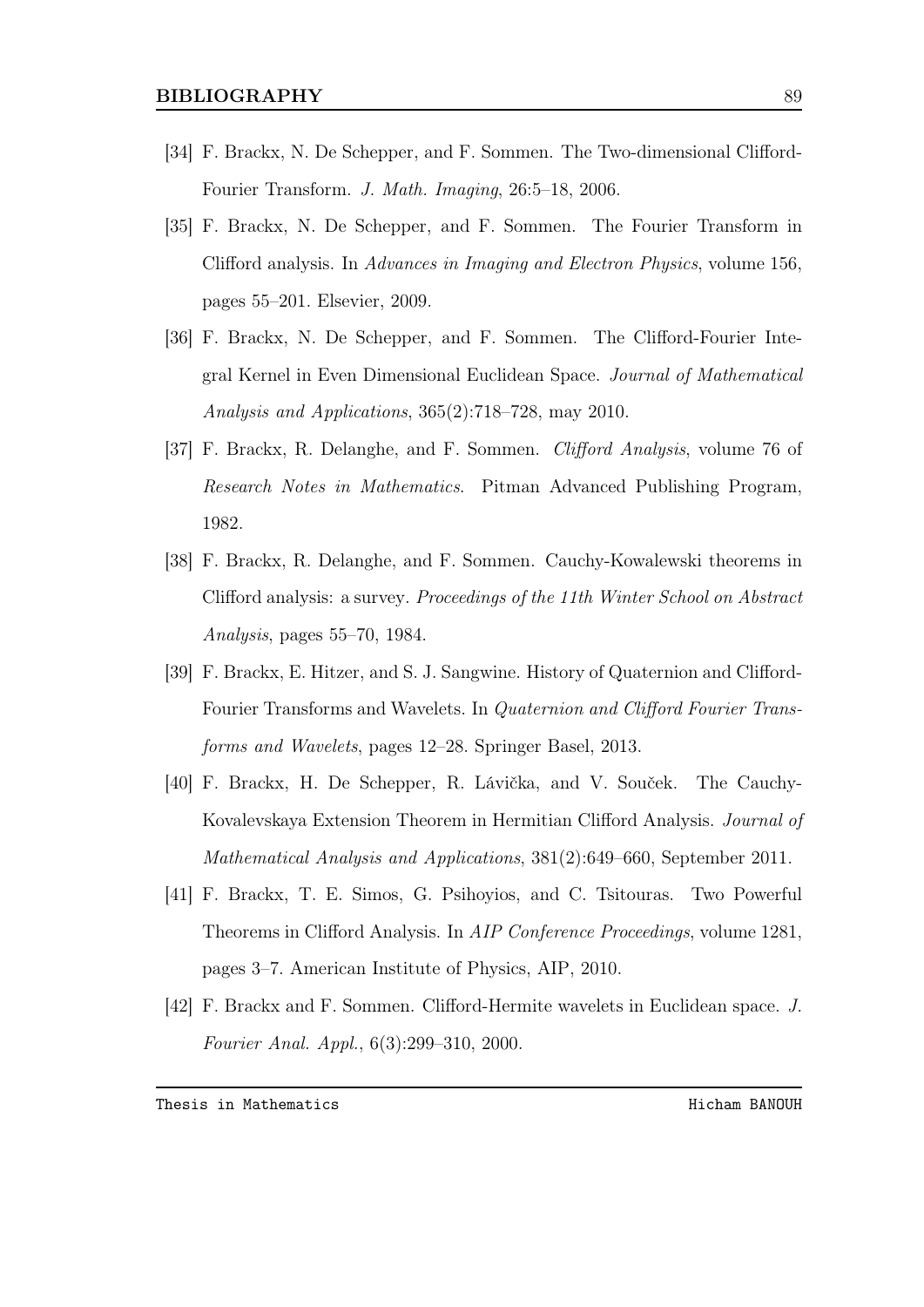- [43] F. Brackx and F. Sommen. The Continuous Wavelet Transform in Clifford Analysis. In *Clifford Analysis and Its Applications*, pages 9–26. Springer Netherlands, 2001.
- [44] F. Brackx and F. Sommen. The Generalized Clifford-Hermite Continuous Wavelet Transform. Advances in Applied Clifford Algebras, 11(1):219–231, 2001.
- <span id="page-99-0"></span>[45] F. Brackx and F. Sommen. Clifford–Bessel wavelets in Euclidean space. Mathematical methods in the applied sciences, 25(16-18):1479–1491, 2002.
- <span id="page-99-1"></span>[46] K. Brahim, B. Nefzi, and E. Tefjeni. Uncertainty Principles For The Continuous Quaternion Shearlet Transform. Advances in Applied Clifford Algebras, 29(3), April 2019.
- [47] R. Bujack, H. De Bie, N. De Schepper, and G. Scheuermann. Convolution Products for Hypercomplex Fourier Transforms. J Math Imaging Vis, 48(3):606–624, mar 2013.
- [48] R. Bujack, G. Scheuermann, and E. Hitzer. A General Geometric Fourier Transform. In E. Hitzer and S. J. Sangwine, editors, Quaternion and Clifford Fourier transforms and wavelets, Trends in Mathematics 27, pages 155–176. Birkhauser, Basel, 2013.
- [49] R. Bujack, G. Scheuermann, and E. Hitzer. A General Geometric Fourier Transform Convolution Theorem. Adv. Appl. Clifford Alg., 23(1):15–38, 2013.
- [50] P. Carré and M. Berthier. Advanced Color Image Processing and Analysis, chapter Chapter 6, Color Representation and Processes with Clifford Algebra, pages 147–179. Springer, New York, 2013.
- [51] A.-L. Cauchy. Oeuvres Complètes. Série 1. Tome 7. Gauthier-Villars (Paris,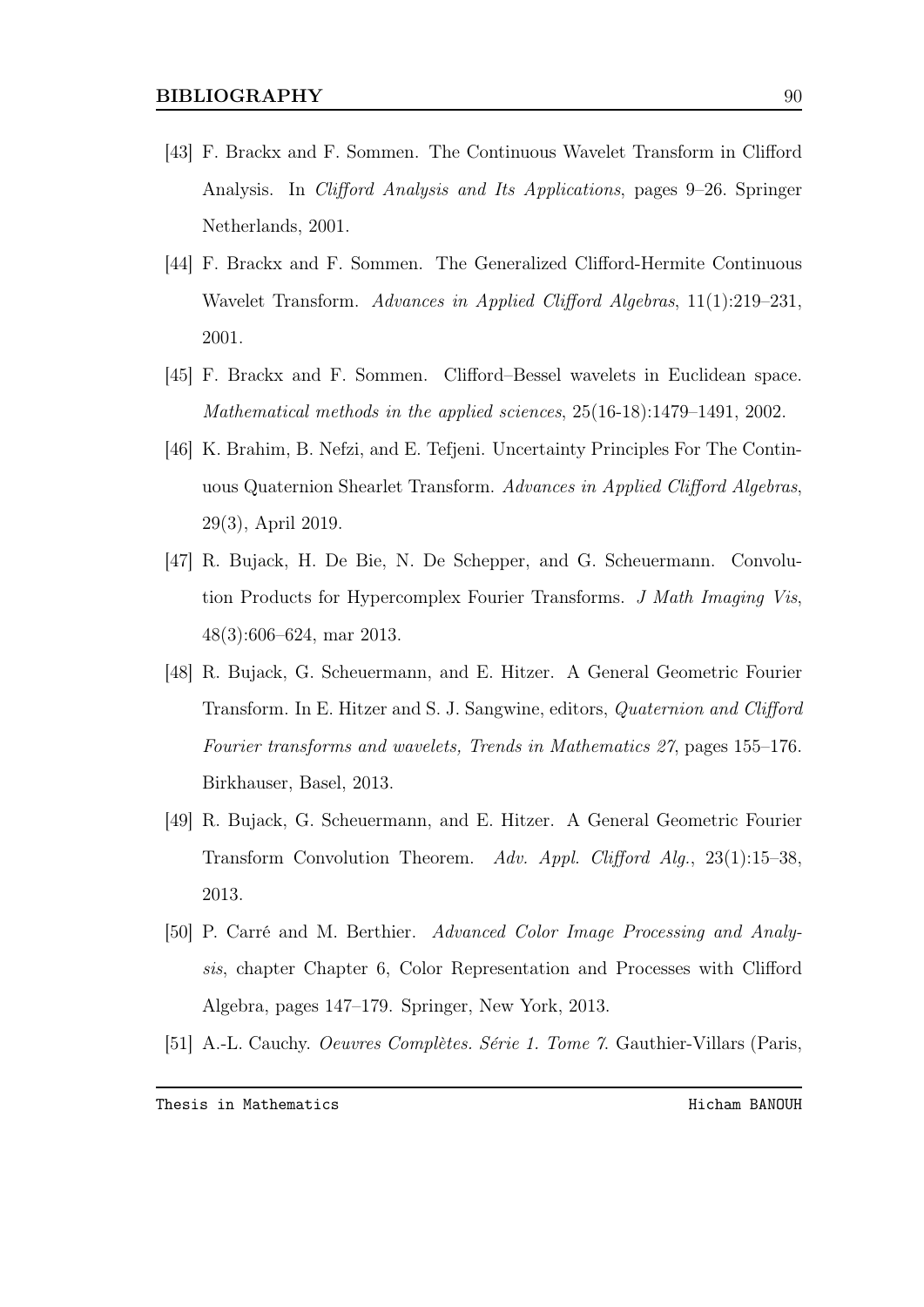1882-1974), 2018.

- [52] C. K. Chui. An Introduction to Wavelets. Academic Press Professional, Inc., San Diego, CA, USA, 1992.
- [53] W. K. Clifford. Applications of Grassmann's Extensive Algebra. American Journal of Mathematics, 1(4):350, 1878.
- [54] W. K. Clifford. On the Classification of Geometric Algebras. Mathematical Papers, pages 397–401, 1882.
- [55] J. Cnops. The Wavelet Transform in Clifford Analysis. Computational Methods and Function Theory, 1(2):353–374, November 2001.
- [56] J. Cnops. An Introduction to Dirac Operators on Manifolds. Birkhäuser Boston, 2002.
- [57] J. M. Combes, A. Grossmann, Ph. Tchamitchian, and Allan D. Pierce. Wavelets Time-Frequency Methods and Phase Space. Springer Berlin Heidelberg, 1989.
- [58] A. K. Common and F. Sommen. Axial monogenic functions from holomorphic functions. Journal of Mathematical Analysis and Applications, 179(2):610–629, 1993.
- <span id="page-100-2"></span>[59] S. Dahlke, G. Kutyniok, P. Maass, C. Sagiv, H.-G. Stark, and G. Teschke. The Uncertainty Principle Associated with the Continuous Shearlet Transform. International Journal of Wavelets, Multiresolution and Information Processing, 6(02):157–181, 2008.
- <span id="page-100-0"></span>[60] S. Dahlke, G. Steidl, and G. Teschke. The continuous shearlet transform in arbitrary space dimensions. Journal of Fourier Analysis and Applications, 16(3):340–364, October 2009.
- <span id="page-100-1"></span>[61] S. Dahlke and G. Teschke. The continuous shearlet transform in higher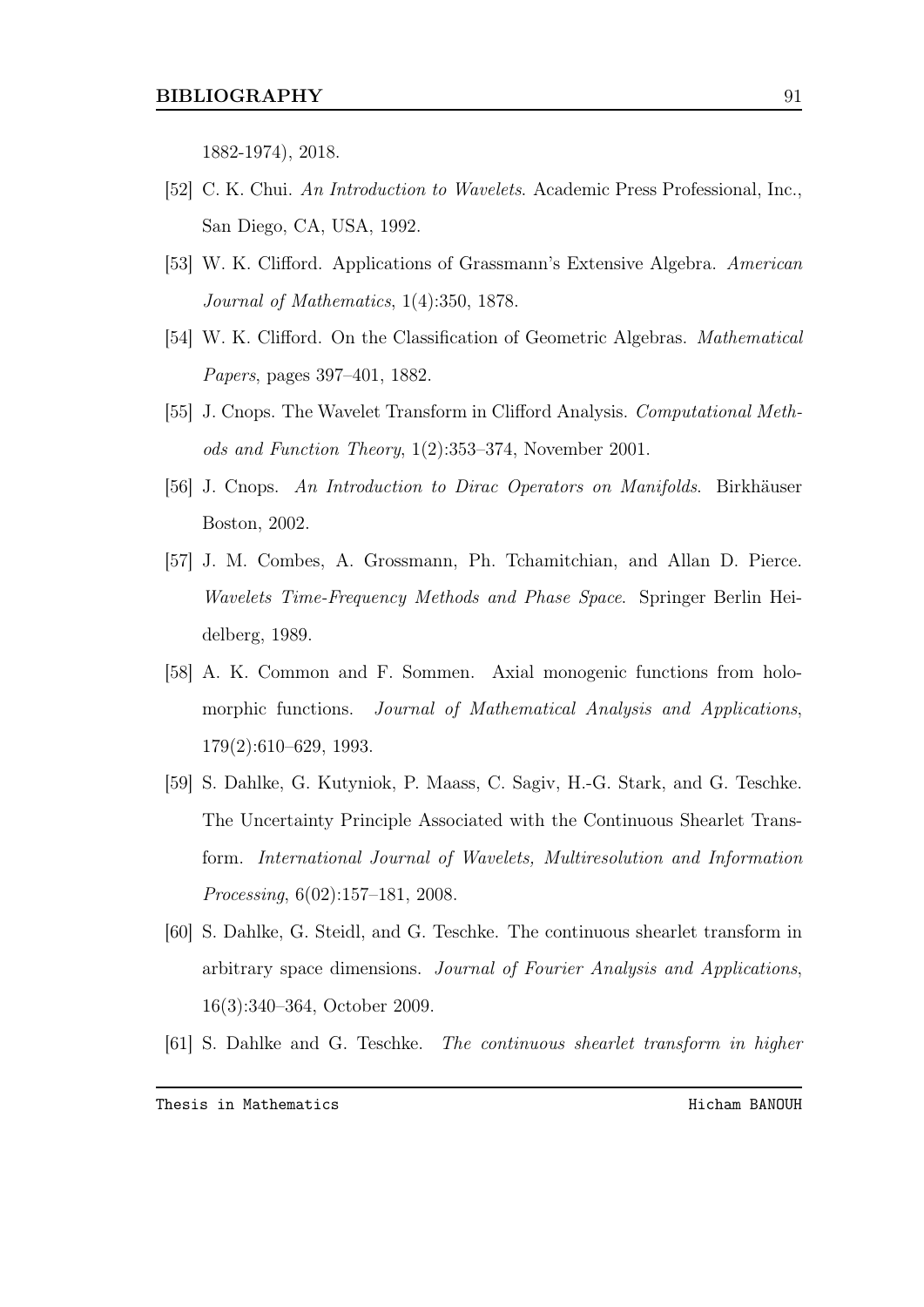dimensions variations of a theme. Citeseer, March 2009.

- [62] I. Daubechies. Orthonormal bases of compactly supported wavelets. Communications on Pure and Applied Mathematics, 41(7):909–996, oct 1988.
- [63] I. Daubechies and Bruce J. Bates. Ten Lectures on Wavelets, volume 61. SIAM, March 1993.
- [64] H. De Bie. Clifford algebras, Fourier transforms, and quantum mechanics. Mathematical Methods in the Applied Sciences, 35(18):2198–2228, September 2012.
- [65] H. De Bie and Y. Xu. On the Clifford-Fourier Transform. International Mathematics Research Notices, 2011(22):5123–5163, jan 2011.
- <span id="page-101-0"></span>[66] N. De Schepper. Multi-dimensional Continuous Wavelet Transforms and Generalized Fourier Transforms in Clifford Analysis. PhD Thesis, Ghent University, 2006.
- [67] L. Debnath and F. A. Shah. Wavelet Transforms and Their Applications. Birkhauser Boston, 2015.
- [68] L. Debnath and F. A. Shah. Lecture Notes on Wavelet Transforms. Springer International Publishing, 2017.
- [69] R. Delanghe. On Regular-Analytic Functions with Values in a Clifford Algebra. Math. Ann., 185:91–111, 1970.
- [70] R. Delanghe. Clifford Analysis: History and Perspective. Computational Methods and Function Theory, 1(1):107–153, September 2001.
- [71] R. Delanghe, F. Sommen, and V. Souček. Clifford Algebra and Spinor-valued Functions. Springer Netherlands, 1992.
- [72] P. A. M. Dirac. The quantum theory of the electron part ii. Proceedings of the Royal Society of London, A118:351–361, 1928.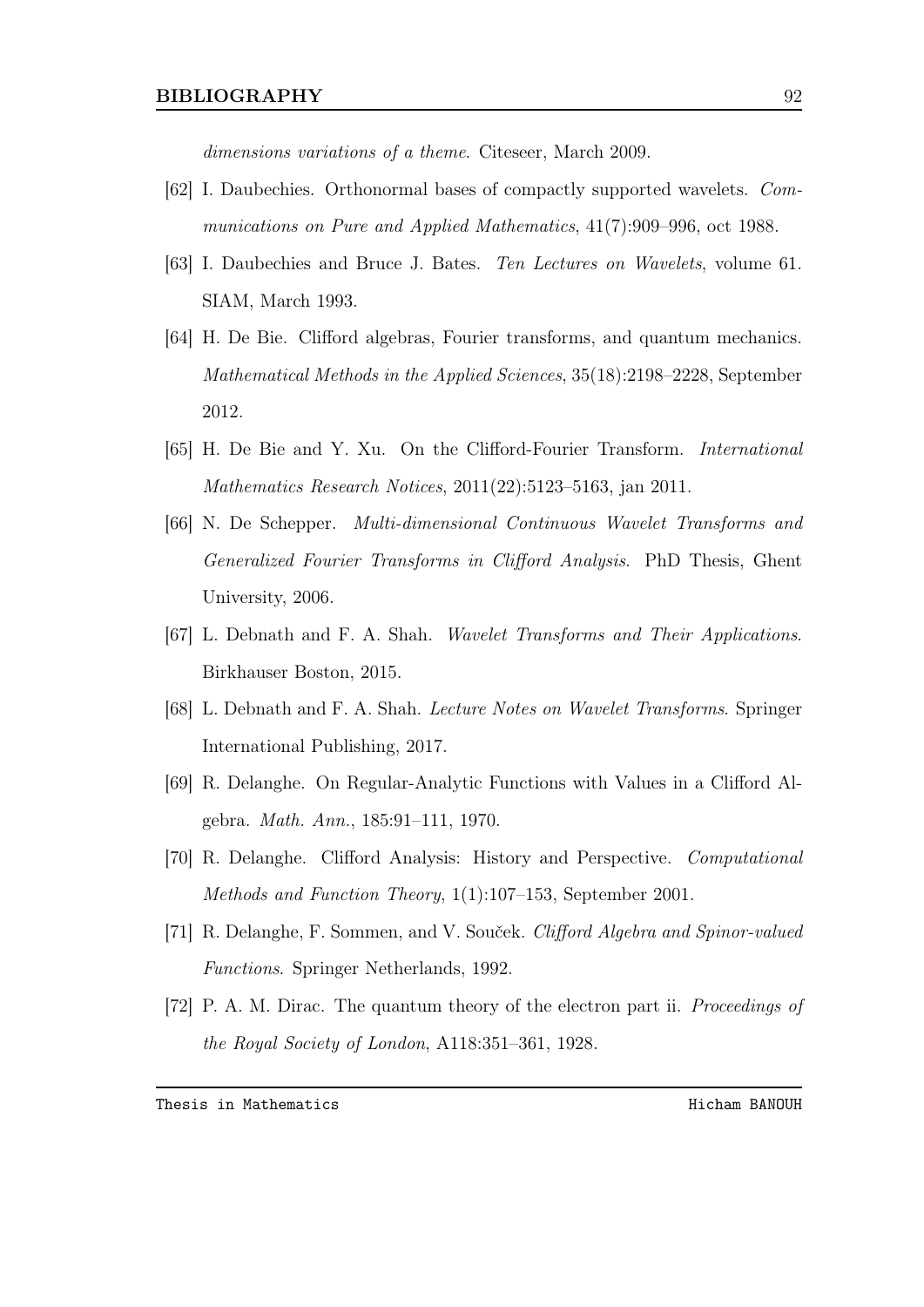- [73] P. A. M. Dirac. The Quantum Theory of the Electron Part I. Proceedings of the Royal Society of London. Series A, Containing Papers of a Mathematical and Physical Character, A117(778):610–624, 1928.
- [74] J. Dubinskii and M. Reissig. Variational problems in Clifford analysis. Mathematical Methods in the Applied Sciences, 25(14):1161–1176, 2002.
- [75] H. Dym and H. P. McKean. Fourier Series and Integrals. Academic Press New York, 1972.
- [76] D. Eelbode and E. Hitzer. Operator exponentials for the Clifford Fourier transform on multivector fields in detail. Advances in Applied Clifford Algebras, 26(3):953–968, October 2016.
- <span id="page-102-1"></span>[77] Y. El Haoui and S. Fahlaoui. The continuous quaternion algebra-valued wavelet transform and the associated uncertainty principle.
- <span id="page-102-2"></span>[78] Y. El Haoui and S. Fahlaoui. Donoho-stark's uncertainty principles in real clifford algebras. Advances in Applied Clifford Algebras, 29(5):94, September 2019.
- [79] Y. El Haoui, S. Fahlaoui, and E. Hitzer. Generalized uncertainty principles associated with the quaternionic offset linear canonical transform. ArXiv:1807.04068v2 [math.CA], 2019.
- <span id="page-102-0"></span>[80] M. Fei, Y. Pan, and Y. Xu. Some Shaper Uncertainty Principles for Multivector-Valued Functions. International Journal of Wavelets, Multiresolution and Information Processing, 14(06):1650043–1650043, 2016.
- [81] H. G. Feichtinger and K. Gröchenig. Gabor Wavelets and the Heisenberg Group: Gabor Expansions and Short Time Fourier Transform from the Group Theoretical Point of View. Wavelets, pages 359–397, 1992.
- [82] M. Felsberg and G. Sommer. The monogenic signal. IEEE Transactions on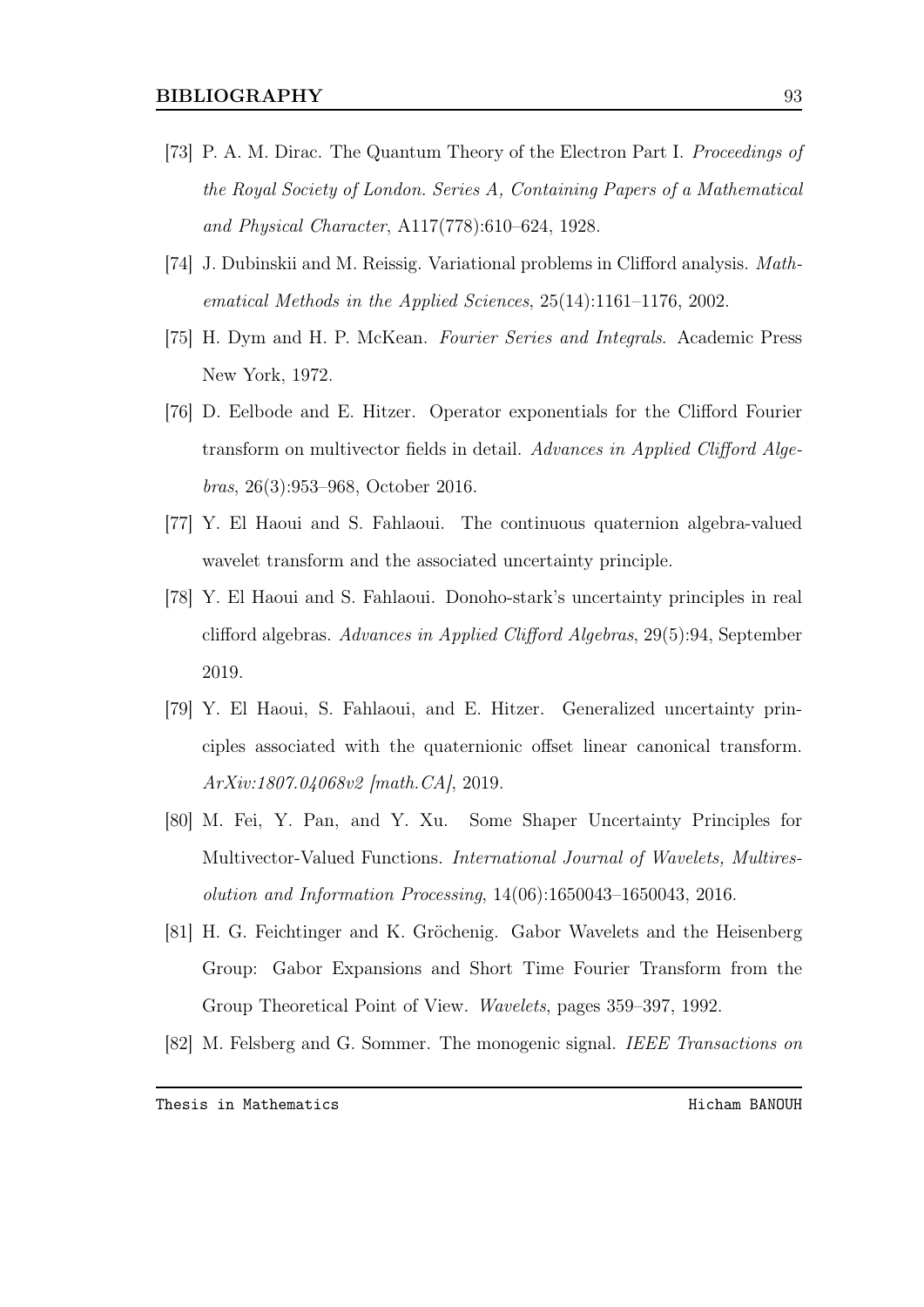Signal Processing, 49(12):3136–3144, 2001.

- <span id="page-103-0"></span>[83] Y. Fu and L. Li. Uncertainty Principle for Multivector-Valued Functions. International Journal of Wavelets, Multiresolution and Information Process*ing*,  $13(01):1550005$ , January 2015.
- [84] R. Fueter. Zur Theorie Der Regularen Funktionen Einer Quaternionenvariablen. Monat. fur Math. und Phys., 43:69–74, 1935.
- <span id="page-103-1"></span>[85] K. Fujimoto, T. Takeuchi, and Y. Matsumoto. On Port-Hamiltonian Modeling and Control of Quaternion Systems. IFAC-PapersOnLine, 48(13):39–44, 2015.
- [86] D. Gabor. Theory of communication. Part 1: The analysis of information. Journal of the Institution of Electrical Engineers-Part III: Radio and Communication Engineering, 93(26):429–441, 1946.
- [87] T. Gao, Z.-G. Liu, W.-Ch. Gao, and J. Zhang. A robust technique for background subtraction in traffic video. In Mario Köppen Nikola and Kasabov George Coghill, editors, Advances in Neuro-Information Processing, 15th International Conference, ICONIP 2008, pages 736–744, Auckland, New Zealand, 2008.
- [88] T. Gao, Z.-G. Liu, S.-H. Yue, J.-Q. Mei, and J. Zhang. Traffic video-based moving vehicle detection and tracking in the complex environment. Cybernetics and Systems: An International Journal, 40(7):569–588, 2009.
- [89] J. E. Gilbert and M. A. M. Murray. Clifford algebras and Dirac operators in harmonic analysis, volume 26 of Cambridge studies in advanced mathematics. Press Syndicate of the University of Cambridge, cambridge university press edition, 1991.
- [90] P. Goupillaud, A. Grossmann, and J. Morlet. Cycle-octave and related trans-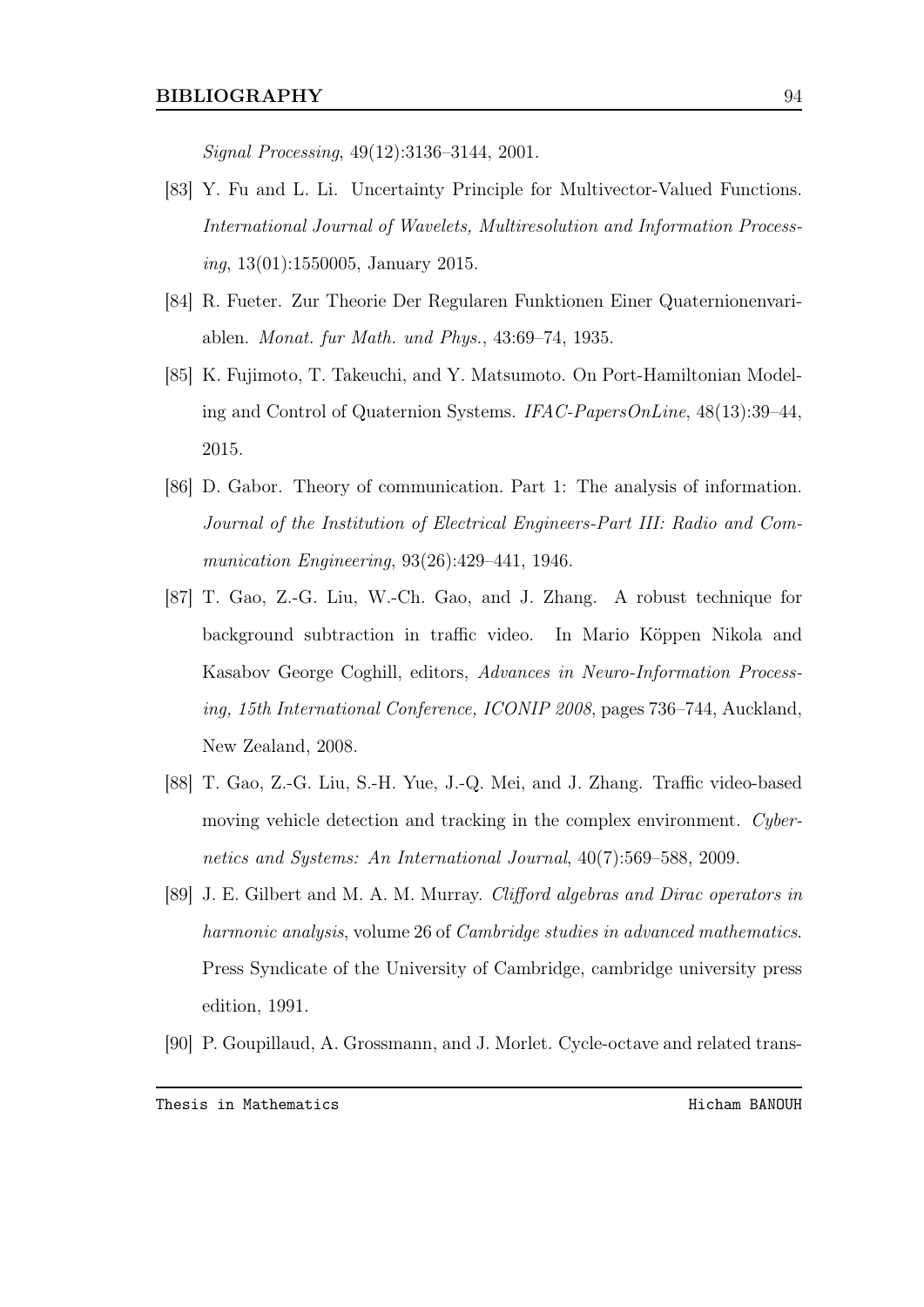forms in seismic signal analysis. Geoexploration, 23(1):85–102, oct 1984.

- [91] H. Grassmann. Die lineale Ausdehnungslehre ein neuer Zweig der Mathematik. His Die Wissenschaft der extensiven Grösse, oder die Ausdehnungslehre. O. Wigand, 1844.
- [92] A. W. Green. The Uncertainty Principle in Control Theory for Partial Differential Equations. PhD thesis, Graduate School of Clemson Univesity, 2020.
- [93] A. Grossmann and J. Morlet. Decomposition of Hardy Functions into Square Integrable Wavelets of Constant Shape. SIAM Journal on Mathematical Analysis, 15(4):723–736, July 1984.
- [94] A. Grossmann, J. Morlet, and T. Paul. Transforms Associated to Square Integrable Group Representations. I. General Results. Journal of Mathematical Physics, 26(10):2473–2479, October 1985.
- [95] A. Grossmann, J. Morlet, and T. Paul. Transforms Associated to Square Integrable Group Representations. II. Examples. Ann. Inst. Henri Poincaré, 45(3):293–309, 1986.
- [96] K. Gürlebeck, U. Kähler, J. Ryan, and W. Sprößig. Clifford Analysis Over Unbounded Domains. Advances in Applied Mathematics, 19(2):216–239, 1997.
- [97] A. Haar. Zur theorie der orthogonalen funktionen-systeme. Mathematische Annalen, 69:331–371, 1910.
- [98] A. Haar. Der Massbegriff in der Theorie der kontinuierlichen Gruppen. Annals of Mathematics, 34(1):147–169, 1933.
- [99] W. R. Hamilton. On a New Species of Imaginary Quantities Connected with a Theory of Quaternions. In Proceedings of the Royal Irish Academy,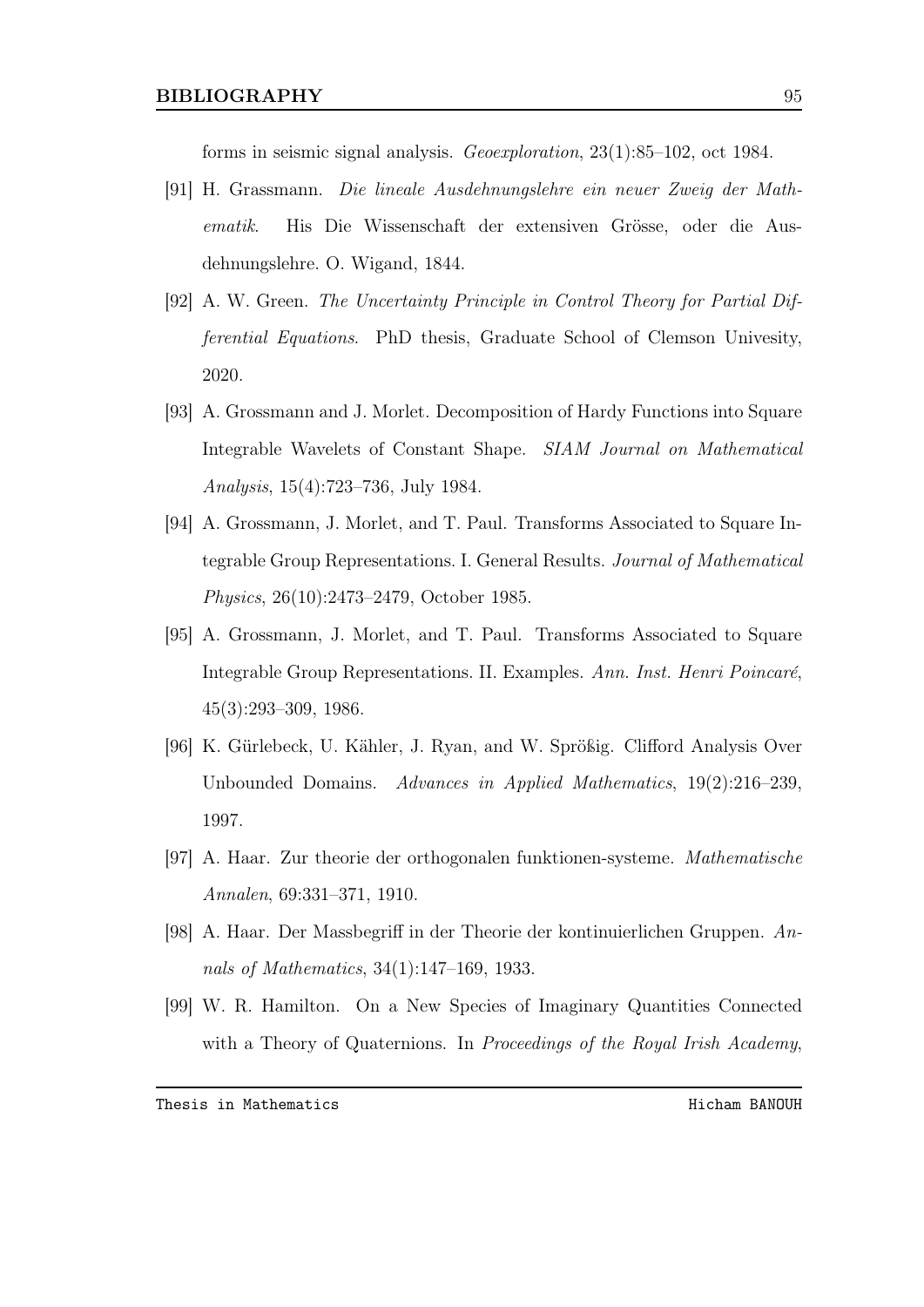volume 2, pages 424–234, 1844.

- [100] W. R. Hamilton. Elements of quaternions. Longmans, Green, & Company, 1866.
- [101] C. Heil and D. Walnut. Continuous and discrete wavelet transforms. SIAM Review, 31(4):628–666, December 1989.
- [102] W. Heisenberg. Uber Den Anschaulichen Inhalt Der Quantentheoretischen Kinematik Und Mechanik. Zeitschrift fur Physik, 43:172–198, 1927.
- [103] W. Heisenberg. Die Physik der Atomkerne. Vieweg+Teubner Verlag, Wiesbaden, 1949.
- [104] W. Heisenberg. Uber Den Anschaulichen Inhalt Der Quantentheoretischen Kinematik Und Mechanik, pages 478–504. Springer, Berlin, 1985.
- [105] D. Hestenes and G. Sobczyk. Clifford Algebra to Geometric Calculus. Springer Netherlands, 1984.
- [106] E. Hitzer. Tutorial on fourier transformations and wavelet transformations in clifford geometric algebra. In Lecture notes of the International Workshop for 'Computational Science with Geometric Algebra'(FCSGA2007), pages 65–87, 2007.
- <span id="page-105-0"></span>[107] E. Hitzer. Clifford (Geometric) Algebra Wavelet Transform. volume 2, pages 94–101. IEEE, 2009.
- [108] E. Hitzer. Directional Uncertainty Principle for Quaternion Fourier Transform. Advances in Applied Clifford Algebras, 20(2):271–284, July 2009.
- [109] E. Hitzer. New Developments in Clifford Fourier Transforms. Advances in Applied and Pure Mathematics, pages 19–25, 2014.
- [110] E. Hitzer and B. Mawardi. Clifford Fourier Transform on Multivector Fields and Uncertainty Principles for Dimensions  $n = 2 \pmod{4}$  and  $n = 3 \pmod{4}$ .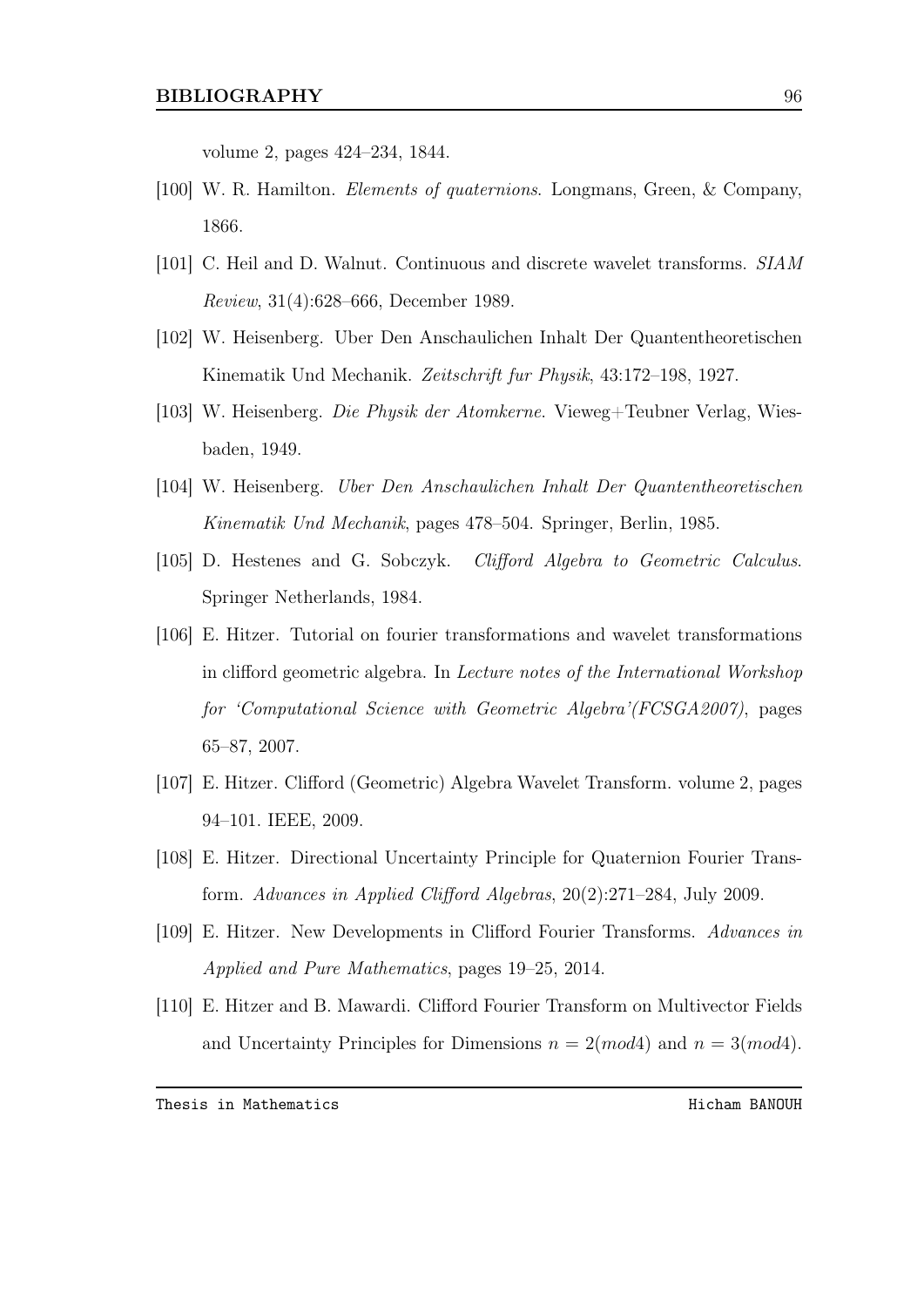Advances in Applied Clifford Algebras, 18(3-4):715–736, May 2008.

- [111] E. Hitzer and B. Mawardi. Uncertainty Principle for the Clifford-Geometric Algebra  $Cl_{3,0}$  based on Clifford Fourier Transform.  $ArXiv:1306.2089v1$  $[math, RA]$ , June 2013.
- <span id="page-106-1"></span>[112] E. Hitzer, T. E. Simos, G. Psihoyios, and C. Tsitouras. Real Clifford Algebra  $Cl_{n,0}, n = 2, 3 \pmod{4}$  Wavelet Transform. In AIP Conference Proceedings. AIP, 2009.
- <span id="page-106-2"></span>[113] K. Hleili. Continuous wavelet transform and uncertainty principle related to the Weinstein operator. Integral Transforms and Special Functions, 29(4):252–268, jan 2018.
- [114] K. Hleili, S. Omri, and L. T. Rachdi. Uncertainty principle for the Riemann-Liouville operator. CUBO A Mathematical Journal, 13(03):91–115, October 2011.
- [115] S. Huang, Y. Y. Qiao, and G. Wen. Real and Complex Clifford Analysis. Kluwer Academic Publishers, 2006.
- [116] Z. J. Huang, G. H. Huang, and L. l. Cheng. Medical Image Segmentation of Blood Vessels Based on Clifford Algebra and Voronoi Diagram. Journal of Software, 13(6):361–373, 2018.
- [117] M. H. J. Janssen, A. J. E. M. Janssen, E. J. Bekkers, J. O. Bescos, and R. Duits. Design and processing of invertible orientation scores of 3d images. Journal of Mathematical Imaging and Vision, 60:1427–1458, 2018.
- <span id="page-106-0"></span>[118] R. Jday. Heisenberg and Hardy Uncertainty Principles in Real Clifford Algebras. Integral Transforms and Special Functions, 29(8):663–677, June 2018.
- [119] B. Jefferies. Clifford Analysis. In Lecture Notes in Mathematics, pages 27–38. Springer Berlin Heidelberg, may 2004.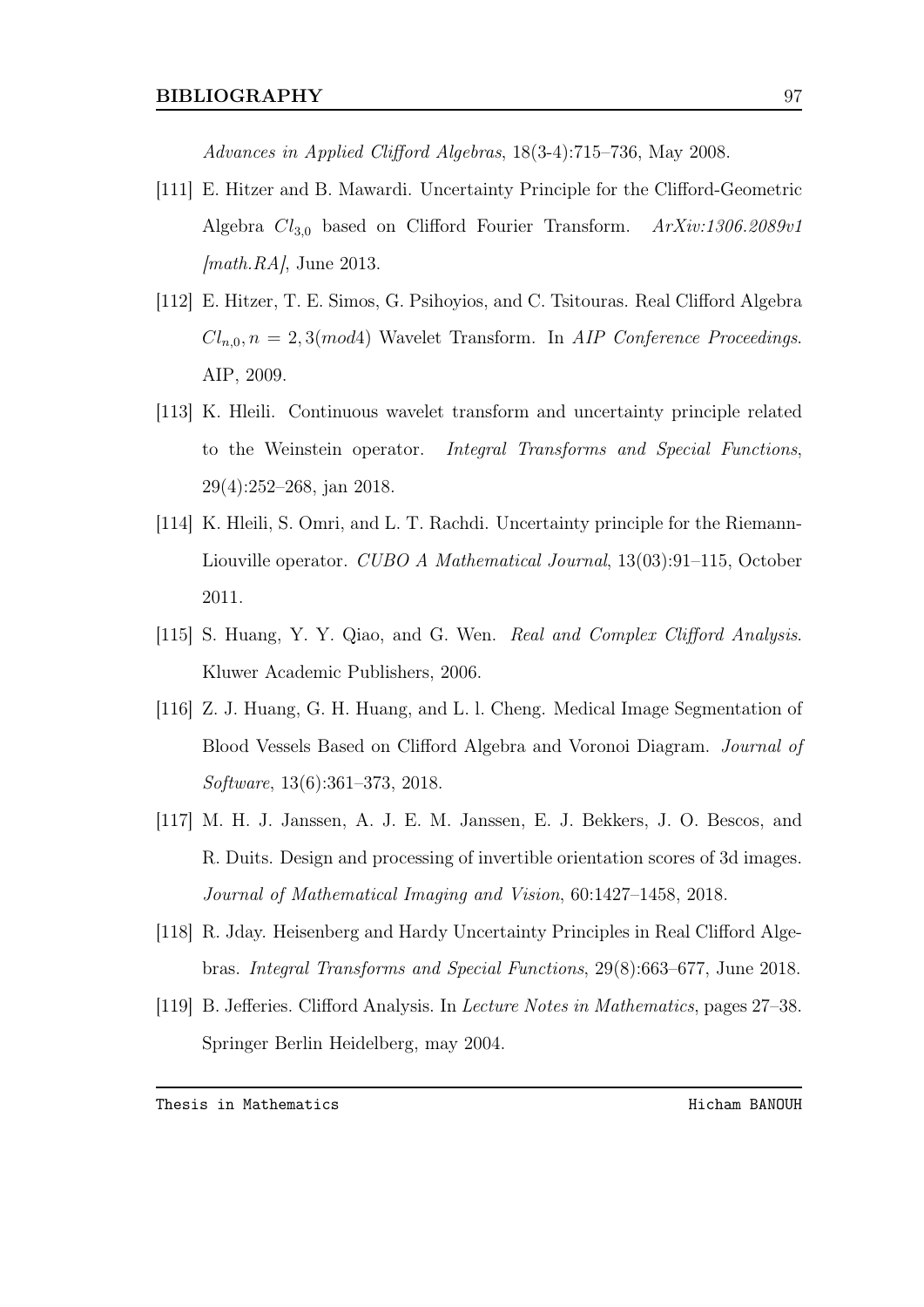- [120] B. Jefferies and A. Mcintosh. The Weyl Calculus and Clifford Analysis. Bulletin of the Australian Mathematical Society, 57(2):329–341, April 1991.
- <span id="page-107-1"></span>[121] B. Jiang, Y. Liu, K.-I. Kou, and Z. Wang. Controllability and Observability of Linear Quaternion-valued Systems. Acta Mathematica Sinica, 06 2020.
- <span id="page-107-0"></span>[122] P. Jorgensen and F. Tian. Non-commutative analysis. World Scientific, 2017.
- [123] G. Kaiser. A Friendly Guide to Wavelets. Birkhauser Boston Inc., Cambridge, MA, USA, 1994.
- [124] M. Kesri. Solutions globales du système intégro-différentiel non linéaire de Liouville–Boltzmann–Poisson et l'équation spectrale. Colloquium Mathematicum, 106(2):265–281, 2006.
- [125] M. Kesri. An Explicit Method for Optimal Control Problems. Applied Mathematics and Computation, 219(15):8213–8221, apr 2013.
- [126] M. Kesri. On the Class of Infinite Horizon Optimal Control Problems Affine, Which Are Structurally Stable. Mathematical Methods in the Applied Sciences, 39(11):2799–2807, oct 2015.
- [127] M. Kesri. Continuous Dependence of the Value Function on a Class of One-Dimensional Autonomous Optimal Control Problems and Existence of Solutions. Indian Journal of Pure and Applied Mathematics, 50(1):269–281, mar 2019.
- [128] A. Kheirabadi, A. M. Vaziri, and S. Effati. Solving Optimal Control Problem Using Hermite Wavelet. Numerical Algebra, Control & Optimization, 9(1):101–112, 2019.
- [129] J. King. Uncertainty Principle in Control Theory, Part I: Analysis of Performance Limitations. ArXiv pre-print : 1402.5468v1.
- [130] V. Kisil. Wavelets in Banach Spaces. Acta Applicandae Mathematicae,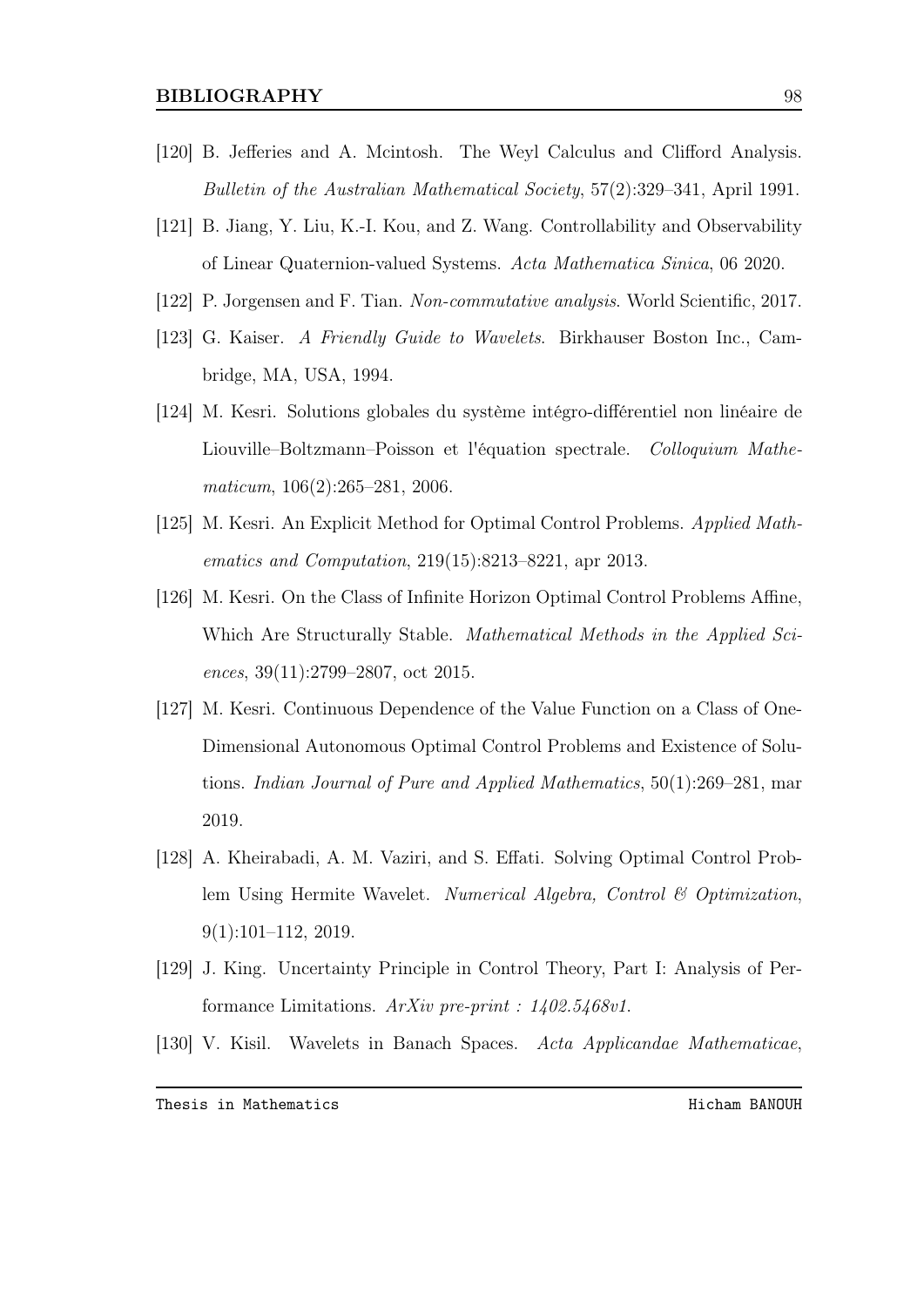59(1):79–109, 1999.

- [131] K. I. Kou, J.-Y. Ou, and J. Morais. On uncertainty principle for quaternionic linear canonical transform. Abstract and Applied Analysis, 2013:1–15, 2013.
- [132] K.-I. Kou and T. Qian. The Paley-Wiener Theorem in  $\mathbb{R}^n$  with the Clifford Analysis Setting. Journal of Functional Analysis, 189(1):227–241, feb 2002.
- [133] S. V. Kovalevskaja. Zur Theorie Der Partiellen Differentialgleichungen. J. Fur Die Reine Und Angew. Mathem., 80:1–32, 1875.
- [134] D. Kumar. Multi dimensional continuous shearlet transform and multi scale wavelet shrinkage with integro differential equations. American Review of Mathematics and Statistics, 4(2):39–47, December 2016.
- [135] G. Kutyniok and D. Labate, editors. Shearlets. Birkhäuser Boston, 2012.
- [136] P. Van Lancker. Clifford analysis on the sphere. In Clifford Algebras and Their Application in Mathematical Physics, pages 201–215. Springer Netherlands, 1998.
- [137] G. Laville. Some Topics in Clifford Analysis. Advances in Applied Clifford Algebras, 19(3-4):721–775, nov 2009.
- [138] J.-W. Lee, L.-W. Liu, H.-K. Hong, and J.-T. Chen. Applications of the Clifford Algebra Valued Boundary Element Method to Electromagnetic Scattering Problems. Engineering Analysis with Boundary Elements, 71:140–150, 2016.
- [139] Z. Li, H. Yang, and Y. Qiao. A New Cauchy Integral Formula in the Complex Clifford Analysis. Advances in Applied Clifford Algebras, 28(4), jul 2018.
- [140] P. Lounesto. Clifford Algebras and Spinors. Cambridge University Press, 2001.
- [141] W. Luo and J. Du. Generalized Cauchy Theorem in Clifford Analysis and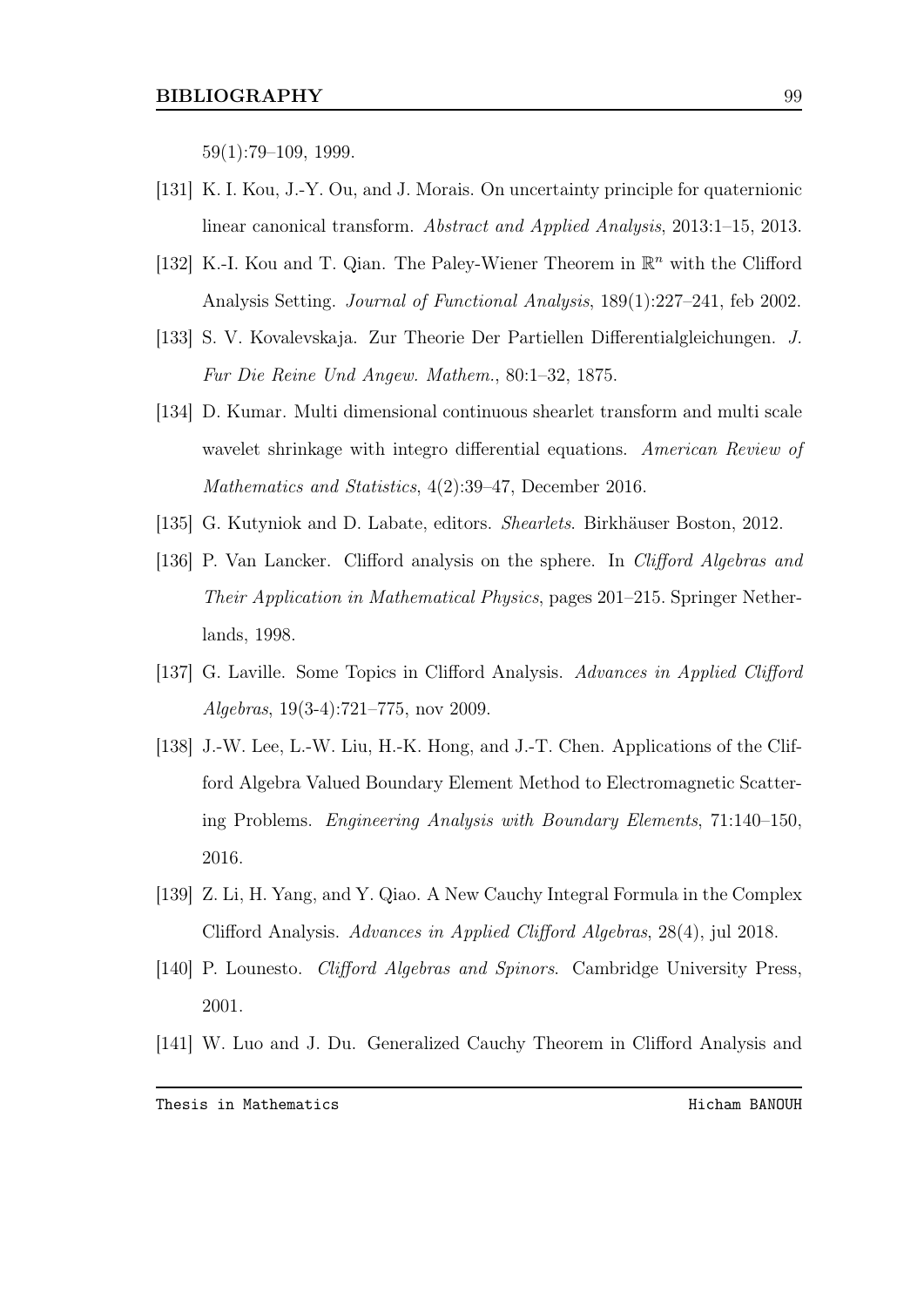Boundary Value Problems for Regular Functions. Advances in Applied Clifford Algebras, 27(3):2531–2583, may 2017.

- [142] G. Ma and J. Zhao. Quaternion Ridgelet Transform and Curvelet Transform. Adv. Appl. Clifford Algebras, 28(80), 2018.
- [143] S. Mallat. A Theory for Multiresolution Signal Decomposition: The Wavelet Representation. IEEE Transactions on Pattern Analysis and Machine Intelligence, 11(7):674–693, jul 1989.
- [144] S. Mallat. A Wavelet Tour of Signal Processing, Third Edition: The Sparse Way. Academic Press, Inc., Orlando, Fl, Usa, 2008.
- [145] M. Martin. Function Spaces in Quaternionic and Clifford Analysis. In Operator Theory, pages 1–26. Springer Basel, 2014.
- [146] B. Mawardi. Construction of quaternion-valued wavelets. MATEMATIKA, 26(1):107–114, 2010.
- [147] B. Mawardi and R. Ashino. Logarithmic Uncertainty Principle for Quaternion Linear Canonical Transform. In Proceedings of the 2016 International Conference on Wavelet Analysis and Pattern Recognition. IEEE, July 2016.
- [148] B. Mawardi, R. Ashino, and R. Vaillancourt. Two-dimensional quaternion wavelet transform. Applied Mathematics and Computation, 218(1):10–21, 2011.
- [149] B. Mawardi and E. Hitzer. Clifford Algebra  $Cl(3,0)$  valued Wavelets and Uncertainty Inequality for Clifford Gabor Wavelet Transformation. International Journal of Wavelets, Multiresolution and Information Processing, 05(06):997–1019, November 2006.
- [150] B. Mawardi and E. Hitzer. Clifford Fourier Transformation and Uncertainty Principle for the Clifford Geometric Algebra  $Cl_{3,0}$ . Advances in Applied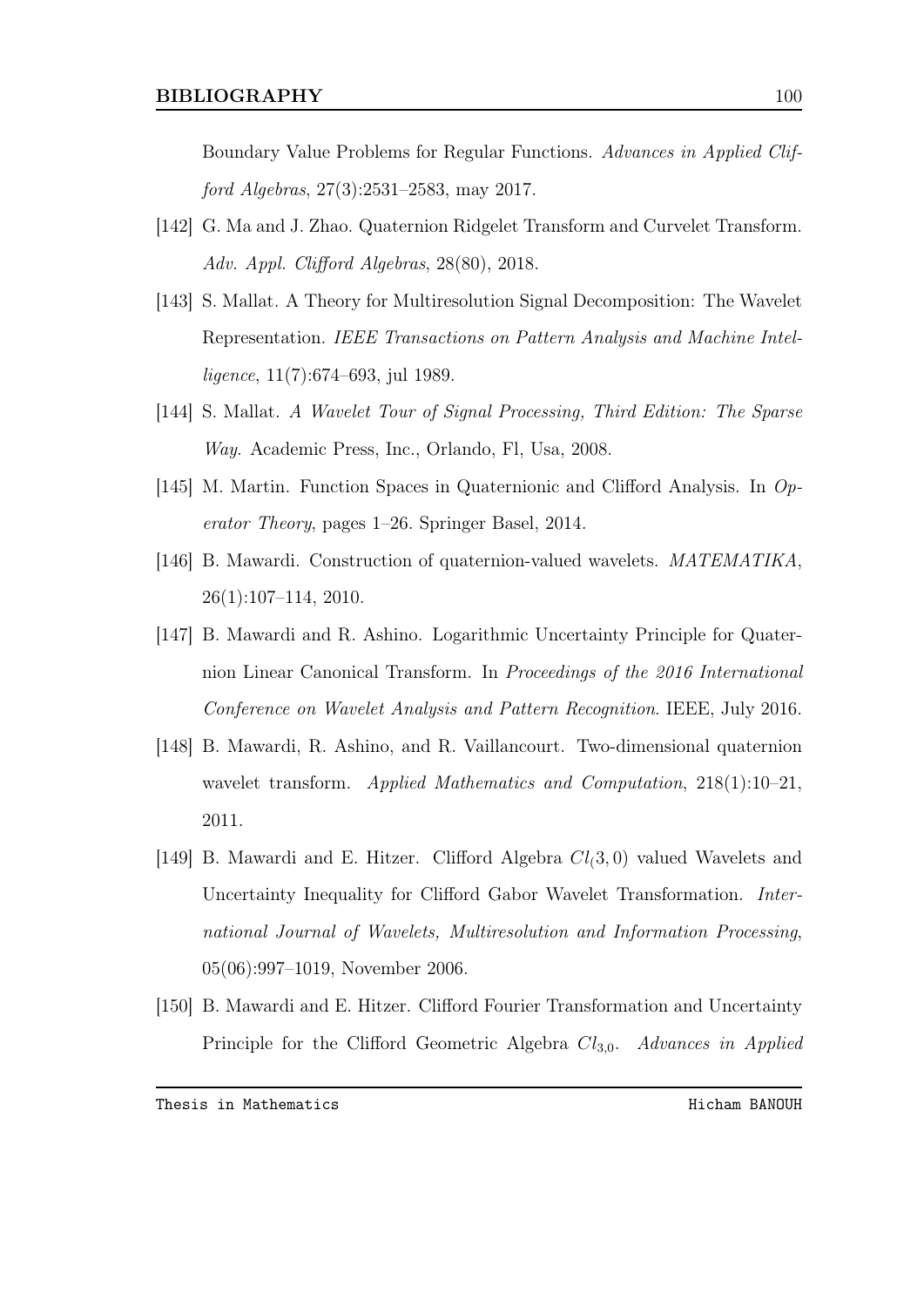$Clifford$  Algebras, 16(1):41–61, February 2006.

- [151] B. Mawardi and E. Hitzer. Clifford Algebra Cl(3,0)-valued Wavelet Transformation, Clifford Wavelet Uncertainty Inequality and Clifford Gabor Wavelets. International Journal of Wavelets, Multiresolution and Information Processing, 5(6):997–1019, 2007.
- [152] B. Mawardi, E. Hitzer, A. Hayashi, and R. Ashino. An Uncertainty Principle for Quaternion Fourier Transform. Computers  $\mathcal C$  Mathematics with Applications, 56(9):2398–2410, November 2008.
- [153] B. Mawardi and A. Ryuichi. A simplified proof of uncertainty principle for quaternion linear canonical transform. Abstract and Applied Analysis, 2016, 2016.
- [154] B. Mawardi and A. Ryuichi. A Variation on Uncertainty Principle and Logarithmic Uncertainty Principle for Continuous Quaternion Wavelet Transforms. Abstract and Applied Analysis, 2017:1–11, 2017.
- [155] B. Mawardi, Firdous A. Shah, and Azhar Y. Tantary. Uncertainty principles for the continuous shearlet transforms in arbitrary space dimensions. *Integral* Transforms and Special Functions, pages 1–18, jan 2020.
- [156] B. Mawardi, A. Sriwulan, and J. Zhao. Clifford Algebra-Valued Wavelet Transform on Multivector Fields. Advances in Applied Clifford Algebras, 21(1):13–30, July 2010.
- [157] H. Mejjaoli, N. Ben Hamadi, and S. Omri. Localization operators, time frequency concentration and quantitative-type uncertainty for the continuous wavelet transform associated with spherical mean operator. International Journal of Wavelets, Multiresolution and Information Processing, 17(4), 2019.

Thesis in Mathematics **Hicham BANOUH**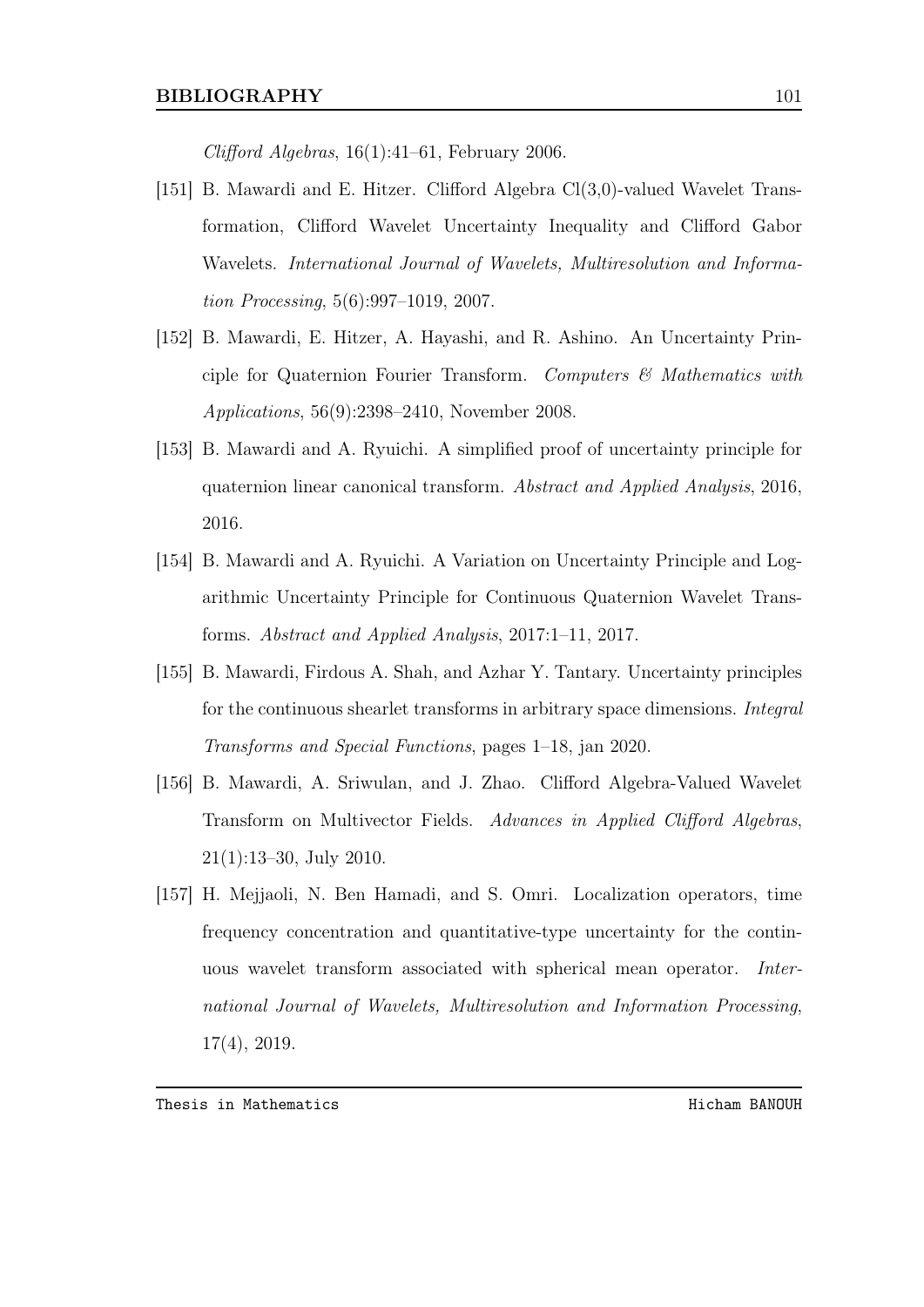- [158] Y. Meyer. Ondelettes, fonctions splines et analyses graduées. Lectures given at the University of Torino, Italy, 9, 1986.
- [159] V. Michel. Lectures on constructive approximation. Birkhäuser Boston, 2013.
- [160] M. Mitrea. Clifford Wavelets Singular Integrals, and Hardy Spaces. Springer-Verlag, 1994.
- [161] J. Morlet, G. Arens, E. Fourgeau, and D. Giard. Wave propagation and sampling theory Part II: Sampling theory and complex waves. Geophysics, 47(2):222–236, 1982.
- [162] A. J. Morris. Fourier and Wavelet Analysis of Clifford-Valued Functions. PhD Thesis, University of Newcastle, Australia, Callaghan, NSW, 2308, Australia, February 2014.
- [163] R. A. Mosna, D. Miralles, and J. Vaz.  $\mathbb{Z}_2$ -gradings of Clifford Algebras and Multivector Structures. Journal of Physics A: Mathematical and General, 36(15):4395–4405, April 2003.
- [164] N. Msehli and L. T. Rachdi. Beurling-Hörmander uncertainty principle for the spherical mean Operator. J. Inequal. Pure Appl. Math., 10(2), 2009.
- [165] N. Msehli and L. T. Rachdi. Heisenberg-Pauli-Weyl Uncertainty Principle for the Spherical Mean Operator. Mediterranean Journal of Mathematics, 7(2):169–194, 2010.
- [166] K. Nagata and T. Nakamura. Violation of Heisenberg's Uncertainty Principle. Open Access Library Journal, 2015.
- [167] B. Nefzi, K. Brahim, and A. Fitouhi. Uncertainty principles for the multivariate continuous shearlet transform. Journal of Pseudo-Differential Operators and Applications, April 2019.
- [168] C. A. Nolder. Conjugate Harmonic Functions and Clifford Algebras. Journal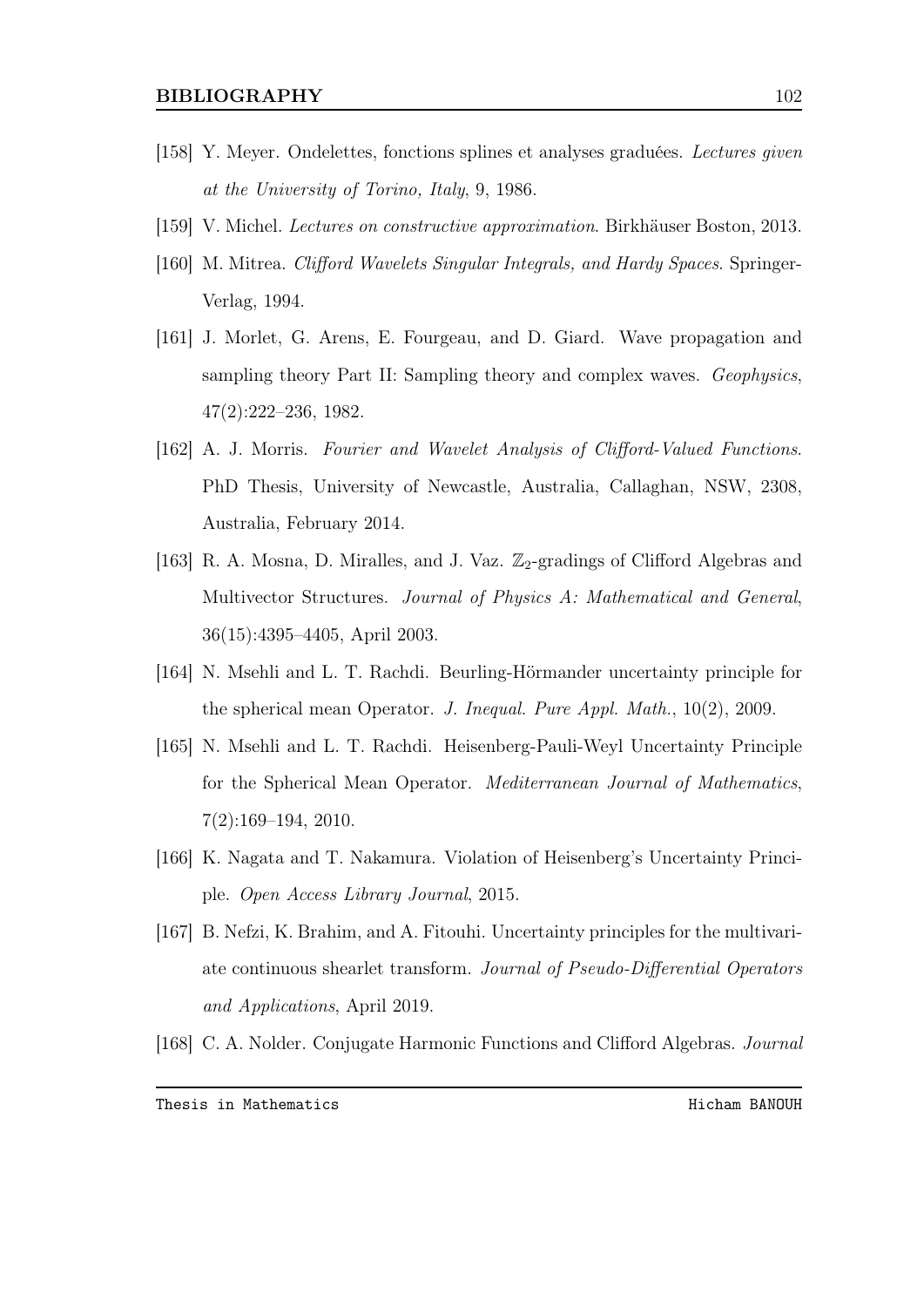of Mathematical Analysis and Applications, 302(1):137–142, feb 2005.

- [169] E. Obolashvili. Some partial differential equations in Clifford analysis. Banach Center Publications, 37(1):173–179, 1996.
- [170] H. M. Ozaktas, M. A. Kutay, and D. Mendlovic. Introduction to the Fractional Fourier Transform and Its Applications. In Advances in Imaging and Electron Physics, pages 239–291. Elsevier, 1999.
- [171] T. Qian. Generalization of Fueter's result to  $\mathbb{R}^{n+1}$ . Atti della Accademia Nazionale dei Lincei. Classe di Scienze Fisiche, Matematiche e Naturali. Rendiconti Lincei. Matematica e Applicazioni,Serie 9, 8(2):111–117, 1997.
- [172] T. Qian. Derivation of monogenic functions and applications. In International Conference on Harmonic Analysis and Related Topics, pages 118–127. Centre for Mathematics and its Applications, Mathematical Sciences Institute, 2003.
- [173] T. Qian. Paley-Wiener Theorems and Shannon Sampling in the Clifford Analysis Setting. In Clifford Algebras, pages 115–124. Birkhauser Boston, 2004.
- [174] L. T. Rachdi, B. Amri, and A. Hammami. Uncertainty principles and time frequency analysis related to the Riemann–Liouville operator. Annali Dell'universita' Di Ferrara, 2018.
- [175] L. T. Rachdi and H. Herch. Uncertainty Principles for Continuous Wavelet Transforms Related to the Riemann–Liouville Operator. Ricerche Di Matematica, 66(2):553–578, feb 2017.
- [176] L. T. Rachdi and F. Meherzi. Continuous wavelet transform and uncertainty principle related to the spherical mean operator. Mediterranean Journal of Mathematics,  $14(1)$ , dec 2016.

Thesis in Mathematics **Hicham BANOUH**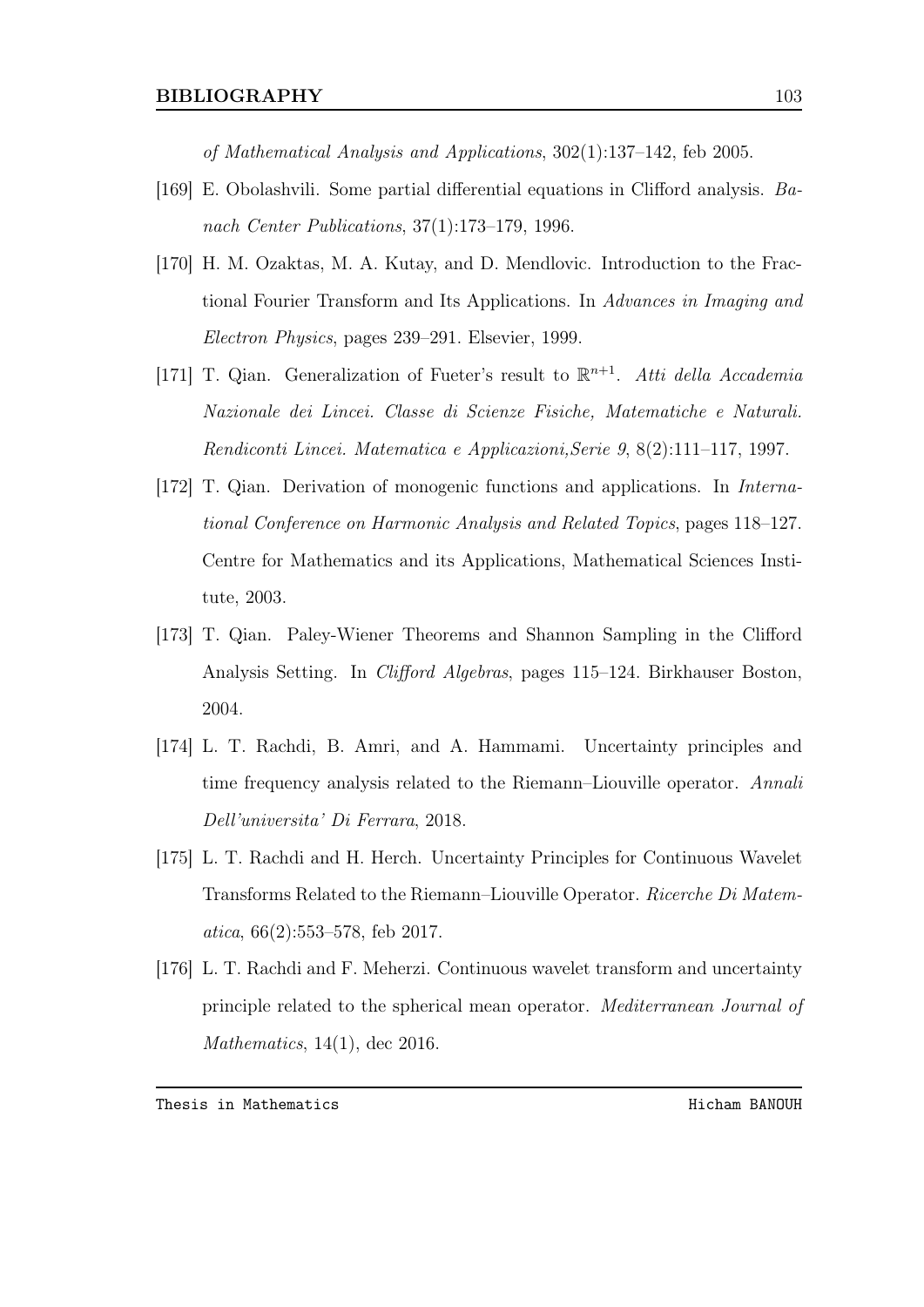- [177] M. Razzaghi and S. Yousefi. Legendre Wavelets Method for Constrained Optimal Control Problems. Mathematical Methods in the Applied Sciences, 25(7):529–539, 2002.
- [178] N. Ricker. Wavelet Contraction, Wavelet Expansion, and the Control of Seismic Resolution. *GEOPHYSICS*, 18(4):769–792, oct 1953.
- [179] M. Riesz. Clifford Numbers and Spinors. Springer Netherlands, 1993.
- [180] D. Rizo-Rodríguez, H. Mendez-Vazquez, and E. Garcia-Reyes. Illumination invariant face recognition using quaternion-based correlation filters. J. Math. Imaging Vis., 45:164–175, 2013.
- [181] S. Rolf and J. Ryan. Clifford and harmonic analysis on cylinders and tori. Revista Matemática Iberoamericana, 21(1):87–110, 2005.
- [182] W. Rudin. Functional analysis. International Series in Pure and Applied Mathematics. McGraw-Hill Education - Europe, New York, 1991.
- [183] J. Ryan. Cauchy-Green type formulae in Clifford analysis. Transactions of the American Mathematical Society, 347(4):1331–1341, 1995.
- [184] J. Ryan. A decomposition theorem in Clifford analysis. Journal of Operator Theory, 39(2):297–308, 1998.
- [185] J. Ryan. Basic Clifford Analysis. CUBO Math. Educ., 2:226–256, 2000.
- [186] J. Ryan. Clifford Algebras in Analysis and Related Topics. CRC Press, March 2018.
- [187] I. Sabadini and F. Sommen. Clifford Analysis on the Space of Vectors, Bivectors and l-vectors. In Advances in Analysis and Geometry, pages 161– 185. Birkhäuser Basel, 2004.
- [188] K. Sau, R. K. Basaka, and A. Chanda. Image Compression based on Block Truncation Coding Using Clifford Algebra. Procedia Technology, 10:699–706,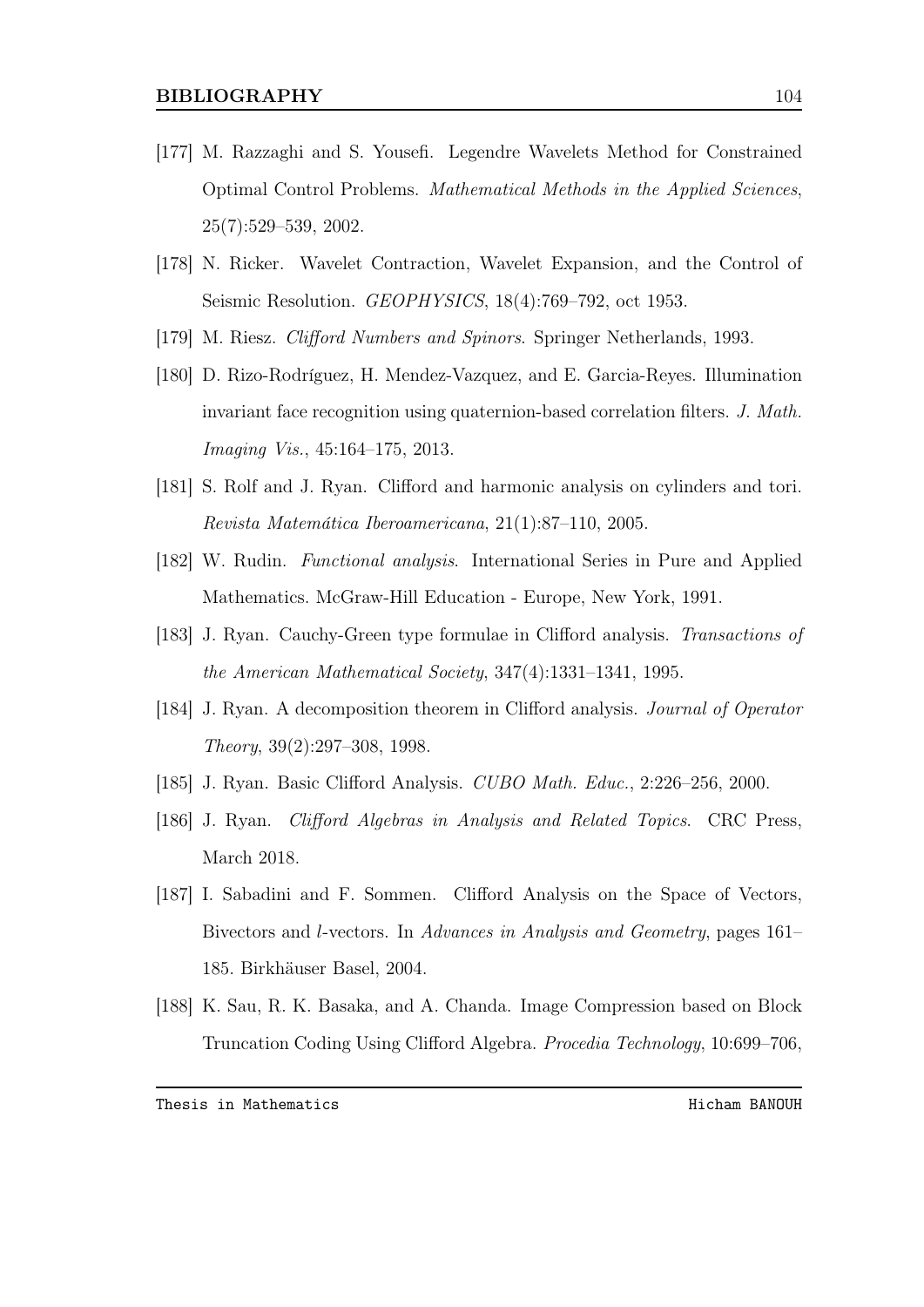2013.

- [189] M. Sce. Osservazioni Sulle Serie Di Potenze Nei Moduli Quadratici. Atti Accad. Naz.Lincei. Rend. Cl. Sci. Fis. Mat. Nat., 8(23):220–225, 1957.
- [190] K. K. Selig. Uncertainty Principles Revisited. Electron. Trans. Numer. Anal., 14:165–177, 2002.
- [191] D. Sen. The Uncertainty Relations in Quantum Mechanics. Current Science, 107(2):203–2018, July 2014.
- [192] J. Sharma and S. K. Singh. Clifford Valued Shearlet Transform. Advances in Applied Clifford Algebras, 30(3), jun 2020.
- [193] S. Shirrell and R. Walter. Hermitian Clifford Analysis and Its Connections with Representation Theory. Complex Variables and Elliptic Equations, 62(9):1329–1342, March 2017.
- [194] H. Skibbe and M. Reisert. Spherical tensor algebra: A toolkit for 3d image processing. J. Math. Imaging Vis., 58(3):349–381, 2017.
- [195] I. N. Sneddon. Fourier Transforms. Dover Publications Inc., 2003.
- [196] F. Sommen. Special Functions in Clifford Analysis and Axial Symmetry. Journal of Mathematical Analysis and Applications, 130(1):110–133, February 1988.
- [197] F. Sommen. Clifford analysis and integral geometry. In Clifford Algebras and their Applications in Mathematical Physics, pages 293–311. Springer Netherlands, 1992.
- [198] F. Sommen. Clifford Analysis in Two and Several Vector Variables. Applicable Analysis, 73(1-2):225–253, oct 1999.
- [199] F. Sommen and H. De Schepper. Introductory Clifford Analysis. Operator Theory, pages  $1-27$ ,  $2015$ .

Thesis in Mathematics **Hicham BANOUH**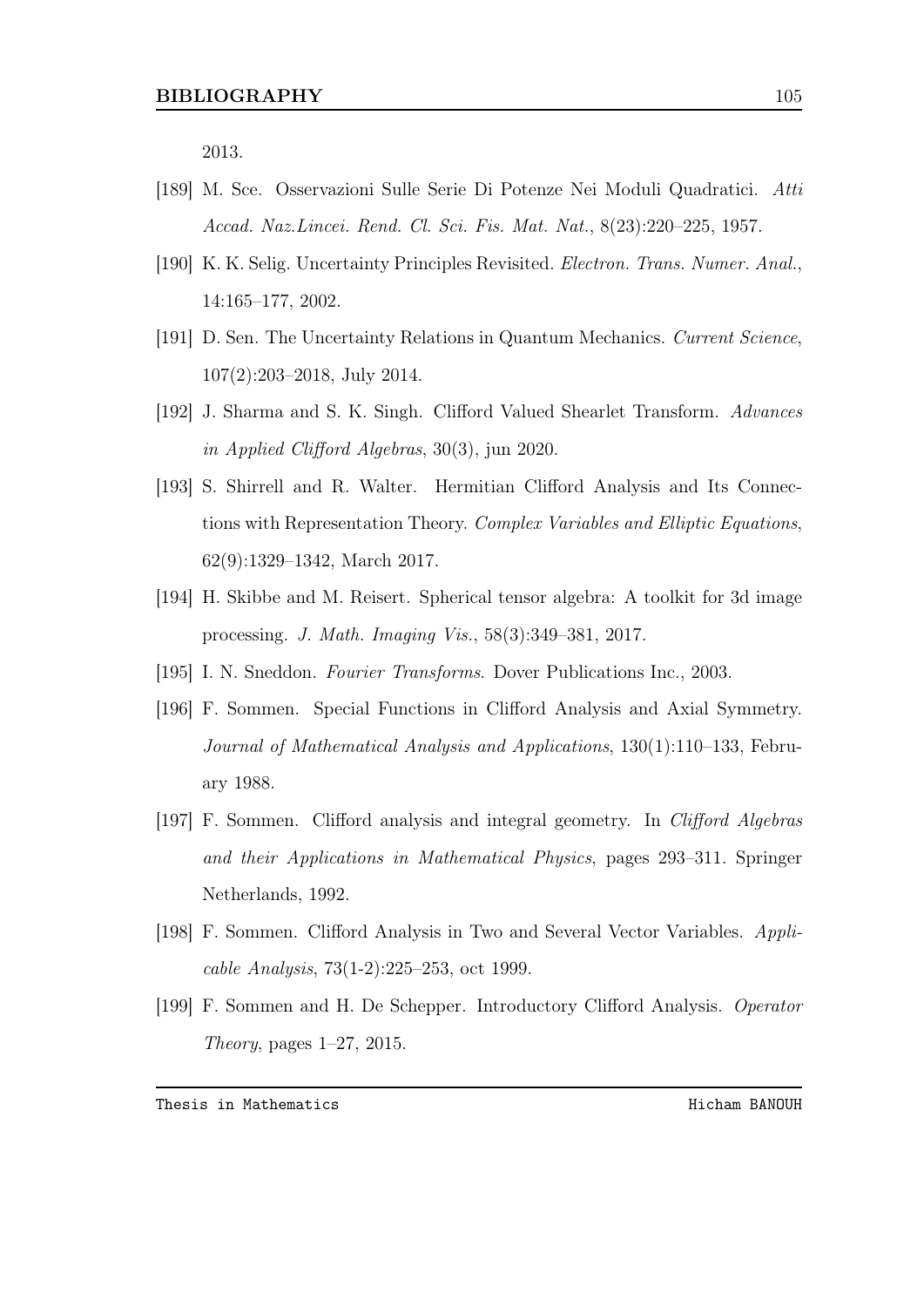- [200] F. Sommen and W. Sprößig. Introduction to clifford analysis. Mathematical Methods in the Applied Sciences, 25(16-18):1337–1342, nov 2002.
- [201] P. A. Stabnikov. Geometric interpretation of the uncertainty principle. Natural Science, 11(5):146–148, 2019.
- [202] S. Stankovic, L. Stankovic, and I. Orovic. Compressive Sensing Approach in the Hermite Transform Domain. Mathematical Problems in Engineering, 2015.
- [203] E. M. Stein. Singular Integrals and Differentiability Properties of Functions. Monographs in harmonic analysis. Princeton University Press, 1970.
- [204] E. M. Stein and G. Weiss. Introduction to Fourier Analysis on Euclidean Spaces (PMS-32). Princeton University Press, dec 1972.
- [205] D. C. Struppa. Quaternionic and Clifford Analysis in Several Variables. In Operator Theory, pages 1549–1578. Springer Basel, 2015.
- [206] Y. Su. Heisenberg type uncertainty principle for continuous shearlet transform. Journal of Nonlinear Science and Applications, 9(3):778–786, 2016.
- [207] W. Swaidan and A. Hussin. Feedback Control Method Using Haar Wavelet Operational Matrices for Solving Optimal Control Problems. Abstract and Applied Analysis, 2013:1–8, 2013.
- [208] A. Teolis. Computational Signal Processing with Wavelets. Birkhauser Boston, 1998.
- [209] J. G. Vargas and D. G. Torr. Clifford-Valued Clifforms: A Geometric Language for Dirac Equations. In Clifford Algebras and their Applications in Mathematical Physics, volume 1, pages 135–154. Birkhäuser Boston, 2000.
- [210] N. Vieira. Some results in fractional Clifford analysis. In International Conference on the Applications of Computer Science and Mathematics in